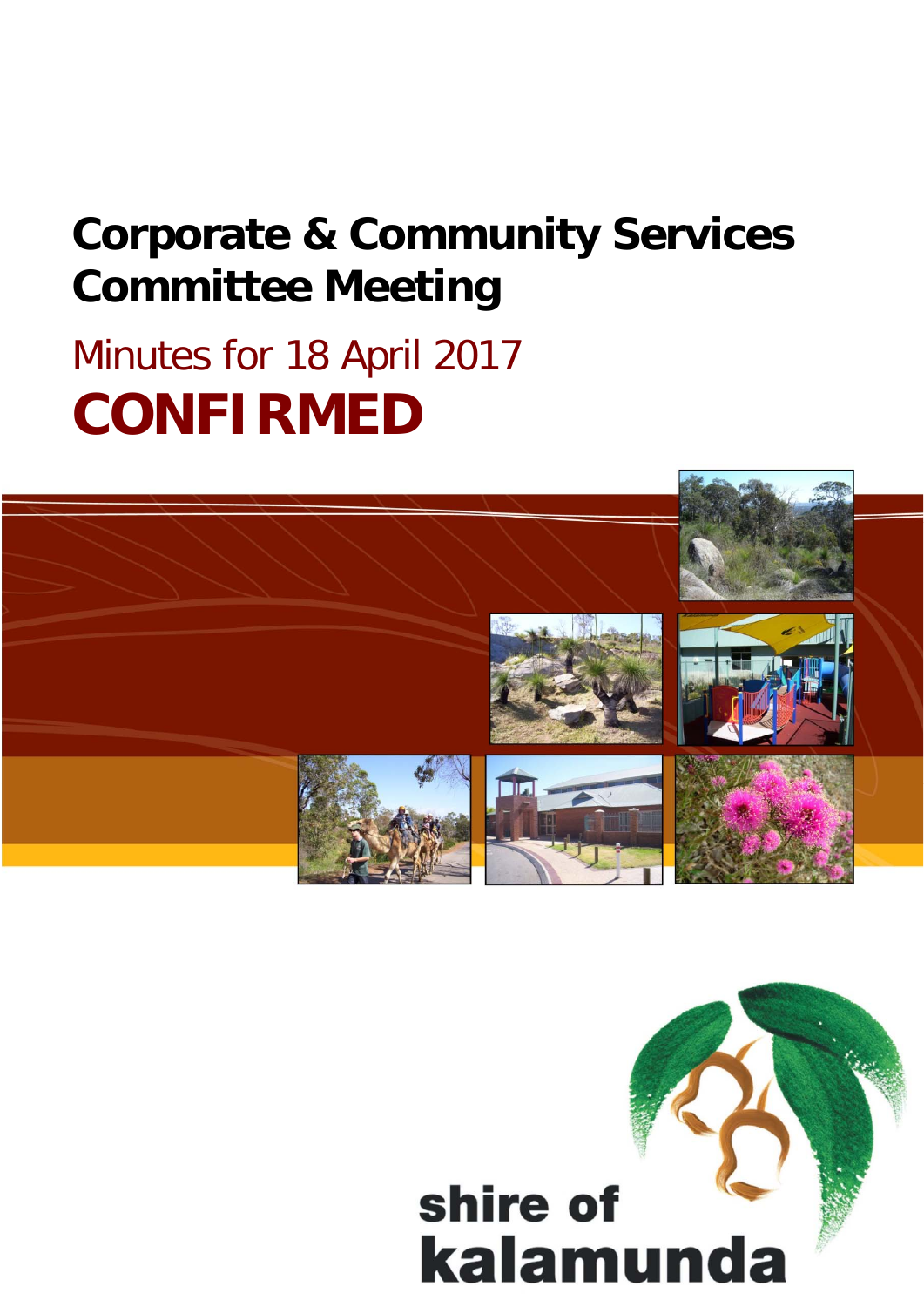# **INDEX**

| 1.0  |                                                                                                                                                                                                                                                                         |
|------|-------------------------------------------------------------------------------------------------------------------------------------------------------------------------------------------------------------------------------------------------------------------------|
| 2.0  | ATTENDANCE, APOLOGIES AND LEAVE OF ABSENCE PREVIOUSLY APPROVED  6                                                                                                                                                                                                       |
| 3.0  |                                                                                                                                                                                                                                                                         |
| 4.0  |                                                                                                                                                                                                                                                                         |
| 5.0  |                                                                                                                                                                                                                                                                         |
| 6.0  | ANNOUNCEMENTS BY THE PRESIDING MEMBER WITHOUT DISCUSSION 8                                                                                                                                                                                                              |
| 7.0  |                                                                                                                                                                                                                                                                         |
| 8.0  |                                                                                                                                                                                                                                                                         |
| 9.0  |                                                                                                                                                                                                                                                                         |
|      | 28.<br>DEBTORS AND CREDITORS REPORT FOR THE PERIOD ENDED 31 MARCH 2017  14<br>29.<br>30.<br><b>APPOINTMENT OF A COMMUNITY REPRESENTATIVE TO THE HARTFIELD PARK</b><br>31.<br>32.<br>CONFERENCE ATTENDANCE - NATIONAL GENERAL ASSEMBLY OF LOCAL GOVERNMENT 201730<br>33. |
| 10.0 |                                                                                                                                                                                                                                                                         |
| 11.0 |                                                                                                                                                                                                                                                                         |
| 12.0 | QUESTIONS BY MEMBERS OF WHICH DUE NOTICE HAS BEEN GIVEN  36                                                                                                                                                                                                             |
| 13.0 | URGENT BUSINESS APPROVED BY THE PRESIDING MEMBER OR BY DECISION.36                                                                                                                                                                                                      |
| 14.0 |                                                                                                                                                                                                                                                                         |
| 15.0 |                                                                                                                                                                                                                                                                         |
| 16.0 |                                                                                                                                                                                                                                                                         |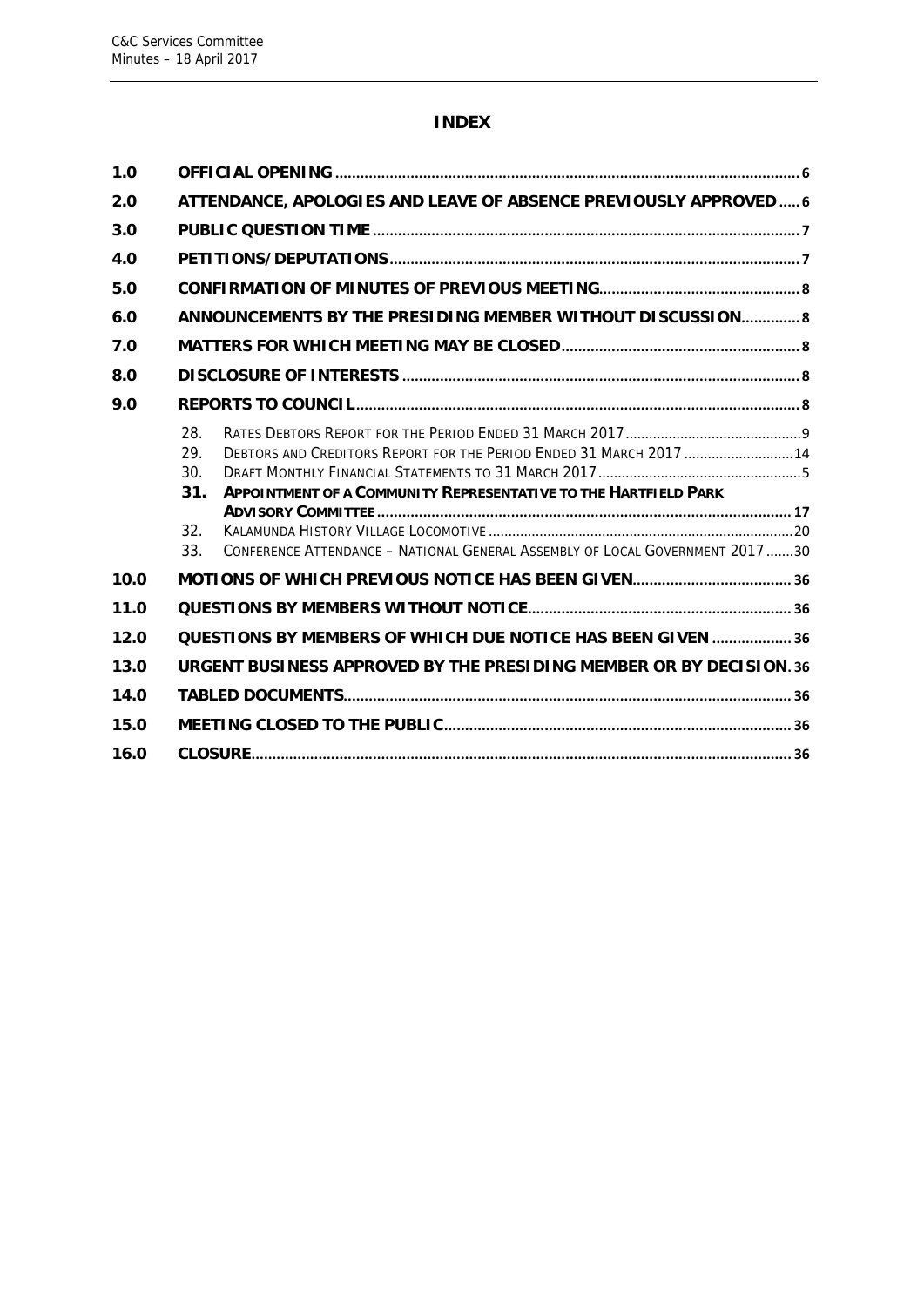#### **MINUTES**

## 0B**1.0 OFFICIAL OPENING**

The Presiding Member opened the meeting at 6.30pm, and welcomed Councillors, Staff and Members of the Public Gallery.

#### 1B**2.0 ATTENDANCE, APOLOGIES AND LEAVE OF ABSENCE PREVIOUSLY APPROVED**

#### 2.1 **Attendance**

#### **Councillors**

Andrew Waddell JP (Shire President) North West Ward Sara Lohmeyer North West Ward Dylan O'Connor North West Ward Sue Bilich (Presiding Member) North Ward Geoff Stallard South East Ward Allan Morton **South West Ward** 

#### **Members of Staff**

| Rhonda Hardy         | <b>Chief Executive Officer</b>                        |
|----------------------|-------------------------------------------------------|
| Natalie Martin Goode | <b>Director Development Services</b>                  |
| Rajesh Malde         | Acting Director Corporate & Community Services        |
| Rob Korenhof         | <b>Acting Director Asset Services</b>                 |
| Darrell Forrest      | Manager Governance, Strategy & Legal Services         |
| Donna McPherson      | Executive Research Officer to Chief Executive Officer |
| Nicole O'Neill       | <b>Public Relations Coordinator</b>                   |
|                      |                                                       |

## **Members of the Public** 2

#### **Members of the Press** Nilla and Section 2014 and 2014 and 2014 and 2014 and 2014 and 2014 and 2014 and 2014 and 2014 and 2014 and 2014 and 2014 and 2014 and 2014 and 2014 and 2014 and 2014 and 2014 and 2014 and 2014 and 2

## 2.2 **Apologies**

#### **Councillors**

Tracy Destree North Ward Michael Fernie South East Ward John Giardina South East Ward

# **Members of Staff**

Noreen Townsend South West Ward

Dennis Blair Director Asset Services Gary Ticehurst **Director Corporate & Community Services** 

#### 2.3 **Leave of Absence Previously Approved**  Brooke O'Donnell South West Ward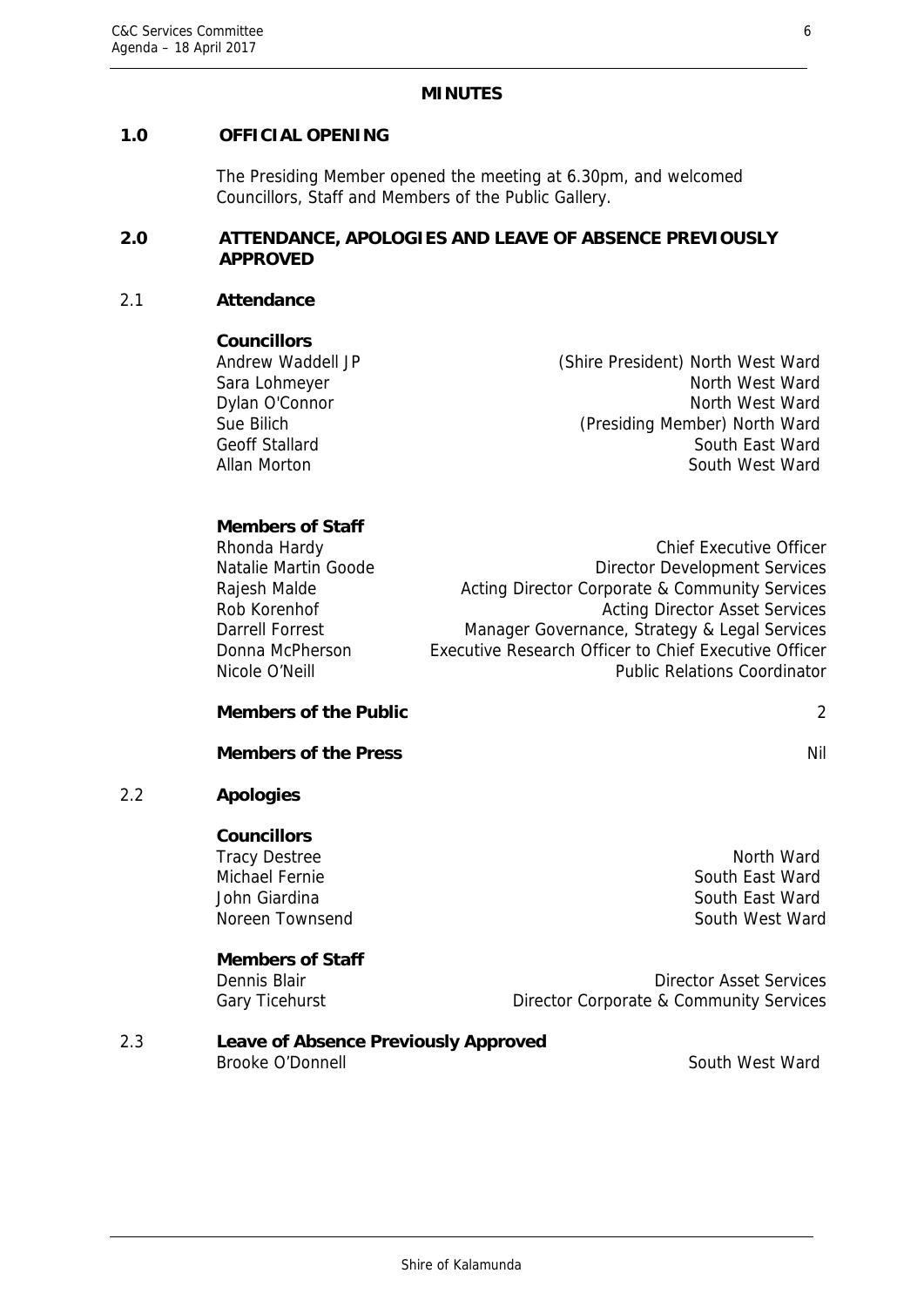## 2B**3.0 PUBLIC QUESTION TIME**

A period of not less than 15 minutes is provided to allow questions from the gallery on matters relating to the functions of this Committee. For the purposes of Minuting, these questions and answers are summarised.

3.1 Questions taken on Notice from the Corporate & Community Services Committee Meeting held on 20 March 2017.

> Public Question Time - Mr David Downing, 107 Milner Road, High Wycombe (Summary of Debtors)

- Q. My question tonight relates to the Summary of Debtors on page 48 of the Agenda concerning a significant debt of \$215,548. Why has it been necessary after all this time and after it has been lodged in the Court for the invoice to be reissued with amendments?
- A. The invoice was reissued due to the change in the applicable developer contribution rate which required the amount of the outstanding debt had to be recalculated.
- Q. Is any interest accruing on this outstanding debt?
- A. No, there is no provision under the Development Contribution Plan planning framework to impose interest on outstanding DCP liabilities.
- 3.2 Mr David Downing, 107 Milner Road, High Wycombe (Summary of Debtors)
	- Q. The change to the developer contribution rate took place on 9 December 2016. The rate was reduced from \$31.23 to \$29.79. In addition a payment of \$44K had previously been made. Taking this into consideration the reduction should have been approximately \$12,000 the reissued invoice is for a reduction of approximately \$43,000. Can this be explained?
	- A. Taken on Notice.
	- Q. Has or will the Developer Contribution Scheme be charged with any legal or recovery costs incurred?
	- A. Taken on Notice.

#### 3B**4.0 PETITIONS/DEPUTATIONS**

Nil.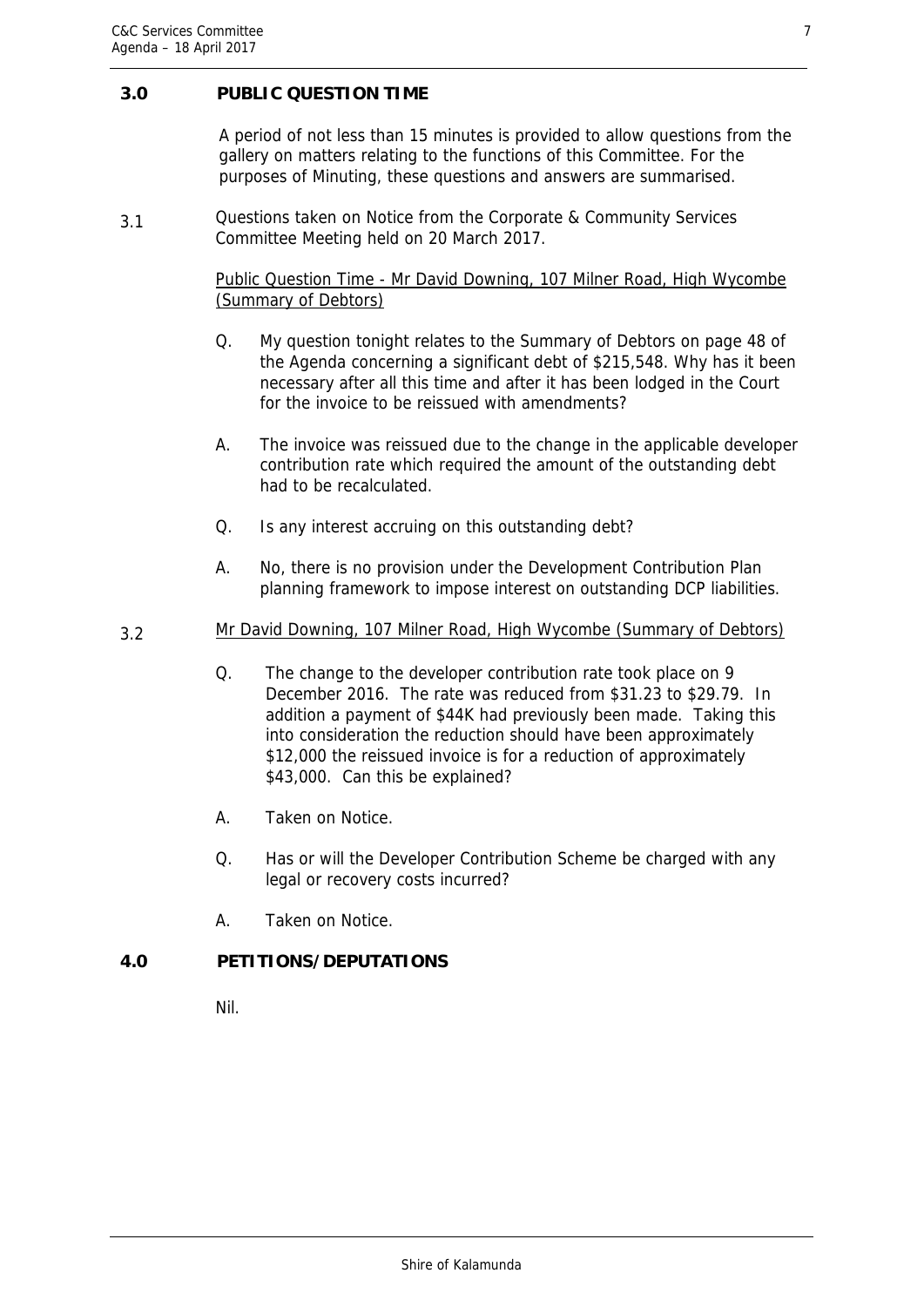#### 4B**5.0 CONFIRMATION OF MINUTES OF PREVIOUS MEETING**

5.1 That the Minutes of the Corporate & Community Services Committee Meeting held on 20 March 2017, as published and circulated, are confirmed as a true and accurate record of the proceedings.

Moved: **Cr Sara Lohmeyer**

Seconded: **Cr Geoff Stallard**

Vote: **CARRIED UNANIMOUSLY (6/0)** 

#### 5B**6.0 ANNOUNCEMENTS BY THE PRESIDING MEMBER WITHOUT DISCUSSION**

6.1 Nil.

#### 6B**7.0 MATTERS FOR WHICH MEETING MAY BE CLOSED**

7.1 Nil.

#### 7B**8.0 DISCLOSURE OF INTERESTS**

#### 8.1 **Disclosure of Financial and Proximity Interests**

- a. Members must disclose the nature of their interest in matters to be discussed at the meeting. (Section 5.65 of the Local Government Act 1995.)
- b. Employees must disclose the nature of their interest in reports or advice when giving the report or advice to the meeting. (Section 5.70 of the Local Government Act 1995.)
- 8.1.1 Nil.

#### 8.2 **Disclosure of Interest Affecting Impartiality**

- a. Members and staff must disclose their interest in matters to be discussed at the meeting in respect of which the member or employee had given or will give advice.
- 8.2.1 Nil.

## 8B**9.0 REPORTS TO COUNCIL**

Please Note: declaration of financial/conflict of interests to be recorded prior to dealing with each item.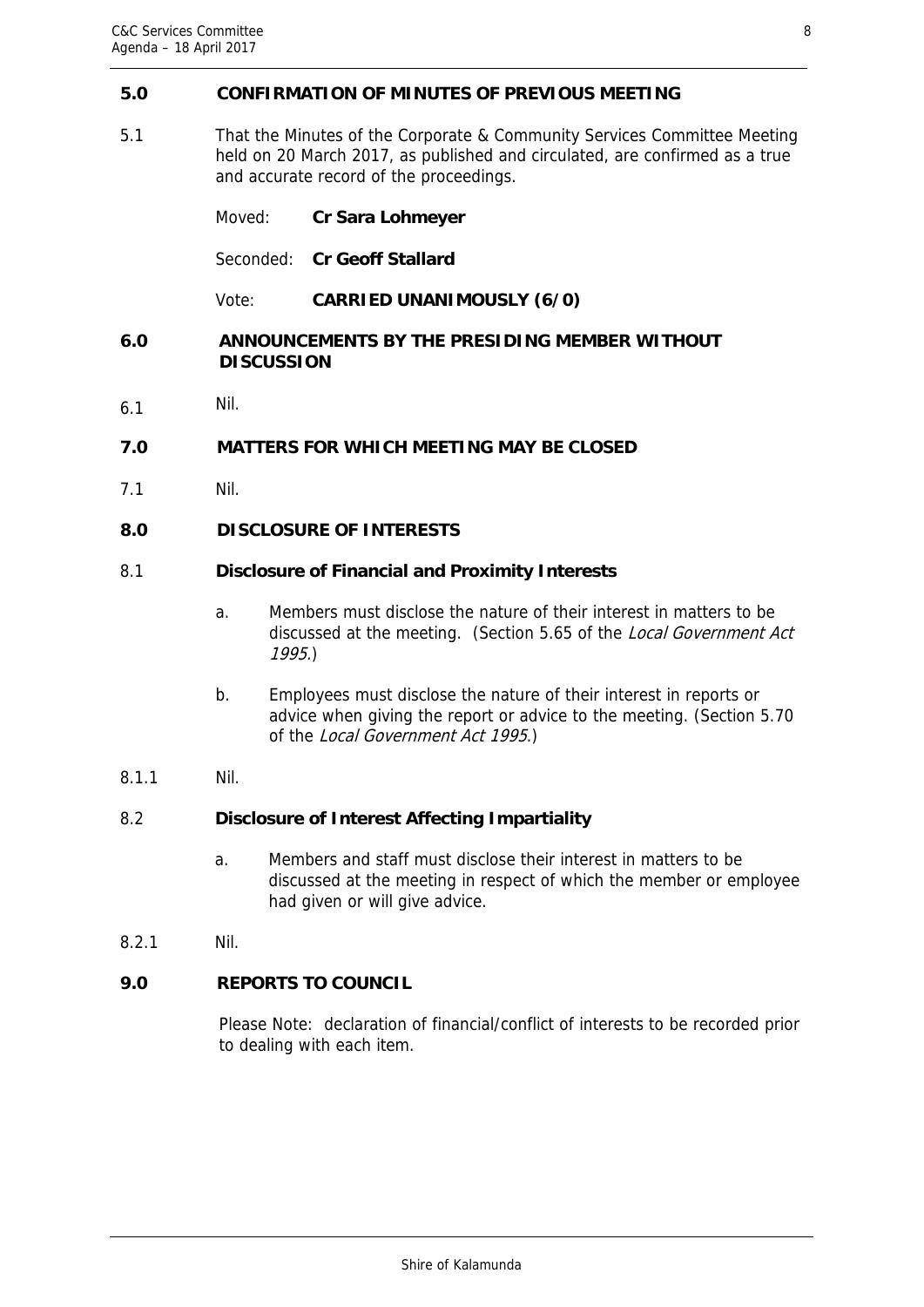**Declaration of financial / conflict of interests to be recorded prior to dealing with each item.** 

#### **28. Rates Debtors Report for the Period Ended 31 March 2017**

| Service Area<br>Applicant<br>Owner | Previous Items<br>Responsible Officer<br>File Reference | N/A<br>Director Corporate & Community Services<br>Finance<br>FI-DRS-004<br>N/A<br>N/A |
|------------------------------------|---------------------------------------------------------|---------------------------------------------------------------------------------------|
|                                    | Attachment 1                                            | Summary of Outstanding Rates for the period<br>ended 31 March 2017                    |

## **EXECUTIVE SUMMARY**

1. This report is provided to Councillors under the requirement of the Local Government Act 1995 & Local Government (Financial Management) Regulations 1996.

## **BACKGROUND**

2. Rates notices were issued on 11 July 2016 with the following payment options:-

| <b>Options</b>   |           |             | <b>Payment Dates</b> |             |
|------------------|-----------|-------------|----------------------|-------------|
| Full             | 16 August |             |                      |             |
| Payment          | 2016      |             |                      |             |
| Two              | 16 August | 16 December |                      |             |
| Instalments 2016 |           | 2016        |                      |             |
| Four             | 16 August | 17 October  | 16 December          | 17 February |
| Instalments 2016 |           | 2016        | 2016                 | 2017        |

- 3. A total of 23,571 Rate Notices were sent on 11 July 2016. Rates Levied & Collectable for the 2016/17 Financial Year currently totals \$34,790,957. Of this amount, \$32,275,266 has been collected as at 31 March 2017. This represents a collection rate of 94.10% which is below the collection on 96.24% in the 2015/16 Financial Year. The current lower collection rate is mainly due to the increased number of ratepayers opting for either the instalment or direct debit payment options. While the difference between the collection rates has been reduced in the last month, it is anticipated that the collection rate will continue to equalise by the end of April 2017 as debt recovery continues.
- 4. A total of 9,242 ratepayers have taken up an instalment option this year. Of these, 1,924 have taken up the option to pay by two instalments and 7,318 have taken up the option to pay by four instalments.
- 5. Three additional services are available to assist ratepayers in paying their account. These are:
	- A Smarter Way to Pay to date approximately 571 ratepayers have signed up.
	- eRates to date there are 1,953 properties signed up for electronic delivery. This represents approx. 8% of the rates database;
	- BPay View to date 158 ratepayers have signed up for this service.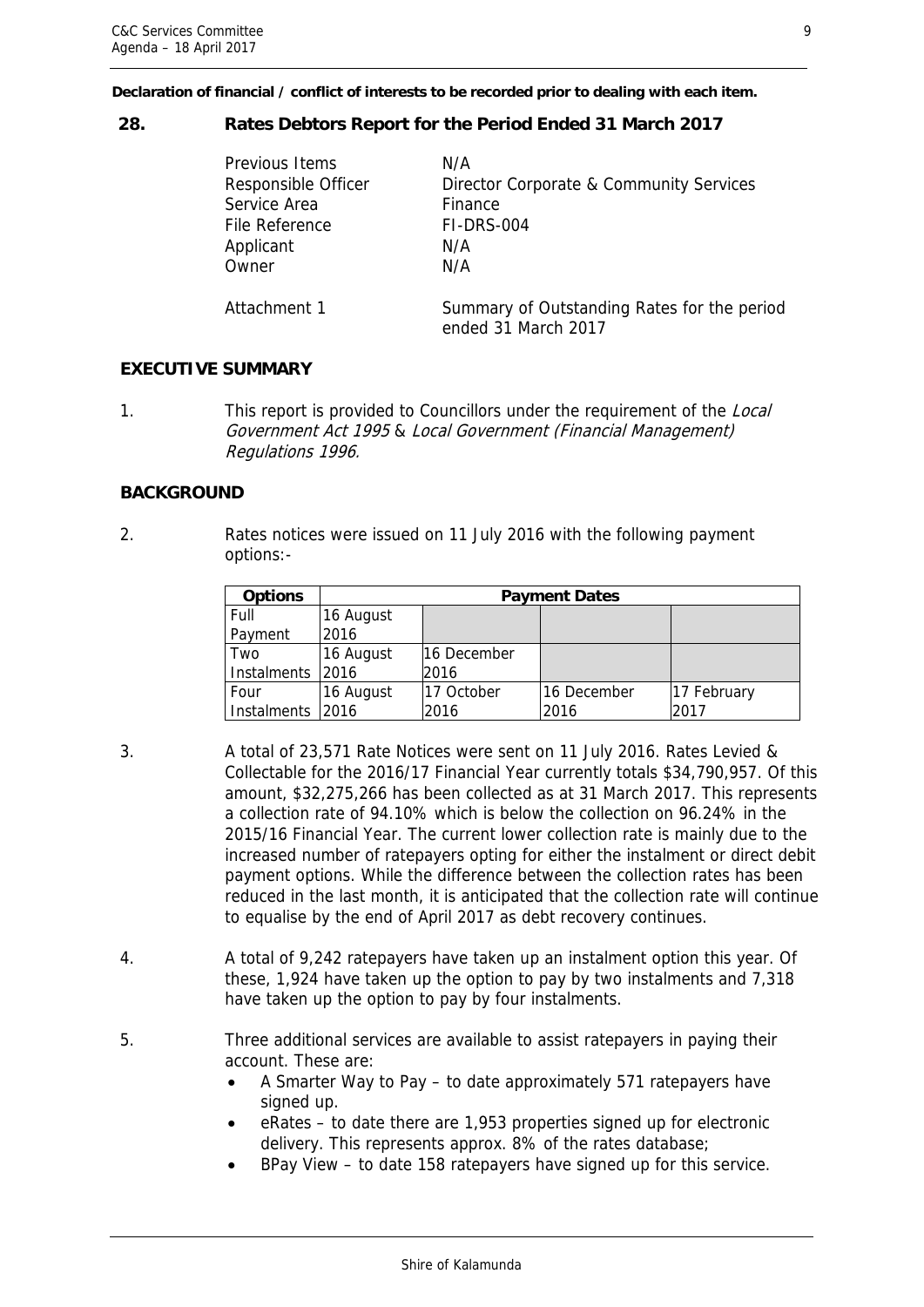6. Raising of Interim Rates for the 2016/17 financial year has begun with \$390,575 being raised to date. Interim Notices will continue to be raised until mid-May as per normal operating procedure.

# **DETAILS**

- 7. There were 97 properties with outstanding claims for the 2015/16 and previous years that were put on hold pending the approval of the Debt Recovery Policy which was finalised in May 2016. These properties have now been included in the Final Notice run and will be absorbed into the 2016/17 Debt Recovery process.
- 8. The Shire has begun debt recovery with the sending of a Final Notice to all accounts with a balance owing of more than \$50 where the account is not paying by instalments or a Direct Debit or other arrangement. The Final Notices were sent on 11 November and fell due on 25 November. While the response has been good. On 27 March 2017 a Letter of Demand has been sent to 510 properties with a due date of 10 April 2017. A call/email campaign will follow before legal action is taken to recover any remaining debts as per the Debt Collection Policy.
- 9. There are now only two properties in the Shire with outstanding amounts since 2012/13 that are still outstanding. One property has been sent to the lawyers for a PSSO (Property Seizure and Sales Order) re-issued on the Land in line with the Council Debt Collection Policy. The other was contacted in January 2017 to request contact as a last effort before the PSSO-Land is issued. An amount of \$2,000 was paid towards the debt but further repayments and an attempt to come to a debt recovery arrangement have failed. The debt will now go through as a default and the collection process will resume. Councillors will be briefed before the bailiff places the properties on auction.

# **STATUTORY AND LEGAL CONSIDERATIONS**

10. The Shire collects its rates debts in accordance with the Local Government Act (1995) Division 6 – Rates and Service Charges under the requirements of subdivision 5 – Recovery of unpaid rates and service charges.

#### **POLICY CONSIDERATIONS**

11. The Shire is bound by the Debt Collection Policy S-FIN02.

## **COMMUNITY ENGAGEMENT REQUIREMENTS**

#### **Internal Referrals**

12. Nil.

## **External Referrals**

13. Letters of demand are managed by an external debt collection agency on behalf of the Shire.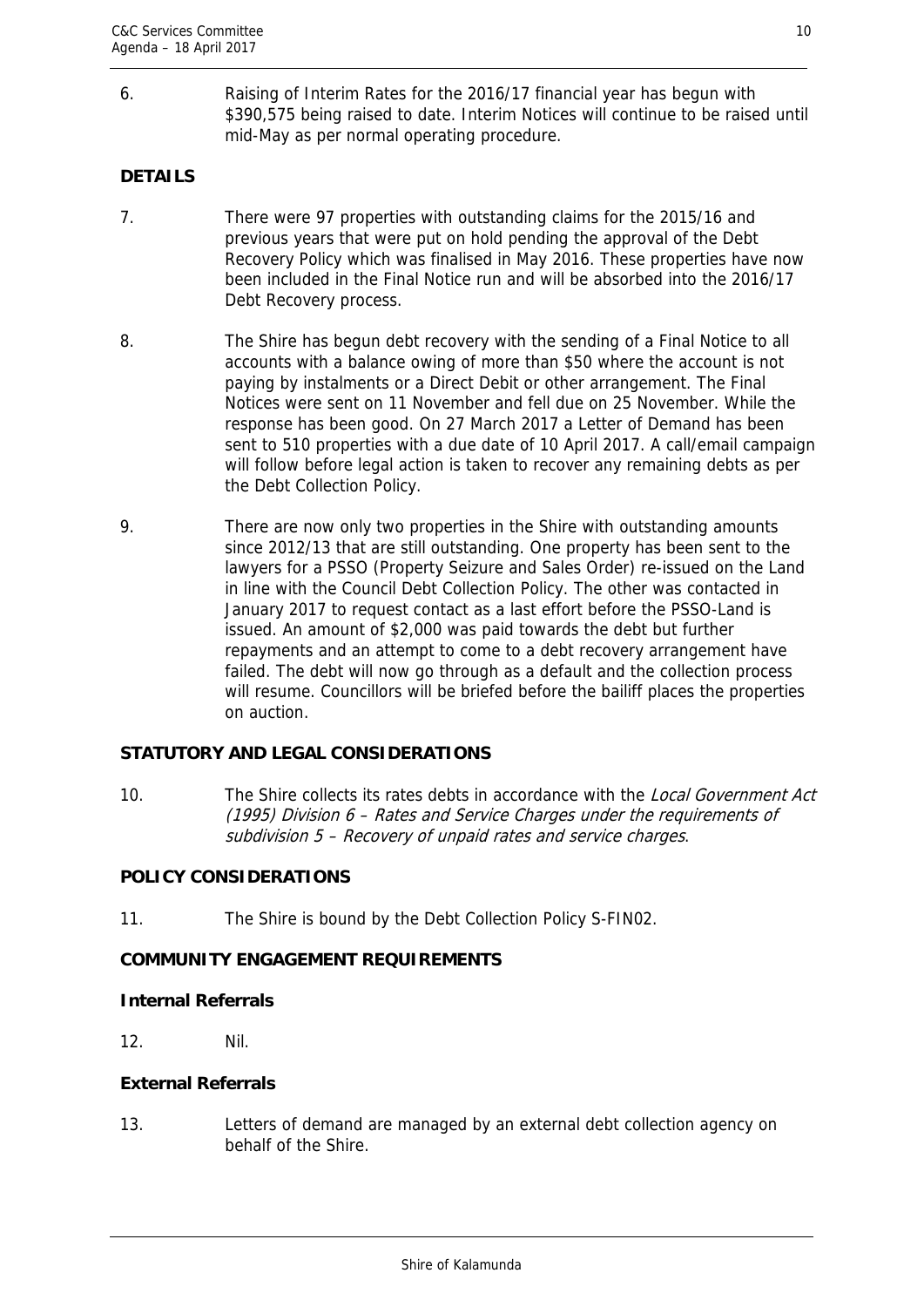# **FINANCIAL CONSIDERATIONS**

14. The early raising of rates in July has allowed the Shires operations to commence without delays in addition to earning additional interest income.

#### **STRATEGIC COMMUNITY PLAN**

#### **Strategic Planning Alignment**

15. Kalamunda Advancing: Strategic Community Plan to 2023

OBJECTIVE 6.8 – To ensure financial sustainability through the implementation of effective financial management, systems and plans.

#### **SUSTAINABILITY**

#### **Social Implications**

- 16. Debt collection can have implications upon those ratepayers facing hardship and the Shire must ensure equity in its debt collection policy and processes.
- 17. The Shire has introduced "a smarter way to pay" to ease the financial hardship.

#### **Economic Implications**

18. Effective collection of all outstanding debtors leads to enhanced financial sustainability for the Shire.

#### **Environmental Implications**

19. The increase in eRates will contribute to lower carbon emissions as there is no printing and postage involved.

#### **RISK MANAGEMENT CONSIDERATIONS**

| ٠      |  |
|--------|--|
| I      |  |
| $\sim$ |  |

| 20. | <b>Risk</b>                                                                                                                                                                                                                | <b>Likelihood</b> | Consequence | Rating | Action/Strategy                                         |
|-----|----------------------------------------------------------------------------------------------------------------------------------------------------------------------------------------------------------------------------|-------------------|-------------|--------|---------------------------------------------------------|
|     | The Shire is exposed<br>to the potential risk of<br>the ratepayer failing<br>to make payments<br>which it is obligated to<br>do. This will result in<br>the disruption of cash<br>flows and increased<br>collection costs. | Possible          | Major       | High   | Ensure debt<br>collections is<br>rigorously<br>managed. |

Strategy 6.8.4 Provide effective financial services to support the Shire's operations and to meet sustainability planning, reporting and accountability requirements.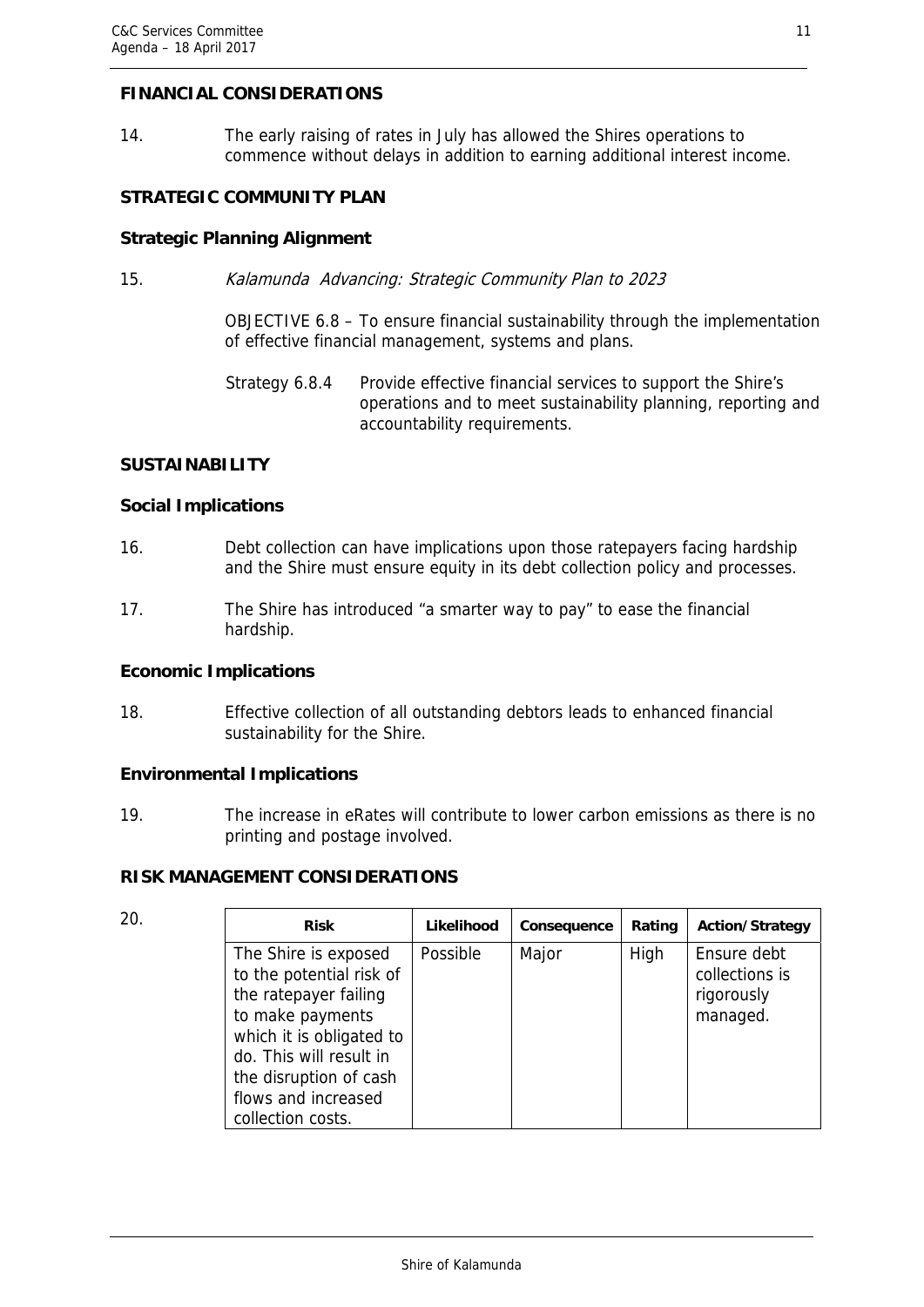## **OFFICER COMMENT**

21. The Shire's debt collection strategy has proven to be very effective with a 97.79% collection rate in the 2015/16 financial year. While it is noted that the March 2017 collection is lower than last year's comparative rate, it is hoped that there will be a catch up by end of financial year with the finalisation of Direct Debits and Debt Recovery Letters.

#### **Voting Requirements: Simple Majority**

# **COMMITTEE RECOMMENDATION TO COUCIL (C&C 28/2017)**

That Council:

- 1. Receives the rates debtors report for the period ended 31 March 2017 (Attachment 1).
- Moved: **Cr Dylan O'Connor**
- Seconded: **Cr Geoff Stallard**

#### Vote: **CARRIED UNANIMOUSLY (6/0)**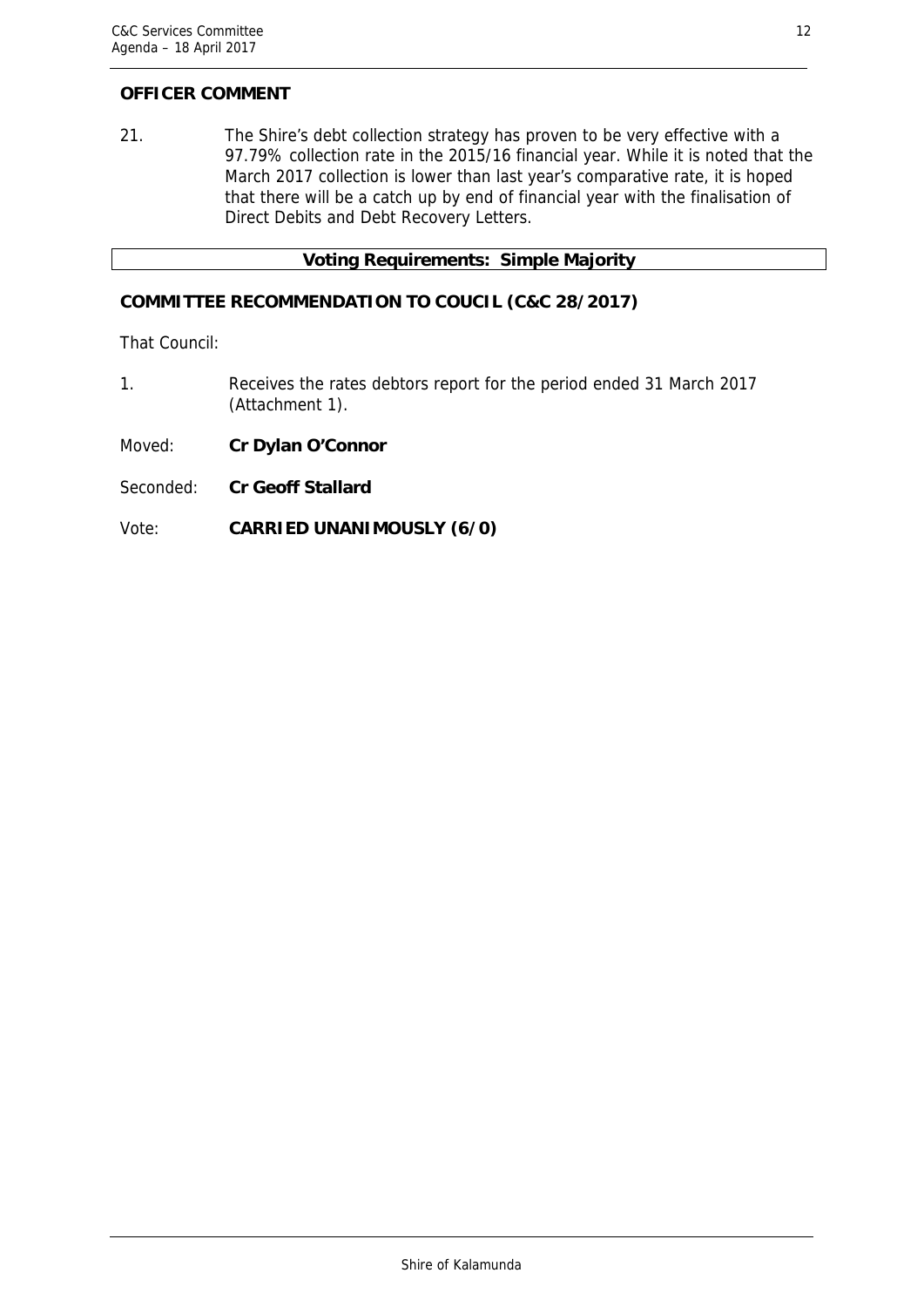# **Attachment 1**

#### **SUMMARY OF OUTSTANDING RATES FOR THE PERIOD ENDED 31 MARCH 2017**

## **Rates Outstanding Debtors**

|           | 3rd<br>Previous<br>Year $+$<br>Outstanding | 2nd<br>Previous<br>Year<br>Outstanding | Previous<br>Year<br>Outstanding | Current<br>Outstanding | Total<br>Outstanding | Previous Year<br>Total<br>Outstanding |
|-----------|--------------------------------------------|----------------------------------------|---------------------------------|------------------------|----------------------|---------------------------------------|
| 30-Jun-16 |                                            |                                        | <b>Balance Forward</b>          |                        | \$1,226,895          | \$856,619                             |
| 31-Jul-16 | \$427,328                                  | \$154,101                              | \$541,879                       | \$29,791,711           | \$30,915,019         | \$28,087,404                          |
| 31-Aug-16 | \$417,926                                  | \$147,343                              | \$412,837                       | \$16,869,361           | \$17,847,467         | \$16,507,447                          |
| 30-Sep-16 | \$409,590                                  | \$142,916                              | \$380,432                       | \$15,778,812           | \$16,711,750         | \$14,215,042                          |
| 31-Oct-16 | \$406,783                                  | \$139,335                              | \$355,656                       | \$13,082,796           | \$13,984,570         | \$11,552,148                          |
| 30-Nov-16 | \$404,444                                  | \$135,133                              | \$316,401                       | \$11,230,316           | \$12,086,295         | \$9,923,670                           |
| 31-Dec-16 | \$403,706                                  | \$132,177                              | \$290,684                       | \$6,666,494            | \$7,493,061          | \$6,116,690                           |
| 31-Jan-17 | \$401,990                                  | \$129,438                              | \$277,732                       | \$5,269,768            | \$6,078,928          | \$4,660,900                           |
| 28-Feb-17 | \$400,155                                  | \$126,543                              | \$267,004                       | \$2,105,286            | \$2,898,988          | \$1,972,047                           |
| 31-Mar-17 | \$399,477                                  | \$125,724                              | \$251,809                       | \$1,738,681            | \$2,515,691          | \$1,723,981                           |
| 30-Apr-17 |                                            |                                        |                                 |                        |                      | \$1,654,964                           |
| 31-May-17 |                                            |                                        |                                 |                        |                      | \$1,630,369                           |
| 30-Jun-17 |                                            |                                        |                                 |                        |                      | \$1,226,895                           |

| Rates Outstanding as at 30/06/2016                        | \$2,515,691  |
|-----------------------------------------------------------|--------------|
|                                                           |              |
| <b>Rate Levied 2016/2017</b>                              | \$31,884,691 |
| Interim 2016/2017                                         | \$286,534    |
| <b>Back Rates</b>                                         | \$104,041    |
|                                                           |              |
| Total Levies To Date for 2016/2017                        | \$32,275,266 |
|                                                           |              |
| <b>Total Collectable</b>                                  | \$34,790,957 |
|                                                           |              |
| <b>Total Collected to date</b>                            | \$32,275,266 |
|                                                           |              |
| <b>Total Rates Outstanding</b>                            | \$2,515,691  |
|                                                           |              |
| Current Deferred Rates Amount (from Rate Reports)         | \$492,953    |
|                                                           |              |
| Total Rates amount to be collected not including deferred | \$2,022,738  |
|                                                           |              |
| % of Rates Outstanding:                                   | 5.90%        |
|                                                           |              |
| % of Rates Collected:                                     | 94.10%       |

Ï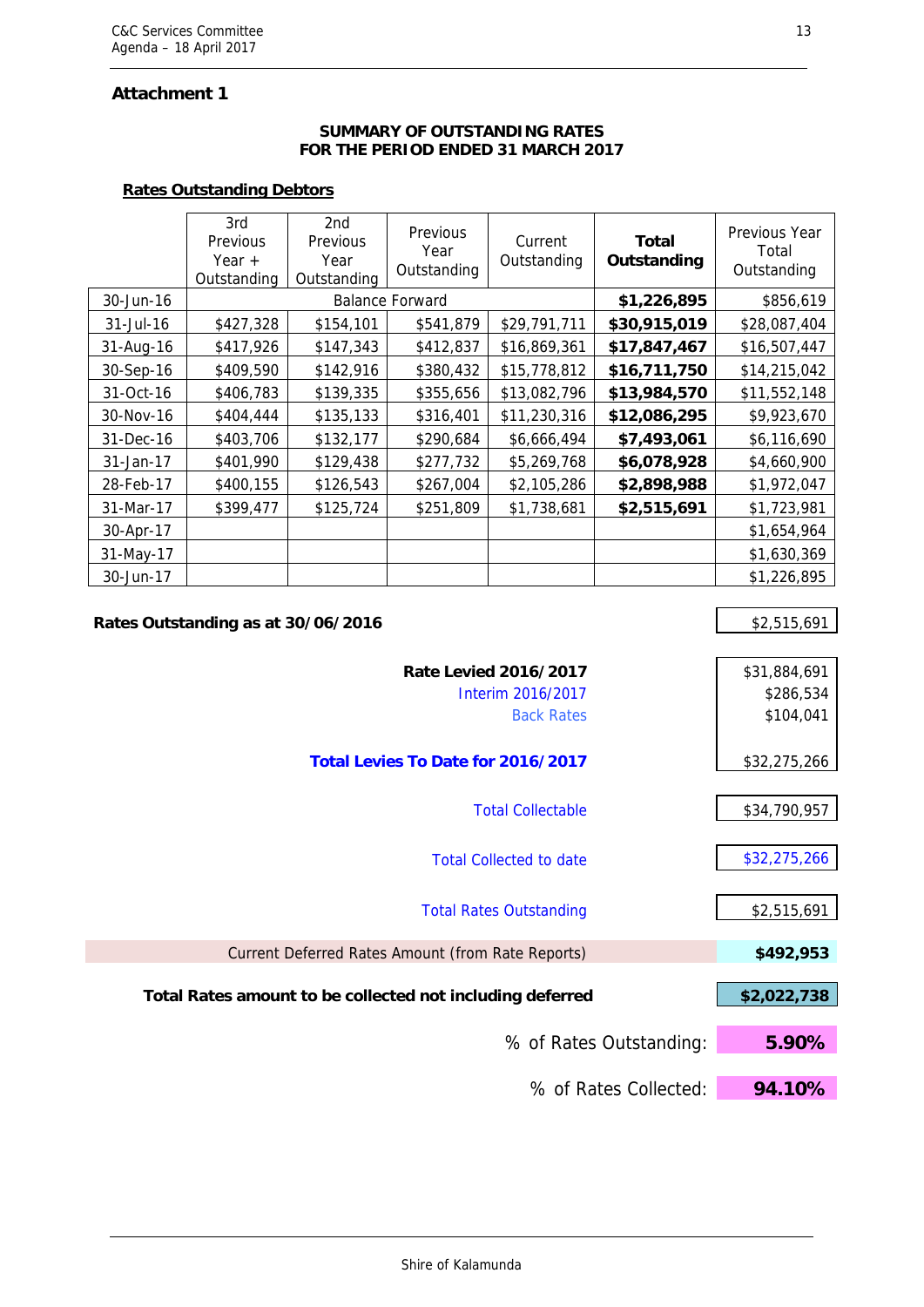**Declaration of financial / conflict of interests to be recorded prior to dealing with each item.** 

## **29. Debtors and Creditors Report for the Period Ended 31 March 2017**

| Previous Items      | N/A                                                   |
|---------------------|-------------------------------------------------------|
| Responsible Officer | Director Corporate & Community Services               |
| Service Area        | Finance                                               |
| File Reference      | <b>FI-CRS-002</b>                                     |
| Applicant           | N/A                                                   |
| Owner               | N/A                                                   |
| Attachment 1        | Creditors Payment Listing for the month of March 2017 |
| Attachment 2        | Summary of Debtors for the month of March 2017        |
| Attachment 3        | Summary of Creditors for the month of March 2017      |

## **EXECUTIVE SUMMARY**

- 1. To receive the list of payments made from the Municipal Accounts in March 2017 in accordance with the requirements of the Local Government (Financial Management) Regulations 1996 (Regulation 12).
- 2. To receive the list of payments made from the Trust Accounts in March 2017 in accordance with the requirements of the Local Government (Financial Management) Regulations 1996 (Regulation 12).
- 3. To receive the outstanding debtors and creditors reports for the month of March 2017.
- 4. Trade Debtors and Creditors are subject to strict monitoring and control procedures and in the month of March 2017 there were no abnormal overdue debtors that demanded special attention with the exception of one debt related to the developer contribution scheme (see note 9 below).

# **BACKGROUND**

5. Council has requested reports detailing outstanding debtors and creditors on a monthly basis.

# **DETAILS**

#### **Debtors**

- 6. Sundry debtors as of 31 March 2017 were \$262,555 of which \$28,679 was made up of current debtors and \$6,848 unallocated credits (excess or overpayments).
- 7. Invoices over 30 days total \$1,839. There were no debts of significance.
- 8. Invoices over 60 days total \$6,914, debts of significance are:
	- Early Bird Learning Centre, \$1,423, hall hire.
- 9. Invoices over 90 days total \$231,972, debts of significance are:
	- DA Letizia, \$215,549, developer contribution;
	- Evolution Cheer & Dance, \$4,620, hall hire;
	- Telstra, \$4,169, private works;
	- High Wycombe Markets, \$3,023, hall hire / health fees; and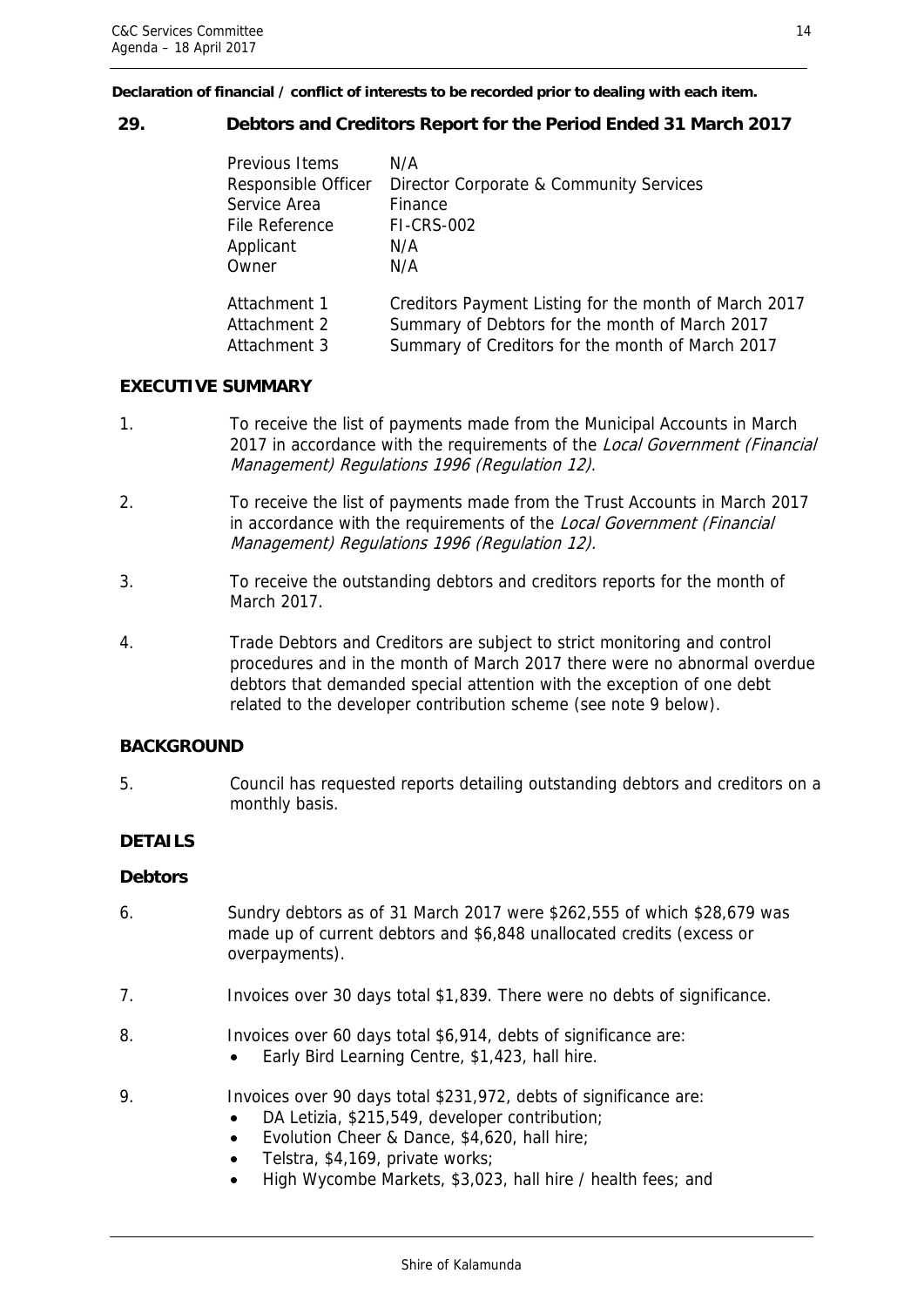Forrestfield United Soccer Club, \$2,544, player fees.

## **Creditors**

- 10. Payments totalling \$7,913,224 were made during the month of March 2017. Standard payment terms are 30 days from the end of the month, with local businesses and contractors on 14 day terms.
- 11. Significant Municipal payments (GST inclusive) made in the month were:

| Supplier                                                              | Purpose                                                                                                                                   | \$           |
|-----------------------------------------------------------------------|-------------------------------------------------------------------------------------------------------------------------------------------|--------------|
| Department of Fire and<br><b>Emergency Services</b>                   | Emergency Services Levy - 3rd quarter<br>2016/17                                                                                          | 1,789,971.99 |
| <b>McLeods Law Practice</b><br>Trust Account*                         | Part sale of land. Lots 4 and 5 Ashby<br>Close, Forrestfield                                                                              | 1,196,650.00 |
| Stuart W Birnie &<br>Tanya M Clavi*                                   | Part sale of land. Lot 52, Ashby Close,<br>Forrestfield                                                                                   | 616,200.00   |
| Eastern Metropolitan<br>Regional Council                              | Domestic Waste Collection Charges                                                                                                         | 355,793.09   |
| CQ & JM Dowsing Pty<br>Ltd, T/A Trustee for<br>Dowsing family trust** | Wimbridge Road Extension. Progress<br>claim 2                                                                                             | 354,559.27   |
| Cleanaway                                                             | Waste and recycling services                                                                                                              | 223,233.87   |
| <b>Australian Tax Office</b>                                          | PAYG payments                                                                                                                             | 403,699.59   |
| Western Australian<br><b>Treasury Cooperation</b>                     | Loan instalment repayments                                                                                                                | 280,613.43   |
| Curnow Group Hire Pty<br>Ltd                                          | Progress claims. Mundaring Weir Road<br>reconstruction and Kalamunda Road<br>widening                                                     | 158,146.90   |
| Solution 4 Building                                                   | Construction and refurbishment of the<br><b>Forrestfield United Soccer Club</b><br>spectator seating and change room.<br>Progress claim 4 | 142,284.37   |
| Synergy                                                               | Power charges. Various locations                                                                                                          | 121,142.95   |
| <b>WA Local Government</b><br>Superannuation Plan                     | Superannuation contributions                                                                                                              | 199,145.19   |
| Andantino Pty Ltd,<br>T/AS Outdoor World                              | Supply and installation of shed at<br>administration building and refund of<br>footpath bonds                                             | 86,470.00    |
| <b>DNX Energy</b>                                                     | Supply and installation of PV solar<br>panels. Various locations                                                                          | 85,294.57    |
| Asphaltech Pty Ltd                                                    | Road maintenance materials. Various<br>locations                                                                                          | 84,479.27    |
| Safeway Building &<br>Renovations Pty Ltd                             | Roof, air-conditioning and ventilation<br>replacement at High Wycombe<br><b>Recreation Centre</b>                                         | 76,018.17    |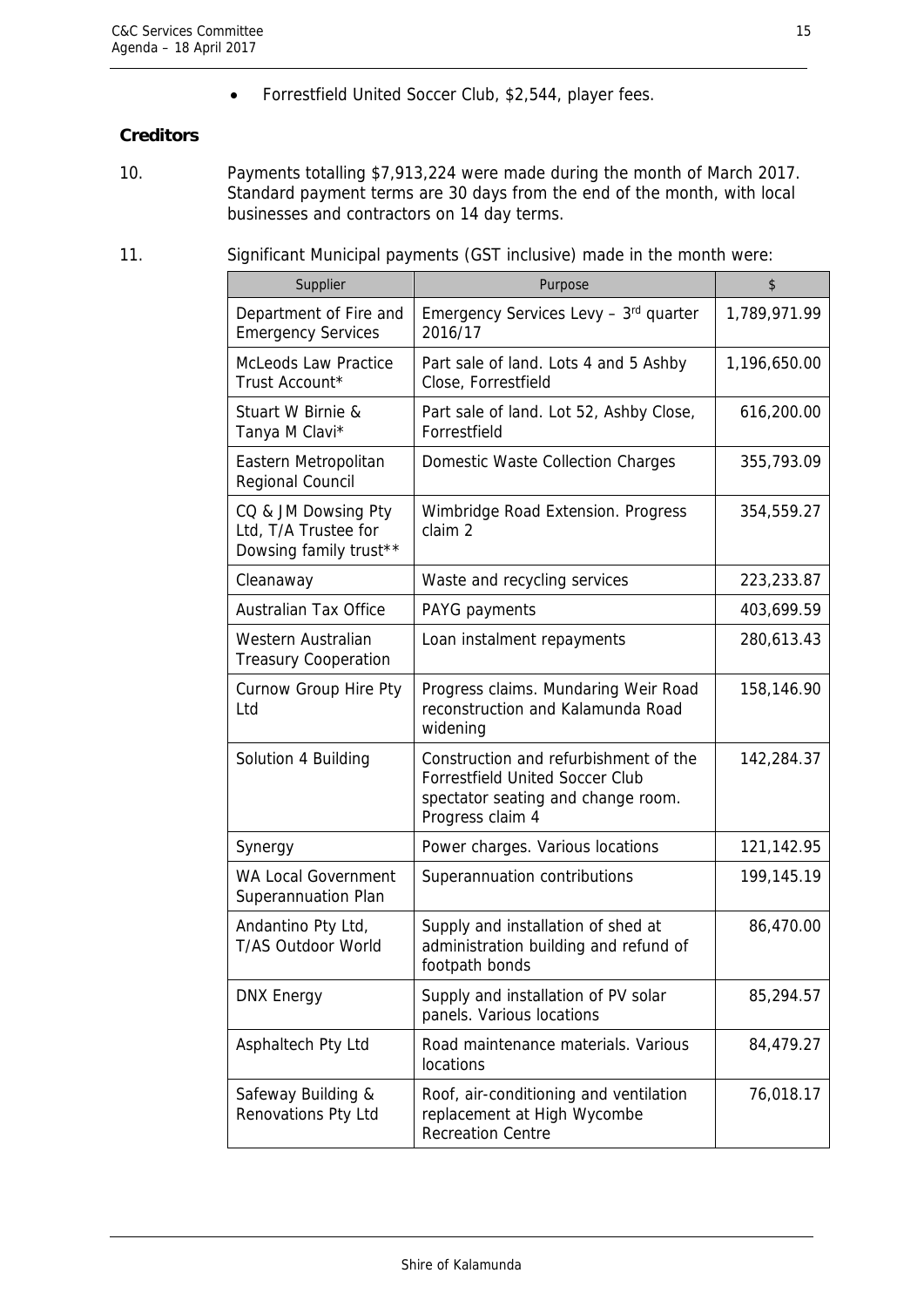These payments total \$6,173,702.66 and represent 78% of all payments for the month.

- \* The amounts paid for land acquisitions and infrastructure works for Forrestfield Industrial Area Scheme Stage 1 were reimbursed drawing against the reserve set aside for it.
- \*\* The amounts paid relate to CELL 9 infrastructure works reimbursed from the CELL 9 trust account during March 2017.

## **Payroll**

- 12. Salaries are paid in fortnightly cycles. A total of \$1,235,796.05 was paid in net salaries for the month of March 2017.
- 13. Details are provided in (Attachment 1) after the creditor's payment listing.

#### **Trust Account Payments**

- 14. The Trust Accounts maintained by the Shire relate to the following types:
	- CELL 9 Trust
	- POS Trust
	- BCITF Levy
	- Building Services (Licence) Levy
	- Unclaimed Monies
- 15. The following payments (GST exclusive) were made from the Trust Accounts in the month of March 2017.

| <b>BCITF Levy</b> | Amount $(\$)$                                                                                                        |             |
|-------------------|----------------------------------------------------------------------------------------------------------------------|-------------|
| Date              | Description                                                                                                          |             |
| 10/03/2017        | Building and Construction Industry. February 2017                                                                    | 1274427     |
| CELL <sub>9</sub> |                                                                                                                      | Amount (\$) |
| Date              | Description                                                                                                          |             |
| 20/03/2017        | Shire of Kalamunda. Reimbursement of employee<br>costs incurred on behalf of CELL 9 project manager                  | 58500       |
| 27/03/2017        | Telstra Cooperation. Asset relocation at intersection<br>at Hale Road & Arthur Road, Wattle Grove                    | 43.TAD 5    |
| 27/03/2017        | Cardno (WA) Pty Ltd. Wimbridge Road Wattle<br>Grove, extension, Road Safety Audit reports                            | 35KM)       |
| 27/03/2017        | CQ & JM Dowsing Pty Ltd T/A Trustee for Dowsing<br>Family Trust. Wimbridge Road Extension. Progress<br>claim 2       | 3223661     |
| 31/03/2017        | McLeods Barristers & Solicitors. Road land<br>acquisition. Lots 7 and 31 (no 310 and 318) Hale<br>Road, Wattle Grove | 1,15930     |

#### **STATUTORY AND LEGAL CONSIDERATIONS**

16. In accordance with the requirements of the Local Government (Financial Management) Regulations 1996 (Regulation 13) a list of accounts paid by the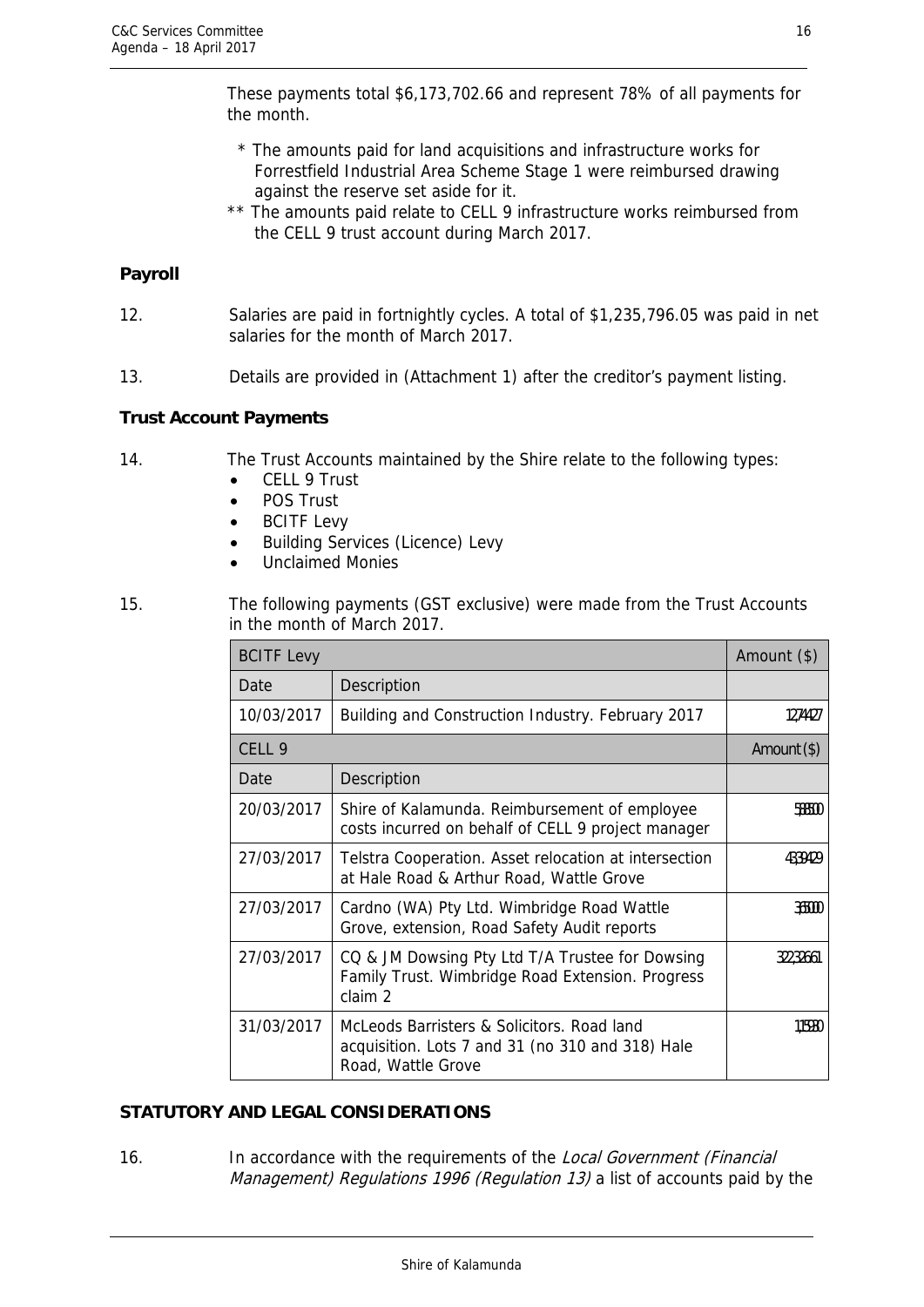Chief Executive Officer is to be prepared each month and presented in the manner required as per the Regulation.

# **POLICY CONSIDERATIONS**

17. Nil.

# **CONSULTATION /COMMUNITY ENGAGEMENT REQUIREMENTS**

#### **Internal Referrals**

18. Nil.

## **External Referrals**

19. Nil.

## **FINANCIAL CONSIDERATIONS**

20. The Shire will continue to closely manage debtors and creditors to ensure optimal cash flow management.

## **STRATEGIC COMMUNITY PLAN**

## **Strategic Planning Alignment**

21. Kalamunda Advancing: Strategic Community Plan to 2023

OBJECTIVE 6.8 - To ensure financial sustainability through the implementation of effective financial management, systems and plans.

Strategy 6.8.4 Provide effective financial services to support the Shire's operations and to meet sustainability planning, reporting and accountability requirements.

#### **SUSTAINABILITY**

#### **Social Implications**

22. Nil.

#### **Economic Implications**

23. Nil.

# **Environmental Implications**

24. Nil.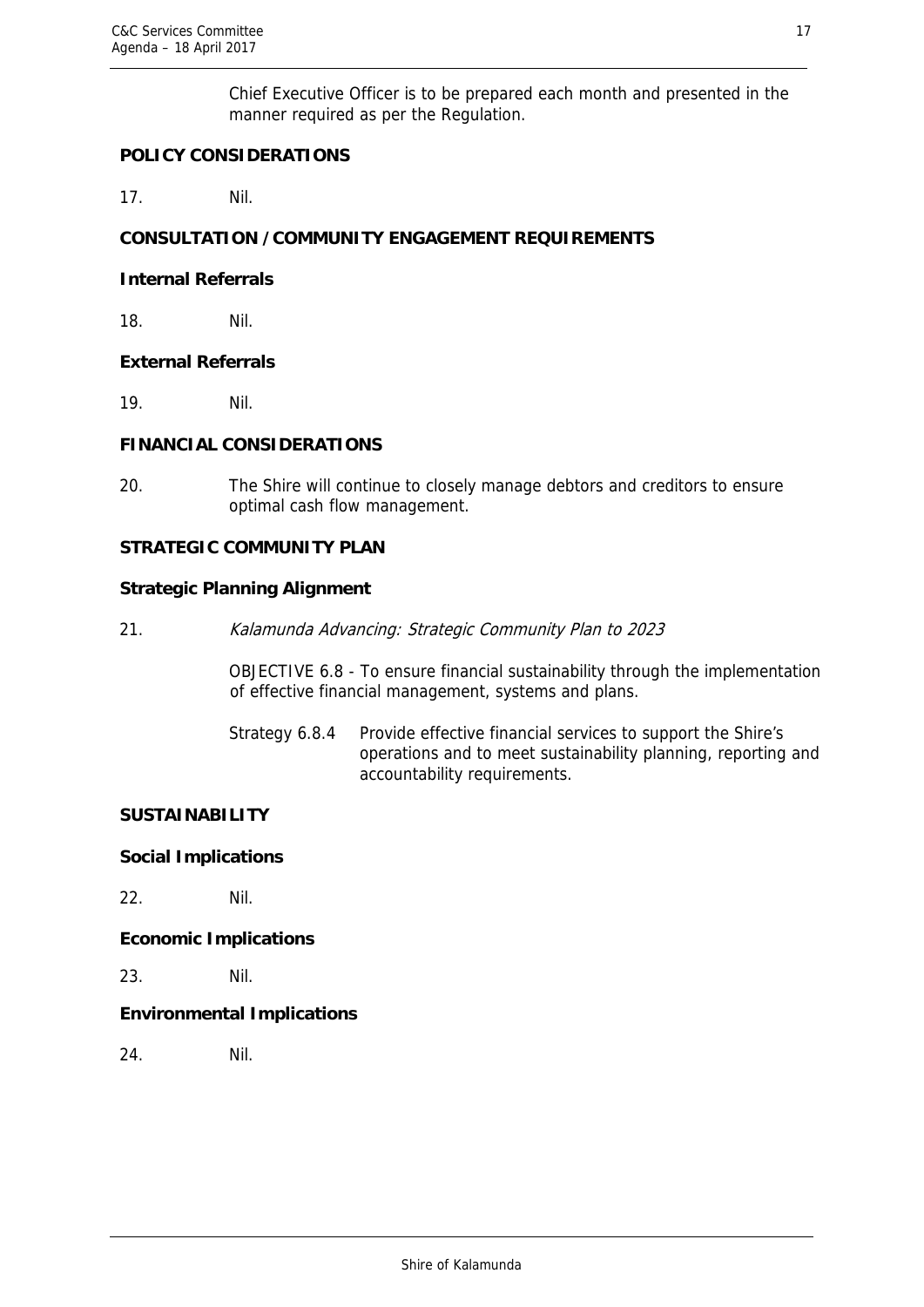# **RISK MANAGEMENT CONSIDERATIONS**

# **Debtors**

| 25. | <b>Risk</b>                                                                                                                                   | Likelihood | Consequence   | Rating | <b>Action/Strategy</b>                                   |
|-----|-----------------------------------------------------------------------------------------------------------------------------------------------|------------|---------------|--------|----------------------------------------------------------|
|     | The Shire is exposed<br>to the potential risk of<br>the debtor failing to<br>make payments<br>resulting in the<br>disruption of cash<br>flow. | Possible   | Insignificant | Low    | Ensure debt<br>collections are<br>rigorously<br>managed. |

## **Creditors**

| 26. | <b>Risk</b>                                                           | Likelihood | Consequence   | Rating | <b>Action/Strategy</b>                                        |
|-----|-----------------------------------------------------------------------|------------|---------------|--------|---------------------------------------------------------------|
|     | Adverse credit ratings<br>due to the Shire<br>defaulting on creditor. | Possible   | Insignificant | Low    | Ensure all<br>disputes are<br>resolved in a<br>timely manner. |

## **OFFICER COMMENT**

27. Creditor payments for March 2017 are above trend expenditure due to quarterly payments for Department of Fire and Emergency Services.

Cr O'Connor sought further information on various payments to creditors. These queries were taken on notice.

Cr Waddell sought further information on various payments to creditors. These queries were taken on notice.

#### **Voting Requirements: Simple Majority**

# **COMMITTEE RECOMMENDATION TO COUCIL (C&C 29/2017)**

That Council:

- 1. Receives the list of payments made from the Municipal Accounts in March 2017 (Attachment 1) in accordance with the requirements of the Local Government (Financial Management) Regulations 1996 (Regulation 12).
- 2. Receives the list of payments made from the Trust Accounts in March 2017 as noted in point 15 above in accordance with the requirements of the Local Government (Financial Management) Regulations 1996 (Regulation 12).
- 3. Receives the outstanding debtors and creditors reports (Attachment 2 & 3) for the month of March 2017.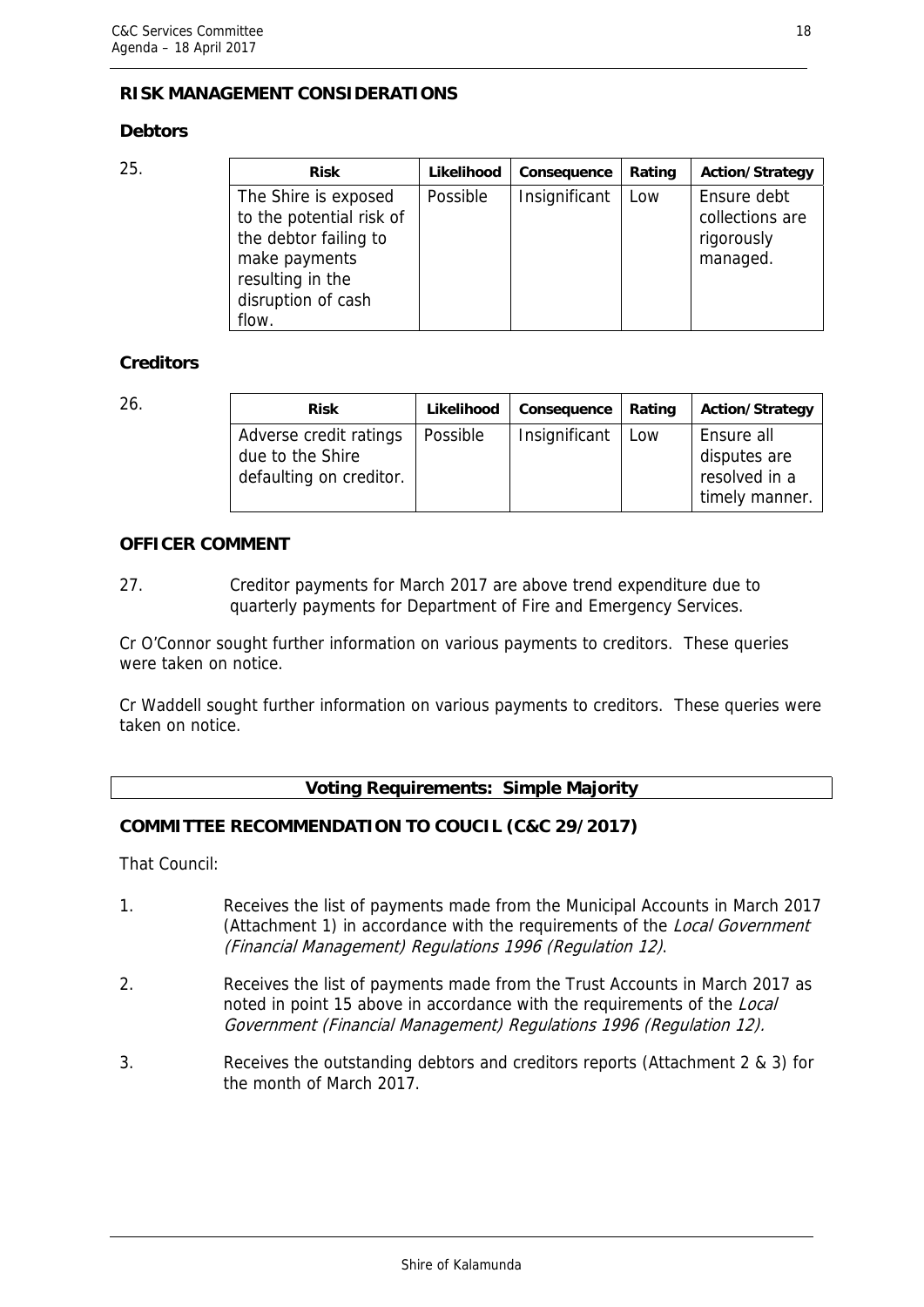Moved: **Cr Dylan O'Connor** 

Seconded: **Cr Geoff Stallard** 

Vote: **CARRIED UNANIMOUSLY (6/0)**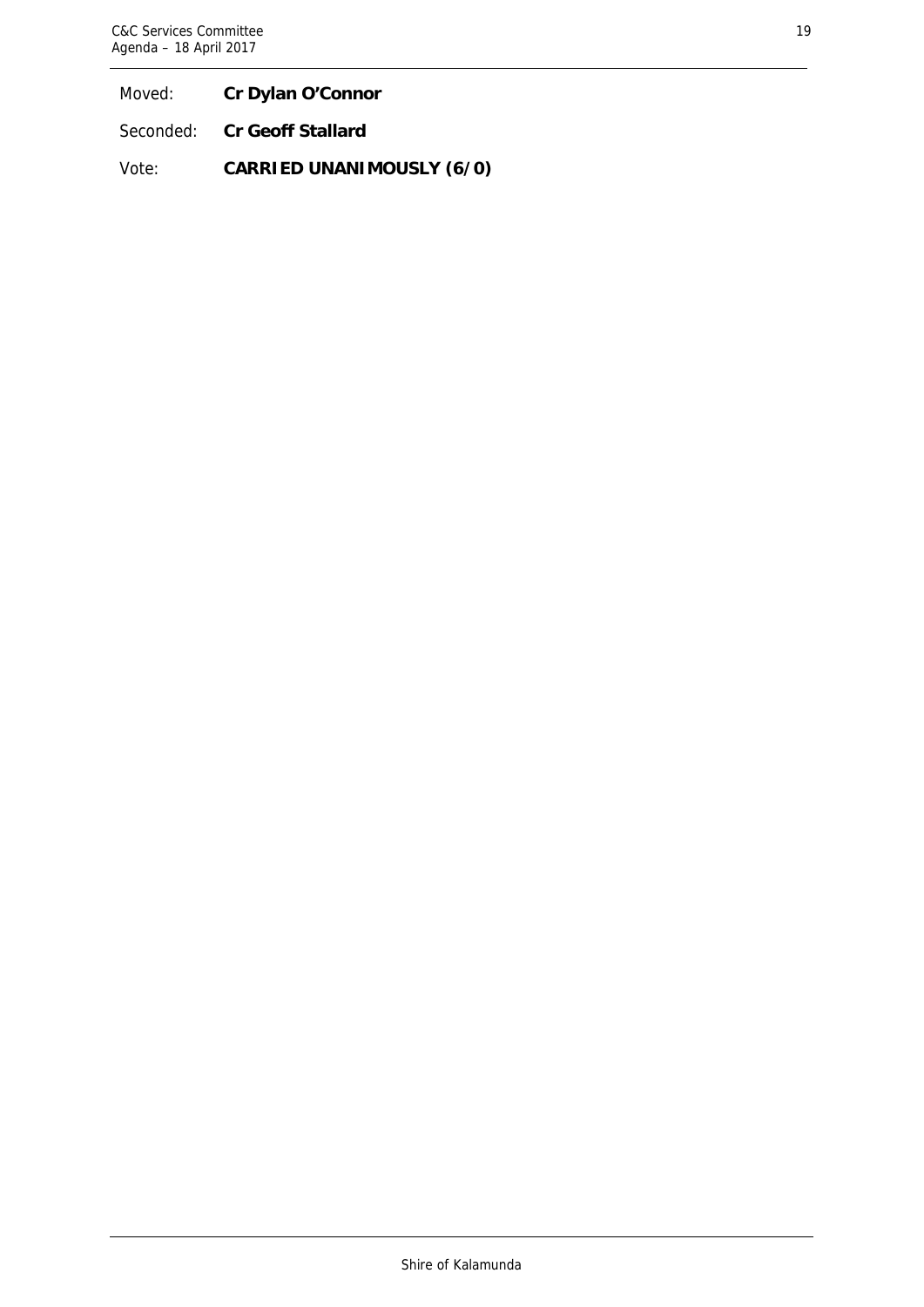#### **Attachment 1**

| Chq/EFT  | <b>Date</b> | <b>Name</b>                             | <b>Description</b>                                                                                                                                                                                                                                                                                                                                                                                                                                                                                                                           | Amount    |
|----------|-------------|-----------------------------------------|----------------------------------------------------------------------------------------------------------------------------------------------------------------------------------------------------------------------------------------------------------------------------------------------------------------------------------------------------------------------------------------------------------------------------------------------------------------------------------------------------------------------------------------------|-----------|
| 1072     | 27/02/2017  | EASIFLEET MANAGEMENT                    | STAFF CONTRIBUTIONS TO NOVATED / OPERATING<br><b>LEASES</b>                                                                                                                                                                                                                                                                                                                                                                                                                                                                                  | 3466.53   |
| 1073     | 03/03/2017  | LES MILLS ASIA PACIFIC INDUSTRIES       | MONTHLY LICENCE FEE                                                                                                                                                                                                                                                                                                                                                                                                                                                                                                                          | 1260.47   |
| 1074     | 07/03/2017  | WESTERN AUSTRALIAN TREASURY CORPORATION | LOAN NO 207 INTEREST PAYMENT                                                                                                                                                                                                                                                                                                                                                                                                                                                                                                                 | 1136.61   |
| 1075     |             | 08/03/2017 FLEETCARE PTY LTD            | STAFF CONTRIBUTIONS TO NOVATED / OPERATING<br>LEASING                                                                                                                                                                                                                                                                                                                                                                                                                                                                                        | 10521.23  |
| 1076     | 08/03/2017  | WESTERN AUSTRALIAN TREASURY CORPORATION | LOAN NO 225 FIXED COMPONENT                                                                                                                                                                                                                                                                                                                                                                                                                                                                                                                  | 51787.91  |
| 1077     | 08/03/2017  | <b>AUSTRALIAN TAXATION OFFICE</b>       | <b>TAXATION</b>                                                                                                                                                                                                                                                                                                                                                                                                                                                                                                                              | 199074.04 |
| 1078     | 09/03/2017  | <b>IINET TECHNOLOGIES PTY LTD</b>       | <b>INTERNET ACCESS</b>                                                                                                                                                                                                                                                                                                                                                                                                                                                                                                                       | 619.83    |
| 1079     | 09/03/2017  | <b>COMMONWEALTH BANK BUSINESS CARD</b>  | <b>BUSINESS CORPORATE CARD - VARIOUS COSTS</b><br>HACC ACTIVITY OFFICER - \$59.70<br>LIBRARY SERVICES TEAM LEADER - \$2484.35<br>HACC ACTIVITY OFFICER - \$33.96<br>RECREATION FACILITIES TEAM LEADER - \$399.98<br>FUNCTIONS CO-ORDINATOR - \$4083.05<br><b>BUILDING MAINTENANCE OFFICER - \$416.15</b><br>HACC ACTIVITY OFFICER - \$24.00<br>HACC ACTIVITY OFFICER - \$1055.02<br>HACC ACTIVITY OFFICER - \$663.00<br><b>BUILDING MAINTENANCE OFFICER - \$441.45</b><br>MANAGER HR - \$1909.24<br>PROCUREMENT & FINANCE OFFICER - \$874.80 | 12444.70  |
| 1080     | 14/03/2017  | WESTERN AUSTRALIAN TREASURY CORPORATION | <b>LOAN NO 199 INTEREST PAYMENT</b>                                                                                                                                                                                                                                                                                                                                                                                                                                                                                                          | 2878.26   |
| 1081     | 15/03/2017  | WESTERN AUSTRALIAN TREASURY CORPORATION | LOAN NO 227 FIXED COMPONENT                                                                                                                                                                                                                                                                                                                                                                                                                                                                                                                  | 77659.58  |
| 1082     | 15/03/2017  | WESTERN AUSTRALIAN TREASURY CORPORATION | LOAN NO 228 FIXED COMPONENT                                                                                                                                                                                                                                                                                                                                                                                                                                                                                                                  | 48274.87  |
| 1083     | 16/03/2017  | SG FLEET AUSTRALIA PTY LTD              | <b>MONTHLY LEASE FEES</b>                                                                                                                                                                                                                                                                                                                                                                                                                                                                                                                    | 3824.03   |
| 1084     | 21/03/2017  | WESTERN AUSTRALIAN TREASURY CORPORATION | LOAN NO 224 FIXED COMPONENT                                                                                                                                                                                                                                                                                                                                                                                                                                                                                                                  | 98876.20  |
| 1085     | 22/03/2017  | <b>AUSTRALIAN TAXATION OFFICE</b>       | <b>TAXATION</b>                                                                                                                                                                                                                                                                                                                                                                                                                                                                                                                              | 204625.55 |
| 1086     | 28/03/2017  | <b>EASIFLEET MANAGEMENT</b>             | STAFF CONTRIBUTIONS TO NOVATED / OPERATING<br>LEASES                                                                                                                                                                                                                                                                                                                                                                                                                                                                                         | 3829.31   |
| EFT55399 | 08/03/2017  | KALAMUNDA ACCIDENT REPAIR CENTRE        | INSURANCE EXCESSES AND REPAIRS TO 3 VEHICLES                                                                                                                                                                                                                                                                                                                                                                                                                                                                                                 | 2264.00   |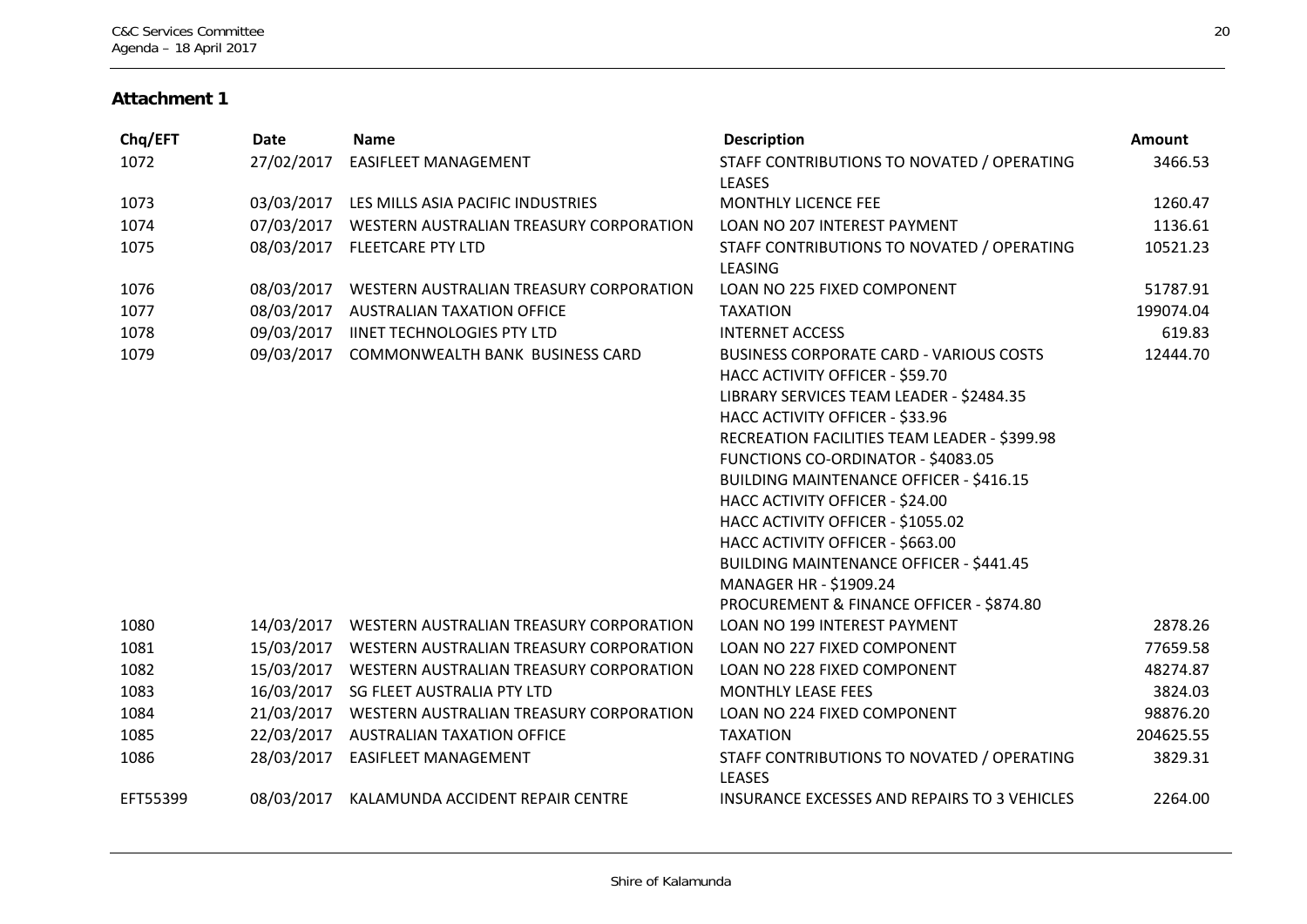| Chq/EFT  | Date       | <b>Name</b>                                                             | <b>Description</b>                                                           | Amount   |
|----------|------------|-------------------------------------------------------------------------|------------------------------------------------------------------------------|----------|
| EFT55400 | 08/03/2017 | THE WORKWEAR GROUP PTY LTD                                              | UNIFORM FOR STAFF MEMBERS                                                    | 144.50   |
| EFT55401 | 08/03/2017 | WEX AUSTRALIA PTY LTD WRIGHT EXPRESS FUEL<br><b>CARDS AUSTRALIA LTD</b> | FUEL PERIOD ENDING - 06 MARCH 2017                                           | 3497.82  |
| EFT55402 | 08/03/2017 | NEVERFAIL SPRINGWATER LTD (KALA LIB)                                    | BOTTLED WATER SUPPLIES / MAINTENANCE                                         | 87.85    |
| EFT55403 | 08/03/2017 | <b>CABCHARGE AUSTRALIA LIMITED</b>                                      | MONTHLY ACCOUNT FEES                                                         | 306.51   |
| EFT55404 | 08/03/2017 | APOSTLE NATURAL SPRING WATER                                            | DRINKING WATER, DISPENSER AND CUP SUPPLIES FOR<br>ZIG ZAG CULTURAL CENTRE    | 40.00    |
| EFT55405 | 08/03/2017 | OCLC (UK) LTD                                                           | AMLIB ANNUAL MAINTENANCE AND UPGRADE TO 10<br>LICENCES - 28/02/17 -27/02/18  | 1980.00  |
| EFT55406 | 08/03/2017 | NEVERFAIL SPRINGWATERLTD (FORRESTFIELD LIB)                             | BOTTLED WATER SUPPLIES / MAINTENANCE                                         | 60.55    |
| EFT55407 | 08/03/2017 | <b>PICTON PRESS</b>                                                     | PRINTING OF EVENTS CALENDARS AND CORYMBIA<br><b>FLYERS</b>                   | 3424.18  |
| EFT55408 | 08/03/2017 | ALL EARTH GROUP PTY LTD                                                 | DISPOSAL OF ROAD SWEEPINGS, GULLY EDUCTION<br>SOILS AND MIXED WASTE MATERIAL | 49378.87 |
| EFT55409 | 08/03/2017 | KALAMUNDA KICKBOXING & MARTIAL ARTS                                     | KIDSPORT FUNDING FOR VARIOUS LOCATIONS                                       | 869.00   |
| EFT55410 | 08/03/2017 | VIP CARPET AND UPHOLSTERY CLEANING SERVICE                              | CARPET CLEANING AT VARIOUS LOCATIONS                                         | 865.00   |
| EFT55411 | 08/03/2017 | <b>EVANGELINE C SARICH</b>                                              | TRAVEL COMMUNITY VISITORS SCHEME REFUND                                      | 134.00   |
| EFT55412 | 08/03/2017 | <b>CAROL ANNE CRUTE</b>                                                 | CONSIGNMENT SUPPLIER ZIG ZAG CULTURAL CENTRE -<br>$01/02/17 - 28/02/17$      | 12.60    |
| EFT55413 | 08/03/2017 | <b>BENJAMIN THACKRAY</b>                                                | TRAVEL COMMUNITY VISITORS SCHEME REFUND                                      | 213.60   |
| EFT55414 | 08/03/2017 | <b>AVERIL ANNE BAKER</b>                                                | CONSIGNMENT SUPPLIER ZIG ZAG CULTURAL CENTRE -<br>$01/02/17 - 28/02/17$      | 28.00    |
| EFT55415 | 08/03/2017 | <b>ANTHONY CROWDER</b>                                                  | HALL AND KEY BOND REFUND                                                     | 550.00   |
| EFT55416 | 08/03/2017 | <b>GILL BAXTER</b>                                                      | CONSIGNMENT SUPPLIER ZIG ZAG CULTURAL CENTRE                                 | 52.50    |
| EFT55417 | 08/03/2017 | JUDITH A & DENNIS W T POOLE                                             | <b>FOOTPATH DEPOSIT REFUND</b>                                               | 950.00   |
| EFT55418 | 08/03/2017 | SHIRE OF KALAMUNDA STAFF SOCIAL CLUB                                    | PAYROLL DEDUCTIONS                                                           | 852.50   |
| EFT55419 | 08/03/2017 | <b>CHILD SUPPORT AGENCY</b>                                             | PAYROLL DEDUCTIONS                                                           | 1198.92  |
| EFT55420 | 08/03/2017 | <b>AUSTRALIA POST</b>                                                   | POSTAL EXPENSES / COUNTER BILLPAY TRANSACTION<br><b>FEES</b>                 | 9496.33  |
| EFT55421 | 08/03/2017 | <b>BUNNINGS BUILDING SUPPLIES</b>                                       | HARDWARE SUPPLIES FOR VARIOUS LOCATIONS                                      | 2384.38  |
| EFT55422 | 08/03/2017 | <b>COVS PARTS PTY LTD</b>                                               | PLANT / VEHICLE PARTS                                                        | 1606.31  |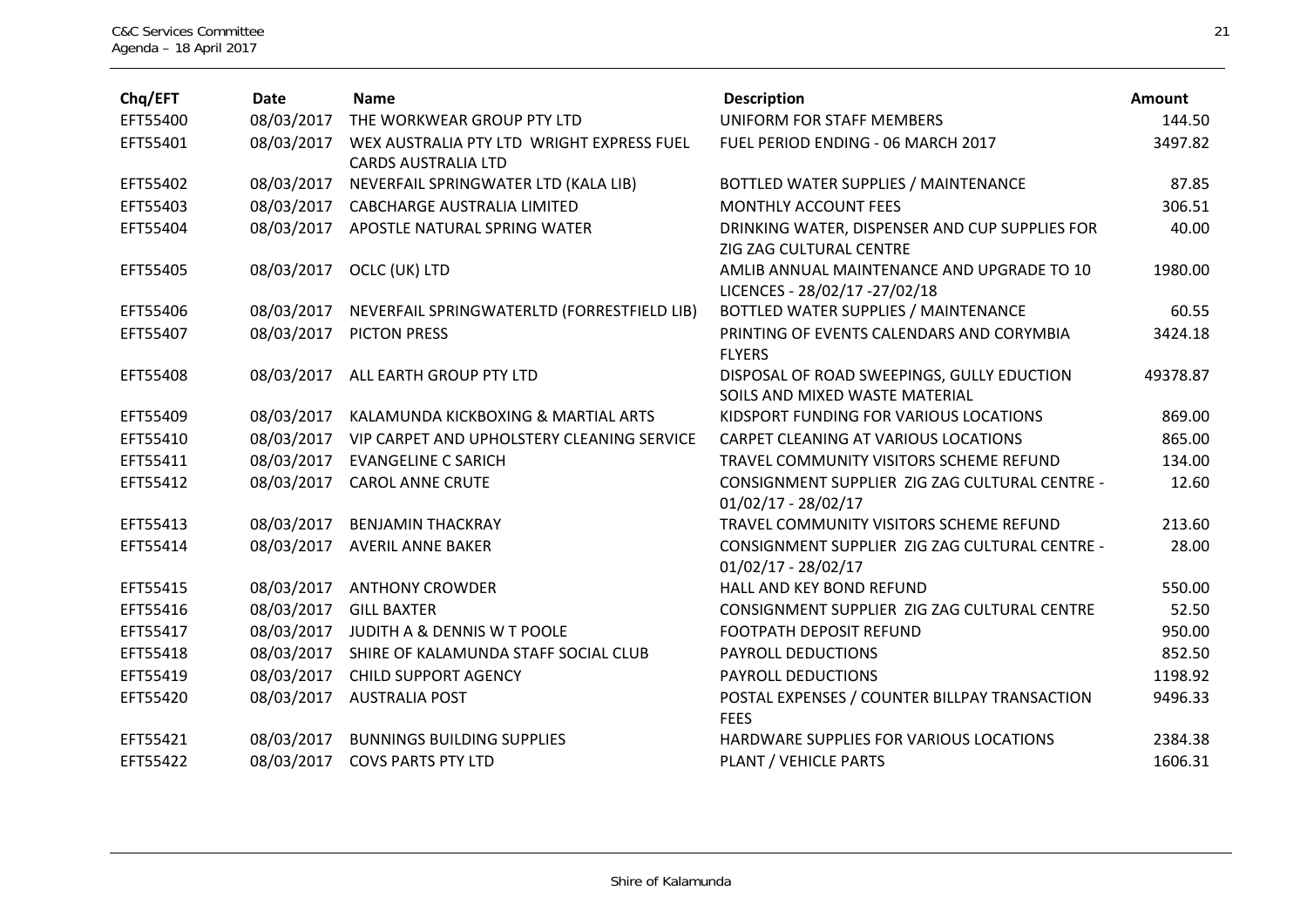| Chq/EFT  | <b>Date</b> | <b>Name</b>                                          | <b>Description</b>                                                                       | Amount   |
|----------|-------------|------------------------------------------------------|------------------------------------------------------------------------------------------|----------|
| EFT55423 | 08/03/2017  | LANDGATE                                             | LAND ENQUIRIES FOR VARIOUS LOCATIONS & AERIAL<br>PHOTO MAP FEES                          | 736.75   |
| EFT55424 | 08/03/2017  | KALAMUNDA TOYOTA                                     | PLANT / VEHICLE PARTS                                                                    | 250.65   |
| EFT55425 | 08/03/2017  | WA LOCAL GOVERNMENT ASSOCIATION                      | REGISTRATION FOR 3 STAFF TO ATTEND BUSHFIRE<br>PLANNING & BIODIVERSITY MANAGEMENT COURSE | 132.00   |
| EFT55426 | 08/03/2017  | <b>MCLEODS BARRISTERS &amp; SOLICITORS</b>           | <b>LEGAL EXPENSES</b>                                                                    | 6670.69  |
| EFT55427 | 08/03/2017  | LANDGATE VALUATIONS                                  | <b>VALUATIONS FOR VARIOUS LOCATIONS</b>                                                  | 7268.52  |
| EFT55428 | 08/03/2017  | <b>WALKERS HARDWARE (MITRE 10)</b>                   | <b>HARDWARE SUPPLIES</b>                                                                 | 222.86   |
| EFT55429 | 08/03/2017  | MCKAY EARTHMOVING PTY LTD                            | PLANT EQUIPMENT AND OPERATOR HIRE FOR VARIOUS<br><b>LOCATIONS</b>                        | 3395.70  |
| EFT55430 | 08/03/2017  | <b>BORAL CONSTRUCTION MATERIALS GROUP</b>            | ROAD MATERIALS FOR VARIOUS LOCATIONS                                                     | 5867.68  |
| EFT55431 | 08/03/2017  | <b>FASTA COURIERS</b>                                | <b>COURIER FEES</b>                                                                      | 233.48   |
| EFT55432 | 08/03/2017  | THE WATERSHED WATER SYSTEMS                          | RETICULATION PARTS FOR VARIOUS RESERVES                                                  | 5650.57  |
| EFT55433 | 08/03/2017  | LESMURDIE SAND, SOIL & BOBCAT HIRE                   | <b>GARDEN / RESERVE SUPPLIES</b>                                                         | 88.00    |
| EFT55434 | 08/03/2017  | <b>ALSCO LINEN SERVICE</b>                           | LINEN HIRE / LAUNDRY SERVICES                                                            | 794.99   |
| EFT55435 | 08/03/2017  | <b>BRADOCK PODIATRY SERVICES PTY LTD</b>             | PODIATRY SERVICES AT JACK HEALEY CENTRE                                                  | 1912.90  |
| EFT55436 | 08/03/2017  | KALA BOB KATS PTY LTD                                | PLANT EQUIPMENT AND OPERATOR HIRE FOR VARIOUS<br><b>LOCATIONS</b>                        | 6128.50  |
| EFT55437 | 08/03/2017  | <b>SYNERGY</b>                                       | <b>POWER CHARGES</b>                                                                     | 40857.50 |
| EFT55438 | 08/03/2017  | <b>GRONBEK SECURITY</b>                              | SECURITY KEY SERVICES TO VARIOUS LOCATIONS                                               | 1260.46  |
| EFT55439 | 08/03/2017  | <b>GRIMES CONTRACTING PTY LTD</b>                    | <b>CONTRACTOR BUILDING MAINTENANCE FOR VARIOUS</b><br><b>BUILDINGS</b>                   | 19877.22 |
| EFT55440 | 08/03/2017  | <b>KENNEDYS TREE SERVICES</b>                        | TREE REMOVAL / PRUNING FOR VARIOUS LOCATIONS                                             | 30985.08 |
| EFT55441 | 08/03/2017  | MILPRO WA (INCORPORATING HILL TOP<br>TROPHIES)       | <b>SUPPLY OF NAME BADGES</b>                                                             | 30.25    |
| EFT55442 | 08/03/2017  | <b>BRICK CONCEPTS</b>                                | CROSSOVER MAINTENANCE / REPAIRS FOR VARIOUS<br><b>LOCATIONS</b>                          | 363.00   |
| EFT55443 | 08/03/2017  | <b>FOODWORKS FRESH FORRESTFIELD</b>                  | <b>GROCERY SUPPLIES FOR DAY CENTRE</b>                                                   | 547.37   |
| EFT55444 | 08/03/2017  | AUSTRALASIAN PERFORMING RIGHTS<br><b>ASSOCIATION</b> | LICENCE FEE FOR THE USE OF COPYRIGHT MUSIC                                               | 44.00    |
| EFT55445 | 08/03/2017  | <b>LOGO APPOINTMENTS</b>                             | HIRE OF TEMPORARY STAFF FOR DEPOT / ADMIN                                                | 3342.24  |
| EFT55446 | 08/03/2017  | <b>STAFF AUSTRALIA</b>                               | HIRE OF TEMPORARY STAFF FOR DEPOT / ADMIN                                                | 1588.58  |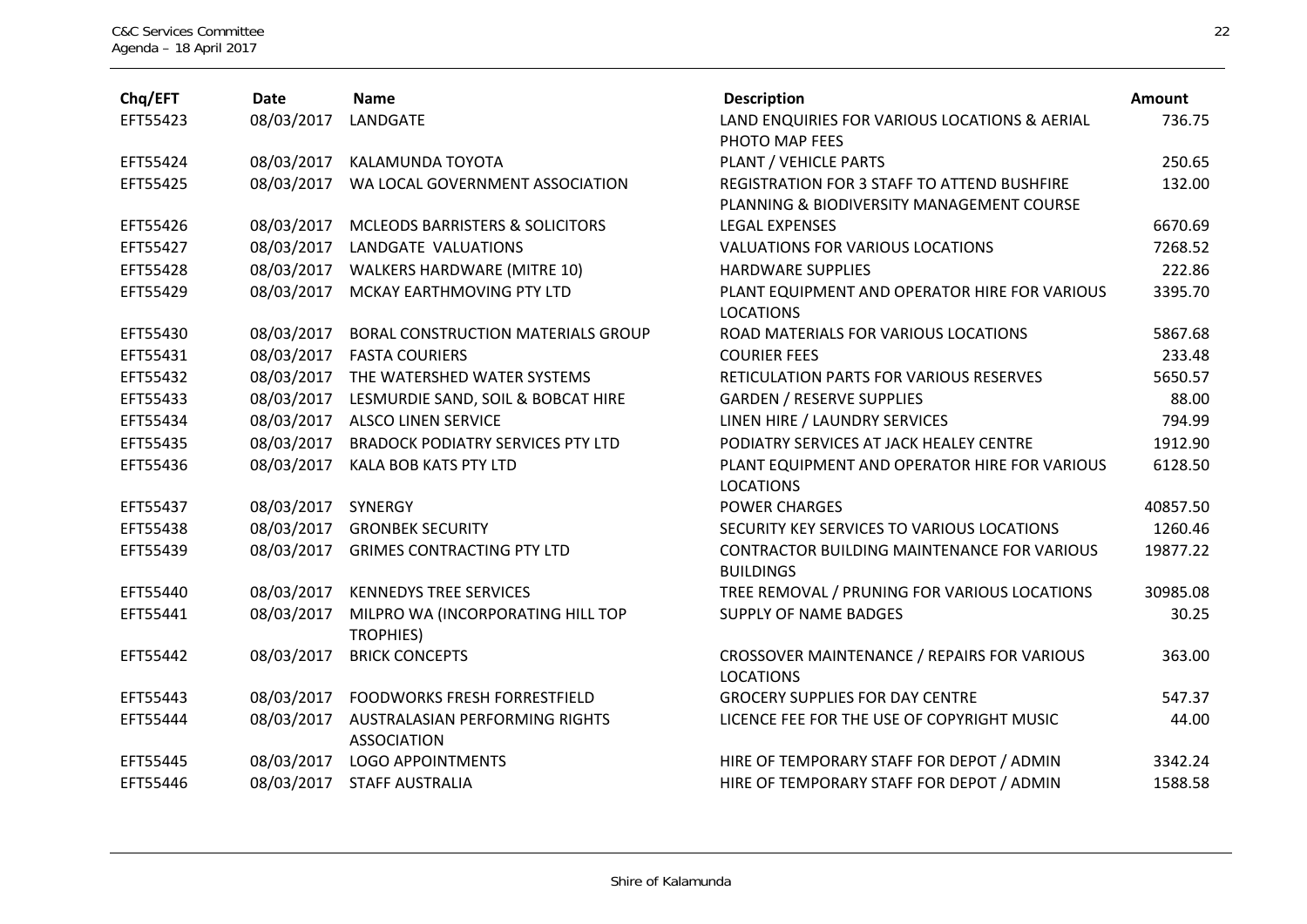| Chq/EFT  | Date       | <b>Name</b>                                                | <b>Description</b>                                                                                                                                  | Amount   |
|----------|------------|------------------------------------------------------------|-----------------------------------------------------------------------------------------------------------------------------------------------------|----------|
| EFT55447 | 08/03/2017 | <b>EASTERN HILLS SAWS AND MOWERS</b>                       | PLANT / VEHICLE PARTS                                                                                                                               | 6705.00  |
| EFT55448 | 08/03/2017 | KALAMUNDA & DISTRICTS HISTORICAL SOCIETY                   | CONSIGNMENT SUPPLIER ZIG ZAG CULTURAL CENTRE -                                                                                                      | 56.00    |
| EFT55449 | 08/03/2017 | <b>TOWN OF CAMBRIDGE</b>                                   | $01/02/17 - 28/02/17$<br>SUPPLY OF QUARRY AMPHITH EQUIPMENT                                                                                         | 1100.00  |
| EFT55450 | 08/03/2017 | FORRESTFIELD BULLS AMATEUR BOXING CLUB                     | <b>KEY BOND REFUND</b>                                                                                                                              | 50.00    |
|          |            |                                                            |                                                                                                                                                     |          |
| EFT55451 | 08/03/2017 | <b>CRABBS KALAMUNDA (IGA)</b>                              | <b>GROCERY SUPPLIES FOR FUNCTIONS</b>                                                                                                               | 10.15    |
| EFT55452 | 08/03/2017 | ANDANTINO PTY LTD T/AS OUTDOOR WORLD                       | SUPPLY AND INSTALLATION OF 35.2M X 9M SHED AT<br>ADMIN & VARIOUS FOOTPATH DEPOSIT REFUNDS                                                           | 86470.00 |
| EFT55453 | 08/03/2017 | <b>VENTURA HOMES PTY LTD</b>                               | FOOTPATH DEPOSIT REFUNDS                                                                                                                            | 3950.00  |
| EFT55454 | 08/03/2017 | <b>CONTENT LIVING PTY LTD</b>                              | <b>FOOTPATH DEPOSIT REFUNDS</b>                                                                                                                     | 2800.00  |
| EFT55455 | 08/03/2017 | KALAMUNDA VOLUNTEER BUSHFIRE BRIGADE                       | REIMBURSEMENT COSTS FOR VOLUNTEER BUSHFIRE<br><b>BRIGADE</b>                                                                                        | 1213.11  |
| EFT55456 | 08/03/2017 | <b>WALLISTON RIDING &amp; PONY CLUB</b>                    | KIDSPORT FUNDING FOR VARIOUS LOCATIONS                                                                                                              | 200.00   |
| EFT55457 | 08/03/2017 | HILLS BMX CLUB (INC)                                       | <b>KEY BOND REFUND</b>                                                                                                                              | 50.00    |
| EFT55458 | 08/03/2017 | HELEN ARMSTRONG & ASSOCIATES (T/AS WAXING                  | CONSIGNMENT SUPPLIER ZIG ZAG CULTURAL CENTRE -                                                                                                      | 16.80    |
|          |            | <b>LYRICAL CANDLES)</b>                                    | $01/02/17 - 28/02/17$                                                                                                                               |          |
| EFT55459 | 08/03/2017 | KALAMUNDA PLUMBING & ELECTRICAL                            | PLUMBING REPAIRS / MAINTENANC FOR VARIOUS<br><b>LOCATIONS</b>                                                                                       | 931.70   |
| EFT55460 | 08/03/2017 | TOTAL EDEN PTY LTD                                         | RETICULATION PARTS AS REQUIRED FOR VARIOUS<br><b>LOCATIONS</b>                                                                                      | 3632.39  |
| EFT55461 | 08/03/2017 | KALAMUNDA & DISTRICTS BASKETBALL<br><b>ASSOCIATION INC</b> | KIDSPORT FUNDING FOR VARIOUS LOCATIONS                                                                                                              | 423.50   |
| EFT55462 | 08/03/2017 | CHILDRENS BOOK COUNCIL OF AUSTRALIA WA<br><b>BRANCH</b>    | MEMBERSHIP TO CHILDREN'S BOOK COUNCIL<br>AUSTRALIA FOR 2016/17                                                                                      | 60.00    |
| EFT55463 | 08/03/2017 | DEPARTMENT OF FIRE AND EMERGENCY SERVICES<br>(DFES)        | 50% COST SHARING FOR THE COMMUNITY FIRE<br>MANAGER FOR THE PERIOD 30/09/16 TO 29/12/16 AS<br>PER THE MOU BETWEEN DFES AND THE SHIRE OF<br>KALAMUNDA | 21592.70 |
| EFT55464 |            | 08/03/2017 J CORP PTY LTD                                  | FOOTPATH DEPOSIT REFUNDS                                                                                                                            | 9950.00  |
| EFT55465 | 08/03/2017 | <b>HILL TOP GROUP PTY</b>                                  | CONTRACTOR BUILDING MAINTENANCE FOR VARIOUS<br><b>BUILDINGS</b>                                                                                     | 27107.78 |
| EFT55466 | 08/03/2017 | <b>KWICKS</b>                                              | SERVICE AND PARTS AS REQUIRED FOR YEARLY<br>PRESSURE CLEANER SERVICE AT THE DEPOT                                                                   | 236.50   |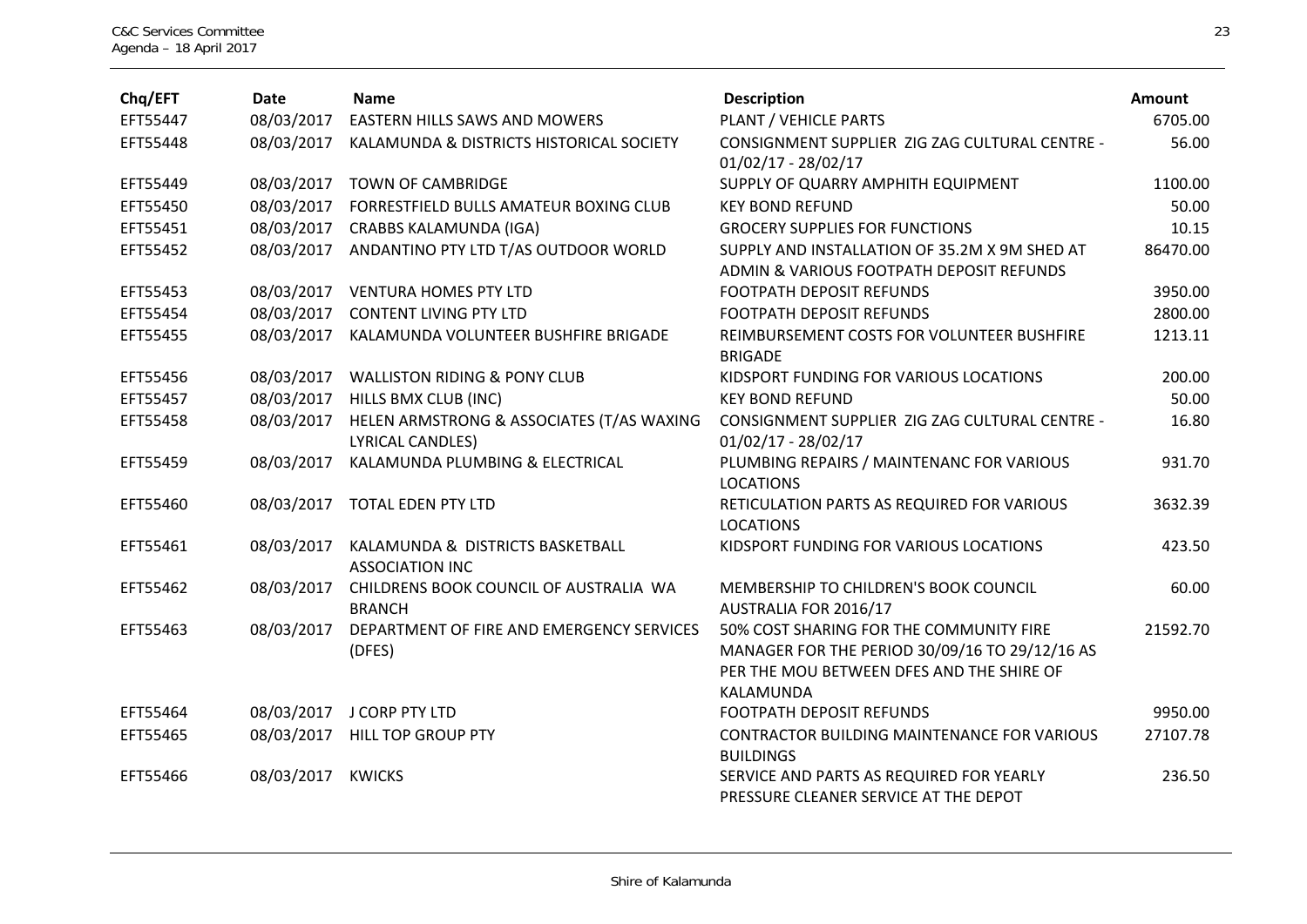| Chq/EFT  | <b>Date</b> | <b>Name</b>                                 | <b>Description</b>                                                                                          | Amount    |
|----------|-------------|---------------------------------------------|-------------------------------------------------------------------------------------------------------------|-----------|
| EFT55467 | 08/03/2017  | MOORE STEPHENS (WA) PTY LTD                 | REGISTRATION FOR STAFF TO ATTEND BUDGETING<br><b>WORKSHOPS</b>                                              | 1563.10   |
| EFT55468 | 08/03/2017  | <b>IRRIGATION AUSTRALIA LTD</b>             | REGISTRATION FOR STAFF TO ATTEND IRRIGATION<br><b>ESSENTIALS SCHOOL WA COURSE</b>                           | 1575.00   |
| EFT55469 | 08/03/2017  | ENGIE MECHANICAL SERVICES AUSTRALIA PTY LTD | AIRCONDITIONING MAINTENANCE / REPAIRS FOR<br><b>VARIOUS LOCATIONS</b>                                       | 3387.38   |
| EFT55470 | 08/03/2017  | <b>ABBOTT STORAGE SYSTEMS</b>               | SUPPLY & INSTALLATION OF ONE BAY OF 4.2M X 3.6M<br>STORAGE SHELVES IN THE PARKS SHED FOR BUSH CREW          | 935.00    |
| EFT55471 | 08/03/2017  | WEST AUSTRALIAN NEWSPAPERS HOLDINGS LTD     | WHAT'S ON - ADVERTISING GALLERY EXHIBITIONS<br>CHRISTOPHER WATSON EPIC PROPORTIONS, VIVID                   | 46.07     |
| EFT55472 | 08/03/2017  | 1ST KALAMUNDA SCOUT GROUP                   | <b>KEY BOND REFUND</b>                                                                                      | 50.00     |
| EFT55473 | 08/03/2017  | <b>COMMUNITY NEWSPAPER GROUP LTD</b>        | ADVERTISING FOR VARIOUS JOBS AND EVENTS                                                                     | 5105.66   |
| EFT55474 | 08/03/2017  | KANYANA WILDLIFE REHABILITION CENTRE INC    | CONSIGNMENT SUPPLIER ZIG ZAG CULTURAL CENTRE -<br>$01/02/17 - 28/02/17$                                     | 246.40    |
| EFT55475 | 08/03/2017  | PERRY ENVIRONMENTAL CONTRACTING             | WEED CONTROL AT VARIOUS LOCATIONS                                                                           | 751.50    |
| EFT55476 | 08/03/2017  | FOOD TECHNOLOGY SERVICES PTY LTD            | HIRE OF TEMPORARY STAFF FOR HEALTH DEPARTMENT                                                               | 2989.36   |
| EFT55477 | 08/03/2017  | <b>ATIMIRAGE TRAINING SOLUTIONS</b>         | REGISTRATION FOR STAFF TO ATTEND INTERMEDIATE<br><b>EXCEL COURSE</b>                                        | 595.00    |
| EFT55478 | 08/03/2017  | <b>BENJAMIN VIVIAN</b>                      | FOOTPATH DEPOSIT REFUND                                                                                     | 750.00    |
| EFT55479 | 08/03/2017  | DAVID FEAST & TAMARA CRANSWICK              | <b>RATES REFUND</b>                                                                                         | 65.00     |
| EFT55480 | 08/03/2017  | MAZENOD JUNIOR FOOTBALL CLUB INC            | KIDSPORT FUNDING FOR VARIOUS LOCATIONS                                                                      | 200.00    |
| EFT55481 | 08/03/2017  | STUART W BIRNIE & TANYA M CLAVI             | PART SALE OF LAND PER AGREEMENT FOR LOT 52<br>ASHBY CLOSE FORRESTFIELD 2370SPM @ \$260/ SQM                 | 616200.00 |
| EFT55482 | 08/03/2017  | PORTER CONSULTING ENGINEERS                 | DESIGN, DOCUMENTATION & CONSTRUCTION<br>MANAGEMENT - ROAD 2A FORRESTFIELD / HIGH<br>WYCOMBE INDUSTRIAL AREA | 8250.00   |
| EFT55483 | 08/03/2017  | AFFORDABLE LIVING HOMES                     | <b>FOOTPATH DEPOSIT REFUNDS</b>                                                                             | 2000.00   |
| EFT55484 | 08/03/2017  | FORRESTFIELD TENNIS CLUB (INC)              | FORRESTFIELD TENNIS CLUB HIRE FEES FROM<br>HARTFIELD PARK RECREATION CENTRE 01/02/17 -<br>28/02/17          | 25.60     |
| EFT55485 | 08/03/2017  | <b>HILLIANS NETBALL CLUB</b>                | KIDSPORT FUNDING FOR VARIOUS LOCATIONS                                                                      | 400.00    |
| EFT55486 | 08/03/2017  | <b>GLENDA DAWN CHARLTON (PODIATRY)</b>      | PODIATRY SERVICES AT JACK HEALEY CENTRE                                                                     | 998.75    |
| EFT55487 | 08/03/2017  | <b>IAN CORFE</b>                            | <b>HALL &amp; KEY BOND REFUND</b>                                                                           | 550.00    |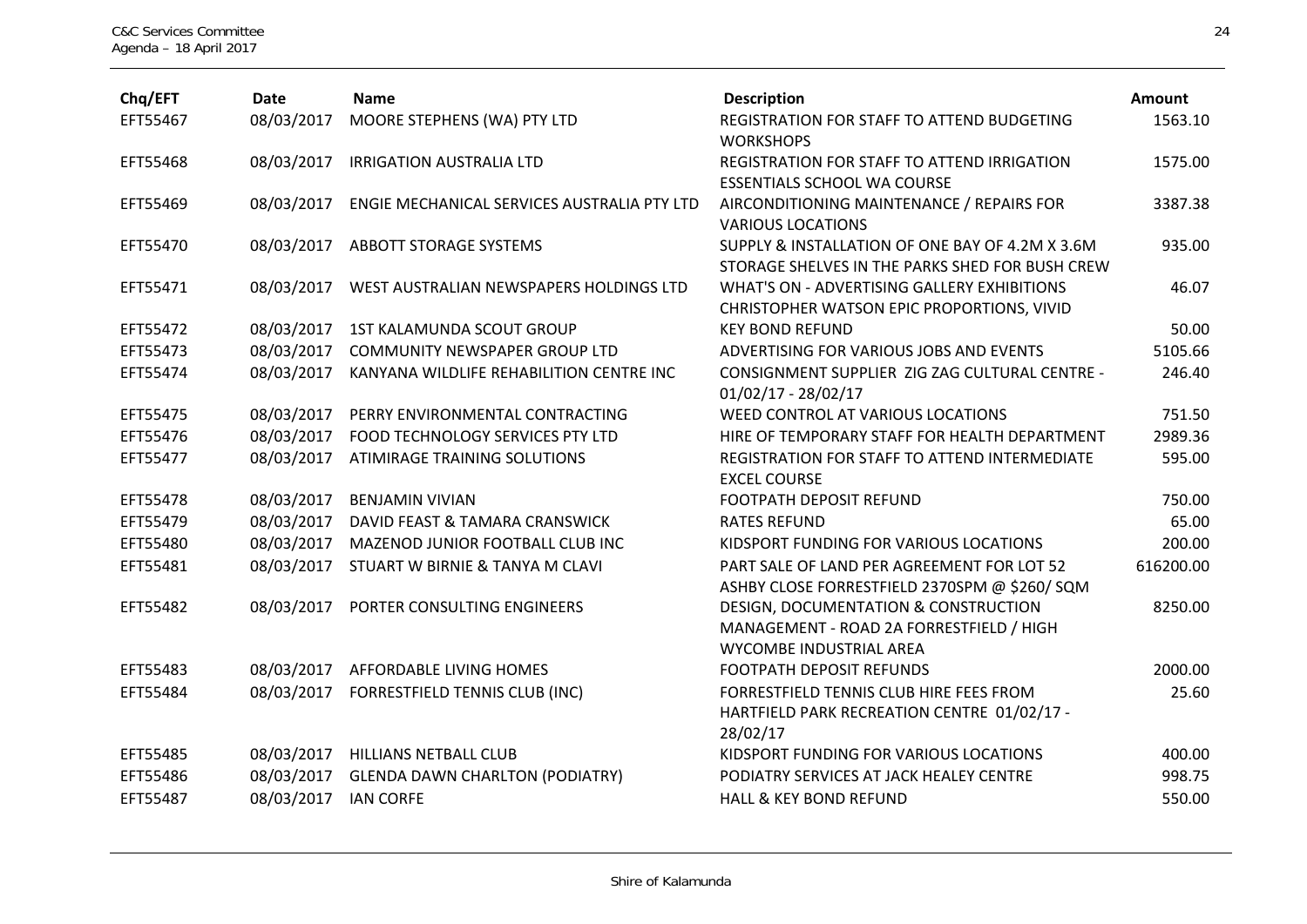| Chq/EFT  | <b>Date</b> | <b>Name</b>                                       | <b>Description</b>                                                                                | Amount   |
|----------|-------------|---------------------------------------------------|---------------------------------------------------------------------------------------------------|----------|
| EFT55488 | 08/03/2017  | <b>CHERIE MARTIGNOLI</b>                          | FOOTPATH DEPOSIT REFUND                                                                           | 1550.00  |
| EFT55489 | 08/03/2017  | <b>TOM CAIRNS</b>                                 | CONSIGNMENT SUPPLIER ZIG ZAG CULTURAL CENTRE -                                                    | 5.60     |
|          |             |                                                   | $01/02/17 - 28/02/17$                                                                             |          |
| EFT55490 | 08/03/2017  | <b>ROSE SMART</b>                                 | MAINTAIN ROSE BEDS AT VARIOUS LOCATIONS                                                           | 1330.00  |
| EFT55491 | 08/03/2017  | <b>LISA TURNOUR</b>                               | <b>CROSSOVER CONTRIBUTION</b>                                                                     | 420.00   |
| EFT55492 | 08/03/2017  | DIANA RITCHIE (nee MAINWARING)                    | <b>KEY BOND REFUND</b>                                                                            | 50.00    |
| EFT55493 | 08/03/2017  | NEVERFAIL SPRINGWATER LTD (PETER ANDERTON<br>CEN) | BOTTLED WATER SUPPLIES / MAINTENANCE                                                              | 25.00    |
| EFT55494 | 08/03/2017  | <b>GUMNUTS &amp; LAVENDER</b>                     | CONSIGNMENT SUPPLIER ZIG ZAG CULTURAL CENTRE -<br>$01/02/17 - 28/02/17$                           | 21.70    |
| EFT55495 | 08/03/2017  | PH CONCRETE (WA) PTY LTD                          | FOOTPATH MAINTENANCE / REPAIRS FOR VARIOUS<br><b>LOCATIONS</b>                                    | 6339.52  |
| EFT55496 | 08/03/2017  | SHREDDING SERVICES PTY LTD                        | SHREDDING/MULCHING AND REMOVAL OF<br>GREENWASTE FROM WALLISTON TRANSFER STATION                   | 29040.00 |
| EFT55497 | 08/03/2017  | STATE WIDE TURF SERVICES                          | TURF SUPPLIES / MAINTENANCE FOR VARIOUS<br><b>LOCATIONS</b>                                       | 2475.00  |
| EFT55498 | 08/03/2017  | <b>KOTT GUNNING LAWYERS</b>                       | <b>LEGAL EXPENSES</b>                                                                             | 2788.24  |
| EFT55499 | 08/03/2017  | <b>CHRISTINE VITLER</b>                           | CONSIGNMENT SUPPLIER ZIG ZAG CULTURAL CENTRE -<br>$01/02/17 - 28/02/17$                           | 9.45     |
| EFT55500 | 08/03/2017  | <b>NANCY GILLESPIE</b>                            | CONSIGNMENT SUPPLIER ZIG ZAG CULTURAL CENTRE -<br>$01/02/17 - 28/02/17$                           | 7.00     |
| EFT55501 | 08/03/2017  | <b>BEAVER TREE SERVICES</b>                       | TREE REMOVAL / PRUNING FOR VARIOUS LOCATIONS                                                      | 9183.81  |
| EFT55502 | 08/03/2017  | <b>DELL AUSTRALIA</b>                             | <b>COMPUTER PARTS / ACCESSORY SUPPLIES</b>                                                        | 4896.10  |
| EFT55503 | 08/03/2017  | <b>WESTSURE GROUP PTY LTD</b>                     | CASH IN TRANSIT SERVICES FEBRUARY 2017                                                            | 1584.50  |
| EFT55504 | 08/03/2017  | ST BRIGIDS CONVENT OF MERCY                       | KIDSPORT FUNDING FOR VARIOUS LOCATIONS                                                            | 2800.00  |
| EFT55505 | 08/03/2017  | <b>KATHLEEN MADDISON</b>                          | FOOTPATH DEPOSIT REFUND                                                                           | 4000.00  |
| EFT55506 | 08/03/2017  | SAFEWAY BUILDING AND RENOVATIONS PTY LTD          | ROOF, AIR CONDITIONING AND VENTILATION<br>REPLACEMENT AT HIGH WYCOMBE RECREATION<br><b>CENTRE</b> | 76018.17 |
| EFT55507 | 08/03/2017  | CHEMSAFE AUSTRALIA PTY LTD                        | CHEMICAL SAFETY TRAINING FOR STAFF AT<br><b>OPERATIONS CENTRE</b>                                 | 1850.00  |
| EFT55508 |             | 08/03/2017 THE GOOD GUYS                          | MOBILE PHONES FOR OPERATIONS CENTRE                                                               | 759.00   |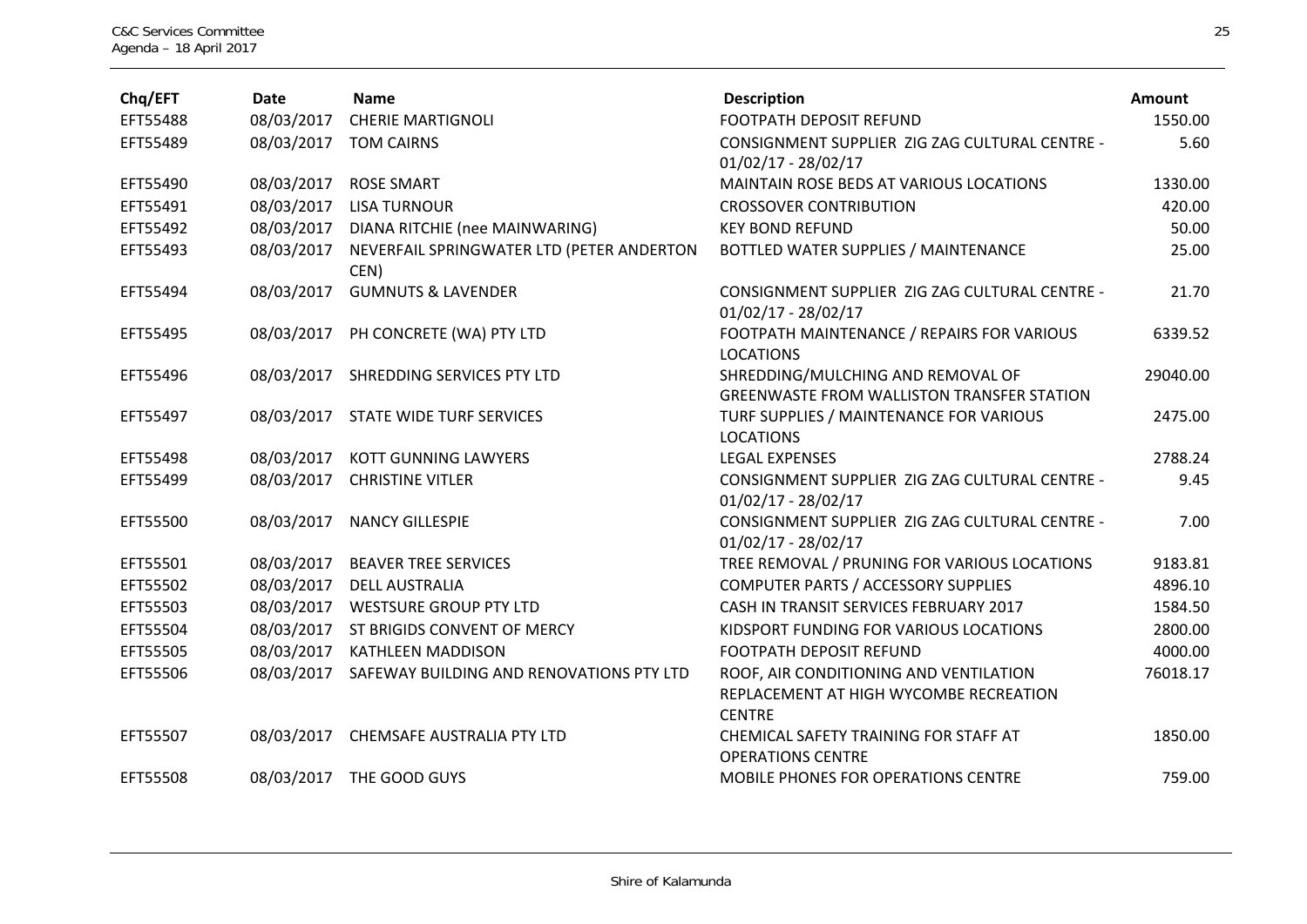| Chq/EFT  | <b>Date</b> | <b>Name</b>                                             | <b>Description</b>                                                      | Amount  |
|----------|-------------|---------------------------------------------------------|-------------------------------------------------------------------------|---------|
| EFT55509 | 08/03/2017  | SONJA SPEIGHT                                           | CONSIGNMENT SUPPLIER ZIG ZAG CULTURAL CENTRE -<br>$01/02/17 - 28/02/17$ | 60.20   |
| EFT55510 | 08/03/2017  | JENNIFER DE YOUNG                                       | VOLUNTEER TRANSPORT REIMBURSEMENT REFUND                                | 270.00  |
| EFT55511 | 08/03/2017  | <b>ERINNA IMAGERY</b>                                   | CONSIGNMENT SUPPLIER ZIG ZAG CULTURAL CENTRE -<br>$01/02/17 - 28/02/17$ | 42.00   |
| EFT55512 | 08/03/2017  | KALAMUNDA BULLDOGS RUGBY LEAGUE<br><b>FOOTBALL CLUB</b> | KIDSPORT FUNDING FOR VARIOUS LOCATIONS                                  | 1400.00 |
| EFT55513 | 08/03/2017  | CLAIRE O'NEILL CLAIRE'S EMBROIDERY                      | CONSIGNMENT SUPPLIER ZIG ZAG CULTURAL CENTRE -<br>$01/02/17 - 28/02/17$ | 74.20   |
| EFT55514 | 08/03/2017  | <b>RHONDA HARDY</b>                                     | REFUND OF EMPLOYMENT CONTRACT ALLOWANCE                                 | 1033.40 |
| EFT55515 | 08/03/2017  | <b>LINDA STONES</b>                                     | CONSIGNMENT SUPPLIER ZIG ZAG CULTURAL CENTRE -<br>$01/02/17 - 28/02/17$ | 113.05  |
| EFT55516 | 08/03/2017  | AROUNDABOUT GARDENING SERVICES                          | <b>VERGE / GARDEN MAINTENANCE FOR VARIOUS</b><br><b>LOCATIONS</b>       | 5491.20 |
| EFT55517 | 08/03/2017  | LEWIS FAMILY TRUST T/A DATA TECH SERVICES               | BUILDING MAINTENANCE TELEPHONE / SECURITY LINE<br><b>REPAIR WORK</b>    | 66.00   |
| EFT55518 | 08/03/2017  | PETER FALCONER                                          | CONSIGNMENT SUPPLIER ZIG ZAG CULTURAL CENTRE -<br>$01/02/17 - 28/02/17$ | 67.90   |
| EFT55519 | 08/03/2017  | <b>KAREN BARDEN</b>                                     | KEY BOND REFUND ID 23189                                                | 50.00   |
| EFT55520 | 08/03/2017  | SAFE T CARD AUSTRALIA PTY LTD                           | MONTHLY MONITORING CHARGES FOR VARIOUS<br><b>LOCATIONS</b>              | 33.00   |
| EFT55521 | 08/03/2017  | <b>MARY FORWARD</b>                                     | CONSIGNMENT SUPPLIER ZIG ZAG CULTURAL CENTRE -<br>$01/02/17 - 28/02/17$ | 8.40    |
| EFT55522 | 08/03/2017  | <b>FOXTEL</b>                                           | <b>MONTHLY SUBSCRIPTION FEE</b>                                         | 210.00  |
| EFT55523 | 08/03/2017  | HANDSON INFECTION CONTROL                               | HEPATITIS VACCINATION SUPPLIES FOR STAFF                                | 160.31  |
| EFT55524 | 08/03/2017  | MEERILINGA YOUNG CHILDREN'S SERVICES INC                | PRESENTATION OF PROTECTIVE BEHAVIOURS<br><b>WORKSHOP</b>                | 250.00  |
| EFT55525 | 08/03/2017  | KALAMUNDA ELECTRICS                                     | ELECTRICAL REPAIRS / MAINTENANCE FOR VARIOUS<br><b>LOCATIONS</b>        | 5887.60 |
| EFT55526 | 08/03/2017  | THE ARTFUL FLOWE FELICIA LOWE                           | CONSIGNMENT SUPPLIER ZIG ZAG CULTURAL CENTRE -<br>$01/02/17 - 28/02/17$ | 35.70   |
| EFT55527 | 08/03/2017  | AAAC TOWING PTY LTD                                     | <b>TOWING SERVICES FEES</b>                                             | 495.00  |
| EFT55528 | 08/03/2017  | <b>DAVID GREEN</b>                                      | CONSIGNMENT SUPPLIER ZIG ZAG CULTURAL CENTRE                            | 69.65   |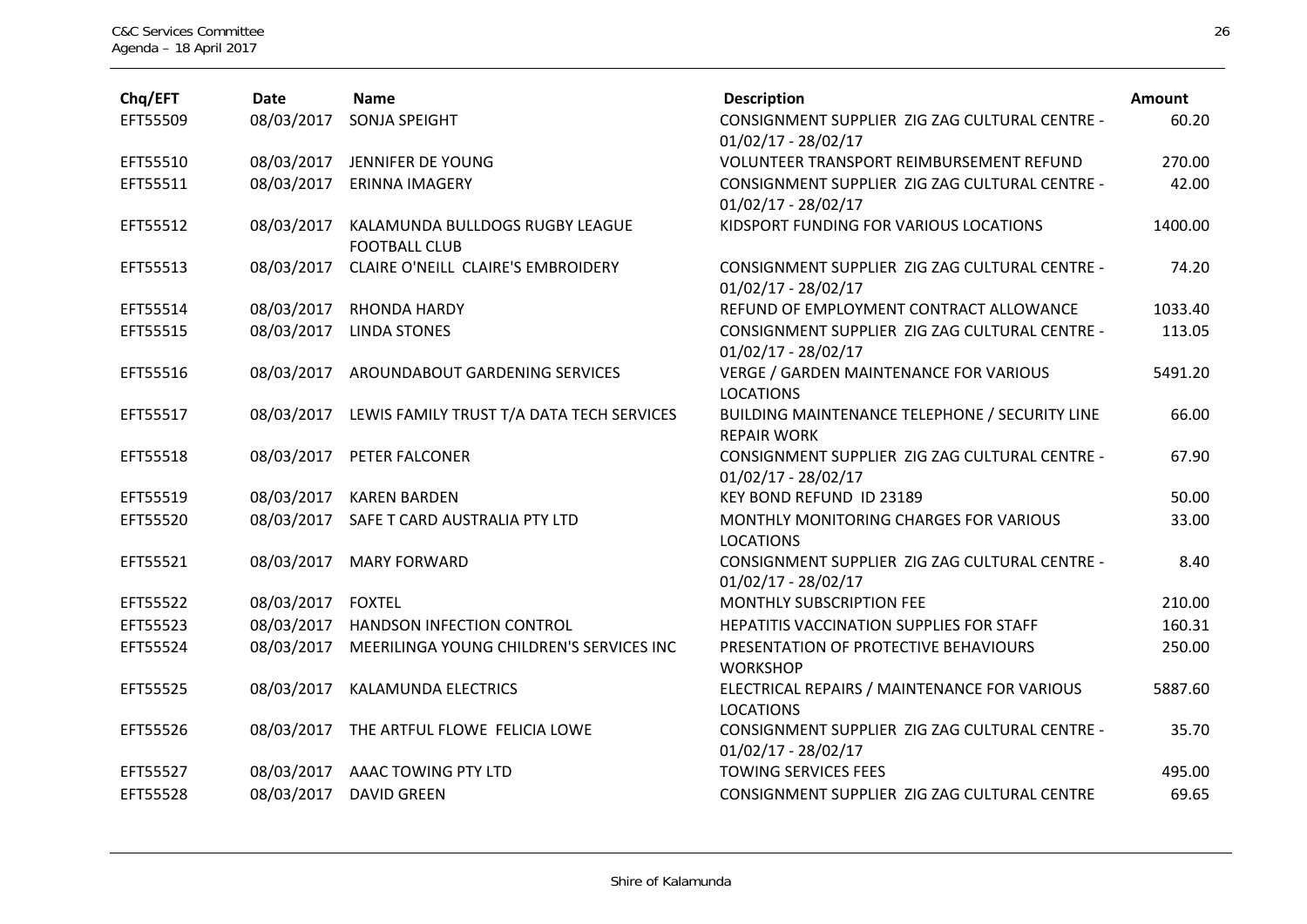| Chq/EFT  | <b>Date</b> | <b>Name</b>                                   | <b>Description</b>                             | <b>Amount</b> |
|----------|-------------|-----------------------------------------------|------------------------------------------------|---------------|
| EFT55529 | 08/03/2017  | JETZ NETBALL CLUB INC                         | KIDSPORT FUNDING FOR VARIOUS LOCATIONS         | 400.00        |
| EFT55530 | 08/03/2017  | SAINT BRIGID'S NETBALL CLUB (SBNC)            | KIDSPORT FUNDING FOR VARIOUS LOCATIONS         | 600.00        |
| EFT55531 | 08/03/2017  | <b>GLENN STUART MORGAN AS TRUSTEE FOR THE</b> | SUPPLY WINDOW CLEANING SERVICES TO SHIRE OF    | 245.00        |
|          |             | MORGAN FAMILY TRUST T/A REFLECTIONS           | KALAMUNDA FACILITIES AS DIRECTED               |               |
|          |             | <b>WINDOW CLEANING</b>                        |                                                |               |
| EFT55532 | 08/03/2017  | SILK ON SILK (ROSEMARY LONSDALE)              | CONSIGNMENT SUPPLIER ZIG ZAG CULTURAL CENTRE - | 38.50         |
|          |             |                                               | $01/02/17 - 28/02/17$                          |               |
| EFT55533 | 08/03/2017  | <b>CUROST MILK SUPPLY</b>                     | MILK SUPPLY FOR ADMINISTRATION CENTRE AND      | 436.50        |
|          |             |                                               | <b>DEPOT</b>                                   |               |
| EFT55534 | 08/03/2017  | DFP RECRUITMENT SERVICES PTY LTD              | HIRE OF TEMPORARY STAFF FOR DEPOT / ADMIN      | 1356.17       |
| EFT55535 | 08/03/2017  | <b>ENVIRO PIPES PTY LTD</b>                   | SUPPLY OF CORRUGATED PIPES                     | 3795.00       |
| EFT55536 | 08/03/2017  | <b>MAVIS PASKULICH</b>                        | CONSIGNMENT SUPPLIER ZIG ZAG CULTURAL CENTRE - | 98.00         |
|          |             |                                               | $01/02/17 - 28/02/17$                          |               |
| EFT55537 | 08/03/2017  | <b>COB DESIGNS</b>                            | CONSIGNMENT SUPPLIER ZIG ZAG CULTURAL CENTRE - | 25.90         |
|          |             |                                               | $01/02/17 - 28/02/17$                          |               |
| EFT55538 | 08/03/2017  | <b>HELEN KIMMORLEY</b>                        | <b>KEY BOND REFUND</b>                         | 50.00         |
| EFT55539 | 08/03/2017  | <b>LASER CORPS</b>                            | FINAL PAYMENT - LASER TAG MOBILE GAME HIRE FOR | 850.00        |
|          |             |                                               | <b>CORYMBIA FESTIVAL 2017</b>                  |               |
| EFT55540 | 08/03/2017  | A1 TROJAN PEST CONTROL                        | PEST CONTROL SERVICES FOR VARIOUS LOCATIONS    | 2333.00       |
| EFT55541 | 08/03/2017  | TALIS CONSULTANTS PTY LTD ATF TALIS UNIT      | CONSULTING SERVICES - REVIEW OF THE WALLISTON  | 2420.00       |
|          |             | <b>TRUST</b>                                  | <b>TRANSFER STATION DESIGN &amp; APPROVALS</b> |               |
| EFT55542 | 08/03/2017  | OFF PEN PUBLISHING BETH BAKER                 | CONSIGNMENT SUPPLIER ZIG ZAG CULTURAL CENTRE - | 39.90         |
|          |             |                                               | $01/02/17 - 28/02/17$                          |               |
| EFT55543 | 08/03/2017  | STAN THE TYRE MAN ( STAN'S TYRE SERVICE WA )  | PLANT / VEHICLE PARTS                          | 4526.50       |
| EFT55544 | 08/03/2017  | <b>ALLEASING PTY LTD</b>                      | DATACOM IBM NETWORK STORAGE LEASING PERIOD     | 24738.23      |
|          |             |                                               | 01/04/17 30/06/17                              |               |
| EFT55545 | 08/03/2017  | <b>BALLIGART HELEN LOCK</b>                   | CONSIGNMENT SUPPLIER ZIG ZAG CULTURAL CENTRE - | 12.60         |
|          |             |                                               | $01/02/17 - 28/02/17$                          |               |
| EFT55546 |             | EFT PAYMENT CANCELLED                         |                                                |               |
| EFT55547 | 08/03/2017  | <b>FLEETCARE PTY LTD</b>                      | STAFF CONTRIBUTIONS TO NOVATED / OPERATING     | 12188.69      |
|          |             |                                               | LEASING                                        |               |
| EFT55548 | 08/03/2017  | THE ANCIENT TEA COMPANY MARIAN TERRIACA       | MERCHANDISE SUPPLIES FOR RESALE AT THE ZIG ZAG | 140.00        |
|          |             |                                               | <b>CULTURAL CENTRE</b>                         |               |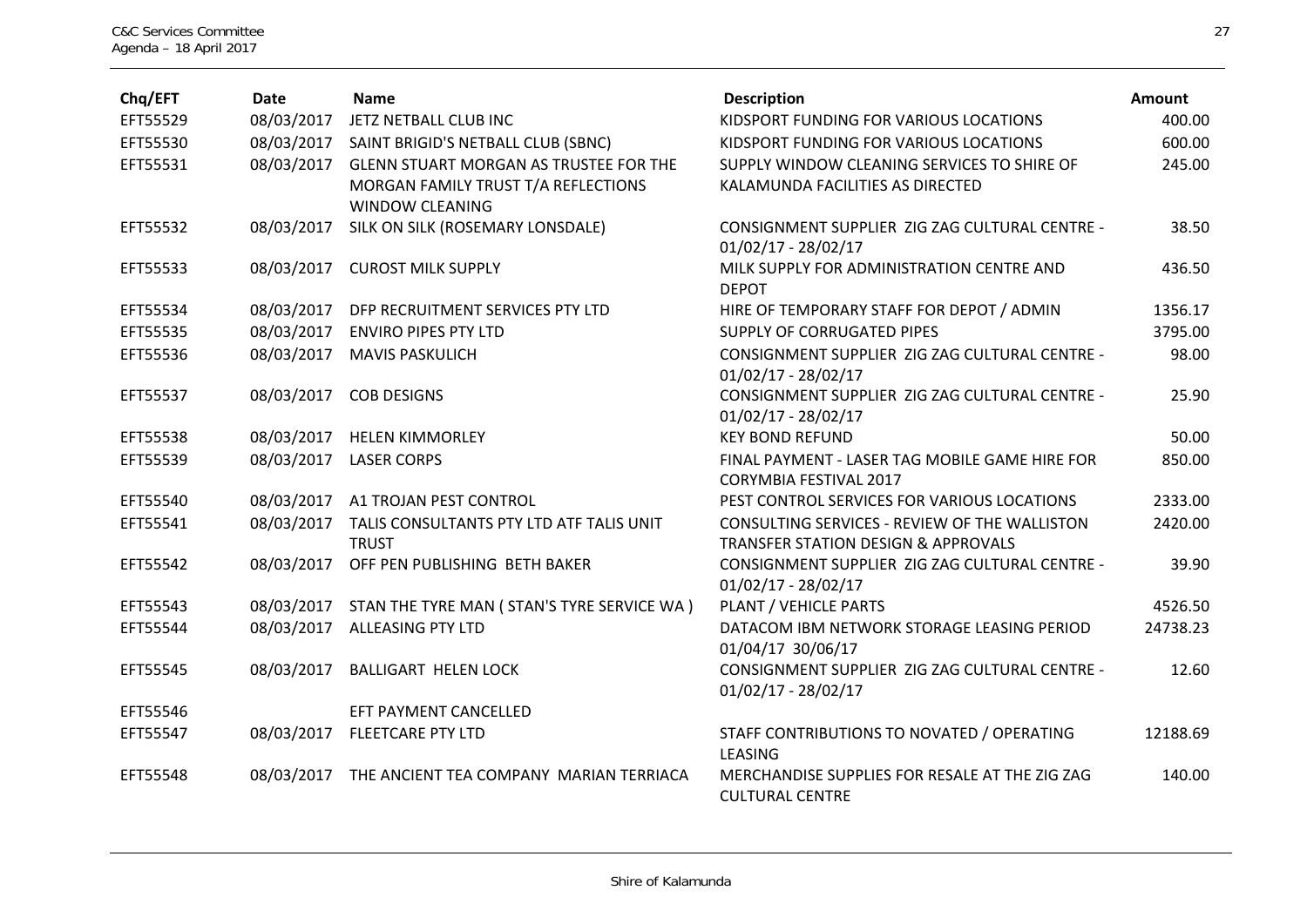| Chq/EFT  | <b>Date</b> | <b>Name</b>                                     | <b>Description</b>                                                                                                           | Amount   |
|----------|-------------|-------------------------------------------------|------------------------------------------------------------------------------------------------------------------------------|----------|
| EFT55549 | 08/03/2017  | VICTORIA PARK BELMONT BASEBALL CLUB             | KIDSPORT FUNDING FOR VARIOUS LOCATIONS                                                                                       | 100.00   |
| EFT55550 | 08/03/2017  | <b>CHRISTOPHER PINTEGNE &amp; REBECCA EVANS</b> | <b>RATES REFUND</b>                                                                                                          | 471.70   |
| EFT55551 | 08/03/2017  | LINDAS BOOKS / ROLEYSTONE COURIER               | CONSIGNMENT SUPPLIER ZIG ZAG CULTURAL CENTRE -<br>$01/02/17 - 28/02/17$                                                      | 37.80    |
| EFT55552 | 08/03/2017  | <b>IRENE YOUNG</b>                              | CONSIGNMENT SUPPLIER ZIG ZAG CULTURAL CENTRE -<br>$01/02/17 - 28/02/17$                                                      | 28.00    |
| EFT55553 | 08/03/2017  | SANDUN PATABENDIGE                              | <b>REFUND FOR VARIOUS COSTS</b>                                                                                              | 69.86    |
| EFT55554 | 08/03/2017  | <b>URBANECO GARDENS</b>                         | HOME MAINTENANCE SERVICES                                                                                                    | 1412.50  |
| EFT55555 | 08/03/2017  | NICKY WINTER KASZAZZ IN KALAMUNDA               | CONSIGNMENT SUPPLIER ZIG ZAG CULTURAL CENTRE -<br>$01/02/17 - 28/02/17$                                                      | 13.65    |
| EFT55556 | 08/03/2017  | <b>HERB &amp; ESSENCE</b>                       | CONSIGNMENT SUPPLIER ZIG ZAG CULTURAL CENTRE -<br>$01/02/17 - 28/02/17$                                                      | 31.85    |
| EFT55557 | 08/03/2017  | NEW WATER WAYS INC                              | REGISTRATION FOR STAFF TO ATTEND WATER<br>SENSITIVE EXEMPLAR DEVELOPMENT                                                     | 100.00   |
| EFT55558 | 08/03/2017  | PHOENIX NETBALL CLUB INC                        | KIDSPORT FUNDING FOR VARIOUS LOCATIONS                                                                                       | 365.00   |
| EFT55559 | 08/03/2017  | <b>KIEREN M TIMMER</b>                          | <b>CROSSOVER CONTRIBUTION</b>                                                                                                | 420.00   |
| EFT55560 | 08/03/2017  | <b>VENUE TECHNICAL SERVICES</b>                 | DESIGN, SUPPLY & INSTALLATION OF PROFESSIONAL<br>SOUND, LIGHTING & STAGING EQUIPMENT FOR<br>KALAMUNDA PERFORMING ARTS CENTRE | 14487.00 |
| EFT55561 | 08/03/2017  | <b>RUSTY ROO</b>                                | MERCHANDISE SUPPLIES FOR RESALE AT THE ZIG ZAG<br><b>CULTURAL CENTRE</b>                                                     | 843.90   |
| EFT55562 | 08/03/2017  | <b>LINDA STANLEY</b>                            | CONSIGNMENT SUPPLIER ZIG ZAG CULTURAL CENTRE -<br>$01/02/17 - 28/02/17$                                                      | 12.25    |
| EFT55563 | 08/03/2017  | TELSTRA SNP MONITORING PTY LTD                  | SECURITY MONITORING, EQUIPMENT AND REPAIRS TO<br><b>VARIOUS LOCATIONS</b>                                                    | 3938.09  |
| EFT55564 | 08/03/2017  | <b>ROSEMARY COX</b>                             | CONSIGNMENT SUPPLIER ZIG ZAG CULTURAL CENTRE -<br>$01/02/17 - 28/02/17$                                                      | 10.29    |
| EFT55565 | 08/03/2017  | <b>FUTUREWEST INSTITUTE</b>                     | REGISTRATION FOR STAFF TO ATTEND RECOVERY<br><b>COORDINATOR TRAINING</b>                                                     | 8950.00  |
| EFT55566 | 08/03/2017  | <b>GARY BURTON</b>                              | BOND REEFUND FOR THE USE OF THE GALLERY AT THE<br>ZIG ZAG CULTURAL CENTRE                                                    | 500.00   |
| EFT55567 | 08/03/2017  | SHAMEER PUTHEN PURAYIL                          | <b>CROSSOVER CONTRIBUTION</b>                                                                                                | 420.00   |
| EFT55568 | 08/03/2017  | <b>MARKET CREATIONS</b>                         | MARKETING AND TECHNOLOGY SERVICE FEES                                                                                        | 5410.15  |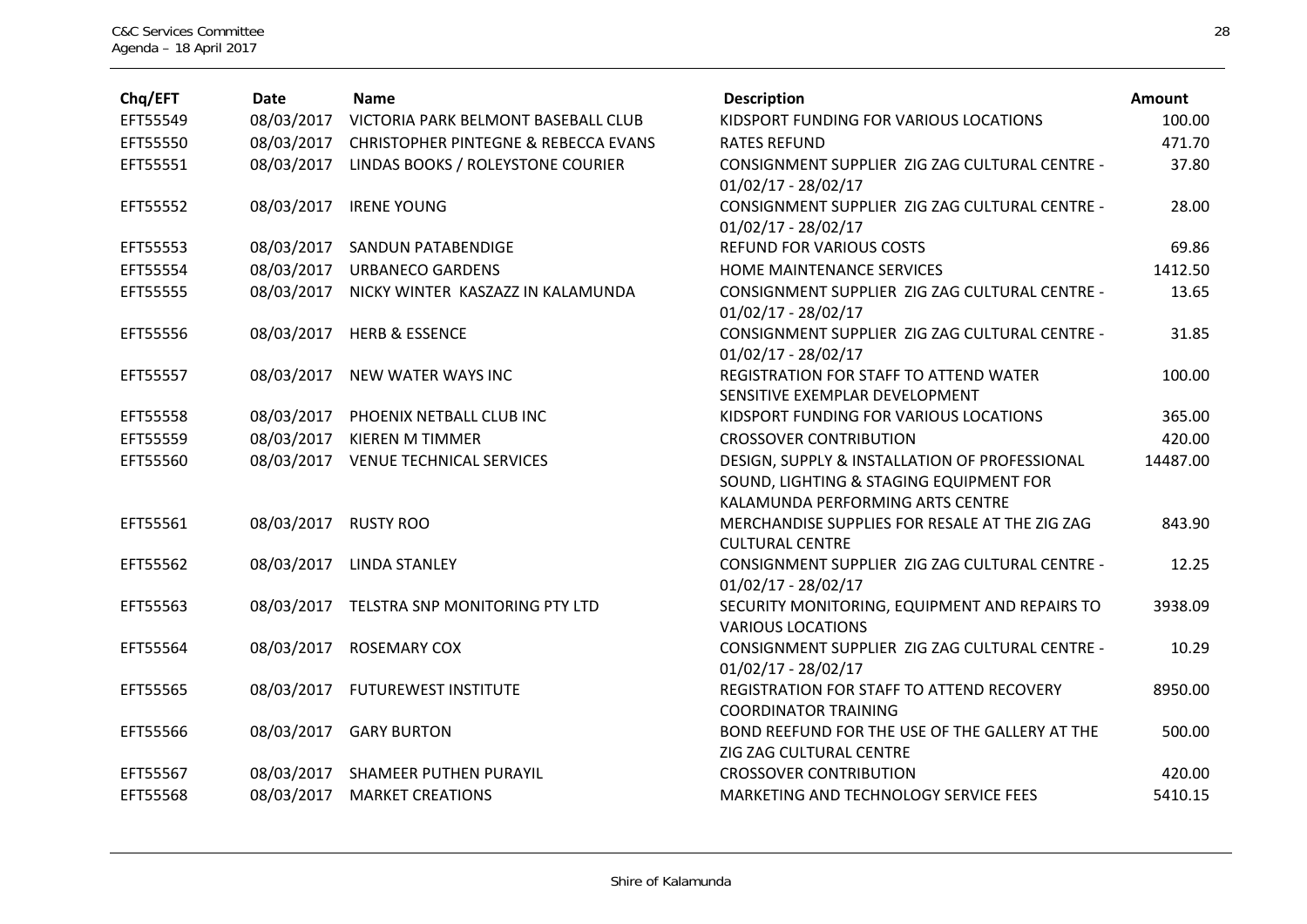| Chq/EFT  | <b>Date</b> | <b>Name</b>                                                      | <b>Description</b>                                                                                                                                                 | Amount    |
|----------|-------------|------------------------------------------------------------------|--------------------------------------------------------------------------------------------------------------------------------------------------------------------|-----------|
| EFT55569 | 08/03/2017  | <b>DIVERSE IT PTY LTD</b>                                        | PROFESSIONAL SERVICES FOR TECHNICAL IT SUPPORT                                                                                                                     | 704.00    |
| EFT55570 | 08/03/2017  | SALIENT INTERNATIONAL                                            | BOND REEFUND FOR THE USE OF THE SEMINAR ROOM<br>AT THE ZIG ZAG CULTURAL CENTRE                                                                                     | 350.00    |
| EFT55571 | 08/03/2017  | WOODSOME MANAGEMENT PTY LTD                                      | MANAGEMENT OF DEVELOPMENT CONTRIBUTIONS<br>SCHEME AND REVIEW OF COSTS AND UPDATING<br>SPREADSHEETS - FORRESTFIELD & HIGH WYCOMBE<br><b>STAGE 1 INDUSTRIAL AREA</b> | 2750.00   |
| EFT55572 | 08/03/2017  | <b>ACACIA CONNECTION PTY LTD</b>                                 | QUARTERLY EAP PROGRAM 01/04/17 - 30/06/17                                                                                                                          | 1595.00   |
| EFT55573 | 08/03/2017  | UNWINED T/A POSSUM CREEK LODGE                                   | CONSIGNMENT SUPPLIER ZIG ZAG CULTURAL CENTRE -<br>$01/02/17 - 28/02/17$                                                                                            | 70.49     |
| EFT55574 | 08/03/2017  | <b>TREASURES OF AUSTRALIA</b>                                    | CONSIGNMENT SUPPLIER ZIG ZAG CULTURAL CENTRE -<br>$01/02/17 - 28/02/17$                                                                                            | 141.12    |
| EFT55575 | 08/03/2017  | <b>ALLCREDIT PTY LTD</b>                                         | STAFF CONTRIBUTIONS TO NOVATED / OPERATING<br>LEASES                                                                                                               | 551.96    |
| EFT55576 | 08/03/2017  | <b>KERB DIRECT KERBING PTY LTD</b>                               | SUPPLY AND LAY EXTRUDED CONCRETE KERB                                                                                                                              | 7986.48   |
| EFT55577 | 08/03/2017  | <b>CLAIRE DUHIG</b>                                              | FOOTPATH DEPOSIT REFUND                                                                                                                                            | 4000.00   |
| EFT55578 | 08/03/2017  | SPICK AND SPAN COMMERCIAL PROPERTY<br><b>MAINTENANCE PTY LTD</b> | <b>SUPPLY CLEANING SERVICES</b>                                                                                                                                    | 5834.49   |
| EFT55579 | 08/03/2017  | <b>HAYLEY ANSCHUTZ</b>                                           | <b>CURATORIAL ASSISTANCE AT OPENING NIGHT - SPACE</b><br>IS THE PLACE EXHIBITION AT THE ZIG ZAG GALLERY                                                            | 120.00    |
| EFT55580 | 08/03/2017  | <b>WETDECK POOLS</b>                                             | POOL WORKS AT KALAMUNDA WATER PARK                                                                                                                                 | 5302.00   |
| EFT55581 | 08/03/2017  | PERTH MODULAR HOMES PTY LTD                                      | <b>FOOTPATH DEPOSIT REFUND</b>                                                                                                                                     | 2500.00   |
| EFT55582 | 08/03/2017  | <b>SOLUTION 4 BUILDING</b>                                       | PROGRESS CLAIM 4 CONSTRUCTION &<br>REFURBISHMENT WORKS TO THE FORRESTFIELD<br>UNITED SOCCER CLUB SPECTATOR SEATING AND<br><b>CHANGE ROOM UPGRADES</b>              | 142284.37 |
| EFT55583 | 08/03/2017  | NATURES ART FINE CRAFTS                                          | CONSIGNMENT SUPPLIER ZIG ZAG CULTURAL CENTRE -<br>$01/02/17 - 28/02/17$                                                                                            | 27.30     |
| EFT55584 | 08/03/2017  | TERRI HILL T/A ABLAZE GLASS STUDIO                               | CONSIGNMENT SUPPLIER ZIG ZAG CULTURAL CENTRE -<br>$01/02/17 - 28/02/17$                                                                                            | 171.50    |
| EFT55585 | 08/03/2017  | THEENDSTOP NATHAN HOYLT                                          | PART PAYMENT - FORRESTFIELD SPRAY WORKSHOP AT<br>ZIG ZAG CULTURAL CENTRE                                                                                           | 1030.00   |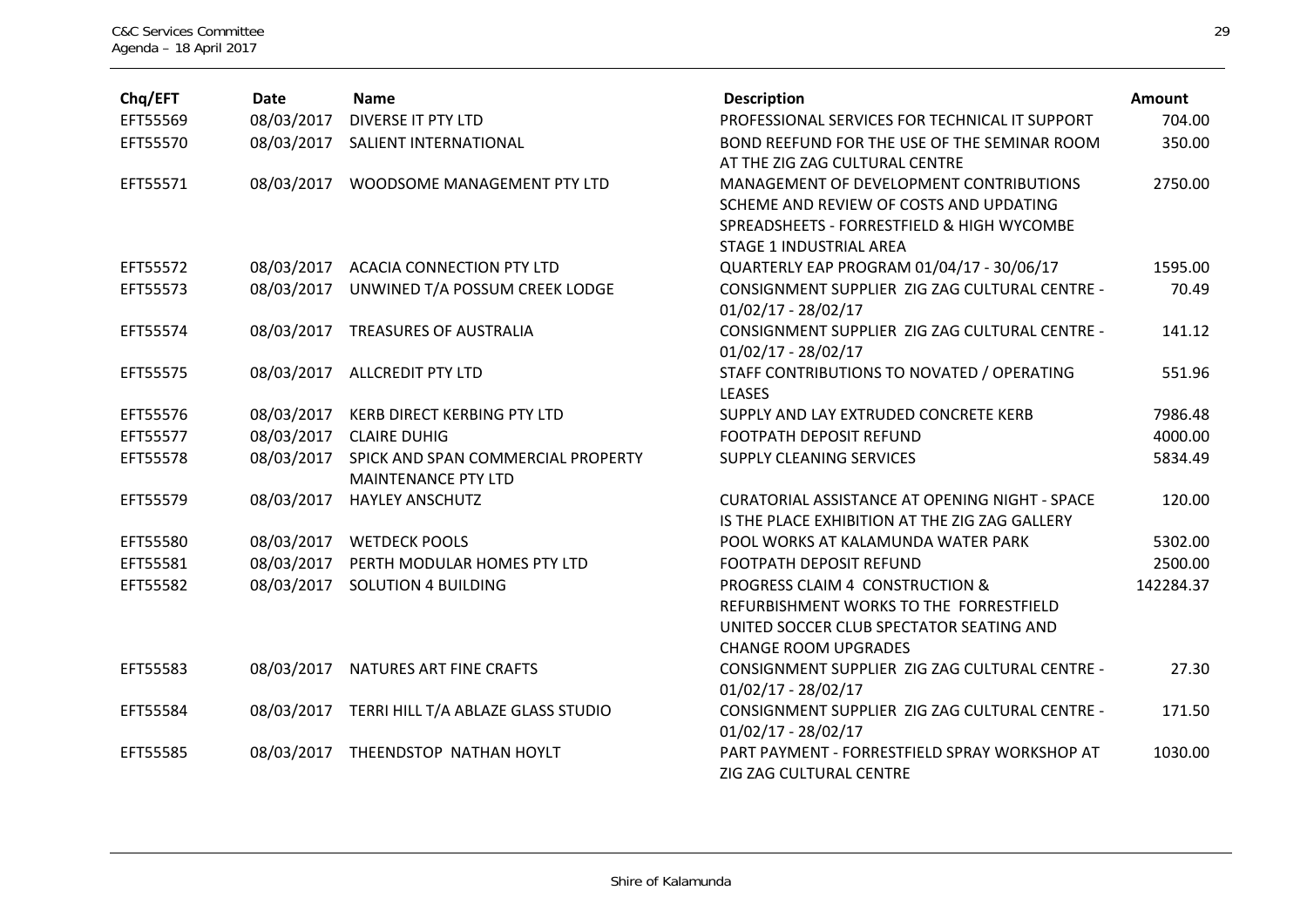| Chq/EFT  | <b>Date</b> | <b>Name</b>                                                             | <b>Description</b>                                                                                        | Amount   |
|----------|-------------|-------------------------------------------------------------------------|-----------------------------------------------------------------------------------------------------------|----------|
| EFT55586 | 08/03/2017  | <b>FAYE JACKSON</b>                                                     | CONSIGNMENT SUPPLIER ZIG ZAG CULTURAL CENTRE -<br>$01/02/17 - 28/02/17$                                   | 20.30    |
| EFT55587 | 08/03/2017  | <b>METRO MOBILITY</b>                                                   | SUPPLY OF MOBILITY SCOOTER & ACCESSORIES FOR 1<br><b>HACC CONSUMER</b>                                    | 4110.00  |
| EFT55588 | 08/03/2017  | <b>LESTER DEBOER</b>                                                    | FOOTPATH DEPOSIT REFUND                                                                                   | 700.00   |
| EFT55589 | 08/03/2017  | <b>PAUL WILLIAMS</b>                                                    | <b>CROSSOVER CONTRIBUTION</b>                                                                             | 420.00   |
| EFT55590 | 08/03/2017  | <b>MATTHEW HOLLIS</b>                                                   | <b>FOOTPATH DEPOSIT REFUND</b>                                                                            | 1550.00  |
| EFT55591 | 08/03/2017  | PRISCILLA & ANDREW O'DWYER                                              | <b>HALL BOND REFUND</b>                                                                                   | 300.00   |
| EFT55592 | 08/03/2017  | <b>NATASHA HUNT</b>                                                     | <b>HALL &amp; KEY BOND REFUND</b>                                                                         | 350.00   |
| EFT55593 | 08/03/2017  | ABEL DESIGN T/A BROLA PTY LTD                                           | FOOTPATH DEPOSIT REFUND                                                                                   | 2500.00  |
| EFT55594 | 08/03/2017  | VALLEY MOUNTAIN ENTERPRISES (VME) PTY LTD<br>T/A BIOTIM                 | SEPTIC TANK APPLICATION FEE REFUND                                                                        | 236.00   |
| EFT55595 | 23/03/2017  | <b>HART SPORT</b>                                                       | SUPPLIES OF SPORTS EQUIPMENT FOR THE HARTFIELD<br>PARK RECREATION CENTRE                                  | 72.00    |
| EFT55596 | 23/03/2017  | <b>KALAMUNDA CYCLES</b>                                                 | SUPPLY OF VARIOUS CYCLING RELATED ITEMS FOR BIKE<br><b>WEEK EVENT 2017</b>                                | 301.00   |
| EFT55597 | 23/03/2017  | THE WORKWEAR GROUP PTY LTD                                              | SUPPLY OF UNIFORM FOR VARIOUS STAFF                                                                       | 753.90   |
| EFT55598 | 23/03/2017  | WEX AUSTRALIA PTY LTD WRIGHT EXPRESS FUEL<br><b>CARDS AUSTRALIA LTD</b> | FUEL - PERIOD ENDING 20 MARCH 2017                                                                        | 3214.12  |
| EFT55599 | 23/03/2017  | <b>ASHTON ADMOR</b>                                                     | HIRE OF SOUND, STAGE & LIGHTING EQUIPMENT FOR<br><b>CORYMBIA FESTIVAL 2017</b>                            | 8706.50  |
| EFT55600 | 23/03/2017  | BELL FIRE EQUIPMENT CO PTY LTD                                          | FIRE SAFETY EQUIPMENT SUPPLIES                                                                            | 154.00   |
| EFT55601 | 23/03/2017  | SALMAT MEDIAFORCE PTY LTD                                               | DISTRIBUTION OF FLYERS FOR EVENTS WITHIN THE<br><b>SHIRE</b>                                              | 1712.81  |
| EFT55602 | 23/03/2017  | <b>CARLTON SURVEYS</b>                                                  | PREPARATION OF AN EASEMENT FOR LOT 601 (#788)<br>HALE ROAD FORRESTFIELD                                   | 1100.00  |
| EFT55603 | 23/03/2017  | ACE CINEMA MIDLAND                                                      | SUPPLY OF 5 ADULT CINEMA TICKET BOOKS FOR STAFF<br><b>REWARD AND RECOGNITION</b>                          | 325.00   |
| EFT55604 |             | 23/03/2017 CARDNO (WA) PTY LTD                                          | PROFESSIONAL SERVICES - KALAMUNDA BIKE PLAN &<br>ROAD SAFETY REPORT FOR WIMBRIGE ROAD<br><b>EXTENSION</b> | 15015.00 |
| EFT55605 | 23/03/2017  | AUSTRALIAN TEACHING AIDS PTY LTD                                        | <b>LIBRARY STORY TIME SUPPLIES</b>                                                                        | 234.10   |
| EFT55606 | 23/03/2017  | <b>IMAGE EMBROIDERY</b>                                                 | SUPPLY OF UNIFORM FOR VARIOUS STAFF                                                                       | 307.56   |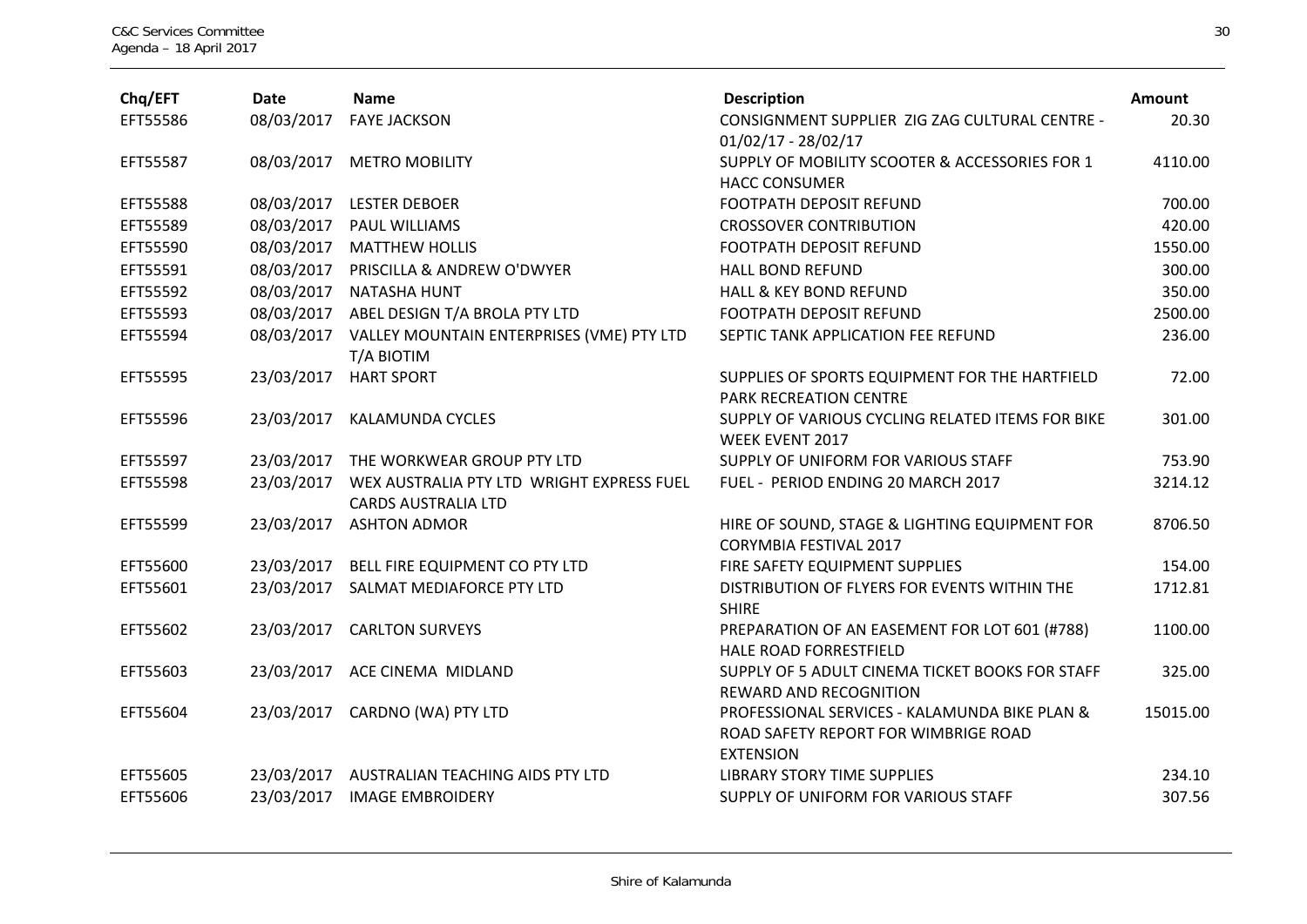| Chq/EFT  | <b>Date</b> | <b>Name</b>                                    | <b>Description</b>                             | Amount   |
|----------|-------------|------------------------------------------------|------------------------------------------------|----------|
| EFT55607 | 23/03/2017  | VISUAL PUBLICATIONS P/L COUNTRYWIDE            | ADVERTISING IN WA VISITOR CENTRE MAP (AUTUMN   | 135.00   |
|          |             | <b>PUBLICATIONS</b>                            | 2017) FOR ZIG ZAG CULTURAL CENTRE              |          |
| EFT55608 | 23/03/2017  | <b>FREESTYLE NOW</b>                           | 4 X FREESTYLE NOW CORYMBIA STUNT SHOWS AND     | 2915.00  |
|          |             |                                                | FORRESTFIELD SKATEPARK COACHING JAM SESSION AT |          |
|          |             |                                                | CORYMBIA FESTIVAL 2017                         |          |
| EFT55609 | 23/03/2017  | <b>OLK &amp; ASSOCIATES</b>                    | ARCHITECTURAL CONSULTING SERVICES              | 6050.00  |
| EFT55610 | 23/03/2017  | <b>COLLECTOR OF PUBLIC MONIES (CENTRELINK)</b> | <b>CENTREPAY TRANSACTION FEES</b>              | 71.94    |
| EFT55611 | 23/03/2017  | APOSTLE NATURAL SPRING WATER                   | DRINKING WATER, DISPENSER AND CUP SUPPLIES FOR | 40.00    |
|          |             |                                                | ZIG ZAG CULTURAL CENTRE                        |          |
| EFT55612 | 23/03/2017  | <b>CAFE CORPORATE</b>                          | COFFEE MACHINE SUPPLIES / MAINTENANCE          | 640.00   |
| EFT55613 | 23/03/2017  | <b>PICTON PRESS</b>                            | PRINTING OF BROCHURES RECREATION SERVICES      | 717.85   |
| EFT55614 | 23/03/2017  | THE PLANNING GROUP WA PTY LTD (TPG TOWN        | PROFESSIONAL PLANNING SERVICES FOR STIRK PARK  | 5258.28  |
|          |             | PLANNING URBAN DESIGN & HERITAGE)              | MASTER PLAN AND PICKERING BROOK LANDOWNERS     |          |
|          |             |                                                | <b>BRIEFING</b>                                |          |
| EFT55615 | 23/03/2017  | ACTIVE GAMES AND ENTERTAINMENT                 | INFLATABLE AMUSEMENT RIDE HIRE FOR CORYMBIA    | 5031.00  |
|          |             |                                                | FESTIVAL 2017                                  |          |
| EFT55616 | 23/03/2017  | DANUBE RIVER PTY LTD T/A LEARNING HORIZONS     | <b>BUSINESS MANAGEMENT CONSULTANTS FEES</b>    | 3300.00  |
| EFT55617 | 23/03/2017  | TOP OF THE LADDER GUTTER CLEANING              | GUTTER CLEANING SERVICES FOR VARIOUS LOCATIONS | 973.50   |
| EFT55618 | 23/03/2017  | AUSTRALIAN TRAINING MANAGEMENT                 | ASBESTOS AWARENESS TRAINING FOR PARKS AND      | 1560.00  |
|          |             |                                                | <b>ENVIRONMENT STAFF</b>                       |          |
| EFT55619 | 23/03/2017  | ALL EARTH GROUP PTY LTD                        | DISPOSAL OF ROAD SWEEPINGS, GULLY EDUCTION     | 11248.93 |
|          |             |                                                | SOILS AND MIXED WASTE MATERIAL                 |          |
| EFT55620 | 23/03/2017  | KALAMUNDA KICKBOXING & MARTIAL ARTS            | KIDSPORT FUNDING FOR VARIOUS LOCATIONS         | 440.00   |
| EFT55621 | 23/03/2017  | VIP CARPET AND UPHOLSTERY CLEANING SERVICE     | CARPET CLEANING AT VARIOUS LOCATIONS           | 4850.00  |
| EFT55622 | 23/03/2017  | <b>CLEVERPATCH PTY LTD</b>                     | ARTS AND CRAFTS SUPPLIES                       | 399.77   |
| EFT55623 | 23/03/2017  | <b>TOTALLY WORKWEAR</b>                        | SUPPLY OF PROTECTIVE CLOTHING                  | 756.24   |
| EFT55624 | 23/03/2017  | <b>ARTY BRELLAS PTY LTD</b>                    | MULTICULTURAL UMBRELLA PAINTING FOR CORYMBIA   | 2376.00  |
|          |             |                                                | FESTIVAL 2017                                  |          |
| EFT55625 | 23/03/2017  | CADGROUP AUSTRALIA PTY LTD                     | LICENSE REGISTRATION FOR VEHICLE TRACKING      | 311.66   |
|          |             |                                                | SOFTWARE                                       |          |
| EFT55626 | 23/03/2017  | GIRL GUIDES WESTERN AUSTRALIA INC              | KIDSPORT FUNDING FOR VARIOUS LOCATIONS         | 400.00   |
| EFT55627 | 23/03/2017  | <b>EVANGELINE C SARICH</b>                     | TRAVEL COMMUNITY VISITORS SCHEME REFUND        | 68.00    |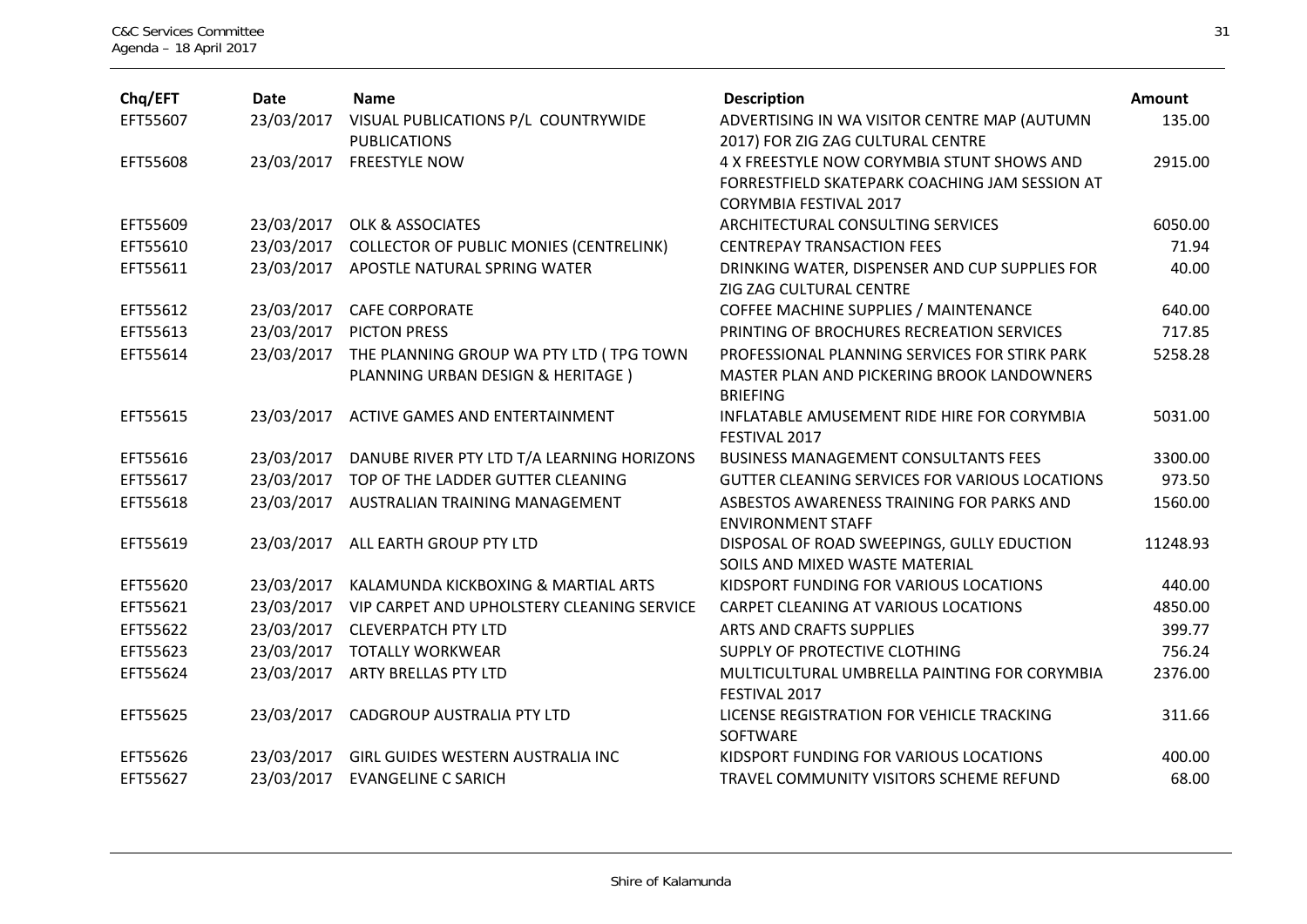| Chq/EFT  | <b>Date</b> | <b>Name</b>                                            | <b>Description</b>                                                 | <b>Amount</b> |
|----------|-------------|--------------------------------------------------------|--------------------------------------------------------------------|---------------|
| EFT55628 | 23/03/2017  | <b>CENTURION REAL ESTATE</b>                           | <b>RATES REFUND</b>                                                | 2941.10       |
| EFT55629 |             | 23/03/2017 GIUSEPPE COLLURA                            | PART DOG REGISTRATION REFUND                                       | 15.00         |
| EFT55630 |             | 23/03/2017 LESCHEN JOY WATSON                          | TRAVEL COMMUNITY VISITORS SCHEME REFUND                            | 40.00         |
| EFT55631 |             | 23/03/2017 ALLAN MORTON                                | COUNCILLOR ALLOWANCE - 01/03/17 - 31/03/17                         | 2212.51       |
| EFT55632 |             | 23/03/2017 MALCOLM HARDING                             | <b>ADMIN FEE REFUND</b>                                            | 15.00         |
| EFT55633 | 23/03/2017  | BENJAMIN THACKRAY                                      | TRAVEL COMMUNITY VISITORS SCHEME REFUND                            | 174.00        |
| EFT55634 | 23/03/2017  | KARL & YVONNE HOFMANN                                  | <b>RATES REFUND</b>                                                | 789.04        |
| EFT55635 |             | 23/03/2017 KENTON MULLER                               | <b>FOOTPATH DEPOSIT REFUND</b>                                     | 700.00        |
| EFT55636 |             | 23/03/2017 MAURICE SPARKMAN                            | <b>FOOTPATH DEPOSIT REFUND</b>                                     | 4000.00       |
| EFT55637 |             | 23/03/2017 VERONA KUSTRA                               | <b>FOOTPATH DEPOSIT REFUND</b>                                     | 2500.00       |
| EFT55638 |             | 23/03/2017 SHIRE OF KALAMUNDA STAFF SOCIAL CLUB        | PAYROLL DEDUCTIONS                                                 | 820.00        |
| EFT55639 |             | 23/03/2017 CHILD SUPPORT AGENCY                        | PAYROLL DEDUCTIONS                                                 | 1198.92       |
| EFT55640 |             | 23/03/2017 BUNNINGS BUILDING SUPPLIES                  | HARDWARE SUPPLIES FOR VARIOUS LOCATIONS                            | 2436.07       |
| EFT55641 |             | 23/03/2017 COVS PARTS PTY LTD                          | PLANT / VEHICLE PARTS                                              | 1643.55       |
| EFT55642 |             | 23/03/2017 MCLEODS BARRISTERS & SOLICITORS             | <b>LEGAL EXPENSES</b>                                              | 17277.85      |
| EFT55643 |             | 23/03/2017 LANDGATE VALUATIONS                         | VALUATIONS FOR VARIOUS LOCATIONS                                   | 491.81        |
| EFT55644 |             | 23/03/2017 WALKERS HARDWARE (MITRE 10)                 | <b>HARDWARE SUPPLIES</b>                                           | 106.57        |
| EFT55645 |             | 23/03/2017 ECHO NEWSPAPER                              | ADVERTISING FOR VARIOUS JOBS / EVENTS                              | 1987.70       |
| EFT55646 | 23/03/2017  | MCKAY EARTHMOVING PTY LTD                              | PLANT EQUIPMENT AND OPERATOR HIRE FOR VARIOUS<br><b>LOCATIONS</b>  | 5457.38       |
| EFT55647 |             | 23/03/2017 BORAL CONSTRUCTION MATERIALS GROUP          | ROAD MATERIALS FOR VARIOUS LOCATIONS                               | 3109.22       |
| EFT55648 | 23/03/2017  | <b>JASON SIGNMAKERS</b>                                | FIRE DANGER RATING SIGN                                            | 305.25        |
| EFT55649 |             | 23/03/2017 VODAFONE HUTCHISON AUSTRALIA PTY LTD        | <b>COMMUNICATION EXPENSES FOR EMERGENCY</b><br>SERVICES MARCH 2017 | 1531.42       |
| EFT55650 |             | 23/03/2017 STATEWIDE BEARINGS                          | PLANT / VEHICLE PARTS                                              | 11.44         |
| EFT55651 |             | 23/03/2017 FASTA COURIERS                              | <b>COURIER FEES</b>                                                | 222.62        |
| EFT55652 | 23/03/2017  | THE WATERSHED WATER SYSTEMS                            | RETICULATION PARTS FOR VARIOUS RESERVES                            | 2292.61       |
| EFT55653 |             | 23/03/2017 MCINTOSH & SON                              | PLANT / VEHICLE PARTS                                              | 392.41        |
| EFT55654 |             | 23/03/2017 SONIC HEALTHPLUS (KINETIC HEALTH GROUP LTD) | PREPLACEMENT MEDICALS / BASELINE HEARING TESTS                     | 297.00        |
| EFT55655 | 23/03/2017  | <b>MAJOR MOTORS PTY LTD</b>                            | PLANT / VEHICLE PARTS                                              | 141.63        |
| EFT55656 |             | 23/03/2017 ALSCO LINEN SERVICE                         | LINEN HIRE / LAUNDRY SERVICES                                      | 763.73        |
| EFT55657 | 23/03/2017  | <b>BRADOCK PODIATRY SERVICES PTY LTD</b>               | PODIATRY SERVICES AT JACK HEALEY CENTRE                            | 1059.86       |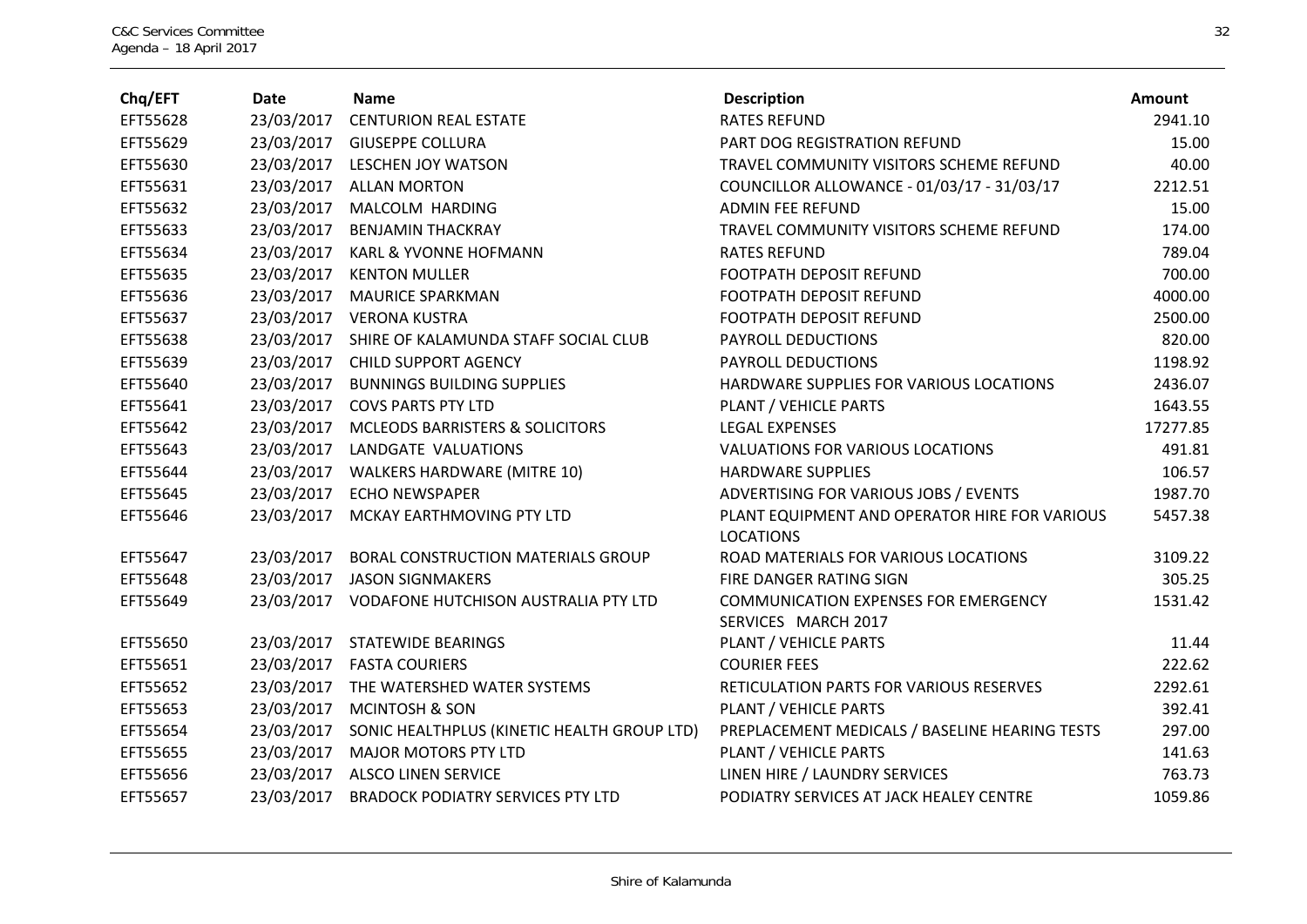| Chq/EFT  | <b>Date</b>        | <b>Name</b>                                                          | <b>Description</b>                                                | Amount    |
|----------|--------------------|----------------------------------------------------------------------|-------------------------------------------------------------------|-----------|
| EFT55658 | 23/03/2017         | KALA BOB KATS PTY LTD                                                | PLANT EQUIPMENT AND OPERATOR HIRE FOR VARIOUS<br><b>LOCATIONS</b> | 3230.38   |
| EFT55659 | 23/03/2017 SYNERGY |                                                                      | <b>POWER CHARGES</b>                                              | 121142.95 |
| EFT55660 | 23/03/2017         | <b>WESTBOOKS</b>                                                     | <b>LIBRARY SUPPLIES</b>                                           | 349.44    |
| EFT55661 | 23/03/2017         | <b>KENNEDYS TREE SERVICES</b>                                        | TREE REMOVAL / PRUNING FOR VARIOUS LOCATIONS                      | 14381.40  |
| EFT55662 |                    | 23/03/2017 WA LIMESTONE COMPANY                                      | ROAD MATERIALS FOR VARIOUS LOCATIONS                              | 1260.85   |
| EFT55663 |                    | 23/03/2017 WESTSIDE FIRE SERVICES                                    | TESTING AND INSPECTION OF FIRE EQUIPMENT /<br><b>SUPPLIES</b>     | 337.51    |
| EFT55664 | 23/03/2017         | STAPLES AUSTRALIA PTY LTD(CORPORATE EXPRESS<br><b>AUSTRALIA LTD)</b> | <b>STATIONERY / OFFICE SUPPLIES</b>                               | 2306.87   |
| EFT55665 | 23/03/2017         | <b>JOHN GIARDINA</b>                                                 | COUNCILLOR ALLOWANCE - 01/03/17 - 31/03/17                        | 3519.34   |
| EFT55666 | 23/03/2017         | <b>GEOFF STALLARD</b>                                                | COUNCILLOR ALLOWANCE - 01/03/17 - 31/03/17                        | 2212.51   |
| EFT55667 | 23/03/2017         | <b>FOODWORKS FRESH FORRESTFIELD</b>                                  | <b>GROCERY SUPPLIES FOR DAY CENTRE</b>                            | 378.88    |
| EFT55668 | 23/03/2017         | <b>MARKETFORCE PTY LTD</b>                                           | ADVERTISING FOR VARIOUS JOBS / EVENTS                             | 2991.94   |
| EFT55669 | 23/03/2017         | <b>BUCHER MUNICIPAL PTY LTD</b>                                      | PLANT / VEHICLE PARTS                                             | 5064.84   |
| EFT55670 | 23/03/2017         | <b>LOGO APPOINTMENTS</b>                                             | HIRE OF TEMPORARY STAFF FOR DEPOT / ADMIN                         | 6370.56   |
| EFT55671 | 23/03/2017         | <b>STAFF AUSTRALIA</b>                                               | HIRE OF TEMPORARY STAFF FOR DEPOT / ADMIN                         | 3994.81   |
| EFT55672 | 23/03/2017         | <b>BRIDGESTONE AUSTRALIA LTD</b>                                     | PLANT / VEHICLE PARTS                                             | 874.32    |
| EFT55673 | 23/03/2017         | ZIG ZAG GRAPHICS AND PRINT                                           | ADVERTISING IN THE BUSINESS & COMMUNITY<br><b>HANDBOOK</b>        | 800.00    |
| EFT55674 | 23/03/2017         | J BLACKWOOD & SON LIMITED                                            | PROTECTIVE WEAR / SUPPLIES                                        | 8090.34   |
| EFT55675 |                    | 23/03/2017 SLATER GARTRELL SPORTS                                    | REPAIR VANDALISED SYNTHETIC TURF AT MAIDA VALE<br><b>RESERVE</b>  | 132.00    |
| EFT55676 | 23/03/2017         | LOVEGROVE TURF SERVICES                                              | TURF MAINTENANCE / SERVICES AT VARIOUS<br><b>LOCATIONS</b>        | 12100.00  |
| EFT55677 |                    | 23/03/2017 CRABBS KALAMUNDA (IGA)                                    | <b>GROCERY SUPPLIES FOR WORKS DEPOT</b>                           | 396.26    |
| EFT55678 | 23/03/2017         | 1ST MAIDA VALE SCOUT GROUP                                           | KIDSPORT FUNDING FOR VARIOUS LOCATIONS                            | 400.00    |
| EFT55679 | 23/03/2017         | <b>VENTURA HOMES PTY LTD</b>                                         | <b>FOOTPATH DEPOSIT REFUND</b>                                    | 6550.00   |
| EFT55680 | 23/03/2017         | DALE ALCOCK HOMES PTY LTD                                            | <b>FOOTPATH DEPOSIT REFUND</b>                                    | 750.00    |
| EFT55681 | 23/03/2017         | KALAMUNDA VOLUNTEER BUSHFIRE BRIGADE                                 | REIMBURSEMENT COSTS FOR VOLUNTEER BUSHFIRE<br><b>BRIGADE</b>      | 1645.28   |
| EFT55682 |                    | 23/03/2017 WALLISTON RIDING & PONY CLUB                              | KIDSPORT FUNDING FOR VARIOUS LOCATIONS                            | 200.00    |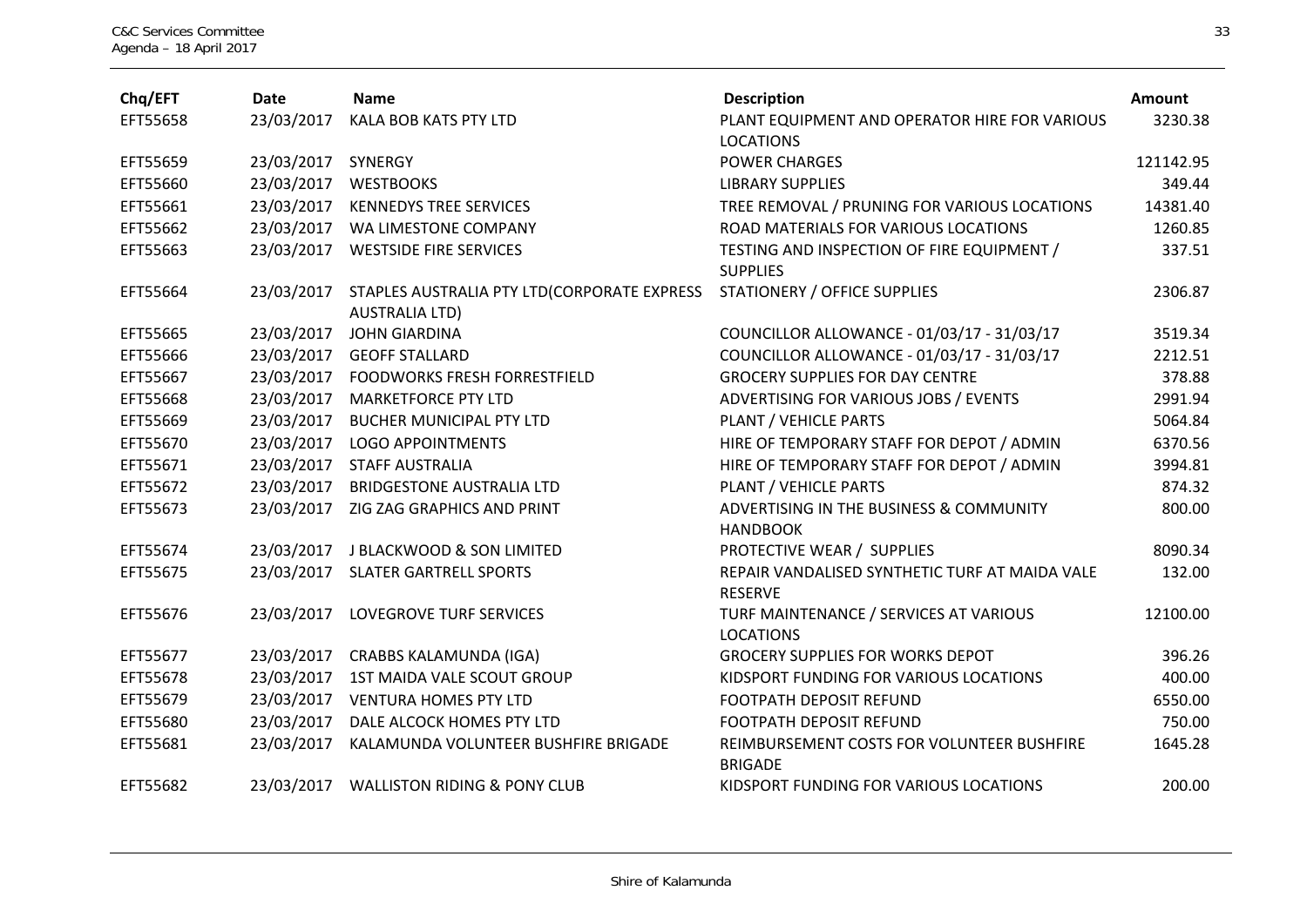| Chq/EFT  | <b>Date</b> | <b>Name</b>                                                     | <b>Description</b>                                                     | Amount     |
|----------|-------------|-----------------------------------------------------------------|------------------------------------------------------------------------|------------|
| EFT55683 | 23/03/2017  | OCE CORPORATE PTY LTD OFFICE CLEANING<br><b>EXPERTS PTY LTD</b> | <b>CLEANING SERVICES / CONSUMABLES FOR VARIOUS</b><br><b>LOCATIONS</b> | 14900.78   |
| EFT55684 | 23/03/2017  | WATTLE GROVE VETERINARY HOSPITAL                                | <b>VETERINARY FEES</b>                                                 | 55.00      |
| EFT55685 | 23/03/2017  | FORRESTFIELD UNITED SOCCER CLUB                                 | KIDSPORT FUNDING FOR VARIOUS LOCATIONS                                 | 2392.50    |
| EFT55686 | 23/03/2017  | CAT WELFARE SOCIETY INC                                         | REHOMING CATS VIA CAT HAVEN                                            | 176.00     |
| EFT55687 | 23/03/2017  | HOME GROUP WA PTY LTD                                           | <b>FOOTPATH DEPOSIT REFUND</b>                                         | 1750.00    |
| EFT55688 | 23/03/2017  | <b>MARTIN'S TRAILER PARTS</b>                                   | PLANT / VEHICLE PARTS                                                  | 46.07      |
| EFT55689 | 23/03/2017  | <b>LANDMARK OPERATIONS LTD</b>                                  | <b>CHEMICALS &amp; SUPPLIES</b>                                        | 710.94     |
| EFT55690 | 23/03/2017  | ST JOHN AMBULANCE AUSTRALIA (WA) INC                            | FIRST AID SERVICES FOR CORYMBIA FESTIVAL 2017                          | 469.70     |
| EFT55691 | 23/03/2017  | <b>FINISHING TOUCH</b>                                          | <b>VEHICLE CLEANING / DETAILING</b>                                    | 200.00     |
| EFT55692 | 23/03/2017  | <b>COMMISSIONER OF POLICE</b>                                   | <b>VOLUNTEER POLICE CHECKS</b>                                         | 149.00     |
| EFT55693 | 23/03/2017  | KALAMUNDA PLUMBING & ELECTRICAL                                 | PLUMBING REPAIRS / MAINTENANCE FOR VARIOUS<br><b>LOCATIONS</b>         | 18325.50   |
| EFT55694 | 23/03/2017  | <b>SWAN EVENT HIRE</b>                                          | <b>EQUIPMENT HIRE FOR VARIOUS EVENTS</b>                               | 11568.48   |
| EFT55695 | 23/03/2017  | TOTAL EDEN PTY LTD                                              | SUPPLY AND INSTALL OF DOSING PUMP SYSTEM FOR                           | 12962.40   |
|          |             |                                                                 | KOSTERA OVAL & HARTFIELD PARK CONTROL SERVICE                          |            |
|          |             |                                                                 | PLAN - 07/02/17 - 06/02/18                                             |            |
| EFT55696 | 23/03/2017  | <b>FORRESTFIELD CRICKET CLUB</b>                                | KIDSPORT FUNDING FOR VARIOUS LOCATIONS                                 | 200.00     |
| EFT55697 | 23/03/2017  | NOISE & VIBRATION MEASUREMENT SYSTEMS PTY<br><b>LTD</b>         | <b>NOISE &amp; VIBRATATION MEASUREMENT</b>                             | 1186.61    |
| EFT55698 | 23/03/2017  | <b>CAI FENCES</b>                                               | FENCING SUPPLIES / REPAIRS                                             | 1100.00    |
| EFT55699 | 23/03/2017  | KALAMUNDA & DISTRICTS BASKETBALL<br><b>ASSOCIATION INC</b>      | KIDSPORT FUNDING FOR VARIOUS LOCATIONS                                 | 1254.00    |
| EFT55700 | 23/03/2017  | MIDLAND CEMENT PRODUCTS                                         | PLUMBING SUPPLIES FOR VARIOUS LOCATIONS                                | 231.00     |
| EFT55701 | 23/03/2017  | TOTAL PACKAGING (WA) PTY LTD                                    | SUPPLY OF DOG LITTER BAGS                                              | 1029.60    |
| EFT55702 | 23/03/2017  | <b>AABEL LINE MARKING</b>                                       | LINE MARKING FOR VARIOUS LOCATIONS                                     | 522.50     |
| EFT55703 | 23/03/2017  | WA HINO SALES & SERVICE                                         | PLANT / VEHICLE PARTS                                                  | 36.82      |
| EFT55704 | 23/03/2017  | <b>FLEXIBLE DRIVE AGENCIES</b>                                  | PLANT / VEHICLE PARTS                                                  | 132.00     |
| EFT55705 | 23/03/2017  | DEPARTMENT OF FIRE AND EMERGENCY SERVICES<br>(DFES)             | EMERGENCY SERVICES LEVY - QUARTER 3 - 2016/2017                        | 1789971.99 |
| EFT55706 | 23/03/2017  | CHAMBER OF COMMERCE & INDUSTRY OF WA                            | CONSULTING SERVICES IN RELATION TO EMPLOYEE<br><b>RELATION MATTERS</b> | 1078.00    |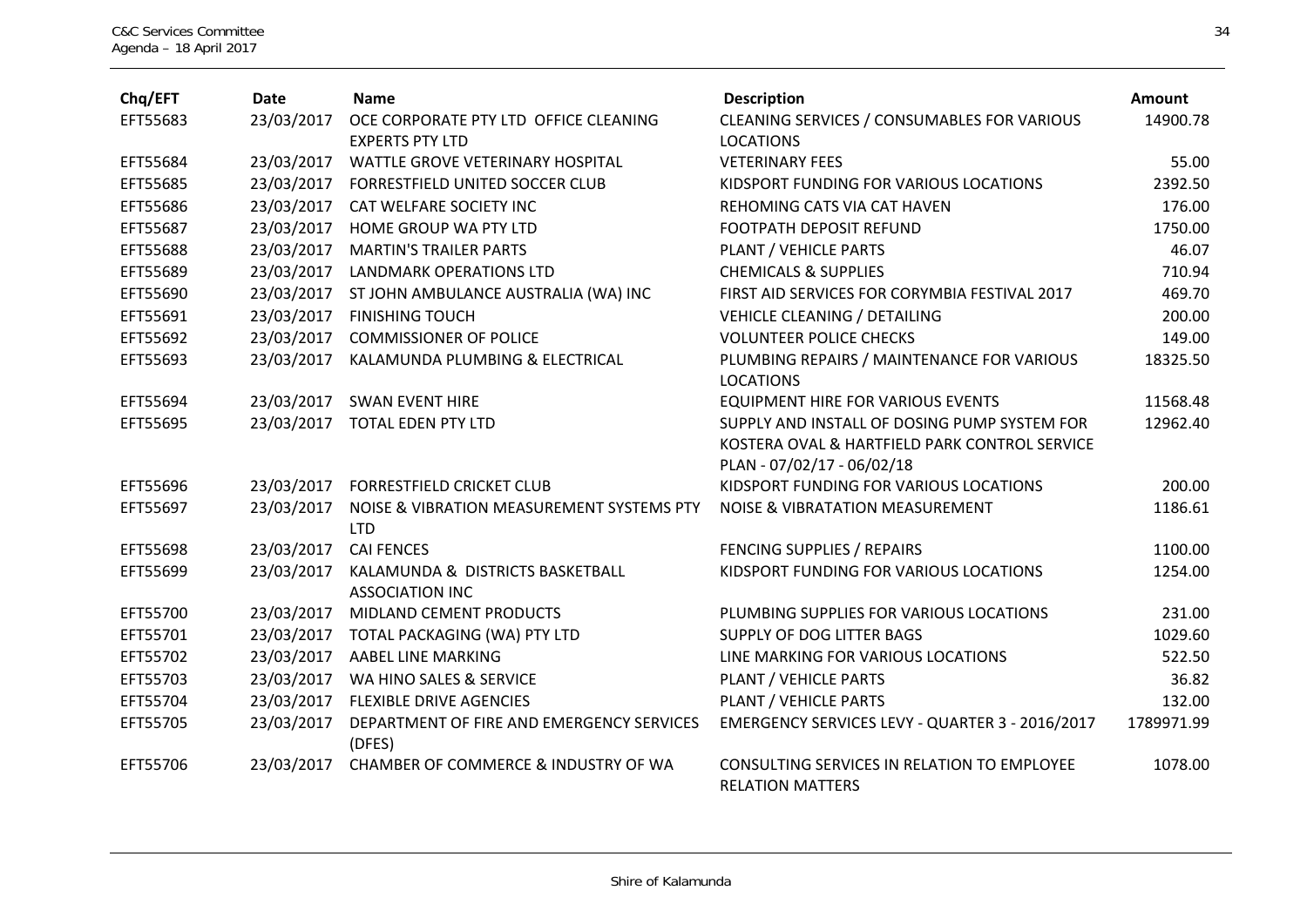| Chq/EFT  | <b>Date</b> | <b>Name</b>                                      | <b>Description</b>                                        | <b>Amount</b> |
|----------|-------------|--------------------------------------------------|-----------------------------------------------------------|---------------|
| EFT55707 | 23/03/2017  | ORBIT HEALTH & FITNESS SOLUTIONS                 | <b>GYM EQUIPMENT SUPPLIES</b>                             | 285.78        |
| EFT55708 | 23/03/2017  | KALAMUNDA COMMUNITY GARDEN                       | <b>KEY BOND REFUND</b>                                    | 50.00         |
| EFT55709 | 23/03/2017  | <b>HILL TOP GROUP PTY</b>                        | <b>CONTRACTOR BUILDING MAINTENANCE FOR VARIOUS</b>        | 18580.66      |
|          |             |                                                  | <b>BUILDINGS</b>                                          |               |
| EFT55710 | 23/03/2017  | PARKS AND LEISURE AUSTRALIA                      | REGISTRATION FOR STAFF TO ATTEND OUTDOOR GYMS             | 396.00        |
|          |             |                                                  | AND FITNESS AREAS TRAINING COURSE                         |               |
| EFT55711 | 23/03/2017  | WESTERN AUSTRALIAN CRICKET ASSOCIATION           | <b>WICKET SOIL SUPPLIES</b>                               | 5260.00       |
| EFT55712 | 23/03/2017  | JARAM PRODUCTS PTY LTD T/A JARAM AUSTRALIA       | PLANT / VEHICLE PARTS                                     | 698.50        |
| EFT55713 | 23/03/2017  | ANALYTICAL REFERENCE LABORATORY                  | SOILS & ASBESTOS CEMENT SAMPLES TESTING                   | 346.50        |
| EFT55714 | 23/03/2017  | MOORE STEPHENS (WA) PTY LTD                      | ROADS TO RECOVERY REWORK ANNUAL RETURNS FOR               | 11492.80      |
|          |             |                                                  | THE YEARS ENDING 30 JUNE 2010 THROUGH TO 2014             |               |
|          |             |                                                  | <b>INCLUDING TWO SITE VISITS &amp; TRAINING FOR STAFF</b> |               |
| EFT55715 | 23/03/2017  | HAYS SPECIALIST RECRUITMENT (AUSTRALIA) PTY      | HIRE OF TEMPORARY STAFF FOR ADMIN / DEPOT                 | 7649.15       |
|          |             | <b>LTD</b>                                       |                                                           |               |
| EFT55716 | 23/03/2017  | NEW GENERATION HOMES TANGENT NOMINEES<br>PTY LTD | <b>FOOTPATH DEPOSIT REFUND</b>                            | 2500.00       |
| EFT55717 | 23/03/2017  | QUICK CORPORATE AUST PTY LTD                     | <b>STATIONERY &amp; OFFICE SUPPLIES</b>                   | 5084.53       |
| EFT55718 | 23/03/2017  | WEST AUSTRALIAN NEWSPAPERS HOLDINGS LTD          | DELIVERY OF THE WEST AUSTRALIAN NEWSPAPER TO              | 105.60        |
|          |             |                                                  | THE OPERATIONS CENTRE                                     |               |
| EFT55719 | 23/03/2017  | <b>SUSAN BILICH</b>                              | COUNCILLOR ALLOWANCE - 01/03/17 - 31/03/17                | 2212.51       |
| EFT55720 | 23/03/2017  | KALAMUNDA CHAMBER OF COMMERCE INC                | ANNUAL FUNDING FOR HARVEST FESTIVAL 2017                  | 19250.00      |
| EFT55721 | 23/03/2017  | 1ST KALAMUNDA SCOUT GROUP                        | KIDSPORT FUNDING FOR VARIOUS LOCATIONS                    | 220.00        |
| EFT55722 | 23/03/2017  | <b>WREN OIL</b>                                  | WASTE OIL RECYCLING DISPOSAL FEES                         | 16.50         |
| EFT55723 | 23/03/2017  | <b>BRUCE A &amp; LISA C MERCER</b>               | <b>FOOTPATH DEPOSIT REFUND</b>                            | 700.00        |
| EFT55724 | 23/03/2017  | BIG W (AR W1.C3.U.07)                            | SUPPLY OF VARIOUS GOODS FOR HARTFIELD                     | 91.50         |
|          |             |                                                  | <b>RECREATION CENTRE</b>                                  |               |
| EFT55725 | 23/03/2017  | <b>MAPEL BUILDING PTY LTD</b>                    | FOOTPATH DEPOSIT REFUND                                   | 1550.00       |
| EFT55726 | 23/03/2017  | <b>BOC LIMITED</b>                               | SUPPLY OF DRY ICE FOR HEALTH DEPARTMENT                   | 12.77         |
| EFT55727 | 23/03/2017  | <b>BROOKE O'DONNELL</b>                          | COUNCILLOR ALLOWANCE - 01/03/17 - 31/03/17                | 2212.51       |
| EFT55728 | 23/03/2017  | SAI GLOBAL LTD                                   | SUPPLY OF AUSTRALIAN STANDARDS                            | 16.90         |
| EFT55729 | 23/03/2017  | PARKERS YELLOWMETAL PTY LTD T/A METAL            | <b>BOLLARD REPAIRS / MAINTENANCE</b>                      | 242.00        |
|          |             | <b>WORKS PERTH</b>                               |                                                           |               |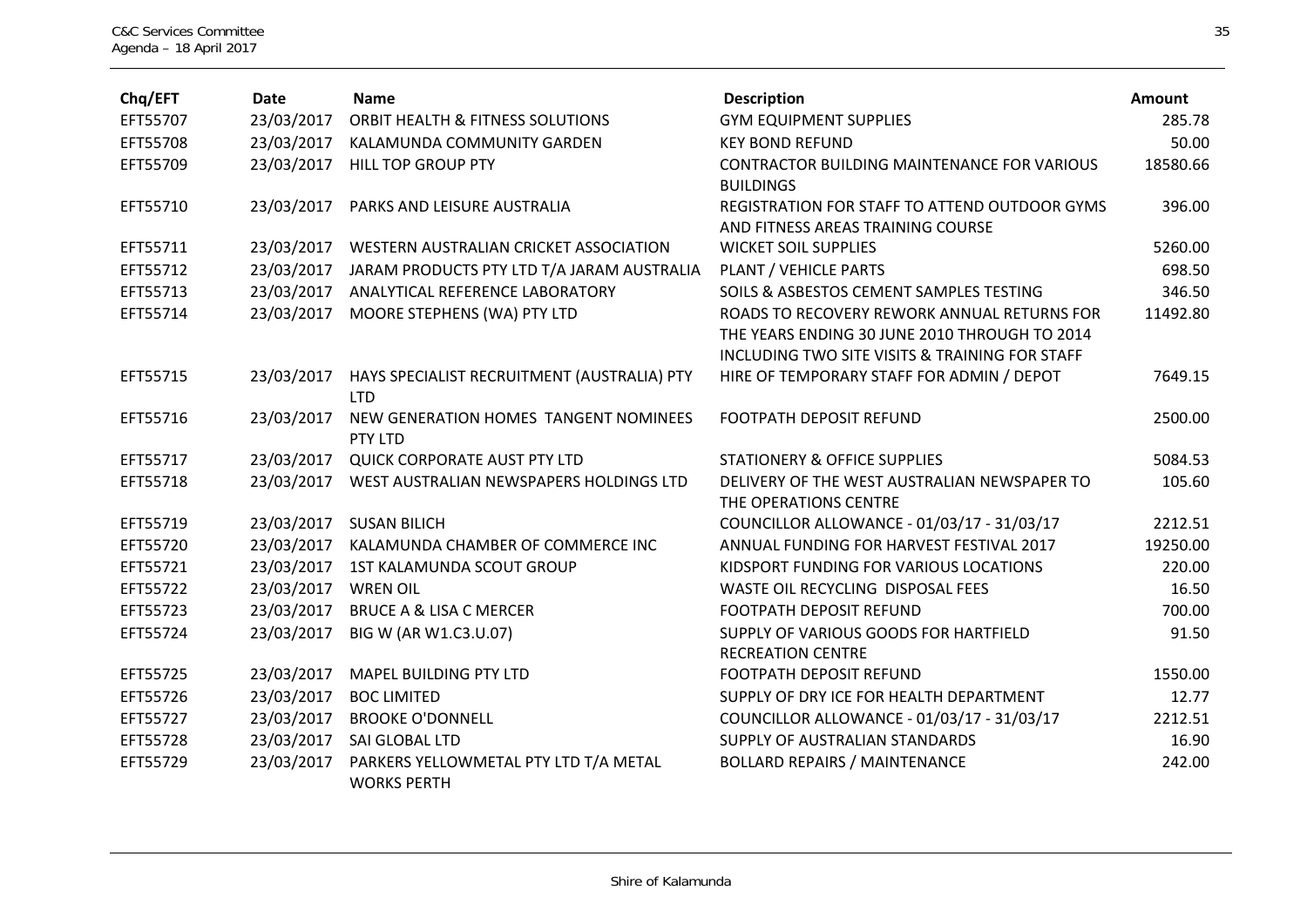| Chq/EFT  | <b>Date</b>       | <b>Name</b>                                 | <b>Description</b>                                                       | <b>Amount</b> |
|----------|-------------------|---------------------------------------------|--------------------------------------------------------------------------|---------------|
| EFT55730 | 23/03/2017        | MICHAEL ANDREW FERNIE                       | COUNCILLOR ALLOWANCE - 01/03/17 - 31/03/17                               | 2212.51       |
| EFT55731 | 23/03/2017        | <b>DARREN T BYRNE</b>                       | <b>FOOTPATH DEPOSIT REFUND</b>                                           | 3050.00       |
| EFT55732 | 23/03/2017        | COCACOLA AMATIL (AUST) PTY LTD              | KIOSK SUPPLIES FOR HARTFIELD RECREATION CENTRE                           | 596.40        |
| EFT55733 | 23/03/2017        | <b>CONFECT EXPRESS</b>                      | KIOSK SUPPLIES FOR HARTFIELD RECREATION CENTRE                           | 489.17        |
| EFT55734 | 23/03/2017        | <b>G FORCE PRINTING</b>                     | SUPPLY OF PRINTED STATIONERY STOCK                                       | 484.66        |
| EFT55735 |                   | EFT PAYMENT CANCELLED                       |                                                                          |               |
| EFT55736 | 23/03/2017 HOSECO |                                             | PLANT / VEHICLE PARTS                                                    | 301.94        |
| EFT55737 | 23/03/2017        | SWAN TOWING SERVICE PTY LTD                 | <b>TOWING SERVICES</b>                                                   | 1086.25       |
| EFT55738 | 23/03/2017        | <b>HYDROQUIP PUMPS</b>                      | MAINTENANCE OF PUMPING INSTALLATIONS                                     | 8170.25       |
| EFT55739 | 23/03/2017        | ABAXA (WH LOCATION SERVICES)                | SUPPLY UNDERGROUND SERVICE LOCATIONS AT<br><b>VARIOUS LOCATIONS</b>      | 2114.75       |
| EFT55740 |                   | 23/03/2017 A & TC ZURZOLO BROOKS ST ACCOUNT | FOOTPATH DEPOSIT REFUND                                                  | 1550.00       |
| EFT55741 | 23/03/2017        | <b>KATHRYN WILKIN</b>                       | <b>RATES REFUND</b>                                                      | 450.45        |
| EFT55742 | 23/03/2017        | CARROODA PTY LTD & SANSOM NOMINEES PTY      | <b>RATES REFUND</b>                                                      | 14088.33      |
|          |                   | $LTD$ #4                                    |                                                                          |               |
| EFT55743 | 23/03/2017        | DIRECT TRADES SUPPLY PTY LTD                | <b>HARDWARE SUPPLIES</b>                                                 | 1583.56       |
| EFT55744 | 23/03/2017        | SPECIALISED SECURITY SHREDDING              | SECURE DOCUMENT DISPOSAL BIN REMOVAL AND<br>REPLACEMENT                  | 88.00         |
| EFT55745 |                   | 23/03/2017 GEMMILL HOMES                    | FOOTPATH DEPOSIT REFUND                                                  | 2470.00       |
| EFT55746 | 23/03/2017        | STRATAGREEN                                 | <b>GARDEN / RESERVE SUPPLIES</b>                                         | 629.64        |
| EFT55747 | 23/03/2017        | <b>SARA LOHMEYER</b>                        | COUNCILLOR ALLOWANCE - 01/03/17 - 31/03/17                               | 2212.51       |
| EFT55748 | 23/03/2017        | DEPARTMENT OF PARKS AND WILDLIFE            | MERCHANDISE SUPPLIES FOR RESALE AT THE ZIG ZAG<br><b>CULTURAL CENTRE</b> | 116.70        |
| EFT55749 |                   | 23/03/2017 CABLE LOCATES & CONSULTING       | LOCATION SERVICES FOR VARIOUS AREAS                                      | 2120.47       |
| EFT55750 |                   | 23/03/2017 VERMEER (WA & NT)                | PLANT / VEHICLE PARTS                                                    | 180.09        |
| EFT55751 | 23/03/2017        | <b>MAYDAY EARTHMOVING</b>                   | PLANT AND EQUIPMENT HIRE                                                 | 14983.22      |
| EFT55752 | 23/03/2017        | <b>BGC CEMENT BAGGED PRODUCTS</b>           | ROAD MATERIALS SUPPLIES                                                  | 284.33        |
| EFT55753 | 23/03/2017        | <b>SHANE BRADLEY</b>                        | <b>CROSSOVER CONTRIBUTION</b>                                            | 420.00        |
| EFT55754 | 23/03/2017        | <b>INSIGHT CCS PTY LTD</b>                  | AFTER HOURS ANSWERING SERVICES JANUARY 2017                              | 3055.92       |
| EFT55755 | 23/03/2017        | <b>BLUEPRINT HOMES</b>                      | FOOTPATH DEPOSIT & APPLICATION FEE REFUND                                | 2046.00       |
| EFT55756 | 23/03/2017        | <b>NOREEN TOWNSEND</b>                      | COUNCILLOR ALLOWANCE - 01/03/17 - 31/03/17                               | 2212.51       |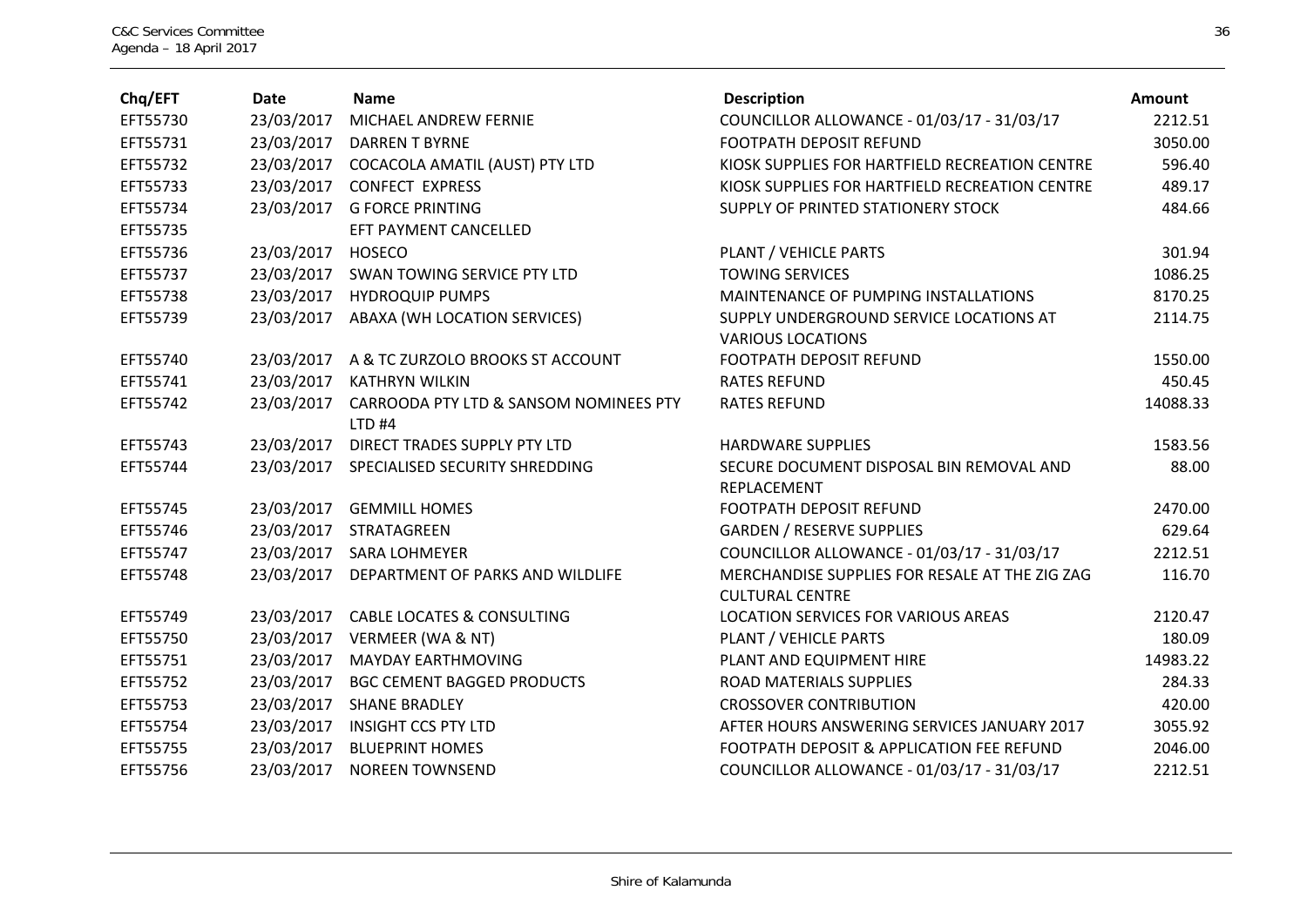| Chq/EFT  | <b>Date</b> | <b>Name</b>                                            | <b>Description</b>                                | Amount   |
|----------|-------------|--------------------------------------------------------|---------------------------------------------------|----------|
| EFT55757 | 23/03/2017  | ELECTRICITY NETWORKS CORP T/A WESTERN                  | NEW COMMERCIAL SUPPLY TO 2 BARBER STREET          | 9485.00  |
|          |             | <b>POWER</b>                                           | KALAMUNDA & INSTALLATION OF STREET LIGHTS AT 10   |          |
|          |             |                                                        | <b>GRAELOU ROAD LESMURDIE</b>                     |          |
| EFT55758 | 23/03/2017  | AFFORDABLE LIVING HOMES                                | <b>FOOTPATH DEPOSIT REFUND</b>                    | 50.00    |
| EFT55759 | 23/03/2017  | SNAP PRINTING MIDLAND                                  | PRINTING OF BUSINESS CARDS FOR VARIOUS STAFF      | 160.00   |
| EFT55760 | 23/03/2017  | <b>HILLS GAS SUPPLY</b>                                | SUPPLY OF BOTTLED GAS FOR VARIOUS LOCATIONS       | 232.00   |
| EFT55761 | 23/03/2017  | <b>HILLIANS NETBALL CLUB</b>                           | KIDSPORT FUNDING FOR VARIOUS LOCATIONS            | 1180.00  |
| EFT55762 | 23/03/2017  | <b>MAREE FERRITTO</b>                                  | <b>KEY BOND REFUND</b>                            | 50.00    |
| EFT55763 | 23/03/2017  | SIMON DI ROSSO                                         | COUNCILLOR ALLOWANCE - 01/03/17 - 31/03/17        | 2212.51  |
| EFT55764 | 23/03/2017  | <b>EASTERN REGION SECURITY</b>                         | SECURITY SERVICES TO VARIOUS SHIRE BUILDINGS      | 6277.22  |
| EFT55765 | 23/03/2017  | <b>GLENDA DAWN CHARLTON (PODIATRY)</b>                 | PODIATRY SERVICES AT JACK HEALEY CENTRE           | 822.50   |
| EFT55766 | 23/03/2017  | <b>SHAYNE &amp; TERESA WASHINGTON</b>                  | FOOTPATH DEPOSIT REFUND                           | 700.00   |
| EFT55767 | 23/03/2017  | <b>CASTLEDINE &amp; CASTLEDINE DESIGNERS</b>           | DESIGN / ARTWORK & PRINTING OF VARIOUS ITEMS      | 2403.50  |
| EFT55768 | 23/03/2017  | ST IVES VILLAGES PTY LTD                               | REFUND OF REBATE CLAIMS FOR ST IVES RESIDENTS -   | 3821.06  |
|          |             |                                                        | 2016/17 FINANCIAL YEAR                            |          |
| EFT55769 | 23/03/2017  | <b>GLENN STERLE (STEPHEN PRICE)</b>                    | <b>HALL BOND REFUND</b>                           | 681.80   |
| EFT55770 | 23/03/2017  | <b>EASIFLEET MANAGEMENT</b>                            | STAFF CONTRIBUTIONS TO NOVATED / OPERATING        | 9952.59  |
|          |             |                                                        | <b>LEASES</b>                                     |          |
| EFT55771 | 23/03/2017  | <b>HUMES</b>                                           | DRAINAGE SUPPLIES FOR VARIOUS LOCATIONS           | 29786.64 |
| EFT55772 | 23/03/2017  | <b>BOYA EQUIPMENT PTY LTD</b>                          | PLANT / VEHICLE PARTS                             | 439.42   |
| EFT55773 | 23/03/2017  | <b>BARRIER REEF POOLS</b>                              | <b>BUILDING APPLICATION FEE REFUND</b>            | 115.00   |
| EFT55774 | 23/03/2017  | FIRE PROTECTION ASSOCIATION AUSTRALIA                  | REGISTRATION FOR STAFF TO ATTEND BUILDING &       | 790.00   |
|          |             |                                                        | PLANNING IN BUSHFIRE PRONE AREAS TRAINING         |          |
|          |             |                                                        | <b>COURSE</b>                                     |          |
| EFT55775 | 23/03/2017  | JA DAVIS & C COLLYER                                   | <b>ADMIN FEE REFUND</b>                           | 15.00    |
| EFT55776 | 23/03/2017  | ROAD SIGNS AUSTRALIA (ALLPACK SIGNS)                   | TRAFFIC PROTECTION PRODUCTS / SIGNAGE             | 327.80   |
| EFT55777 | 23/03/2017  | HINCO INSTRUMENTS P/L                                  | <b>ROAD CONSTRUCTION SUPPLIES</b>                 | 502.70   |
| EFT55778 | 23/03/2017  | THE GIRLS BRIGADE WA KALAMUNDA GIRLS<br><b>BRIGADE</b> | KIDSPORT FUNDING FOR VARIOUS LOCATIONS            | 400.00   |
| EFT55779 | 23/03/2017  | <b>KLEEN WEST DISTRIBUTORS</b>                         | SUPPLY OF CLEANING FLUID                          | 740.85   |
| EFT55780 | 23/03/2017  | MULTILEC ENGINEERING                                   | <b>QUARTERLY SERVICING &amp; TESTING OF LIFTS</b> | 341.00   |
| EFT55781 | 23/03/2017  | ANDREW WADDELL                                         | COUNCILLOR ALLOWANCE - 01/03/17 - 31/03/17        | 8093.17  |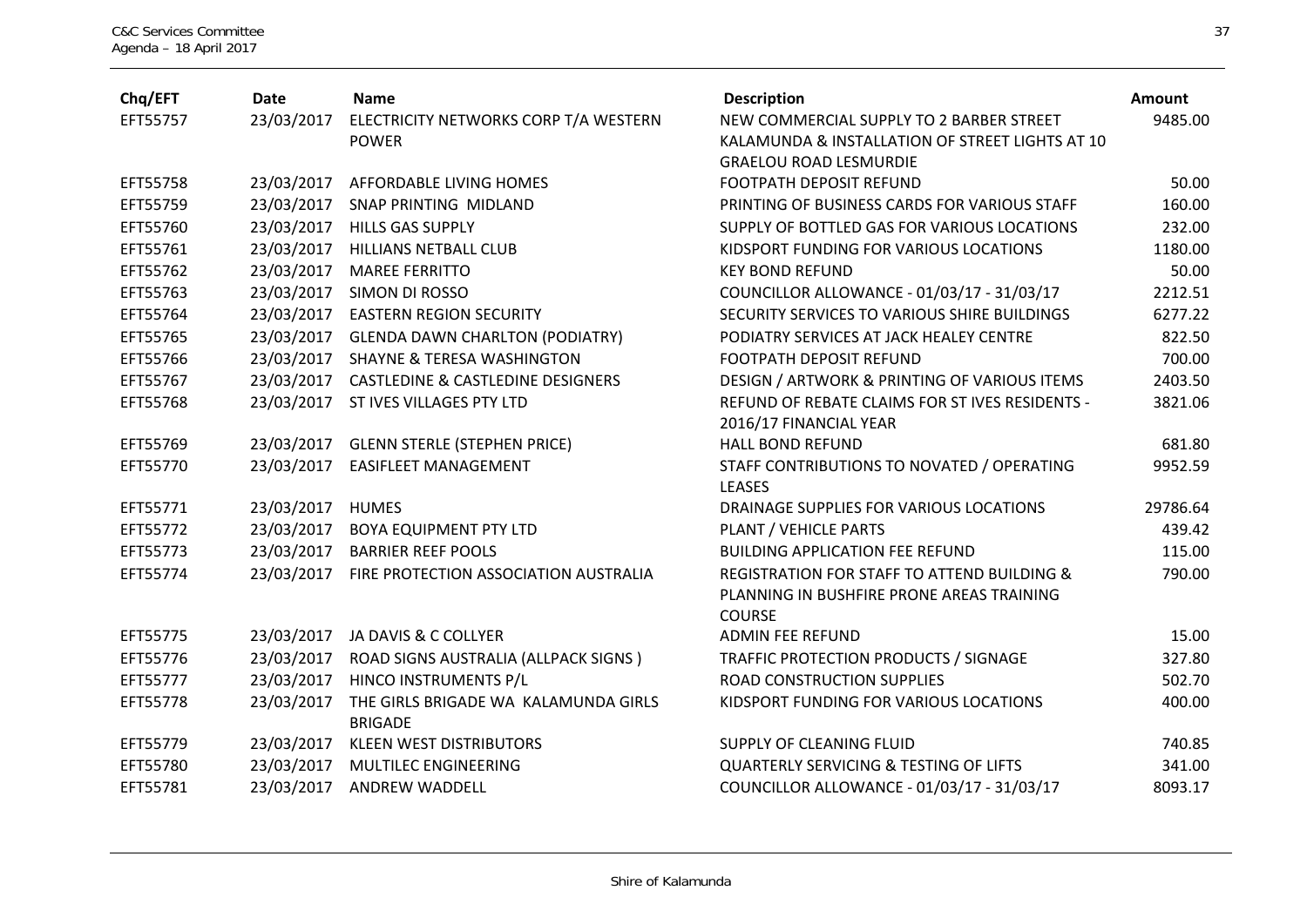| Chq/EFT  | <b>Date</b> | <b>Name</b>                                       | <b>Description</b>                                                    | Amount   |
|----------|-------------|---------------------------------------------------|-----------------------------------------------------------------------|----------|
| EFT55782 | 23/03/2017  | ANNE MARIE GREGORY                                | <b>ADMIN FEE REFUND</b>                                               | 15.00    |
| EFT55783 | 23/03/2017  | CARDILE INTERNATIONAL FIREWORKS PTY LTD           | FIREWORK TECHNICIAN AT CORYMBIA FESTIVAL 2017                         | 5935.00  |
| EFT55784 | 23/03/2017  | CARNIVAL AMUSEMENTS                               | AMUSEMENT RIDES & SIDESHOW ALLEY HIRE                                 | 7100.00  |
|          |             |                                                   | EQUIPMENT FOR CORYMBIA FESTIVAL 2017                                  |          |
| EFT55785 | 23/03/2017  | <b>CANNING MEWS STRATA</b>                        | <b>KEY BOND REFUND</b>                                                | 50.00    |
| EFT55786 | 23/03/2017  | DRAINFLOW SERVICES PTY LTD                        | CLEANING / MAINTAINING STORM WATER DRAINS                             | 20203.40 |
| EFT55787 | 23/03/2017  | NEVERFAIL SPRINGWATER LTD (PETER ANDERTON<br>CEN) | BOTTLED WATER SUPPLIES / MAINTENANCE                                  | 22.70    |
| EFT55788 | 23/03/2017  | YOKE LAI LUM                                      | <b>FOOTPATH DEPOSIT REFUND</b>                                        | 700.00   |
| EFT55789 | 23/03/2017  | TRUCK CENTRE WA PTY LTD                           | PLANT / VEHICLE PARTS                                                 | 483.56   |
| EFT55790 | 23/03/2017  | WEST COAST SHADE PTY LTD ATF THE WEST             | REPAIR SHADE SAILS AT VARIOUS LOCATIONS                               | 990.00   |
|          |             | <b>COAST SHADE TRUST</b>                          |                                                                       |          |
| EFT55791 | 23/03/2017  | <b>DARREN BENNETTS</b>                            | <b>FOOTPATH DEPOSIT REFUND</b>                                        | 700.00   |
| EFT55792 | 23/03/2017  | <b>DYLAN O'CONNOR</b>                             | COUNCILLOR ALLOWANCE - 01/03/17 - 31/03/17                            | 2212.51  |
| EFT55793 | 23/03/2017  | CONTRAFLOW                                        | TRAFFIC MANAGEMENT FOR VARIOUS LOCATIONS                              | 25523.90 |
| EFT55794 | 23/03/2017  | <b>BARRY JORDAN &amp; SARAH CURRY</b>             | <b>FOOTPATH DEPOSIT REFUND</b>                                        | 700.00   |
| EFT55795 | 23/03/2017  | PH CONCRETE (WA) PTY LTD                          | FOOTPATH MAINTENANCE / REPAIRS FOR VARIOUS<br><b>LOCATIONS</b>        | 33490.67 |
| EFT55796 | 23/03/2017  | <b>COMMARINE</b>                                  | PLANT / VEHICLE PARTS                                                 | 942.76   |
| EFT55797 | 23/03/2017  | SAFETY BARRIERS WA PTY LTD                        | SUPPLY & DELIVERY OF 18 ORANGE & WHITE<br><b>WATERFILLED BARRIERS</b> | 5498.90  |
| EFT55798 | 23/03/2017  | SHREDDING SERVICES PTY LTD                        | SHREDDING / MULCHING AND REMOVAL OF<br><b>GREENWASTE</b>              | 8470.00  |
| EFT55799 | 23/03/2017  | <b>KOTT GUNNING LAWYERS</b>                       | <b>LEGAL EXPENSES</b>                                                 | 3169.66  |
| EFT55800 | 23/03/2017  | <b>JORGE'S CONTRACTING SERVICES</b>               | <b>CLEANING OF PETER ANDERTON DAY CENTRE KITCHEN</b>                  | 1199.00  |
| EFT55801 | 23/03/2017  | OFFICEWORKS MIDLAND                               | <b>OFFICE / STATIONERY SUPPLIES</b>                                   | 1071.00  |
| EFT55802 | 23/03/2017  | ARMADILLO GROUP PTY LTD                           | PLANT / VEHICLE PARTS                                                 | 6231.50  |
| EFT55803 | 23/03/2017  | <b>DELL AUSTRALIA</b>                             | COMPUTER PARTS / ACCESSORY SUPPLIES                                   | 9045.30  |
| EFT55804 | 23/03/2017  | JEAN PAUL DELLA FAVORY                            | <b>KEY BOND REFUND</b>                                                | 50.00    |
| EFT55805 | 23/03/2017  | <b>CENTURION TEMPORARY FENCING</b>                | <b>TEMPORARY FENCING HIRE</b>                                         | 2445.58  |
| EFT55806 | 23/03/2017  | <b>ACCESS OFFICE INDUSTRIES</b>                   | <b>LIBRARY SUPPLIES</b>                                               | 129.36   |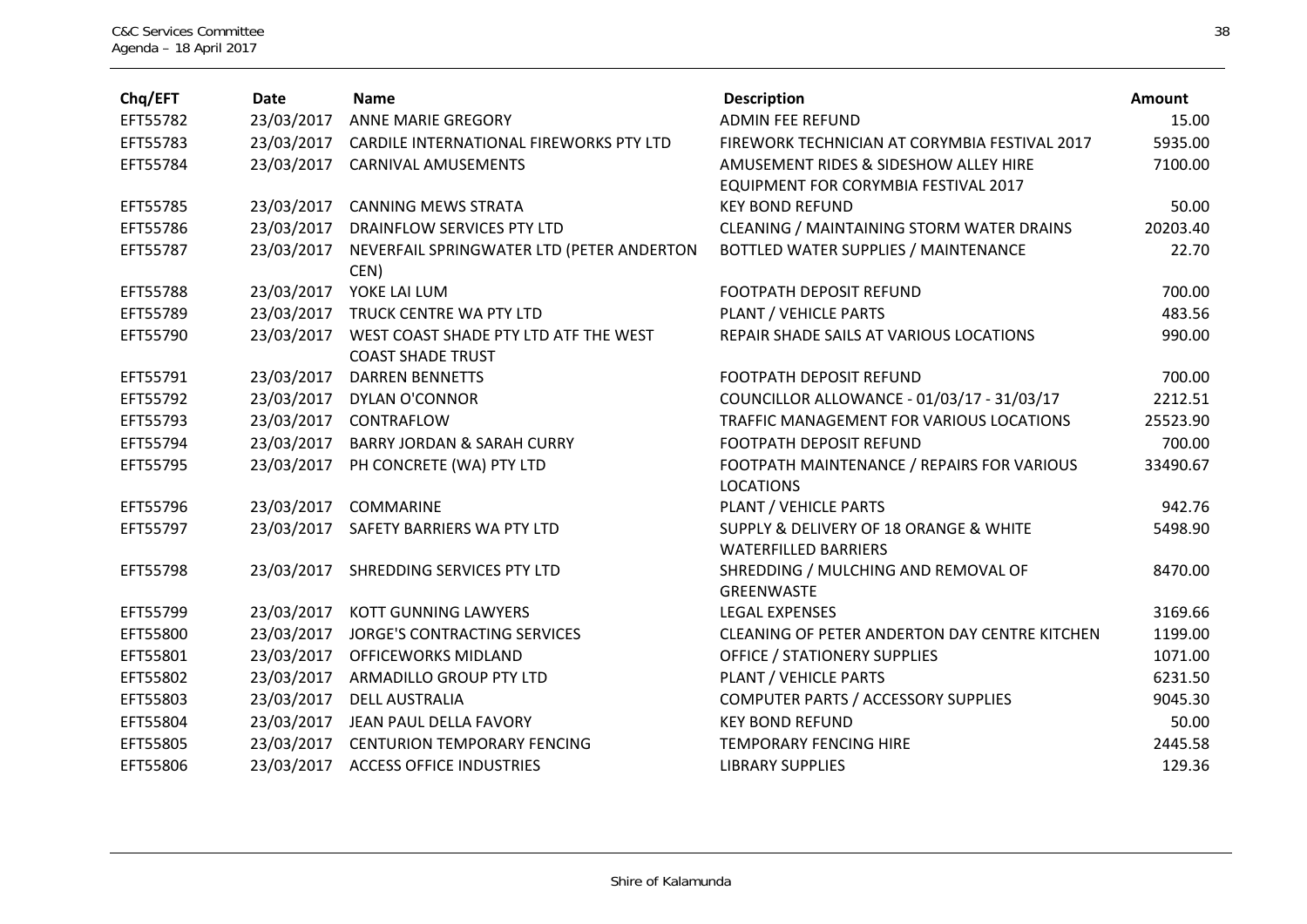| Chq/EFT  | <b>Date</b> | <b>Name</b>                                             | <b>Description</b>                                                                                                 | Amount   |
|----------|-------------|---------------------------------------------------------|--------------------------------------------------------------------------------------------------------------------|----------|
| EFT55807 | 23/03/2017  | TOX FREE AUSTRALIA (KWINANA)                            | COLLECTION AND DISPOSAL OF CHEMICAL / PAINT<br><b>WASTES</b>                                                       | 313.50   |
| EFT55808 | 23/03/2017  | THE GOOD GUYS                                           | <b>MOBILE PHONE FOR OPERATIONS CENTRE</b>                                                                          | 298.00   |
| EFT55809 | 23/03/2017  | FIRE 4 HIRE                                             | VERGE / RESERVE MAINTENANCE AT VARIOUS<br><b>LOCATIONS</b>                                                         | 2474.56  |
| EFT55810 | 23/03/2017  | FUJI XEROX AUSTRALIA PTY LTD                            | PHOTOCOPYING CHARGES                                                                                               | 2252.95  |
| EFT55811 | 23/03/2017  | KALAMUNDA BULLDOGS RUGBY LEAGUE<br><b>FOOTBALL CLUB</b> | KIDSPORT FUNDING FOR VARIOUS LOCATIONS                                                                             | 200.00   |
| EFT55812 | 23/03/2017  | THE TEMP FENCE SHOP TTFS GROUP PTY LTD                  | SUPPLY OF TEMPORARY FENCING                                                                                        | 2678.50  |
| EFT55813 | 23/03/2017  | <b>TANKS FOR HIRE</b>                                   | HIRE OF A HYDRATION TANK AND WATER FOR<br><b>CORYMBIA FESTIVAL 2017</b>                                            | 363.00   |
| EFT55814 | 23/03/2017  | <b>MEL HOWE</b>                                         | <b>CROSSOVER CONTRIBUTION</b>                                                                                      | 420.00   |
| EFT55815 | 23/03/2017  | <b>SIGNS &amp; LINES</b>                                | SIGNAGE SUPPLIES TO THE ZIG ZAG CULTURAL CENTRE                                                                    | 2144.66  |
| EFT55816 | 23/03/2017  | BLUE TANG (WA) PTY LTD EMERGE ASSOCIATES                | PREPARE LANDSCAPE DESIGN AND ENGINEERING<br>CONSULTING SERVICES OF THE BIBBULMUN TRACK<br>UPGRADE AND PATHWAY LINK | 3520.00  |
| EFT55817 | 23/03/2017  | <b>RHONDA HARDY</b>                                     | REFUND OF EMPLOYMENT CONTRACT ALLOWANCE                                                                            | 416.75   |
| EFT55818 | 23/03/2017  | <b>WILD EYED PRESS</b>                                  | MERCHANDISE FOR RESALE AT THE ZIG ZAG CULTURAL<br><b>CENTRE</b>                                                    | 277.40   |
| EFT55819 | 23/03/2017  | AROUNDABOUT GARDENING SERVICES                          | <b>VERGE / GARDEN MAINTENANCE FOR VARIOUS</b><br><b>LOCATIONS</b>                                                  | 2534.40  |
| EFT55820 | 23/03/2017  | ADH GOLF & UTILITY VEHICLES                             | ELECTRIC UTILITY VEHICLE HIRE FOR CORYMBIA<br>FESTIVAL 2017                                                        | 451.00   |
| EFT55821 | 23/03/2017  | LEWIS FAMILY TRUST T/A DATA TECH SERVICES               | BUILDING MAINTENANCE TELEPHONE / SECURITY LINE<br><b>REPAIR WORK</b>                                               | 297.00   |
| EFT55822 | 23/03/2017  | <b>CITY OF STIRLING</b>                                 | FOOD SERVICES MEALS ON WHEELS FOR FEBRUARY<br>2017                                                                 | 3622.74  |
| EFT55823 | 23/03/2017  | REMONDIS AUSTRALIA PTY LTD                              | COLLECTION AND RECYCLING OF CARDBOARD                                                                              | 386.10   |
| EFT55824 | 23/03/2017  | <b>ASPHALTECH PTY LTD</b>                               | ROAD MATERIALS FOR VARIOUS LOCATIONS                                                                               | 84479.27 |
| EFT55825 | 23/03/2017  | <b>NOVA 93.7</b>                                        | NOVA 93.7 RADIO PROMOTION OF CORYMBIA FESTIVAL<br>2017                                                             | 880.00   |
| EFT55826 | 23/03/2017  | <b>BELMONT RAIDERS INC</b>                              | KIDSPORT FUNDING FOR VARIOUS LOCATIONS                                                                             | 90.00    |
| EFT55827 | 23/03/2017  | DAMIAN E & KRYSTA MUGRIDGE                              | <b>CROSSOVER CONTRIBUTION</b>                                                                                      | 420.00   |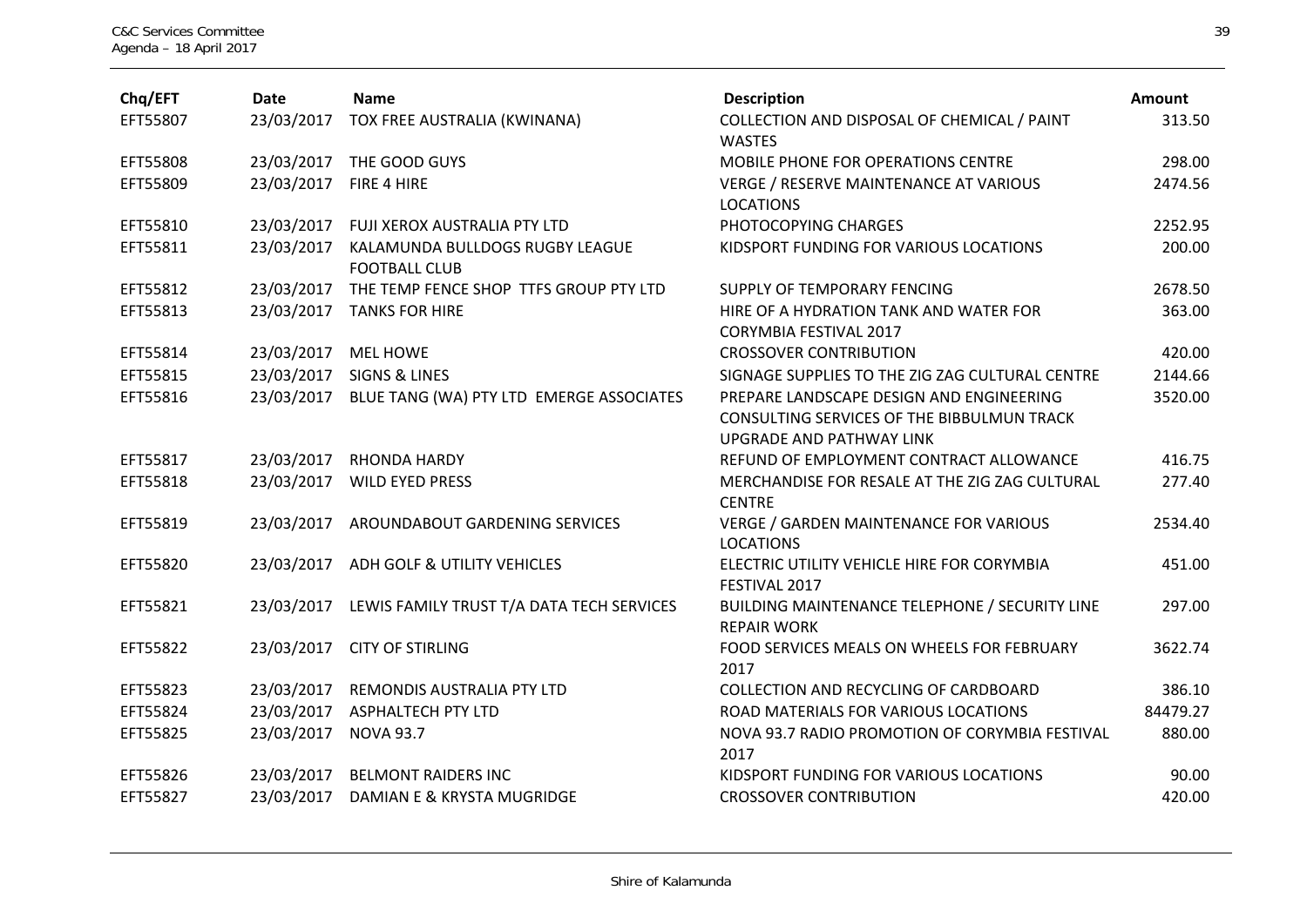| Chq/EFT  | <b>Date</b> | <b>Name</b>                                                   | <b>Description</b>                                                               | <b>Amount</b> |
|----------|-------------|---------------------------------------------------------------|----------------------------------------------------------------------------------|---------------|
| EFT55828 | 23/03/2017  | KALAMUNDA ELECTRICS                                           | ELECTRICAL REPAIRS / MAINTENANCE FOR VARIOUS<br><b>LOCATIONS</b>                 | 17220.54      |
| EFT55829 | 23/03/2017  | AAAC TOWING PTY LTD                                           | <b>TOWING SERVICES FEES</b>                                                      | 330.00        |
| EFT55830 | 23/03/2017  | DATATEL COMMUNICATIONS PTY LTD T/A ETTIS                      | ANNUAL TAGGING AND TESTING OF ELECTRICAL<br><b>APPLIANCES</b>                    | 678.70        |
| EFT55831 | 23/03/2017  | <b>JB HIFI COMMERCIAL</b>                                     | <b>VARIOUS ELECTRICAL SUPPLIES</b>                                               | 181.29        |
| EFT55832 | 23/03/2017  | SAINT BRIGID'S NETBALL CLUB (SBNC)                            | KIDSPORT FUNDING FOR VARIOUS LOCATIONS                                           | 200.00        |
| EFT55833 | 23/03/2017  | PERTH BASKETBALL ASSOCIATION INCORPORATED                     | KIDSPORT FUNDING FOR VARIOUS LOCATIONS                                           | 200.00        |
| EFT55834 | 23/03/2017  | HILLS DISTRICT CALISTHENICS CLUB                              | KIDSPORT FUNDING FOR VARIOUS LOCATIONS                                           | 800.00        |
| EFT55835 | 23/03/2017  | TRACY L DESTREETHOMPSON                                       | COUNCILLOR ALLOWANCE - 01/03/17 - 31/03/17                                       | 2212.51       |
| EFT55836 | 23/03/2017  | KALAMUNDA DISTRICTS RUGBY UNION CLUB                          | KIDSPORT FUNDING FOR VARIOUS LOCATIONS                                           | 660.00        |
| EFT55837 | 23/03/2017  | <b>CUROST MILK SUPPLY</b>                                     | MILK SUPPLY FOR DEPOT                                                            | 156.26        |
| EFT55838 | 23/03/2017  | <b>ECOADVANCE</b>                                             | STAGE 3 SOLAR PV MANAGEMENT                                                      | 6378.90       |
| EFT55839 | 23/03/2017  | <b>ELAN ENERGY MATRIX PTY LTD</b>                             | <b>COLLECTION AND DISPOSAL OF TYRES</b>                                          | 1907.86       |
| EFT55840 | 23/03/2017  | DFP RECRUITMENT SERVICES PTY LTD                              | HIRE OF TEMPORARY STAFF FOR DEPOT / ADMIN                                        | 1972.61       |
| EFT55841 | 23/03/2017  | AVON HILLS ENVIRONMENTAL                                      | WEED CONTROL SERVICES AT VARIOUS LOCATIONS                                       | 742.50        |
| EFT55842 | 23/03/2017  | LEGALWISE SEMINARS PTY LTD                                    | REGISTRATION FOR TO STAFF TO ATTEND LEGAL WISE                                   | 480.00        |
|          |             |                                                               | SEMINAR SESSION 1: PRESSING PROPERTY ISSUES                                      |               |
| EFT55843 | 23/03/2017  | <b>TURFWORKS WA PTY LTD</b>                                   | RESERVE MOWING AT VARIOUS LOCATIONS                                              | 9438.08       |
| EFT55844 | 23/03/2017  | <b>HOPPY'S MOBILE ATM'S</b>                                   | HIRE OF A MOBILE ATM FOR CORYMBIA FESTIVAL 2017                                  | 650.00        |
| EFT55845 | 23/03/2017  | A1 TROJAN PEST CONTROL                                        | PEST CONTROL SERVICES FOR VARIOUS LOCATIONS                                      | 1122.00       |
| EFT55846 | 23/03/2017  | NEVERFAIL SPRINGWATER LTD (ADMIN OFFICE)                      | BOTTLED WATER SUPPLIES / MAINTENANCE                                             | 181.65        |
| EFT55847 | 23/03/2017  | <b>FALLS ROAD NETBALL CLUB</b>                                | KIDSPORT FUNDING FOR VARIOUS LOCATIONS                                           | 700.00        |
| EFT55848 | 23/03/2017  | TALIS CONSULTANTS PTY LTD ATF TALIS UNIT<br><b>TRUST</b>      | CONSULTING SERVICES - KALAMUNDA WASTE<br><b>STRATEGY - DESIGN &amp; APPROVAL</b> | 17562.93      |
| EFT55849 | 23/03/2017  | <b>GOSNELLS POLICE &amp; COMMUNITY YOUTH CENTRE</b><br>(PCYC) | KIDSPORT FUNDING FOR VARIOUS LOCATIONS                                           | 27.50         |
| EFT55850 | 23/03/2017  | <b>TIGER FITNESS WA</b>                                       | CALLOUT AND LABOUR FOR TREADMILL AT HARTFIELD<br>PARK RECRETION CENTRE           | 110.00        |
| EFT55851 |             | 23/03/2017 NEXXIAL ECOLOGY PTY LTD                            | WEED CONTROL AT VARIOUS LOCATIONS                                                | 1100.00       |
| EFT55852 | 23/03/2017  | <b>JOANNE ULRICH</b>                                          | <b>KEY BOND REFUND</b>                                                           | 50.00         |
| EFT55853 | 23/03/2017  | INTEGRATED RECORDS MANAGEMENT                                 | MONTHLY OFFSITE STORAGE FEES                                                     | 911.40        |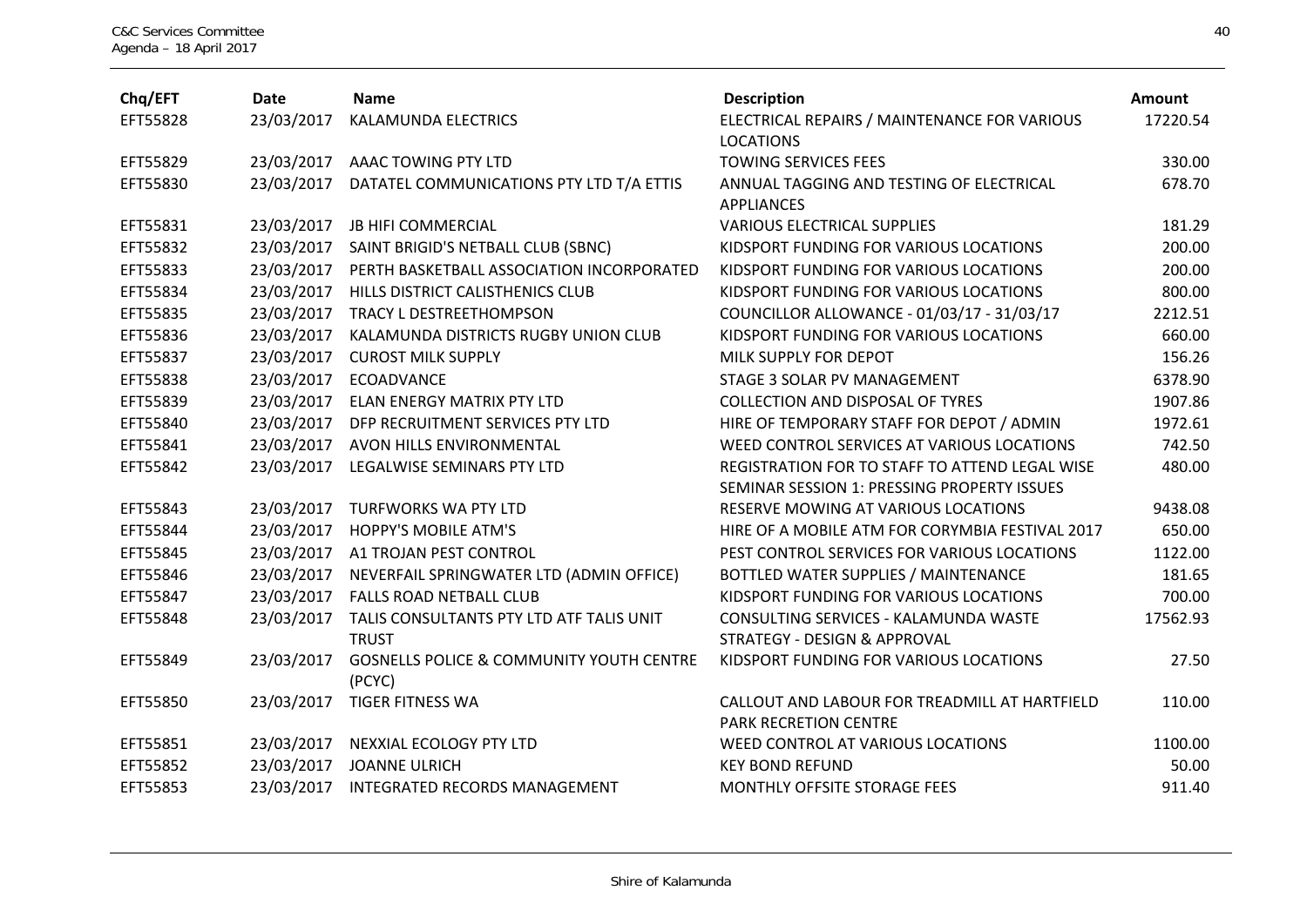| Chq/EFT  | <b>Date</b>           | <b>Name</b>                                   | <b>Description</b>                                | Amount   |
|----------|-----------------------|-----------------------------------------------|---------------------------------------------------|----------|
| EFT55854 | 23/03/2017            | ASHDENE MANUFACTURING PTY LTD                 | MERCHANDISE SUPPLIES FOR RESALE AT THE ZIG ZAG    | 805.01   |
|          |                       |                                               | <b>CULTURAL CENTRE</b>                            |          |
| EFT55855 | 23/03/2017            | <b>STUART &amp; SARAH GOATES</b>              | <b>RATES REFUND</b>                               | 1035.00  |
| EFT55856 | 23/03/2017            | ONE DEGREE ADVISORY PTY LTD                   | STAFF COACHING AND DEVELOPMENT                    | 6014.25  |
| EFT55857 | 23/03/2017            | DAYTONE PRINTING PTY LTD                      | PRINTING OF EXHIBITION INVITES - SPACE PLACE      | 334.40   |
| EFT55858 | 23/03/2017            | <b>RONALD PENDAL</b>                          | <b>VOLUNTEER TRANSPORT REIMBURSEMENT REFUND</b>   | 40.00    |
| EFT55859 | 23/03/2017            | CMA ECOCYCLE PTY LTD                          | <b>COLLECTION AND RECYCLING OF GLOBES FROM</b>    | 2064.48  |
|          |                       |                                               | <b>WALLISTON TRANSFER STATION</b>                 |          |
| EFT55860 | 23/03/2017            | ROLEYSTONE GYMNASTICS CLUB                    | KIDSPORT FUNDING FOR VARIOUS LOCATIONS            | 995.50   |
| EFT55861 | 23/03/2017            | AUSTRALIA PACIFIC VALUERS PTY LTD ITF THE APV | VALUATION OF LAND, BUILDING & SITE IMPROVEMENT    | 3840.10  |
|          |                       | <b>UNIT TRUST</b>                             | <b>ASSETS FOR THE SHIRE</b>                       |          |
| EFT55862 | 23/03/2017            | <b>JOYCE MATHERS</b>                          | PERFORMANCE FOR MORNING MUSIC 1 MARCH 2017        | 1000.00  |
| EFT55863 | 23/03/2017            | WEST TIP WASTE CONTROL PTY LTD                | <b>COLLECTION AND TRANSPORTATION OF HOOK LIFT</b> | 18114.39 |
|          |                       |                                               | BINS AT WALLISTON TRANSFER STATION                |          |
| EFT55864 | 23/03/2017            | <b>URBANECO GARDENS</b>                       | HOME MAINTENANCE SERVICES                         | 2850.00  |
| EFT55865 | 23/03/2017            | <b>SHARYN EGAN</b>                            | ART WORKS FOR BIBBULMUN TRACK TERMINUS            | 3000.00  |
|          |                       |                                               | <b>UPGRADE</b>                                    |          |
| EFT55866 | 23/03/2017            | KALAMUNDA MUSIC ACADEMY                       | DELIVERY OF THE IN THE MIX YOUTH MUSIC PROGRAM    | 4891.00  |
|          |                       |                                               | FEBRUARY - MARCH 2017                             |          |
| EFT55867 | 23/03/2017            | TIMBER INSIGHT PTY LTD                        | REGISTRATION FOR STAFF TO ATTEND BUILD            | 195.00   |
|          |                       |                                               | <b>EVOLUTION CONFERENCE 2017</b>                  |          |
| EFT55868 |                       | 23/03/2017 SEATADVISOR PTY LTD                | <b>TICKETING TRANSACTION FEE</b>                  | 348.54   |
| EFT55869 | 23/03/2017            | <b>CANDICE LLOYD</b>                          | BALANCE OF PAYMENT FOR ENTERTAINMENT AT           | 1440.00  |
|          |                       |                                               | <b>CORYMBIA FESTIVAL 2017</b>                     |          |
| EFT55870 | 23/03/2017            | ENCHANTED CHARACTERS RACHEL WELLS             | STILTWALKING BUBBLE BLOWER ENTERTAINMENT FOR      | 715.00   |
|          |                       |                                               | <b>CORYMBIA FESTIVAL 2017</b>                     |          |
| EFT55871 | 23/03/2017            | <b>ALPERSTEIN DESIGNS</b>                     | MERCHANDISE SUPPLIES FOR RESALE AT THE ZIG ZAG    | 360.16   |
|          |                       |                                               | <b>CULTURAL CENTRE</b>                            |          |
| EFT55872 | 23/03/2017            | A TEAM PRINTING                               | PRINTING 1000 FRIDGE MAGNETS - 2017 YOUTH         | 407.00   |
|          |                       |                                               | <b>EVENTS CALENDAR</b>                            |          |
| EFT55873 | 23/03/2017 JP PALLETS |                                               | SUPPLY OF GALVANISED STEEL PALLETS                | 2354.00  |
| EFT55874 | 23/03/2017            | RIVERSIDE CHRISTIAN FOOTBALL CLUB INC         | KIDSPORT FUNDING FOR VARIOUS LOCATIONS            | 200.00   |
| EFT55875 | 23/03/2017            | <b>ALTUS PLANNING &amp; APPEALS</b>           | PLANNING APPEALS CONSULTANCY SERVICES             | 2640.00  |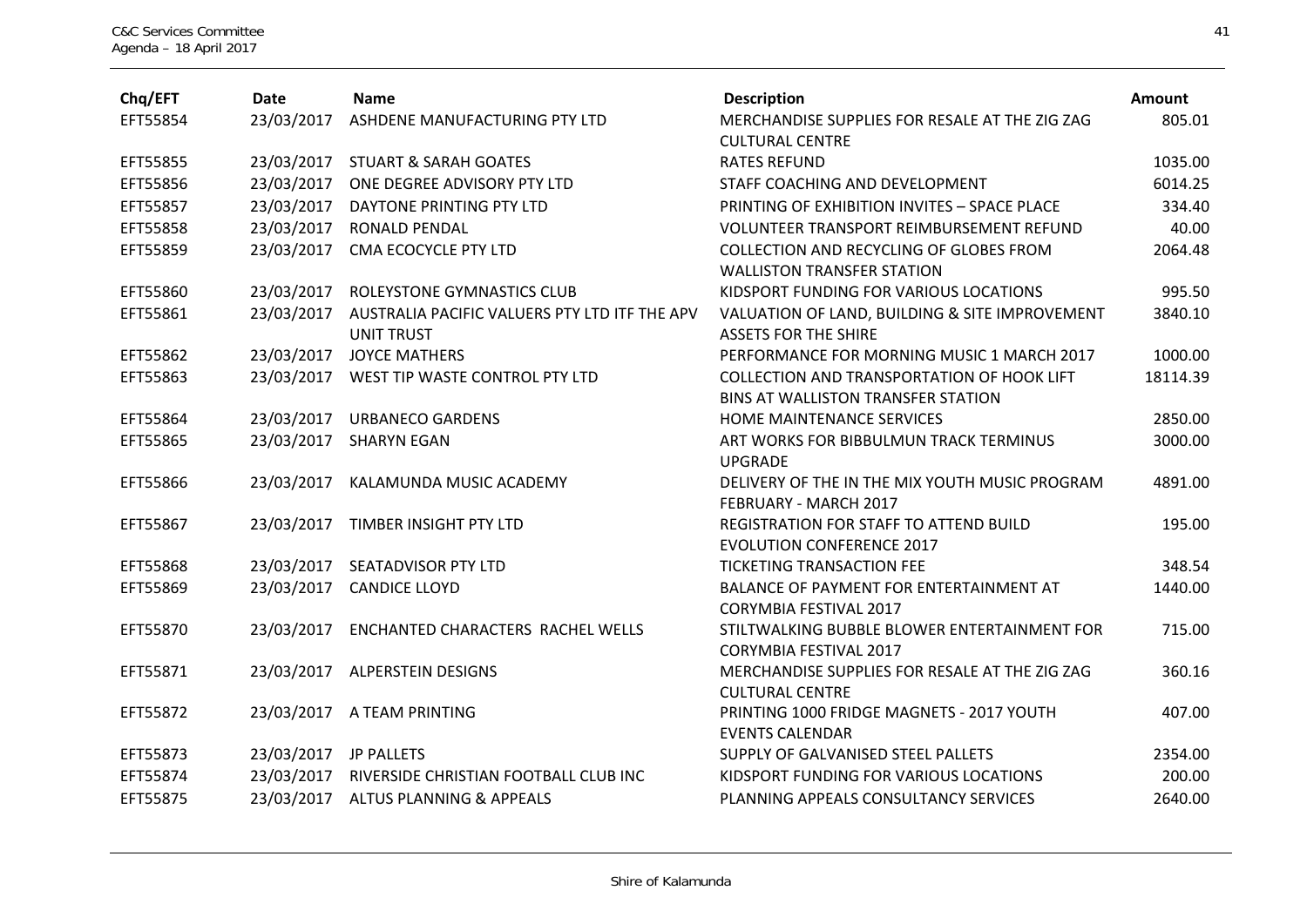| Chq/EFT  | <b>Date</b> | <b>Name</b>                                     | <b>Description</b>                                                                     | Amount    |
|----------|-------------|-------------------------------------------------|----------------------------------------------------------------------------------------|-----------|
| EFT55876 | 23/03/2017  | <b>CASTLEDINE GREGORY</b>                       | <b>LEGAL EXPENSES</b>                                                                  | 2068.00   |
| EFT55877 |             | 23/03/2017 SECURE PAY                           | TICKETING TRANSACTION FEE                                                              | 21.38     |
| EFT55878 | 23/03/2017  | ZIG ZAG GYMNASTICS                              | KIDSPORT FUNDING FOR VARIOUS LOCATIONS                                                 | 753.50    |
| EFT55879 | 23/03/2017  | THE LINEN PRESS                                 | MERCHANDISE SUPPLIES FOR RESALE AT THE ZIG ZAG                                         | 644.00    |
|          |             |                                                 | <b>CULTURAL CENTRE</b>                                                                 |           |
| EFT55880 | 23/03/2017  | TELSTRA SNP MONITORING PTY LTD                  | SECURITY MONITORING, EQUIPMENT AND REPAIRS TO                                          | 250.80    |
|          |             |                                                 | <b>VARIOUS LOCATIONS</b>                                                               |           |
| EFT55881 | 23/03/2017  | <b>DELLA RAE MORRISON</b>                       | COORDINATION AND MANAGEMENT OF STAGE                                                   | 950.00    |
|          |             |                                                 | PERFORMERS AND ACTIVITIES FOR CORYMBIA FESTIVAL                                        |           |
|          |             |                                                 | 2017                                                                                   |           |
| EFT55882 |             | 23/03/2017 HTUT KHAUNG TIN                      | <b>CROSSOVER CONTRIBUTION</b>                                                          | 420.00    |
| EFT55883 | 23/03/2017  | NATURE CALLS PORTABLE TOILETS                   | HIRE OF 10 X SINGLE TOILETS, 2 X ALL ACCESS TOILETS                                    | 1435.50   |
|          |             |                                                 | FOR CORYMBIA FESTIVAL 2017                                                             |           |
| EFT55884 | 23/03/2017  | <b>WORLEYPARSONS SERVICES PTY LTD</b>           | CONSULTING SERVICES IN ENGINEERING,                                                    | 9630.14   |
|          |             |                                                 | PROCUREMENT AND CONSTRUCTION                                                           |           |
| EFT55885 |             | 23/03/2017 AUS CHILL TECHNICAL SERVICES PTY LTD | SUPPLY AIR CONDITIONING REPAIRS AND                                                    | 912.46    |
|          |             |                                                 | <b>INSTALLATION TO VARIOUS LOCATIONS</b>                                               |           |
| EFT55886 | 23/03/2017  | <b>MARK ONE VISUAL</b>                          | CHRISTMAS TREE FOR ZIG ZAG CULTURAL CENTRE -                                           | 18903.50  |
|          |             |                                                 | <b>INSURANCE CLAIM</b>                                                                 |           |
| EFT55887 | 23/03/2017  | HIR ASIA PTY LTD (T/A IHR AUSTRALIA)            | KALAGROW PROGRAM TRAINING BULLYING &                                                   | 9179.50   |
|          |             |                                                 | HARASSMENT (GENERAL, OPS AND SUPERVISORS)<br>EVENT SECURITY FOR CORYMBIA FESTVAIL 2017 | 3217.50   |
| EFT55888 |             | 23/03/2017 VIRTUE SECURITY SERVICES PTY LTD     |                                                                                        |           |
| EFT55889 | 23/03/2017  | THE FREEDOM FAIRIES                             | ENTERTAINMENT FOR CORYMBIA FESTIVAL 2017                                               | 1100.00   |
| EFT55890 | 23/03/2017  | COMMUNITY GREENWASTE RECYCLING PTY LTD          | REMOVAL AND PROCESSING OF RUBBLE, CONCRETE                                             | 32324.60  |
|          |             |                                                 | AND BRICKS FROM THE WALLISTON TRANSFER STATION                                         |           |
| EFT55891 | 23/03/2017  | <b>CURNOW GROUP HIRE PTY LTD</b>                | PROGRESS CLAIM 2 FOR MUNDARING WEIR ROAD<br><b>RECONSTRUCTION</b>                      | 158146.90 |
|          |             |                                                 | PROGRESS CLAIM 1 FOR WORKS COMPLETED ON                                                |           |
|          |             |                                                 | KALAMUNDA ROAD WIDENING                                                                |           |
| EFT55892 |             | 23/03/2017 FORTH CONSULTING PTY LTD             | <b>INSPECTION &amp; CONSTRUCTION HARTFIELD SPECTATOR</b>                               | 550.00    |
|          |             |                                                 | <b>STAND</b>                                                                           |           |
| EFT55893 | 23/03/2017  | <b>SLIMLINE WAREHOUSE</b>                       | SUPPLY OF A3 WALL MOUNTED POSTER DISPLAY CORK                                          | 215.48    |
|          |             |                                                 | <b>BOARD FOR ZIG ZAG CULTURAL CENTRE</b>                                               |           |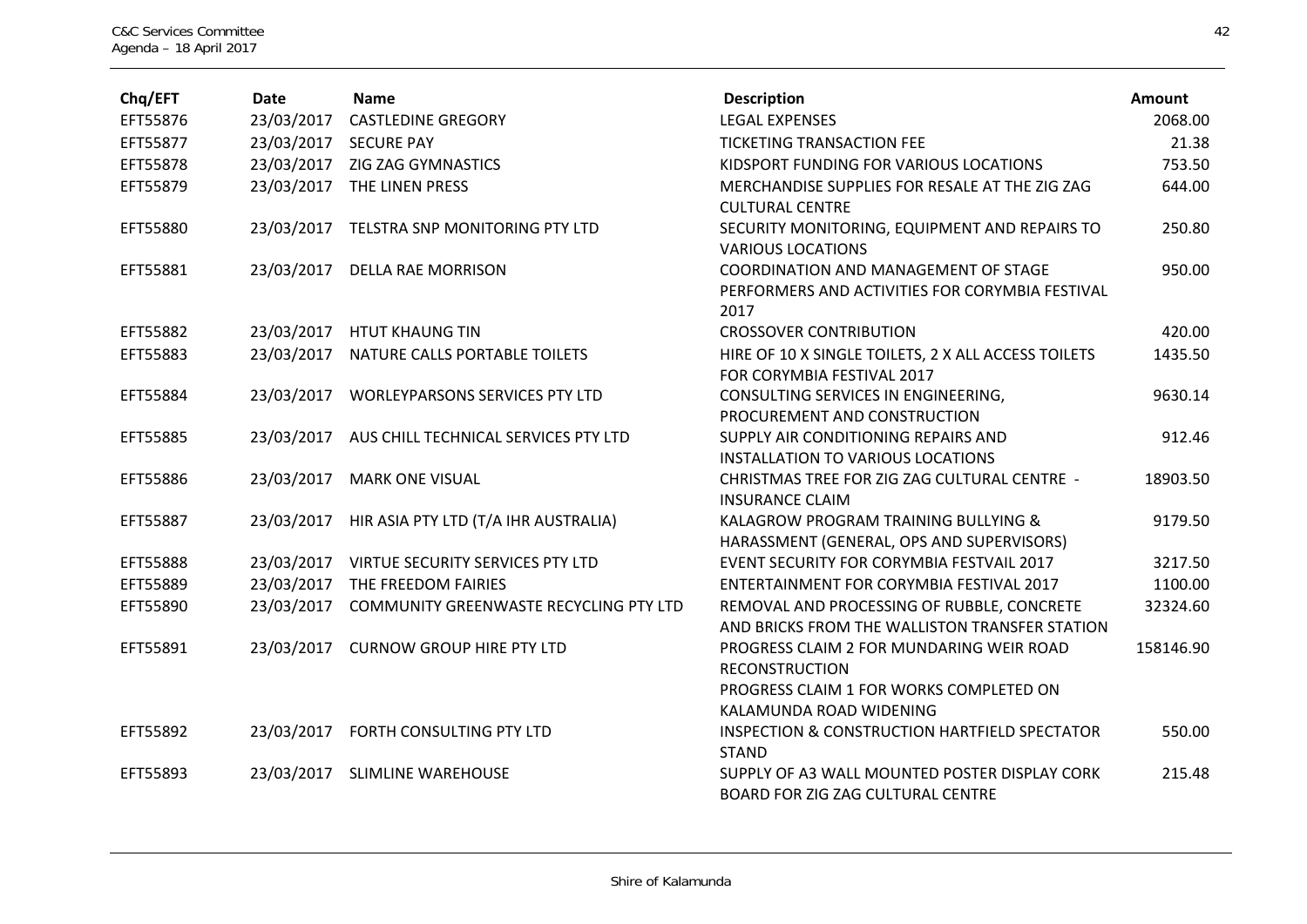| Chq/EFT  | <b>Date</b> | <b>Name</b>                                | <b>Description</b>                                              | Amount   |
|----------|-------------|--------------------------------------------|-----------------------------------------------------------------|----------|
| EFT55894 | 23/03/2017  | THE ASSOCIATION FOR PAYROLL SPECIALISTS    | REGISTRATION FOR STAFF TO ATTEND FOUNDATIONS                    | 2540.00  |
| EFT55895 | 23/03/2017  | <b>ALLCREDIT PTY LTD</b>                   | OF PAYROLL COURSE<br>STAFF CONTRIBUTIONS TO NOVATED / OPERATING | 551.96   |
|          |             |                                            | <b>LEASES</b>                                                   |          |
| EFT55896 | 23/03/2017  | <b>KERB DIRECT KERBING PTY LTD</b>         | SUPPLY AND LAY EXTRUDED CONCRETE KERB FOR                       | 10874.01 |
|          |             |                                            | <b>VARIOUS LOCATIONS AS DIRECTED</b>                            |          |
| EFT55897 |             | 23/03/2017 ALL FUN FACE PAINTING           | ENTERTAINMENT AT CORYMBIA FESTIVAL 2017                         | 750.00   |
| EFT55898 | 23/03/2017  | <b>BUSINESS LAW WA</b>                     | CONSULTING SERVICES IN RELATION TO EMPLOYEE                     | 577.50   |
|          |             |                                            | <b>RELATION MATTERS</b>                                         |          |
| EFT55899 | 23/03/2017  | <b>CULTURE COUNTS AUSTRALIA PTY LTD</b>    | CONSULTING SERVICES INTERCEPY SURVEYS CORYMBIA                  | 1760.00  |
|          |             |                                            | FESTIVAL 2017                                                   |          |
| EFT55900 | 23/03/2017  | MURPHY PAINTING & DECORATING               | PAINTING SERVICES AT HARTFIELD PARK RECREATION                  | 9938.00  |
|          |             |                                            | <b>CENTRE - BASKETBALL COURT WALLS</b>                          |          |
| EFT55901 | 23/03/2017  | WAYNE JACOBS PLAYSCENE (AUSTRALIA) PTY LTD | MERCHANDISE SUPPLIES FOR RESALE AT THE ZIG ZAG                  | 379.06   |
|          |             | T/A W.A. JACOBS TOYMAKER                   | <b>CULTURAL CENTRE</b>                                          |          |
| EFT55902 | 23/03/2017  | ARMADALE GYMNASTICS CLUB                   | KIDSPORT FUNDING FOR VARIOUS LOCATIONS                          | 176.00   |
| EFT55903 | 23/03/2017  | <b>COCKBURN PARTY HIRE</b>                 | BEAN BAG HIRE FOR YOUTH ZONE AT CORYMBIA                        | 395.00   |
|          |             |                                            | FESTIVAL 2017                                                   |          |
| EFT55904 | 23/03/2017  | <b>BORRELLO GRAHAM LAWYERS</b>             | <b>LEGAL EXPENSES</b>                                           | 2023.86  |
| EFT55905 | 23/03/2017  | <b>MENZIES INTERNATIONAL</b>               | <b>CLEANING SERVICES &amp; SUPPLY OF CONSUMABLES FOR</b>        | 930.71   |
|          |             |                                            | <b>VARIOUS LOCATIONS</b>                                        |          |
| EFT55906 |             | 23/03/2017 ANTHONY JOHN LAKE               | <b>FOOTPATH DEPOSIT REFUND</b>                                  | 700.00   |
| EFT55907 | 23/03/2017  | PRIME CIVIL PTY LTD                        | <b>FOOTPATH DEPOSIT REFUND</b>                                  | 2500.00  |
| EFT55908 | 23/03/2017  | BIBLIOTHECA AUSTRALIA PTY LTD              | <b>LIBRARY SUPPLIES</b>                                         | 335.50   |
| EFT55909 | 23/03/2017  | <b>AURORA ABRAHAM</b>                      | PROVISION OF ART WORKS FOR BIBBULMUN TRACK                      | 3000.00  |
|          |             |                                            | <b>TERMINUS UPGRADE</b>                                         |          |
| EFT55910 | 23/03/2017  | PERTH HILLS CONTRACTING                    | CONTRACTOR ENGAGED TO COMPLETE WORK UNDER                       | 495.00   |
|          |             |                                            | SECTION 33 OF THE BUSHFIRES ACT AND FIRE BREAKS/                |          |
|          |             |                                            | FUEL LOAD NOTICE 2016/17 - 5 NETHERWOOD RD HIGH                 |          |
|          |             |                                            | <b>WYCOMBE</b>                                                  |          |
| EFT55911 | 23/03/2017  | <b>VINTAGE LETTERS &amp; CO</b>            | LIGHT UP LETTERS & GENERATOR HIRE FOR CORYMBIA                  | 372.00   |
|          |             |                                            | FESTIVAL 2017                                                   |          |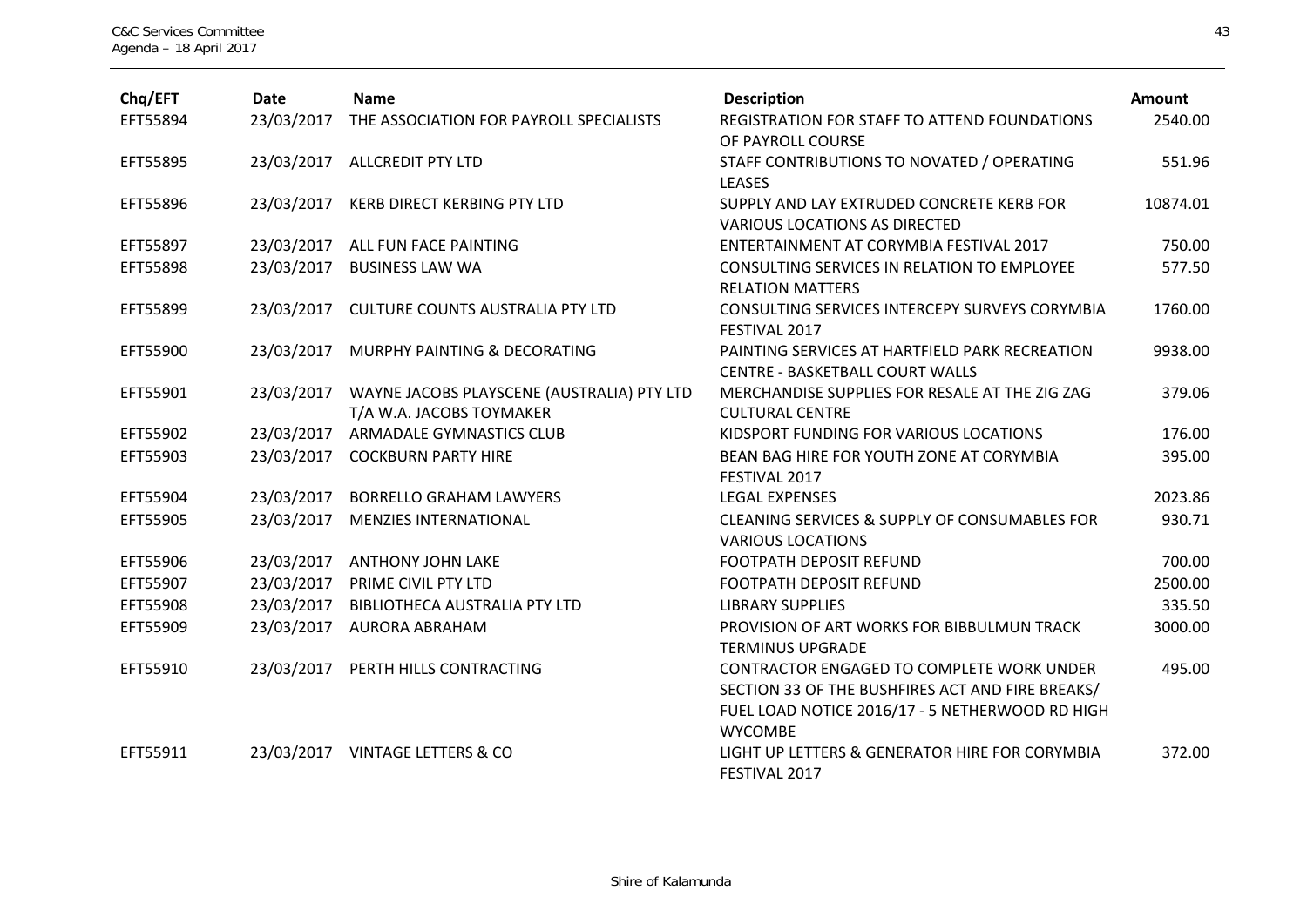| Chq/EFT  | <b>Date</b> | <b>Name</b>                                                            | <b>Description</b>                                                                                             | Amount    |
|----------|-------------|------------------------------------------------------------------------|----------------------------------------------------------------------------------------------------------------|-----------|
| EFT55912 | 23/03/2017  | <b>DNX ENERGY</b>                                                      | SUPPLY AND INSTALLATION OF PV SOLAR SYSTEM AT<br><b>VARIOUS LOCATIONS</b>                                      | 85294.57  |
| EFT55913 | 23/03/2017  | CQ & JM DOWSING PTY LTD T/A TRUSTEE FOR<br><b>DOWSING FAMILY TRUST</b> | PROGRESS CLAIM 2 - WIMBRIDGE ROAD EXTENTION                                                                    | 354559.27 |
| EFT55914 | 23/03/2017  | TAIKO ON SIMON VANYAI                                                  | ENTERTAINMENT FOR CORYMBIA FESTIVAL 2017                                                                       | 1100.00   |
| EFT55915 | 23/03/2017  | THEENDSTOP NATHAN HOYLT                                                | 15 MINUTE ART SHOP WORKSHOP AT CORYMBIA<br>FESTIVAL 2017                                                       | 800.00    |
| EFT55916 | 23/03/2017  | <b>ANAHITA IRANI</b>                                                   | 3 HOUR HENNA TATTOO WORKSHOP IN THE YOUTH<br>ZONE AT CORYMBIA FESTIVAL 2017                                    | 350.00    |
| EFT55917 | 23/03/2017  | <b>STAR CONSULTING</b>                                                 | CONSULTING SERVICES TO DEVELOP STRATEGY AND<br>PROJECT FRAMEWORK FOR A MIGRATION TO CLOUD<br><b>SERVICES</b>   | 6160.00   |
| EFT55918 | 23/03/2017  | <b>MATTHEW POON PHOTOGRAPHY</b>                                        | VIDEOS OF SHIRE PRESIDENT FOR CITY STATUS AND<br>PROJECT LAUNCH AT BIBBULMAN TRACK NORTHERN<br><b>TERMINUS</b> | 550.00    |
| EFT55919 | 23/03/2017  | RHINOFLEX AUSTRALIA PTY LTD                                            | SUPPLY OF HEAVY DUTY VALVES FOR OPERATIONS<br><b>CENTRE</b>                                                    | 2216.50   |
| EFT55920 | 23/03/2017  | <b>GEM GENERATION ELECTRICAL MAINTENANCE</b><br>PTY LTD                | ONSITE ELECTRICIAN FOR CORYMBIA FESTIVAL 2017                                                                  | 3509.00   |
| EFT55921 | 23/03/2017  | ESTATE ALLEGONDA HENRICA MARIA DEJONG                                  | <b>RATES REFUND</b>                                                                                            | 230.00    |
| EFT55922 | 23/03/2017  | <b>TYSON BEATTIE</b>                                                   | STAGE MC FOR CORYMBIA FESTIVAL 2017                                                                            | 1000.00   |
| EFT55923 | 23/03/2017  | HARLEQUINS NETBALL CLUB                                                | KIDSPORT FUNDING FOR VARIOUS LOCATIONS                                                                         | 285.00    |
| EFT55924 | 23/03/2017  | M RIGBY CONSTRUCTION T/A MAL'S RUSTIC &<br><b>RECYCLED</b>             | NEW STALL HOLDERS FEE REFUND                                                                                   | 220.00    |
| EFT55925 | 23/03/2017  | <b>KAREST MANLAPAZ</b>                                                 | REFUND OF VOLLEYBALL BOOKING                                                                                   | 33.75     |
| EFT55926 | 23/03/2017  | SUN RISING MUSIC PTY LTD                                               | PERFORMANCE OF THE SONGS THAT MADE MEMPHIS<br><b>SHOW AT MORNING MUSIC</b>                                     | 3500.00   |
| EFT55927 | 23/03/2017  | J D PENANGKE                                                           | MATERIALS AND FACILITATION OF 2 INTERACTIVE<br>INDIGENOUS MURAL PAINTINGS FOR CORYMBIA<br>FESTIVAL 2017        | 610.00    |
| EFT55928 | 23/03/2017  | <b>HOMEGROWN THEATRE</b>                                               | THE BEATWALKERS PERFORMANCE AND HIP HOP<br>WORKSHOP AT CORYMBIA FESTIVAL 2017                                  | 750.00    |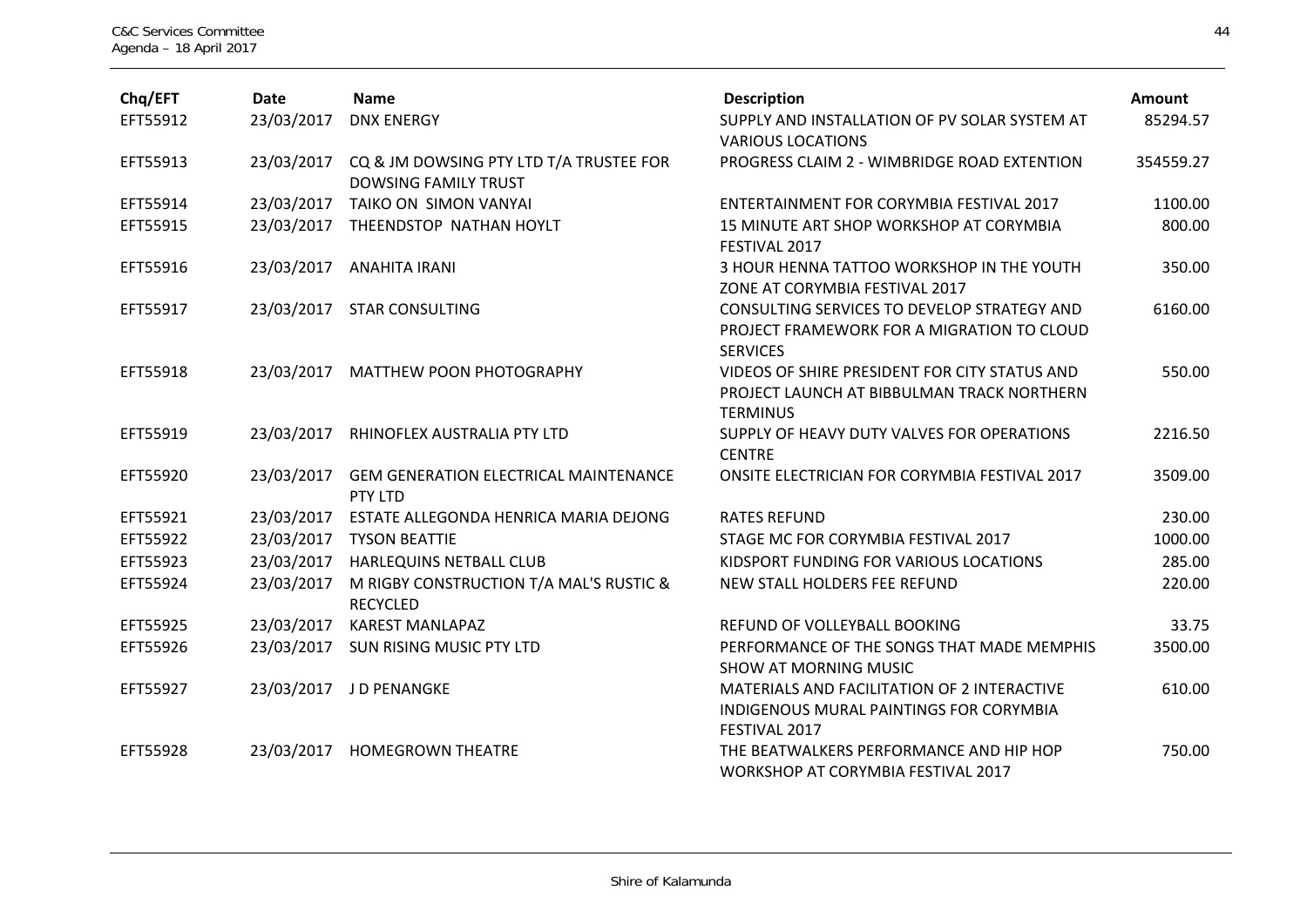| Chq/EFT  | Date       | <b>Name</b>                                | <b>Description</b>                                                         | Amount     |
|----------|------------|--------------------------------------------|----------------------------------------------------------------------------|------------|
| EFT55929 | 23/03/2017 | <b>LEESA PADGET</b>                        | BOND REFUND FOR THE USE OF THE GALLERY AT THE                              | 500.00     |
|          |            |                                            | ZIG ZAG CULTURAL CENTRE                                                    |            |
| EFT55930 | 23/03/2017 | INDUSTRIAL RELATIONS & ADVOCACY SERVICES   | <b>LEGAL EXPENSES</b>                                                      | 5000.00    |
| EFT55931 | 29/03/2017 | KALAMUNDA AUTO ELECTRICS                   | PLANT / VEHICLE PARTS                                                      | 628.10     |
| EFT55932 | 29/03/2017 | <b>MCLEODS BARRISTERS &amp; SOLICITORS</b> | <b>LEGAL EXPENSES</b>                                                      | 1523.51    |
| EFT55933 | 29/03/2017 | CLEANAWAY                                  | WASTE / RECYCLING & BULK BIN DISPOSAL SERVICES<br><b>FEES</b>              | 223233.87  |
| EFT55934 | 29/03/2017 | <b>WALKERS HARDWARE (MITRE 10)</b>         | <b>HARDWARE SUPPLIES</b>                                                   | 59.58      |
| EFT55935 | 29/03/2017 | MCKAY EARTHMOVING PTY LTD                  | PLANT EQUIPMENT AND OPERATOR HIRE FOR VARIOUS<br><b>LOCATIONS</b>          | 20277.90   |
| EFT55936 | 29/03/2017 | EASTERN METROPOLITAN REGIONAL COUNCIL      | DOMESTIC / WASTE CHARGES RED HILL TIP AND<br>MATTRESS DISPOSAL FEES        | 355793.09  |
|          |            |                                            | INSTALLATION AND MONITORING OF GAS WELLS AT<br><b>DAWSON AVENUE</b>        |            |
| EFT55937 | 29/03/2017 | THE WATERSHED WATER SYSTEMS                | RETICULATION PARTS FOR VARIOUS RESERVES                                    | 262.74     |
| EFT55938 | 29/03/2017 | <b>SG ENVIRO</b>                           | SEPTIC / GREASE TANK CLEAN OUT SERVICES AT<br><b>VARIOUS LOCATIONS</b>     | 1318.59    |
| EFT55939 | 29/03/2017 | KALA BOB KATS PTY LTD                      | PLANT EQUIPMENT AND OPERATOR HIRE FOR VARIOUS<br><b>LOCATIONS</b>          | 645.04     |
| EFT55940 | 29/03/2017 | SYNERGY                                    | <b>POWER CHARGES</b>                                                       | 2043.15    |
| EFT55941 | 29/03/2017 | <b>KENNEDYS TREE SERVICES</b>              | TREE REMOVAL / PRUNING FOR VARIOUS LOCATIONS                               | 844.80     |
| EFT55942 | 29/03/2017 | AIR LIQUIDE WA PTY LTD                     | <b>GAS BOTTLE FACILITY FEE</b>                                             | 204.50     |
| EFT55943 | 29/03/2017 | AMEREX FIRE (WA) (E FIRE AND SAFETY)       | FIRE EQUIPMENT MAINTENANCE FOR VARIOUS<br><b>LOCATIONS</b>                 | 1023.00    |
| EFT55944 | 29/03/2017 | KANYANA WILDLIFE REHABILITION CENTRE INC   | SUPPLY OF ASSORTED STUFFED ANIMALS FOR<br><b>EDUCATIONAL PURPOSES</b>      | 116.00     |
| EFT55945 | 29/03/2017 | PERRY ENVIRONMENTAL CONTRACTING            | WEED CONTROL AT VARIOUS LOCATIONS                                          | 4500.00    |
| EFT55946 | 29/03/2017 | OFFICEWORKS SUPERSTORES PTY LTD            | <b>OFFICE SUPPLIES / STATIONERY</b>                                        | 58.88      |
| EFT55947 | 29/03/2017 | MCLEODS LAW PRACTICE TRUST ACCOUNT         | PART SALE OF LAND PER AGREEMENT FOR LOTS 4 & 5<br>ASHBY CLOSE FORRESTFIELD | 1196650.00 |
| EFT55948 | 29/03/2017 | <b>BENCHMARK MAINTENANCE SERVICES</b>      | <b>CONTRACTOR BUILDING MAINTENANCE VARIOUS</b><br><b>BUILDINGS</b>         | 759.00     |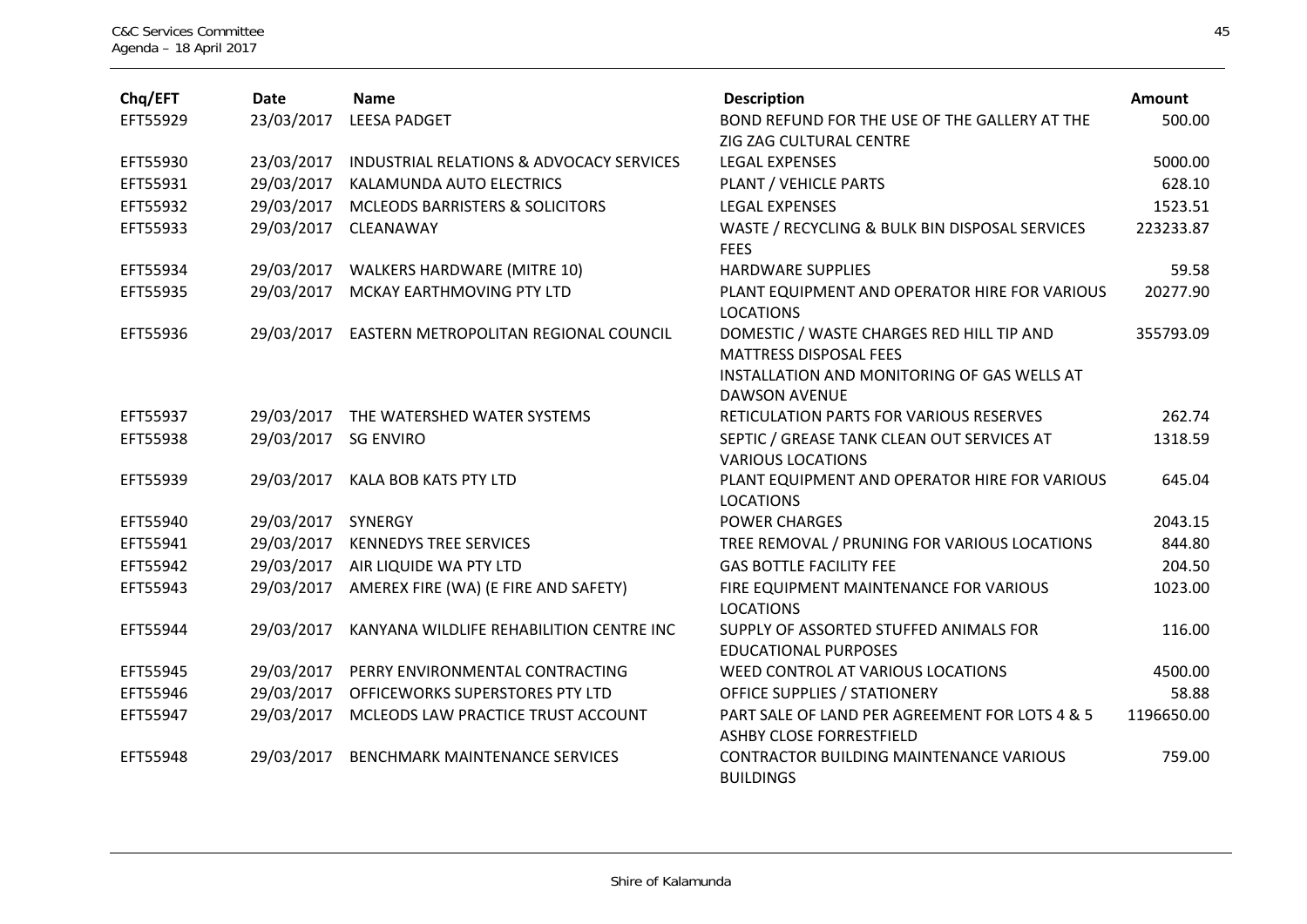| Chq/EFT  | <b>Date</b> | <b>Name</b>                                              | <b>Description</b>                                                                                             | Amount   |
|----------|-------------|----------------------------------------------------------|----------------------------------------------------------------------------------------------------------------|----------|
| EFT55949 | 29/03/2017  | KALAMUNDA ELECTRICS                                      | ELECTRICAL REPAIRS / MAINTENANCE FOR VARIOUS<br><b>LOCATIONS</b>                                               | 4268.65  |
| EFT55950 |             | 29/03/2017 A1 TROJAN PEST CONTROL                        | PEST CONTROL SERVICES FOR VARIOUS LOCATIONS                                                                    | 775.00   |
| EFT55951 | 29/03/2017  | TALIS CONSULTANTS PTY LTD ATF TALIS UNIT<br><b>TRUST</b> | CONSULTING SERVICES PROJECT NUMBER: TWP16049<br>DESIGN & APPROVALS OF THE WALLISTON TRANSFER<br><b>STATION</b> | 9685.50  |
| EFT55952 |             | 29/03/2017 SUEZ RECYCLING & RECOVERY (PERTH) PTY LTD     | <b>BULK BIN SERVICES FOR GREEN AND MIXED WASTE</b><br><b>COLLECTIONS AND DISPOSAL</b>                          | 1021.00  |
| EFT55953 |             | 29/03/2017 ONE DEGREE ADVISORY PTY LTD                   | STAFF COACHING AND DEVELOPMENT                                                                                 | 816.75   |
| EFT55954 | 29/03/2017  | <b>B1 HOMES</b>                                          | <b>FOOTPATH DEPOSIT REFUND</b>                                                                                 | 355.81   |
| EFT55955 | 29/03/2017  | <b>MENZIES INTERNATIONAL</b>                             | CLEANING SERVICES AND SUPPLY OF CONSUMABLES AS<br>REQUIRED AS PER CONTRACT                                     | 881.96   |
| EFT55956 |             | 29/03/2017 PICASSO PRINT & DESIGN PTY LTD                | PRINTED ANNUAL REPORT 2015/16                                                                                  | 1936.00  |
| 69755    | 08/03/2017  | JOHN BOTTOMLEY                                           | <b>KEY BOND REFUND</b>                                                                                         | 50.00    |
| 69756    |             | 08/03/2017 HOSPITAL BENEFIT FUND OF WA                   | PAYROLL DEDUCTIONS                                                                                             | 157.05   |
| 69757    |             | 08/03/2017 AUSTRALIAN SERVICES UNION                     | PAYROLL DEDUCTIONS                                                                                             | 128.55   |
| 69758    | 08/03/2017  | MUNICIPAL EMPLOYEES UNION                                | PAYROLL DEDUCTIONS                                                                                             | 717.52   |
| 69759    |             | 08/03/2017 TELSTRA CORPORATION                           | <b>TELEPHONE EXPENSES</b>                                                                                      | 55886.13 |
| 69760    |             | 08/03/2017 WATER CORPORATION                             | WATER USE AND SERVICE CHARGE FEES                                                                              | 1829.93  |
| 69761    | 08/03/2017  | <b>BUILDING COMMISSION</b>                               | <b>BUILDING LEVY - FEB 2017</b>                                                                                | 22565.88 |
| 69762    |             | 08/03/2017 CASH ADMIN                                    | PETTY CASH REIMBURSEMENT                                                                                       | 807.35   |
| 69763    | 08/03/2017  | <b>MICHELLE RAYE</b>                                     | <b>KEY BOND REFUND</b>                                                                                         | 50.00    |
| 69764    |             | 08/03/2017 CASH KALAMUNDA LIBRARY                        | PETTY CASH REIMBURSEMENT                                                                                       | 171.63   |
| 69765    | 08/03/2017  | <b>CASH HARTFIELD PARK</b>                               | PETTY CASH REIMBURSEMENT                                                                                       | 226.50   |
| 69766    |             | <b>CANCELLED CHEQUE</b>                                  |                                                                                                                |          |
| 69767    |             | 08/03/2017 CASH MEALS ON WHEELS                          | PETTY CASH REIMBURSEMENT                                                                                       | 209.10   |
| 69768    |             | 08/03/2017 CASH LESMURDIE LIBRARY                        | PETTY CASH REIMBURSEMENT                                                                                       | 74.15    |
| 69769    |             | 08/03/2017 CASH HIGH WYCOMBE LIBRARY                     | PETTY CASH REIMBURSEMENT                                                                                       | 170.27   |
| 69770    |             | 08/03/2017 ALINTA ENERGY (ELECTRICITY ACCOUNT)           | <b>POWER CHARGES</b>                                                                                           | 3408.13  |
| 69771    |             | 22/03/2017 HOSPITAL BENEFIT FUND OF WA                   | PAYROLL DEDUCTIONS                                                                                             | 157.05   |
| 69772    |             | 22/03/2017 AUSTRALIAN SERVICES UNION                     | PAYROLL DEDUCTIONS                                                                                             | 128.55   |
| 69773    | 22/03/2017  | MUNICIPAL EMPLOYEES UNION                                | PAYROLL DEDUCTIONS                                                                                             | 717.52   |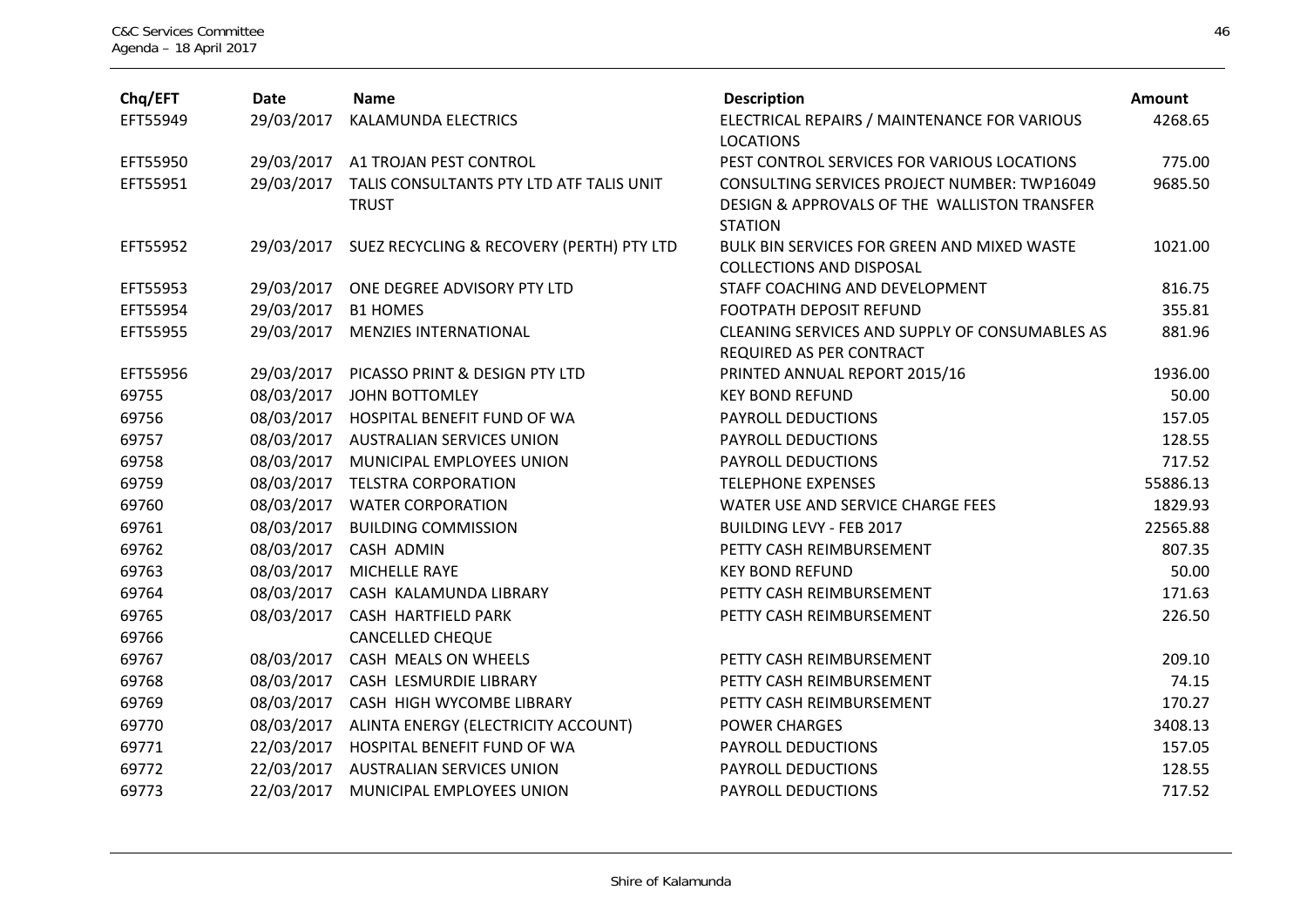| Chq/EFT   | <b>Date</b> | <b>Name</b>                                       | <b>Description</b>                                                            | Amount   |
|-----------|-------------|---------------------------------------------------|-------------------------------------------------------------------------------|----------|
| 69774     | 22/03/2017  | <b>TELSTRA CORPORATION</b>                        | <b>TELEPHONE EXPENSES</b>                                                     | 216.27   |
| 69775     | 22/03/2017  | <b>WATER CORPORATION</b>                          | WATER USE AND SERVICE CHARGE FEES                                             | 16774.80 |
| 69776     | 22/03/2017  | <b>BCITF</b>                                      | LEVY FEE - FEB 2017                                                           | 12496.77 |
| 69777     | 22/03/2017  | WESTERN AUSTRALIAN ELECTORAL COMMISSION           | <b>HALL HIRE FEES REFUND</b>                                                  | 266.50   |
| 69778     | 22/03/2017  | AUSTRALIAN INSTITUTE OF BUILDING SURVEYORS        | <b>REGISTRATION FOR STAFF TO ATTEND DOWN &amp;</b>                            | 845.00   |
|           |             | (WACH                                             | BRACING FOR HOUSES & MIDRISE FIRE ENGINEERING                                 |          |
|           |             |                                                   | <b>COURSE</b>                                                                 |          |
| 69779     | 22/03/2017  | CASH FORRESTFIELD LIBRARY                         | PETTY CASH REIMBURSEMENT                                                      | 134.75   |
| 69780     |             | 22/03/2017 CASH HARTFIELD PARK                    | PETTY CASH REIMBURSEMENT                                                      | 291.00   |
| 69781     | 22/03/2017  | KALAMUNDA MEN'S SHED INC                          | DONATION FROM PROCEEDS OF GARAGE SALE AT<br><b>WALLISTON TRANSFER STATION</b> | 1157.00  |
| 69782     |             | 22/03/2017 CASH MEALS ON WHEELS                   | PETTY CASH REIMBURSEMENT                                                      | 231.80   |
| 69783     |             | 22/03/2017 CASH KALAMUNDA HACC                    | PETTY CASH REIMBURSEMENT                                                      | 47.70    |
| 69784     | 22/03/2017  | CASH ZIG ZAG CULTURAL CENTRE                      | PETTY CASH REIMBURSEMENT                                                      | 111.80   |
| 69785     | 22/03/2017  | CASH KPAC                                         | PETTY CASH REIMBURSEMENT                                                      | 175.42   |
| 69786     | 22/03/2017  | THE WOMENS POWDER ROOM                            | DONATION FROM PROCEEDS OF GARAGE SALE AT                                      | 1157.55  |
|           |             |                                                   | <b>WALLISTON TRANSFER STATION</b>                                             |          |
| DD35744.1 | 07/03/2017  | WA LOCAL GOVERNMENT SUPERANNUATION                | SUPERANNUATION CONTRIBUTIONS                                                  | 98730.98 |
|           |             | <b>PLAN</b>                                       |                                                                               |          |
| DD35744.2 | 07/03/2017  | <b>ESSENTIAL SUPER</b>                            | SUPERANNUATION CONTRIBUTIONS                                                  | 241.87   |
| DD35744.3 | 07/03/2017  | NORTH PERSONAL SUPERANNUATION                     | SUPERANNUATION CONTRIBUTIONS                                                  | 84.35    |
| DD35744.4 | 07/03/2017  | <b>HUNDAL &amp; ROGERS FUTURE FUND</b>            | SUPERANNUATION CONTRIBUTIONS                                                  | 335.38   |
| DD35744.5 | 07/03/2017  | <b>HOSTPLUS PTY LTD</b>                           | SUPERANNUATION CONTRIBUTIONS                                                  | 834.85   |
| DD35744.6 | 07/03/2017  | <b>AMPLIFE LIMITED</b>                            | SUPERANNUATION CONTRIBUTIONS                                                  | 408.51   |
| DD35744.7 | 07/03/2017  | <b>ANZ SMART CHOICE SUPER</b>                     | SUPERANNUATION CONTRIBUTIONS                                                  | 317.11   |
| DD35744.8 | 07/03/2017  | <b>HESTA SUPER FUND</b>                           | SUPERANNUATION CONTRIBUTIONS                                                  | 680.10   |
| DD35744.9 | 07/03/2017  | AMP RETIREMENT SAVINGS ACCOUNT                    | SUPERANNUATION CONTRIBUTIONS                                                  | 115.87   |
| DD35774.1 | 07/03/2017  | WA LOCAL GOVERNMENT SUPERANNUATION                | SUPERANNUATION CONTRIBUTIONS                                                  | 233.32   |
|           |             | <b>PLAN</b>                                       |                                                                               |          |
| DD35833.1 | 07/03/2017  | WA LOCAL GOVERNMENT SUPERANNUATION<br><b>PLAN</b> | SUPERANNUATION CONTRIBUTIONS                                                  | 4471.55  |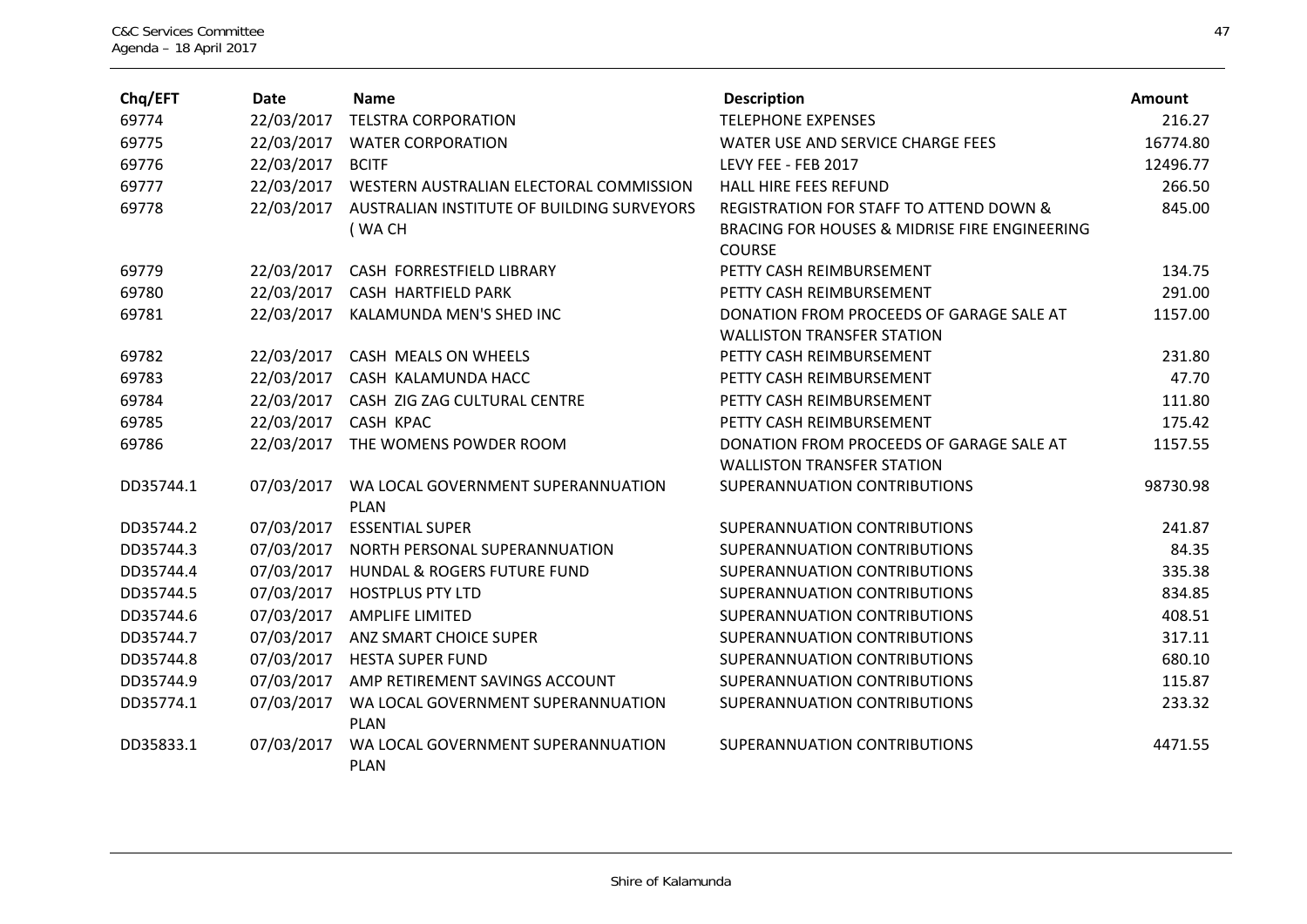| Chq/EFT    | <b>Date</b> | <b>Name</b>                                                                | <b>Description</b>           | Amount    |
|------------|-------------|----------------------------------------------------------------------------|------------------------------|-----------|
| DD35859.1  | 21/03/2017  | WA LOCAL GOVERNMENT SUPERANNUATION                                         | SUPERANNUATION CONTRIBUTIONS | 100414.21 |
|            |             | <b>PLAN</b>                                                                |                              |           |
| DD35859.2  | 21/03/2017  | HUNDAL & ROGERS FUTURE FUND                                                | SUPERANNUATION CONTRIBUTIONS | 335.37    |
| DD35859.3  | 21/03/2017  | <b>HOSTPLUS PTY LTD</b>                                                    | SUPERANNUATION CONTRIBUTIONS | 772.82    |
| DD35859.4  | 21/03/2017  | <b>AMPLIFE LIMITED</b>                                                     | SUPERANNUATION CONTRIBUTIONS | 413.65    |
| DD35859.5  | 21/03/2017  | ANZ SMART CHOICE SUPER                                                     | SUPERANNUATION CONTRIBUTIONS | 338.86    |
| DD35859.6  | 21/03/2017  | <b>HESTA SUPER FUND</b>                                                    | SUPERANNUATION CONTRIBUTIONS | 2796.84   |
| DD35859.7  | 21/03/2017  | AMP RETIREMENT SAVINGS ACCOUNT                                             | SUPERANNUATION CONTRIBUTIONS | 121.73    |
| DD35859.8  | 21/03/2017  | COGNET NOMINEES PTY LTD ACF MAP SUPER<br><b>FUND</b>                       | SUPERANNUATION CONTRIBUTIONS | 105.60    |
| DD35859.9  | 21/03/2017  | <b>G ROSS SUPERANNUATION PTY LTD ATF BINDALE</b><br><b>SUPER FUND</b>      | SUPERANNUATION CONTRIBUTIONS | 91.67     |
| DD35744.10 | 07/03/2017  | COGNET NOMINEES PTY LTD ACF MAP SUPER<br><b>FUND</b>                       | SUPERANNUATION CONTRIBUTIONS | 101.94    |
| DD35744.11 | 07/03/2017  | <b>G ROSS SUPERANNUATION PTY LTD ATF BINDALE</b><br><b>SUPER FUND</b>      | SUPERANNUATION CONTRIBUTIONS | 77.00     |
| DD35744.12 | 07/03/2017  | PETER TUCATS SUPERANNUATION FUND                                           | SUPERANNUATION CONTRIBUTIONS | 944.12    |
| DD35744.13 | 07/03/2017  | AMP SUPER LEADER                                                           | SUPERANNUATION CONTRIBUTIONS | 111.75    |
| DD35744.14 | 07/03/2017  | ONE PATH LIFE LTD                                                          | SUPERANNUATION CONTRIBUTIONS | 95.42     |
| DD35744.15 | 07/03/2017  | WATER CORPORATION SUPERANNUATION PLAN                                      | SUPERANNUATION CONTRIBUTIONS | 290.27    |
| DD35744.16 | 07/03/2017  | <b>AUSTRALIAN CATHOLIC SUPERANNUATION &amp;</b><br>RETIREMENT FUND (ACSRF) | SUPERANNUATION CONTRIBUTIONS | 265.29    |
| DD35744.17 | 07/03/2017  | POWERWRAP MASTER PLAN                                                      | SUPERANNUATION CONTRIBUTIONS | 135.29    |
| DD35744.18 | 07/03/2017  | <b>REI SUPER</b>                                                           | SUPERANNUATION CONTRIBUTIONS | 226.75    |
| DD35744.19 | 07/03/2017  | VISION SUPER PTY LTD                                                       | SUPERANNUATION CONTRIBUTIONS | 823.16    |
| DD35744.20 | 07/03/2017  | <b>ONEPATH MASTERFUND</b>                                                  | SUPERANNUATION CONTRIBUTIONS | 231.46    |
| DD35744.21 | 07/03/2017  | MLC SUPER FUND PLUM SUPER                                                  | SUPERANNUATION CONTRIBUTIONS | 304.45    |
| DD35744.22 | 07/03/2017  | THE TRUSTEE FOR DK ALWAYS SUPERANNUATION<br><b>FUND</b>                    | SUPERANNUATION CONTRIBUTIONS | 500.53    |
| DD35744.23 | 07/03/2017  | <b>REST SUPERANNUATION</b>                                                 | SUPERANNUATION CONTRIBUTIONS | 1828.05   |
| DD35744.24 | 07/03/2017  | ANZ SUPER ADVANTAGE                                                        | SUPERANNUATION CONTRIBUTIONS | 230.03    |
| DD35744.25 | 07/03/2017  | KINETIC SUPERANNUATION LTD                                                 | SUPERANNUATION CONTRIBUTIONS | 216.94    |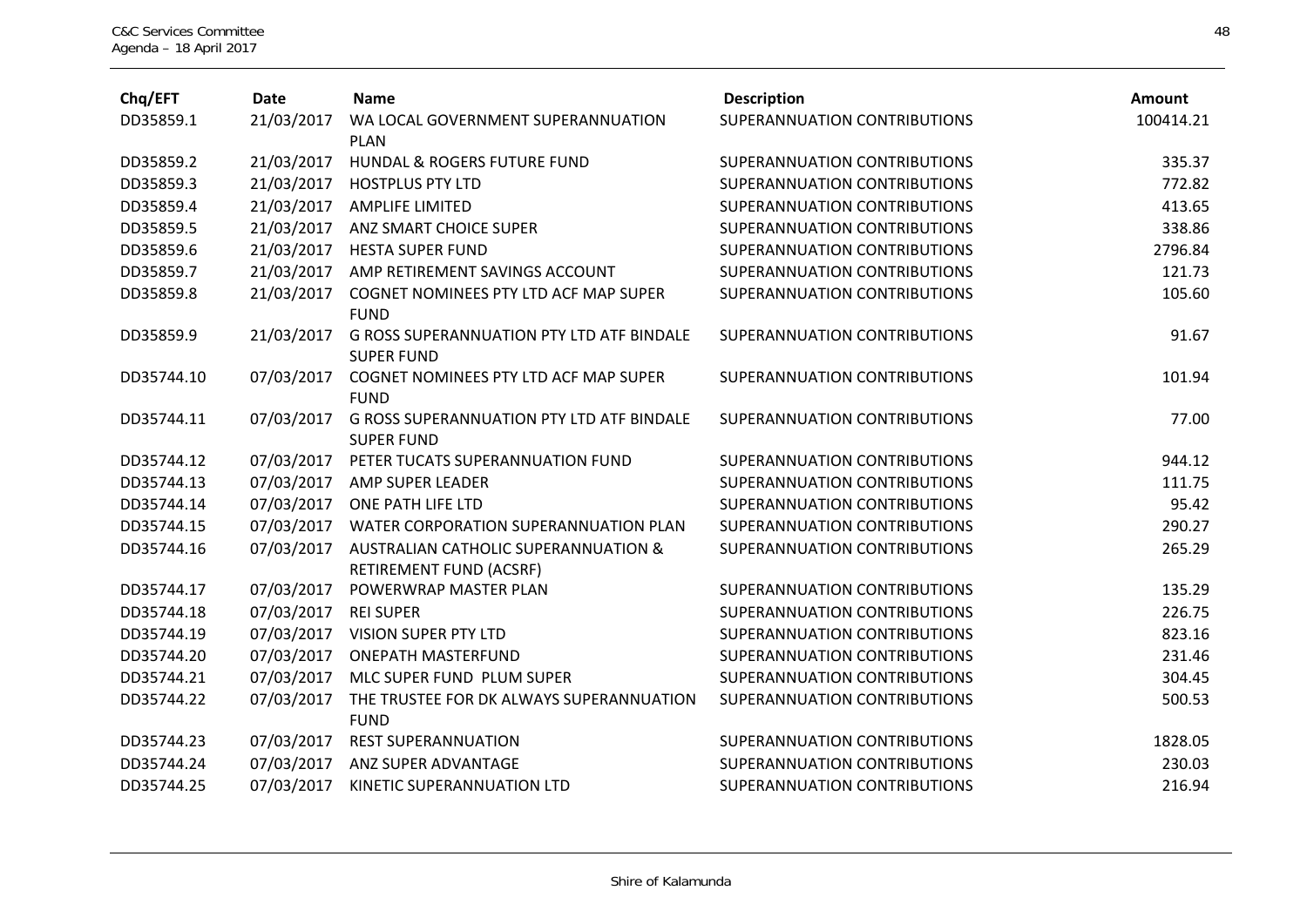| Chq/EFT    | <b>Date</b> | <b>Name</b>                                                                | <b>Description</b>           | Amount  |
|------------|-------------|----------------------------------------------------------------------------|------------------------------|---------|
| DD35744.26 | 07/03/2017  | MLC MASTERKEY SUPER GOLD STAR VERSION<br><b>ACCOUNT</b>                    | SUPERANNUATION CONTRIBUTIONS | 286.00  |
| DD35744.27 | 07/03/2017  | TWU SUPERANNUATION FUND                                                    | SUPERANNUATION CONTRIBUTIONS | 230.03  |
| DD35744.28 | 07/03/2017  | <b>BWMT SUPERANNUATION FUND</b>                                            | SUPERANNUATION CONTRIBUTIONS | 245.74  |
| DD35744.29 | 07/03/2017  | <b>COLONIAL 1ST STATE SUPERANNUATION</b>                                   | SUPERANNUATION CONTRIBUTIONS | 898.35  |
| DD35744.30 | 07/03/2017  | <b>AUSTRALIAN SUPERANNUATION</b>                                           | SUPERANNUATION CONTRIBUTIONS | 4250.43 |
| DD35744.31 | 07/03/2017  | <b>BT SUPER FOR LIFE</b>                                                   | SUPERANNUATION CONTRIBUTIONS | 1846.27 |
| DD35744.32 | 07/03/2017  | PARSONS MC SUPERANNUATION FUND                                             | SUPERANNUATION CONTRIBUTIONS | 451.30  |
| DD35744.33 | 07/03/2017  | <b>IOOF PORTFOLIO SERVICE PERSONAL</b><br>SUPERANNUATION                   | SUPERANNUATION CONTRIBUTIONS | 193.49  |
| DD35744.34 | 07/03/2017  | BENDIGO SMART START PERSONAL SUPER                                         | SUPERANNUATION CONTRIBUTIONS | 283.50  |
| DD35859.10 | 21/03/2017  | AMP SUPER LEADER                                                           | SUPERANNUATION CONTRIBUTIONS | 114.33  |
| DD35859.11 | 21/03/2017  | ONE PATH LIFE LTD                                                          | SUPERANNUATION CONTRIBUTIONS | 52.44   |
| DD35859.12 | 21/03/2017  | PETER TUCATS SUPERANNUATION FUND                                           | SUPERANNUATION CONTRIBUTIONS | 944.12  |
| DD35859.13 | 21/03/2017  | WATER CORPORATION SUPERANNUATION PLAN                                      | SUPERANNUATION CONTRIBUTIONS | 290.27  |
| DD35859.14 | 21/03/2017  | <b>IOOF PORTFOLIO SERVICE PERSONAL</b><br>SUPERANNUATION                   | SUPERANNUATION CONTRIBUTIONS | 122.62  |
| DD35859.15 | 21/03/2017  | <b>AUSTRALIAN CATHOLIC SUPERANNUATION &amp;</b><br>RETIREMENT FUND (ACSRF) | SUPERANNUATION CONTRIBUTIONS | 265.29  |
| DD35859.16 | 21/03/2017  | POWERWRAP MASTER PLAN                                                      | SUPERANNUATION CONTRIBUTIONS | 135.29  |
| DD35859.17 | 21/03/2017  | <b>REI SUPER</b>                                                           | SUPERANNUATION CONTRIBUTIONS | 226.75  |
| DD35859.18 | 21/03/2017  | VISION SUPER PTY LTD                                                       | SUPERANNUATION CONTRIBUTIONS | 703.78  |
| DD35859.19 | 21/03/2017  | <b>ONEPATH MASTERFUND</b>                                                  | SUPERANNUATION CONTRIBUTIONS | 231.46  |
| DD35859.20 | 21/03/2017  | MLC SUPER FUND PLUM SUPER                                                  | SUPERANNUATION CONTRIBUTIONS | 304.45  |
| DD35859.21 | 21/03/2017  | THE TRUSTEE FOR DK ALWAYS SUPERANNUATION<br><b>FUND</b>                    | SUPERANNUATION CONTRIBUTIONS | 500.53  |
| DD35859.22 | 21/03/2017  | ANZ SUPER ADVANTAGE                                                        | SUPERANNUATION CONTRIBUTIONS | 230.50  |
| DD35859.23 | 21/03/2017  | <b>REST SUPERANNUATION</b>                                                 | SUPERANNUATION CONTRIBUTIONS | 1817.56 |
| DD35859.24 | 21/03/2017  | KINETIC SUPERANNUATION LTD                                                 | SUPERANNUATION CONTRIBUTIONS | 210.66  |
| DD35859.25 | 21/03/2017  | MLC MASTERKEY SUPER GOLD STAR VERSION<br><b>ACCOUNT</b>                    | SUPERANNUATION CONTRIBUTIONS | 308.74  |
| DD35859.26 | 21/03/2017  | TWU SUPERANNUATION FUND                                                    | SUPERANNUATION CONTRIBUTIONS | 230.03  |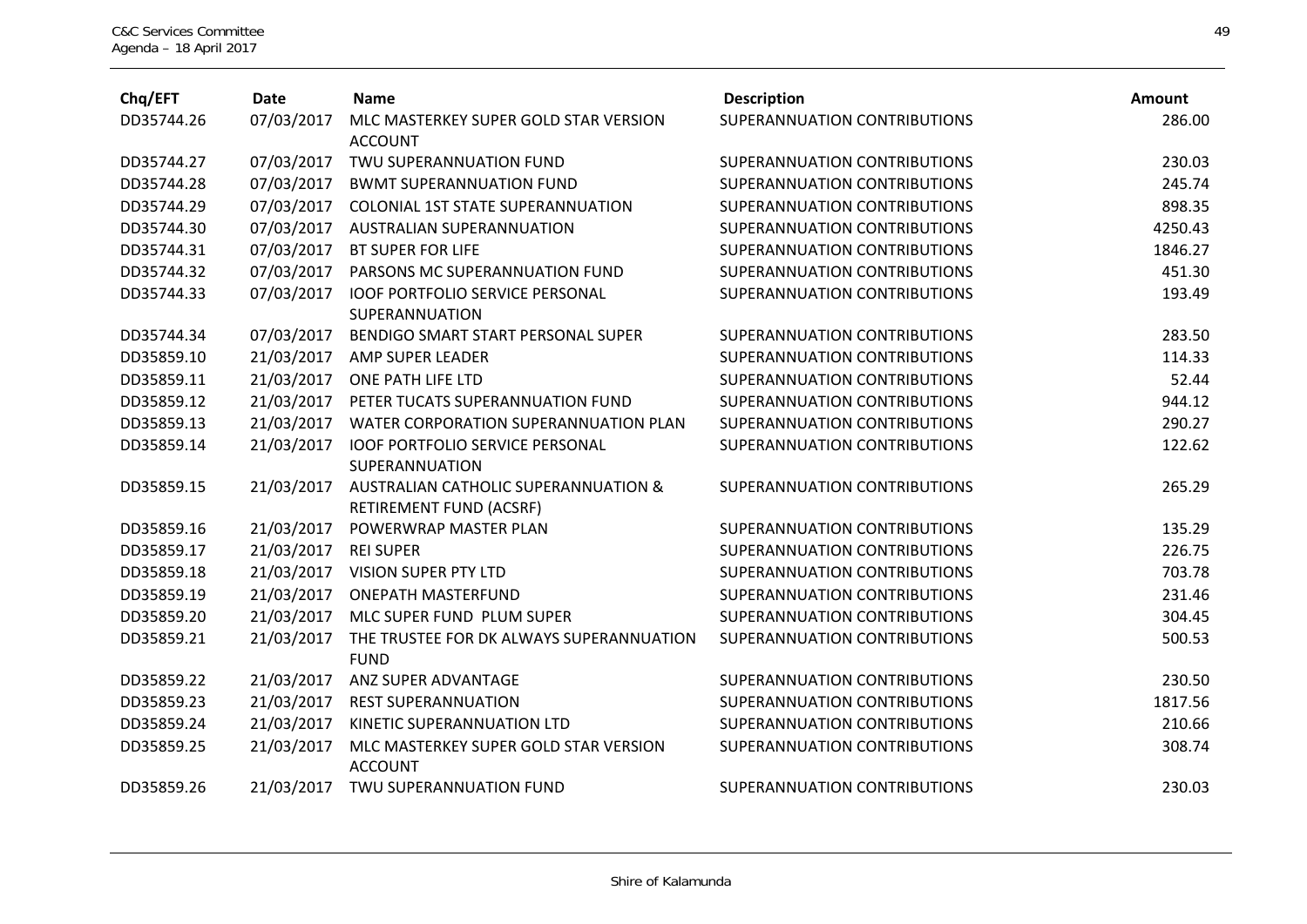| Chq/EFT    | Date       | <b>Name</b>                              | <b>Description</b>           | Amount  |
|------------|------------|------------------------------------------|------------------------------|---------|
| DD35859.27 | 21/03/2017 | <b>BWMT SUPERANNUATION FUND</b>          | SUPERANNUATION CONTRIBUTIONS | 185.16  |
| DD35859.28 | 21/03/2017 | MLC NAVIGATOR ACCESS SUPER & PENSION     | SUPERANNUATION CONTRIBUTIONS | 45.02   |
| DD35859.29 | 21/03/2017 | MLC NOMINEES PTY LTD                     | SUPERANNUATION CONTRIBUTIONS | 43.89   |
| DD35859.30 | 21/03/2017 | <b>COLONIAL 1ST STATE SUPERANNUATION</b> | SUPERANNUATION CONTRIBUTIONS | 840.48  |
| DD35859.31 | 21/03/2017 | AUSTRALIAN SUPERANNUATION                | SUPERANNUATION CONTRIBUTIONS | 3950.76 |
| DD35859.32 | 21/03/2017 | BT SUPER FOR LIFE                        | SUPERANNUATION CONTRIBUTIONS | 1788.01 |
| DD35859.33 | 21/03/2017 | PARSONS MC SUPERANNUATION FUND           | SUPERANNUATION CONTRIBUTIONS | 451.30  |
| DD35859.34 | 21/03/2017 | BENDIGO SMART START PERSONAL SUPER       | SUPERANNUATION CONTRIBUTIONS | 283.50  |
| DD35859.35 | 21/03/2017 | <b>ESSENTIAL SUPER</b>                   | SUPERANNUATION CONTRIBUTIONS | 272.10  |

#### **7913224.04**

#### **Shire of Kalamunda Payroll**

|  | F703088976773 08/03/2017 SHIRE OF KALAMUNDA PAYROLL | VARIOUS AWARDS TO 8 MARCH 2017  | 590821.96 |
|--|-----------------------------------------------------|---------------------------------|-----------|
|  | F703229634795 21/03/2017 SHIRE OF KALAMUNDA PAYROLL | VARIOUS AWARDS TO 21 MARCH 2017 | 644974.09 |

**1235796.05**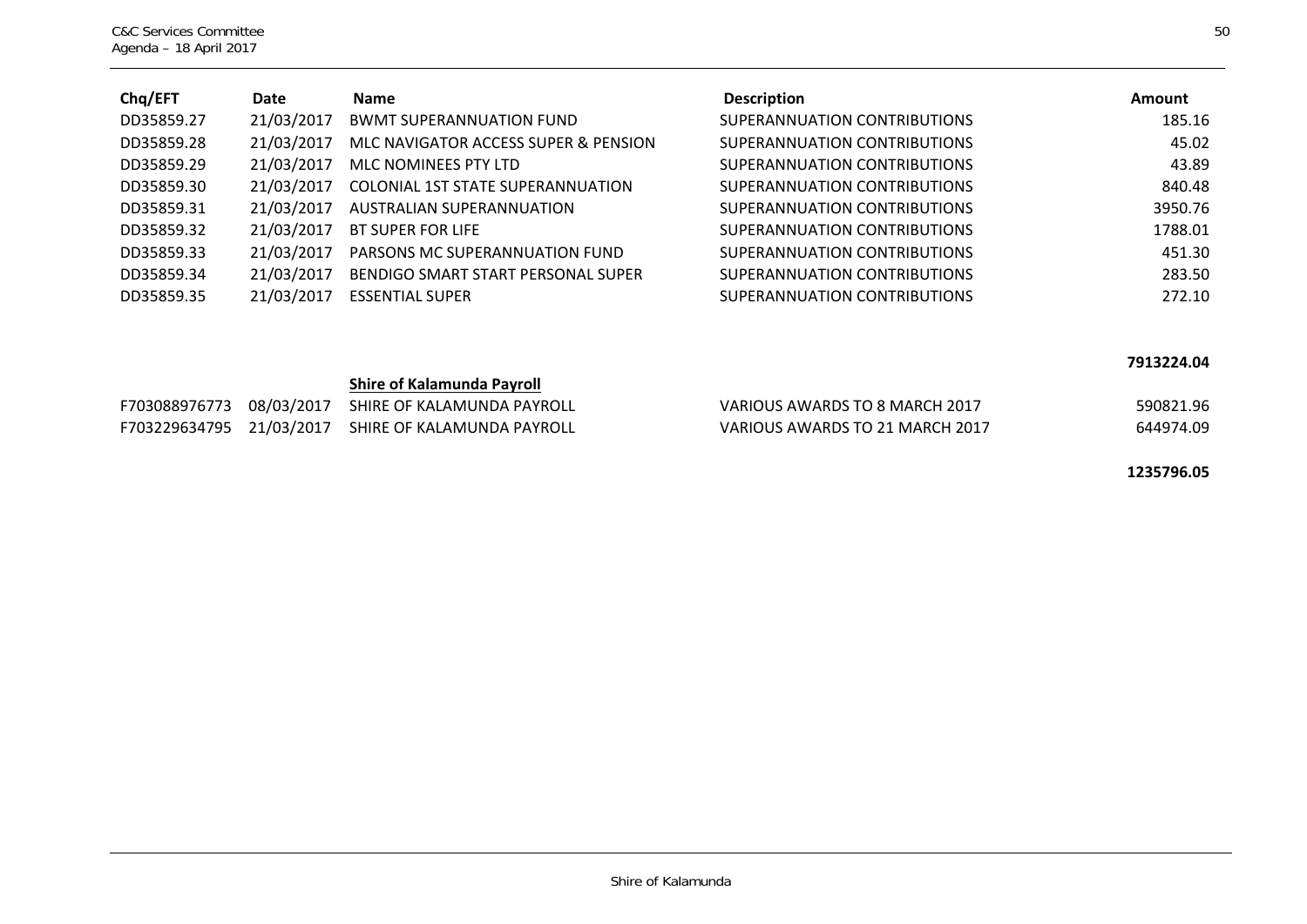## **Attachment 2**

### **SUMMARY OF DEBTORS FOR THE PERIOD ENDED 31 MARCH 2017**

### **Sundry Debtors Trial Balance - Summary Aged Listing**

|              | $> 90$ days | $> 60$ days | $> 30$ days | Current   | Total       |
|--------------|-------------|-------------|-------------|-----------|-------------|
| April 16     | \$273,571   | \$151,878   | \$25,254    | \$344,638 | \$795,341   |
| May 16       | \$268,397   | \$5,887     | \$49,408    | \$713,597 | \$1,037,290 |
| June 16      | \$266,892   | \$32,814    | \$622,164   | \$148,610 | \$1,070,479 |
| July16       | \$283,740   | \$7,089     | \$77,695    | \$128,229 | \$496,753   |
| August 16    | \$275,295   | \$30,628    | \$20,609    | \$629,991 | \$956,522   |
| September 16 | \$292,333   | \$12,868    | \$582,765   | \$160,338 | \$1,048,303 |
| October 16   | \$294,361   | \$285,710   | \$8,755     | \$316,701 | \$905,527   |
| November 16  | \$284,636   | \$2,369     | \$62,435    | \$329,417 | \$678,857   |
| December 16  | \$237,672   | \$14,258    | \$6,718     | \$168,165 | \$426,813   |
| January 17   | \$243,969   | \$1,517     | \$7,340     | \$131,614 | \$384,439   |
| February 17  | \$240,151   | \$1,274     | \$22,570    | \$217,445 | \$481,439   |
| March 17     | \$231,972   | \$6,914     | \$1,839     | \$21,831  | \$262,555   |

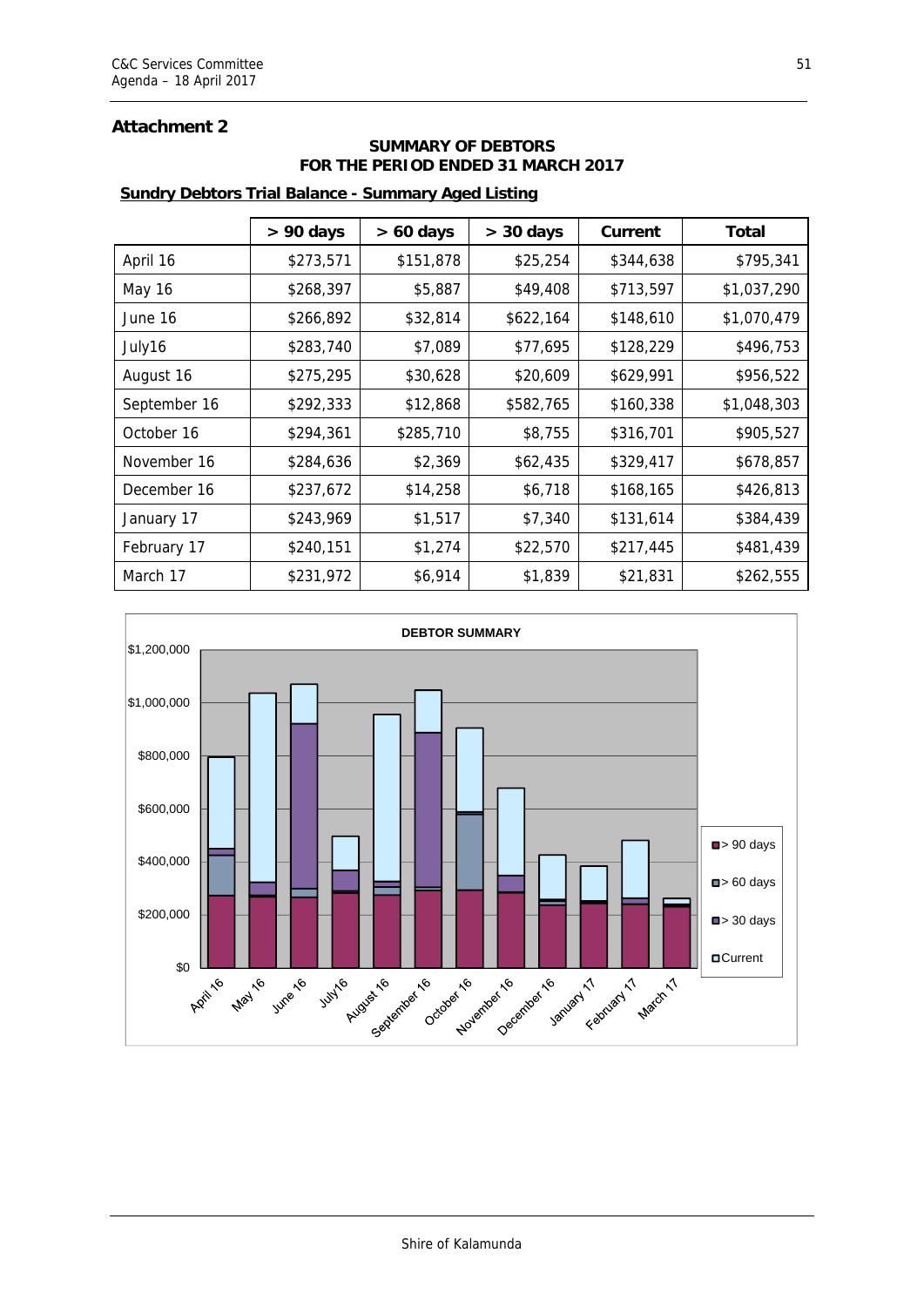| <b>SUMMARY OF DEBTORS FOR THE PERIOD ENDED 31 MARCH 2017</b>                                                                        |                                                           |                        |                                                                                                                                                 |  |  |
|-------------------------------------------------------------------------------------------------------------------------------------|-----------------------------------------------------------|------------------------|-------------------------------------------------------------------------------------------------------------------------------------------------|--|--|
| <b>AMOUNT</b>                                                                                                                       | <b>DEBTOR</b>                                             | <b>DETAILS</b>         | <b>STATUS</b>                                                                                                                                   |  |  |
| >90 days                                                                                                                            |                                                           |                        |                                                                                                                                                 |  |  |
| \$215,548.51                                                                                                                        | DA Letizia                                                | Developer Contribution | Draft deed received by the Shire on 7 April and is currently being reviewed                                                                     |  |  |
| \$2,544.00                                                                                                                          | Forrestfield United Soccer Club ^                         | Player Fees            | Paying \$848 per fortnight by Direct Debit to conclude 11/05/17                                                                                 |  |  |
| \$4,620.00                                                                                                                          | Evolution Cheer and Dance ^                               | <b>Hall Hire</b>       | Paying instalments - cash flow problems                                                                                                         |  |  |
| \$4,168.95                                                                                                                          | <b>Telstra Corporation</b>                                | <b>Private Works</b>   | Telstra confirmed payment pending 28/03/17                                                                                                      |  |  |
| \$3,022.88                                                                                                                          | <b>High Wycombe Markets</b>                               | Hall Hire / Health Fee | No longer trading. Left country, but responded to last email - indicated<br>intention to pay in March but has not responded to follow up email. |  |  |
| \$2,067.48                                                                                                                          | 90+ Days Debts consisting of<br>amounts under \$1,200.00. |                        | Debtors to be contacted to advise debt recovery action pending / final<br>notices issued / debt with D&B or possible write-off of debt pending. |  |  |
| \$231,971.82                                                                                                                        | Total Debts 90+ Days                                      |                        |                                                                                                                                                 |  |  |
| >60 days                                                                                                                            |                                                           |                        |                                                                                                                                                 |  |  |
| \$1,422.50                                                                                                                          | Early Bird Learning                                       | <b>Hall Hire</b>       | Final instalment pending                                                                                                                        |  |  |
| \$5,491.04                                                                                                                          | 60+ Days Debts consisting of<br>amounts under \$1,200.00. |                        | All debtors to be contacted by telephone / email - copy invoices mailed as<br>required.                                                         |  |  |
| \$6,913.54                                                                                                                          | Total Debts 60+ Days                                      |                        |                                                                                                                                                 |  |  |
| >30 days                                                                                                                            |                                                           |                        |                                                                                                                                                 |  |  |
| \$1,839.11                                                                                                                          | 30+ Days Debts consisting of<br>amounts under \$1,200.00. |                        | Reminder invoices to be sent and / or statements issued.                                                                                        |  |  |
| \$1,839.11                                                                                                                          | Total Debts 30+ Days                                      |                        |                                                                                                                                                 |  |  |
| $<$ 30 days                                                                                                                         |                                                           |                        |                                                                                                                                                 |  |  |
| \$28,679.35                                                                                                                         | <b>Total of Current Debts</b>                             |                        |                                                                                                                                                 |  |  |
| \$6,848.40                                                                                                                          | <b>Total of Accounts in Credit</b>                        |                        |                                                                                                                                                 |  |  |
| \$262,555.42                                                                                                                        | <b>Total - Debtors Trial Balance</b>                      |                        |                                                                                                                                                 |  |  |
| <b>FOOTNOTES</b><br>* Denotes currently in negotiation of invoice amount and / or details<br>^ Denotes payment arrangement in place |                                                           |                        |                                                                                                                                                 |  |  |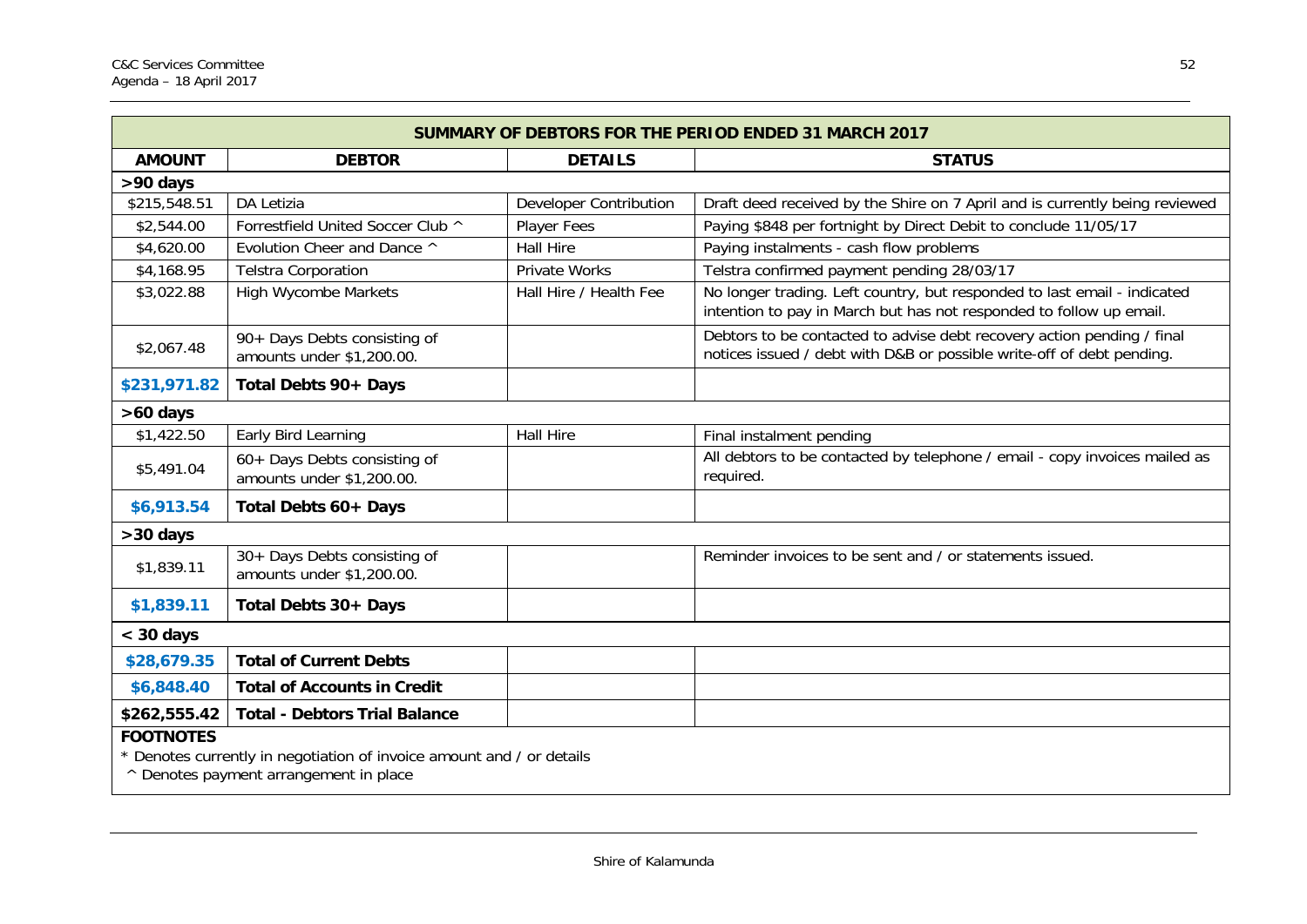## **Attachment 3**

#### **SUMMARY OF CREDITORS FOR THE PERIOD ENDED 31 MARCH 2017**

# Month End | > 90 days | > 60 days | > 30 days | Current | Total  $31/07/2015$   $$1,100$   $$2,200$   $$81,330$   $$570,084$   $$654,714$  $31/08/2015$   $$3,787$   $$7,093$   $$297,295$   $$2,823,505$   $$3,131,680$  $30/09/2015$   $$20,875$   $$24,891$   $$91,014$   $$621,133$   $$757,913$  $31/10/2015$   $$10,874$   $$26,568$   $$61,935$   $$2,471,516$   $$2,570,893$ 30/11/2015 \$13,246 \$1,716 \$38,818 \$531,081 \$584,862  $31/12/2015$   $$1,499$   $$495$   $$38,339$   $$479,424$   $$519,757$  $31/01/2016$   $$0$   $$142$   $$4,604$   $$266,856$   $$271,602$  $29/02/2016$  \$0 \$0 \$5,592 \$2,234,227 \$2,239,819  $31/03/2016$   $$4,425$   $$3,857$   $$57,452$   $$859,578$   $$925,312$ 30/04/2016 \$8,253 \$24,171 \$422,350 \$1,102,746 \$1,557,520  $31/05/2016$   $$55$   $$29,996$   $$158,655$   $$1,693,540$   $$1,882,246$  $30/06/2016$   $$13,893$   $$19,989$   $$240,978$   $$3,607,637$   $$3,882,496$  $31/07/2016$   $$0$   $$4,210$   $$762$   $$734,480$   $$739,452$  $31/08/2016$   $$26,903$   $$3,465$   $$30,621$   $$880,029$   $$941,019$  $30/09/2016$   $$715$   $$15,405$   $$21,130$   $$918,399$   $$955,649$  $31/10/2016$   $$19,124$   $$28,883$   $$102,114$   $$1,300,775$   $$1,450,897$ 30/11/2016 | \$1,002 | \$22,106 | \$377,933 | \$1,377,570 | \$1,778,611  $31/12/2016$   $$253$   $$602$   $$31,034$   $$984,629$   $$1,016,519$  $31/01/2017$   $$0$   $$12,775$   $$66,397$   $$790,305$   $$869,476$ 28/02/2017 | \$11,534 | \$3,793 | \$29,759 | \$2,985,350 | \$3,030,436  $31/03/2017$   $$932$   $$0|$   $$101,600$   $$1,010,758$   $$1,113,290$

### **Sundry Creditors Trial Balance - Summary Aged Listing**

#### **Comment**

> 90 days Original Invoices not received for Jemma Cole, Wild Seasons Flowers Pty Ltd, Acromat and a Credit for Cannon Hygiene in Accounts to process.

> 60 days

> 30 days These invoices are paid on the third fortnightly payment run.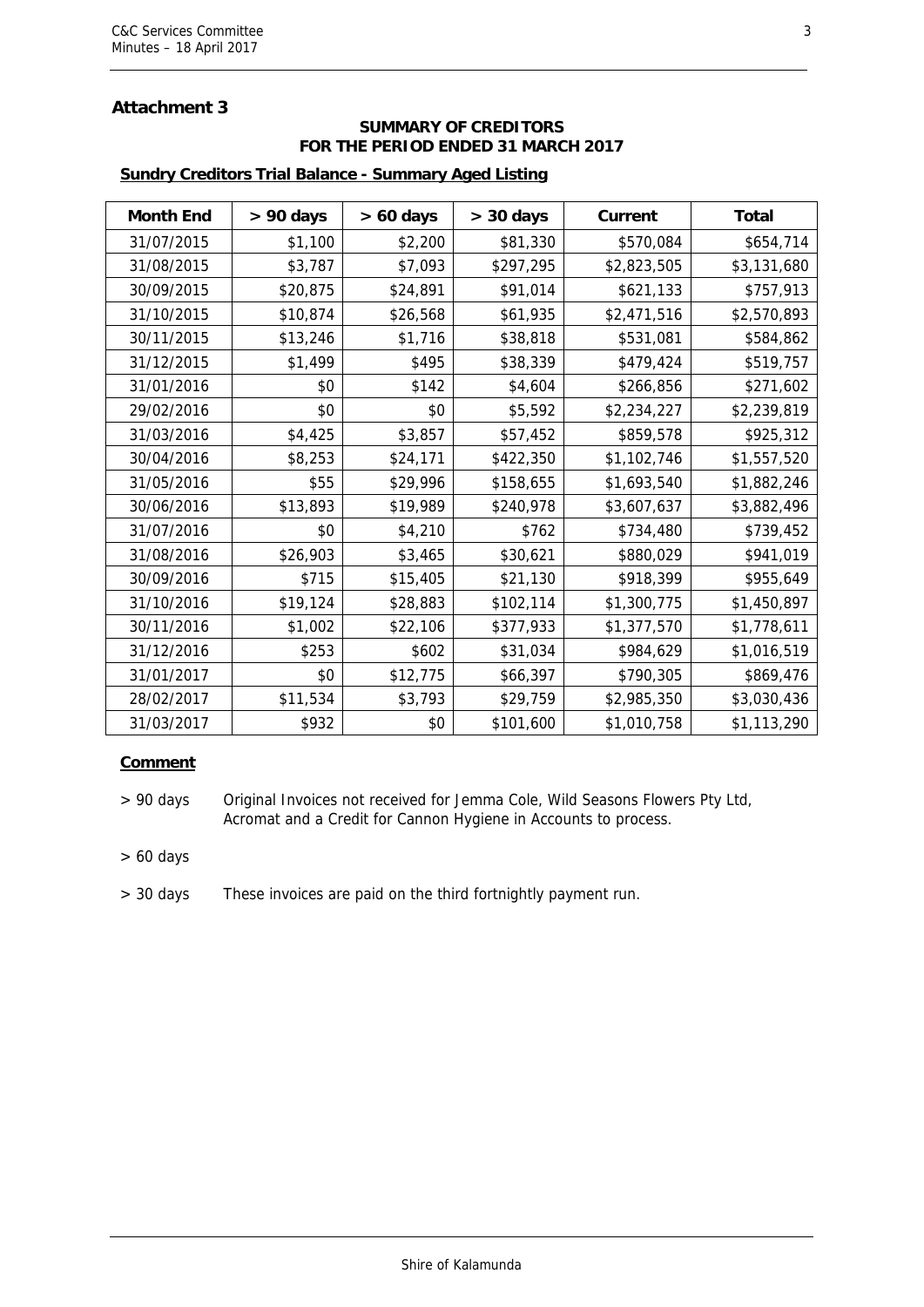### **Creditor Payments made**

|               | Amount      |                | Quantity    |       |  |  |
|---------------|-------------|----------------|-------------|-------|--|--|
| <b>Month</b>  | \$          | <b>Cheques</b> | <b>EFTs</b> | Total |  |  |
| Jul-15        | \$4,574,236 | 60             | 545         | 605   |  |  |
| Aug-15        | \$3,213,086 | 85             | 659         | 744   |  |  |
| $Sep-15$      | \$6,139,271 | 65             | 541         | 606   |  |  |
| $Oct-15$      | \$3,693,763 | 67             | 547         | 614   |  |  |
| <b>Nov-15</b> | \$5,036,934 | 45             | 639         | 684   |  |  |
| <b>Dec-15</b> | \$6,191,992 | 40             | 637         | 677   |  |  |
| Jan-16        | \$3,321,829 | 30             | 517         | 547   |  |  |
| Feb-16        | \$3,164,940 | 28             | 501         | 529   |  |  |
| Mar-16        | \$5,224,103 | 31             | 583         | 614   |  |  |
| Apr-16        | \$2,816,800 | 37             | 517         | 554   |  |  |
| May-16        | \$3,978,417 | 36             | 678         | 714   |  |  |
| <b>Jun-16</b> | \$4,418,758 | 37             | 565         | 602   |  |  |
| Jul-16        | \$6,442,728 | 50             | 805         | 855   |  |  |
| Aug-16        | \$2,620,389 | 31             | 496         | 527   |  |  |
| $Sep-16$      | \$5,388,229 | 26             | 668         | 694   |  |  |
| Oct-16        | \$4,478,302 | 60             | 1180        | 1240  |  |  |
| <b>Nov-16</b> | \$3,164,854 | 43             | 631         | 674   |  |  |
| Dec-16        | \$6,900,947 | 39             | 758         | 797   |  |  |
| Jan-17        | \$3,467,390 | 39             | 534         | 573   |  |  |
| Feb-17        | \$3,680,070 | 32             | 569         | 601   |  |  |
| Mar-17        | \$7,913,224 | 31             | 627         | 658   |  |  |

\*Excludes net staff payroll

\*Creditors on 30 day terms are paid on the 28th of the month following.

\*Local suppliers are paid on 14 day terms.

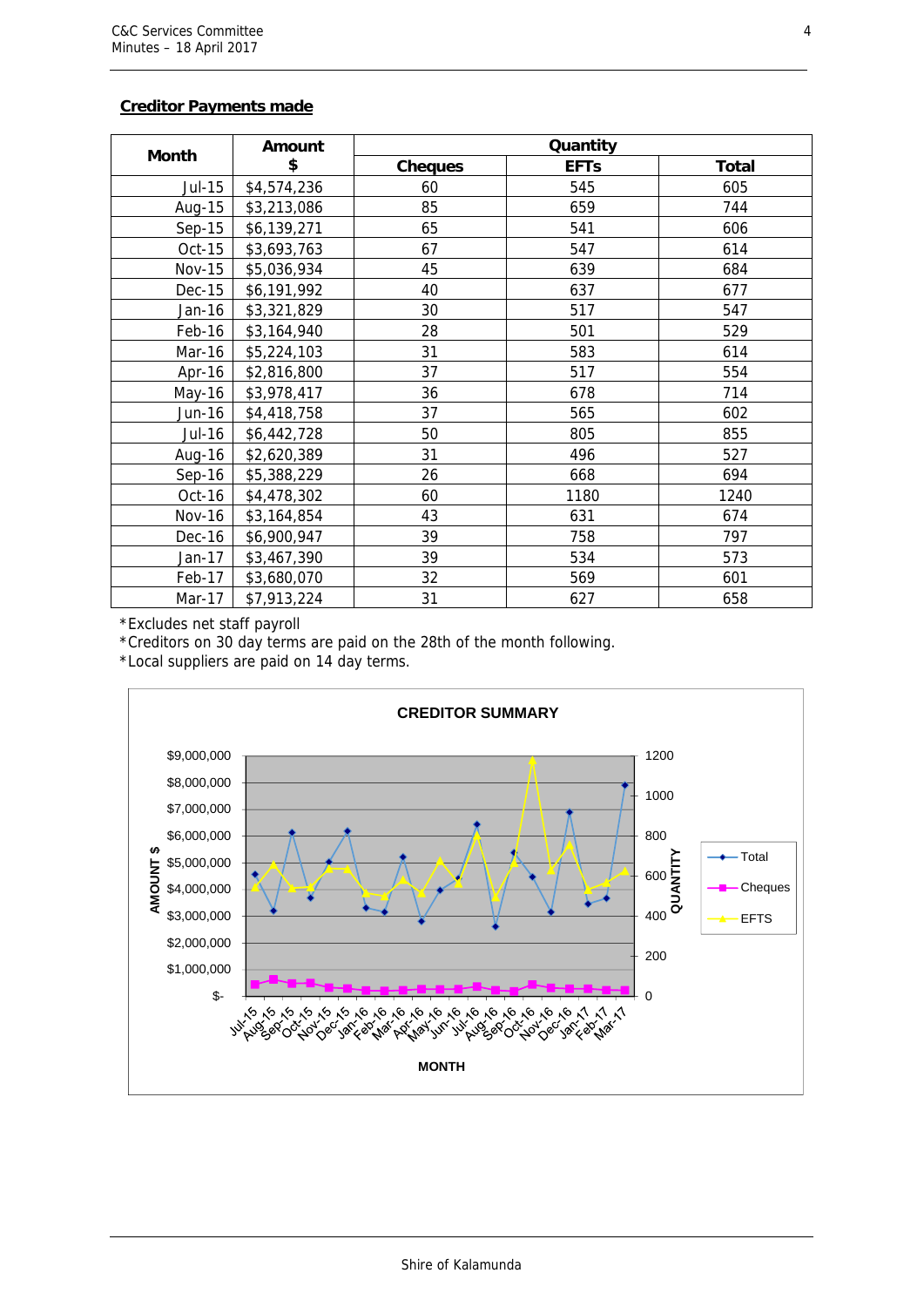**Declaration of financial / conflict of interests to be recorded prior to dealing with each item.** 

## **30. Draft Monthly Financial Statements to 31 March 2017**

| Previous Items<br>Responsible Officer<br>Service Area<br>File Reference<br>Applicant<br>Owner | N/A<br>Director Corporate & Community Services<br>Finance<br>FIR-SRR-006<br>N/A<br>N/A                                                                                                                                               |
|-----------------------------------------------------------------------------------------------|--------------------------------------------------------------------------------------------------------------------------------------------------------------------------------------------------------------------------------------|
| Attachment 1                                                                                  | Draft Statements of Financial Activity for the period<br>ended 31 March 2017 incorporating the following:                                                                                                                            |
|                                                                                               | Statement of Financial Activity (Nature or Type) for<br>$\bullet$<br>the nine months period ended 31 March 2017<br>Statement of Financial Activity (Statutory Reporting<br>$\bullet$<br>Program) for the nine months period ended 31 |

- Program) for the nine months period ended 31 March 2017
- Net Current Funding Position, note to financial statement as of 31 March 2017

## **EXECUTIVE SUMMARY**

- 1. To receive the Draft Monthly Statutory Financial Statements for the period to 31 March 2017, which comprises:
	- Statement of Financial Activity (Nature or Type) for the nine months period ended 31 March 2017
	- Statement of Financial Activity (Statutory Reporting Program) for the nine months period ended 31 March 2017
	- Net Current Funding Position, note to financial statement as of 31 March 2017
- 2. To provide Council with statutory financial reports on the activity of the Shire of Kalamunda with comparison of the year's performance against the revised budget adopted on 27 March 2017. This Statement compares the actual results for the period with the revised budget.
- 3. The Shire's draft financial statements as at 31 March 2017 demonstrate the Shire has managed its budget and financial resources effectively.

## **BACKGROUND**

- 4. The Statement of Financial Activity (Attachment 1), incorporating various sub-statements, has been prepared in accordance with the requirement of the Local Government Act 1995, Regulation 34 of the Local Government (Financial Management) Regulations 1996.
- 5. The opening funding position in the Statement of Financial Activity reflects the audited surplus carried forward from 2015/16.
- 6. The budget column reflects the budget approved subsequent to the midyear budget review by Council at its meeting on 27 March 2017.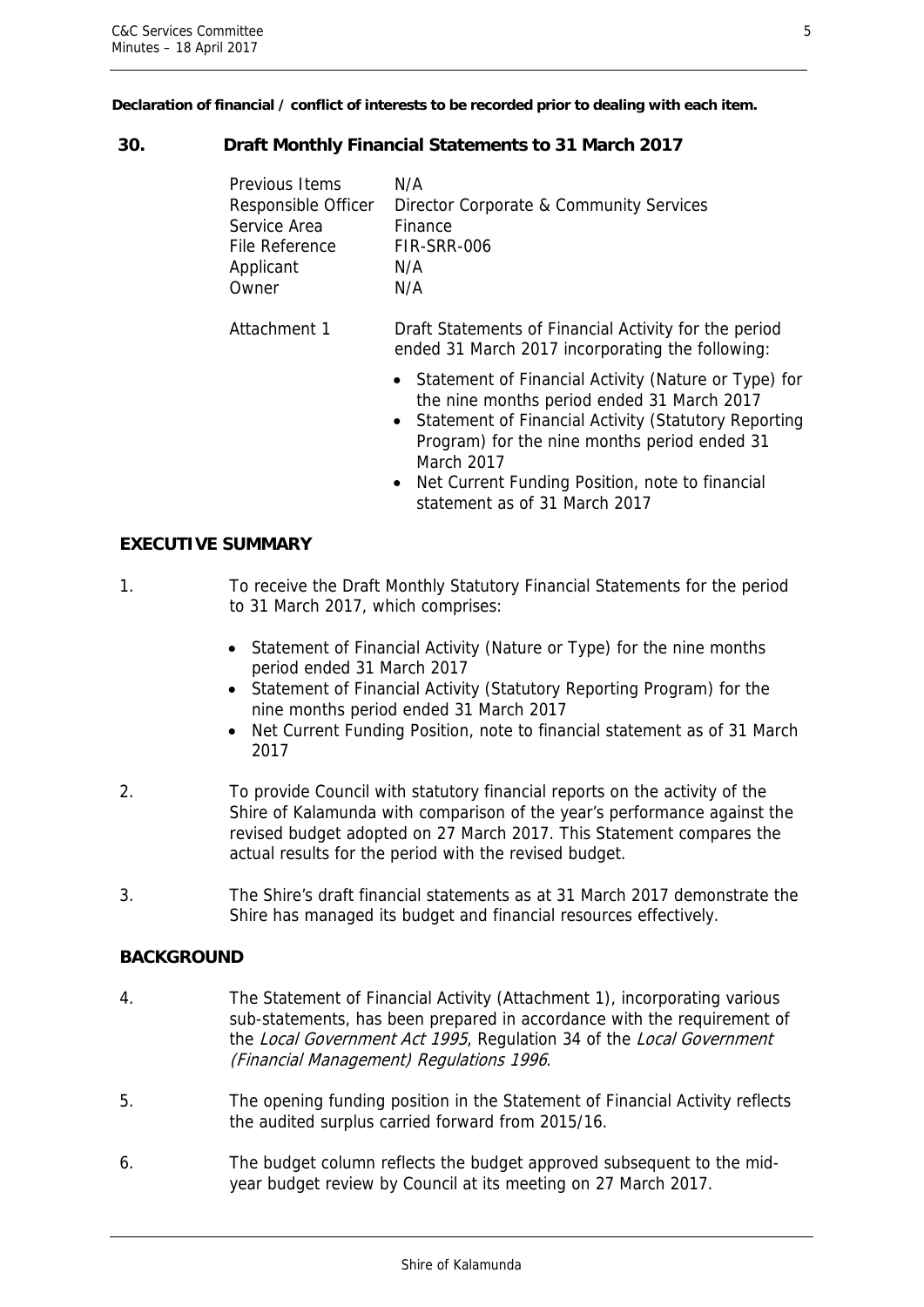## **DETAILS**

7. The Local Government Act 1995 requires Council to adopt a percentage or value to be used in reporting variances against Budget. Council has adopted the reportable variances of 10% or \$50,000 whichever is greater.

## **Financial Commentary**

Draft Statement of Financial Activity by Nature and Type for the nine months ended 31 March 2017

8. This Statement reveals a net result surplus of \$24,887,986 compared to budget for the same period of \$24,437,512. The majority of the variance of \$450,474 is in the areas of land and building & infrastructure projects and reserve transfers.

## Operating Revenue

- 9. Total Revenue excluding rates is over budget by \$82,079. This is made up as follows:
	- Operating Grants, Subsidies and Contributions are over budget by \$122,798. The variance is made up of the following:
		- \$140,883 HACC grant payments, the variance is attributable to timing issues.
	- Fees and Charges is under budget by \$248,201. The variance is mainly attributable to:
		- Legal charges from general procedures claims from rates debtors is under budget by \$117,109. The Shire has begun debt recovery with the sending of a Final Notice to all accounts on 11 November 2016. Letter of Demand was sent to properties on 27 March 2017 with a due date of 10 April 2017.
		- Rates miscellaneous income is under budget by \$102,137. The amount budgeted has been overstated.
	- Interest Income is over budget by \$207,011. This is primarily due to the majority of term deposits that matured during February 2017 and therefore a timing matter.
	- Other Revenue is under budget by \$7,507. This variance is within the reporting threshold.
	- Ex-Gratia rates revenue is above the budget by \$5,522 as the amount from Co-operative Bulk Handling (CBH) and Dampier Bunbury Gas pipeline has been received. The Shire is currently in negotiations with CBH to draft a new agreement affective from 1 July 2017.

## Operating Expenditure

10. Total expenses is under budget with a variance of \$202,060. The significant variances within the individual categories are as follows: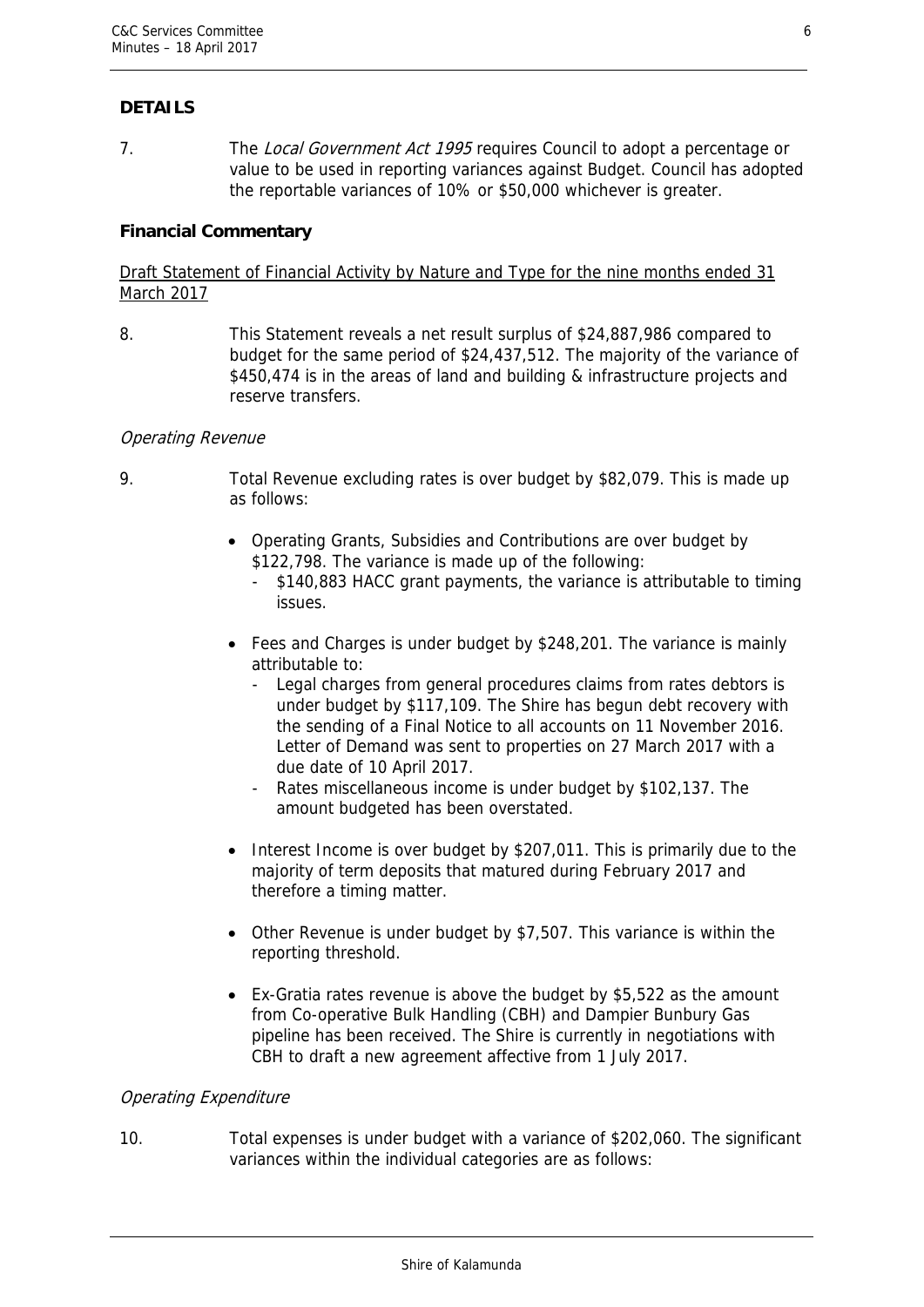- Employment Costs are under budget by \$299,636 which is primarily due to vacant positions not filled, phasing of casual and project based salaries and timing of training programmes scheduled for the year.
- Materials and Contracts is over budget by \$1,241,670. This is mainly attributed to:
	- Land acquisition costs incurred for Forrestfield Industrial Area Scheme Stage 1 is over by \$2,021,010. The amounts paid for land acquisitions and infrastructure works for Forrestfield Industrial Area Scheme Stage 1 were reimbursed drawing against the reserve set aside for it.
	- Consultancy costs being under budget by \$540,599 related to nonrecurrent projects including Forrestfield North project. It is envisaged that most of the consulting budget will be utilised in remaining months.
- Utilities are under budget by \$155,487 which is mainly related to street lighting costs been under budget by \$78,789. The variance is mainly due to budget phasing as in the summer months the operating time is less than in the coming winter cycle.
- Depreciation, although a non-cash cost, is tracking under budget, reporting a variance of \$26,613. This variance is within the reporting threshold.
- $\bullet$  Interest expense is under budget by \$3,012. This is a result of a timing difference between amounts accrued and the budget which is based on the debenture payments schedules.
- Insurance expense is under budget by \$10,643. The variance is within the reporting threshold.
	- Other expenditure is under budget by \$926,779. This relates mainly to Forrestfield Industrial Area Scheme Stage 1. The amounts paid for Forrestfield Industrial Area Scheme Stage 1 were reimbursed drawing against the reserve set aside for it.
- Loss on disposal of Assets is under budget by \$21,560. The variance is within the reporting threshold.

## Investing Activities

## Non-operating Grants and Contributions

- 11. The non-operating grants and contributions are under budget by \$69,285. The variance is mainly due to:
	- Contributions for capital works is under budget by \$52,815 and deemed to be a timing issue.

## Capital Expenditures

12. The total Capital Expenditure on Property, Plant and Equipment and Infrastructure Assets is under budget by \$2,609,150. Capital Expenditure is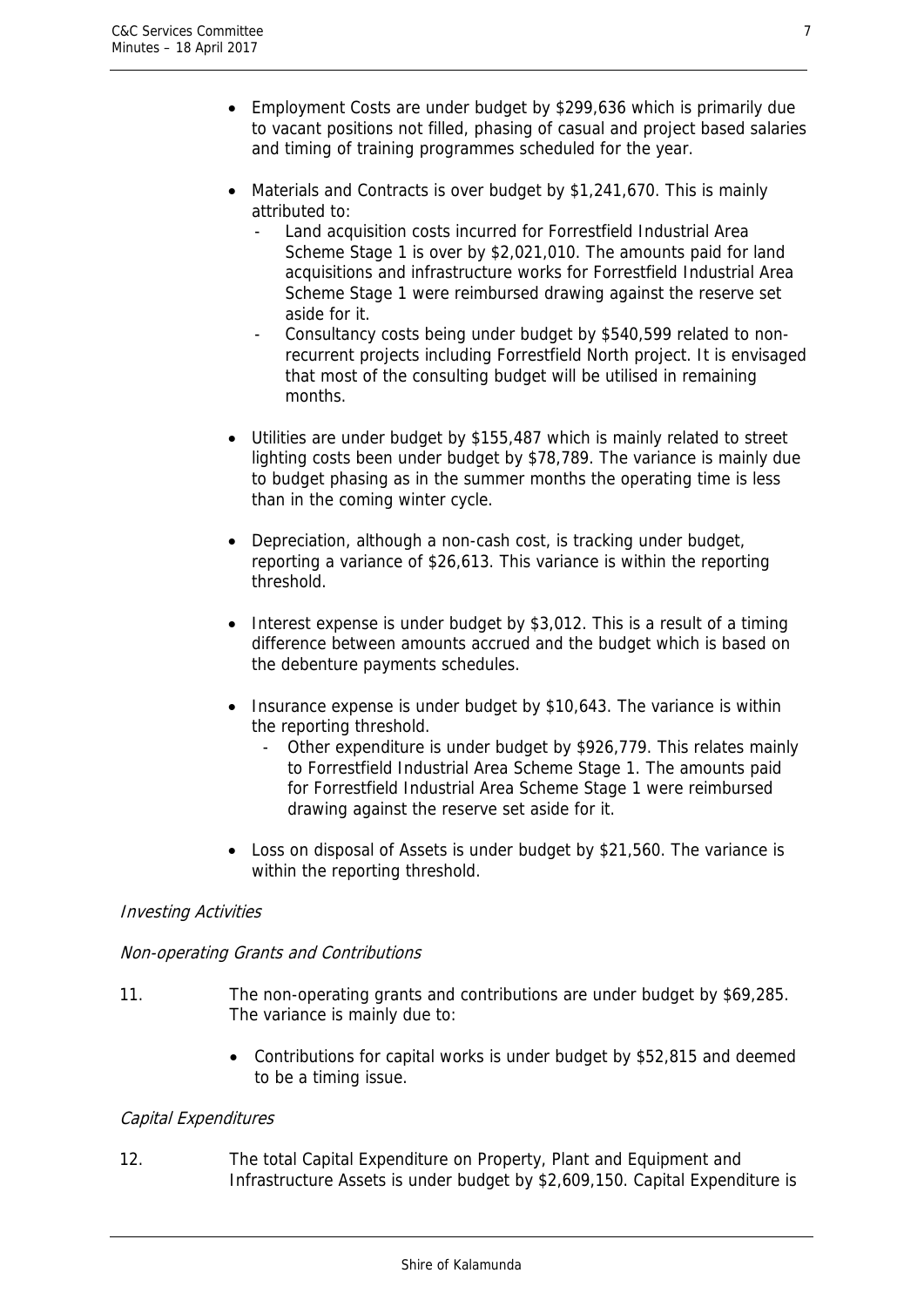trending upward on a month by month basis. At this stage it is expected that the underspent amount will be reduced over the remaining part of the financial year.

13. Capital work-in-progress represents the costs expended on Forrestfield Industrial Area Scheme Stage 1 and CELL 9 Wattle Grove development. The relevant expenditure is funded by the Forrestfield Industrial Area Scheme 1 reserve account and the CELL 9 trust account. These assets once constructed will be passed over to the Shire for management.

## Financing Activities

14. The amounts attributable to financing activities shows a deficit of \$1,205,853 which is due to reserve movements. The movements are explained in detail in point 23 below.

### Rates revenues

15. Rates generation is over budget with a variance of \$106,245. The variance is due to the interim rates income.

### Draft Statement of Financial Activity by Program for the period ended 31 March 2017

16. The overall result comments are as above and generally each Program is within the accepted budget except for Other Property and Services, Community Amenities and Recreation and Culture. Major variances have been reported by Nature and Type under points 8 to 15 above.

#### Draft Statement of Net Current Funding Position as at 31 March 2017

- 17. The commentary on the net current funding position is based on comparison of the draft March 2017 to the March 2016 actuals.
- 18. Net Current Assets (Current Assets less Current Liabilities) show a result of \$33.3 million. The restricted cash position has a balance of \$11.1 million which is lower than the previous year's balance of \$11.8 million. This can mainly be attributed to the transfers from reserves in anticipation of infrastructure works projects.
- 19. Trade and other receivables outstanding comprise rates and sundry debtors totalling \$2.4 million.

The rates balance increased by \$0.8 million from last year which reflects increases in rates generation related to various factors including interim rates, back rates and the differential rate increases. The balance was anticipated to reduce significantly with the first instalment date on 16 August 2016 however, it has been observed that the collection rate is tracking lower than 2015/16.

This is attributed to more ratepayers choosing to pay by either instalment options or direct debit payment arrangements. The impact of this is cash inflow will be drawn out rather than the bulk being received in the first two months of the financial year.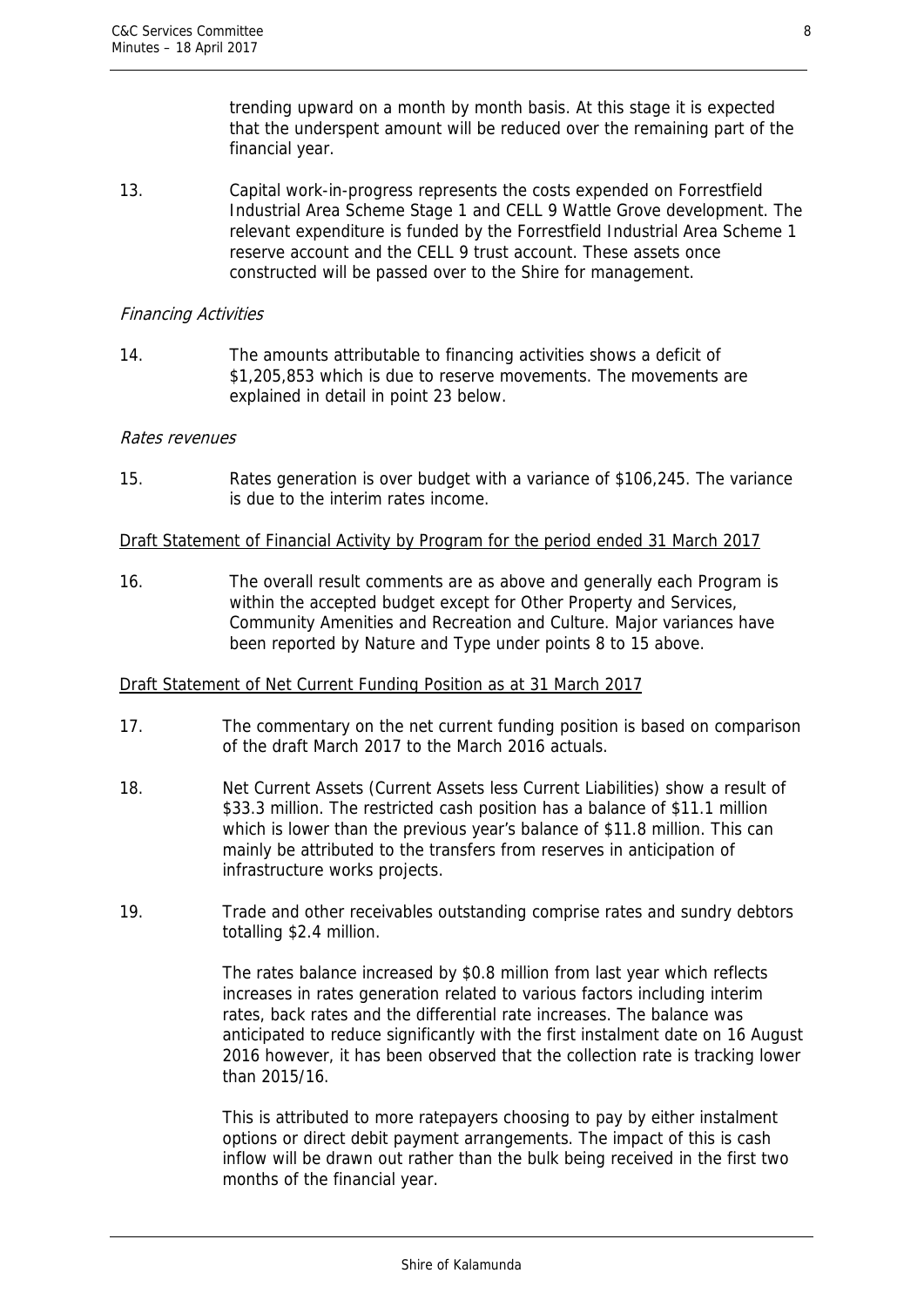- 20. Sundry debtors have decreased from \$795,793 to \$262,555, of which \$28,679 consists of current debt due within 30 days. A total of \$231,972 remains outstanding over 90 days. The majority of this debt consists of a developer contribution amount which is overdue from the one of developers of the Forrestfield Industrial Area Scheme Stage 1. These overdue amounts are currently subject to recovery action.
- 21. Receivables Other represents \$1.1 million comprising:
	- Emergency Service Levy receivables \$0.37 million
	- Receivables sanitation \$0.45 million
	- GST (purchases) 0.27 million
- 22. Provisions for annual and long service leave have decreased by \$28,569 to \$2.8 million when compared to the previous year. The reasons for the decrease is due to the Shire aggressively pursuing a leave management plan without adversely affecting service delivery. The long term goal is to bring this liability down to a more manageable level and also ensure there are adequate cash backed reserves in place to support it.
- 23. Restricted Reserves have decreased from \$11.8 million to \$11.1 million when compared to March 2016. The decrease is due to the following:
	- Forrestfield Industrial Area Scheme Stage 1 has decreased by \$1 million. With commencement of its major capital projects amounts has been drawn down from the reserve to meet the necessary funding requirements.
	- HACC reserve has decreased by 0.46 million. It should be noted that HACC services transitioning to a new service provider will have an impact on the balance.
	- Minor changes are also noted with the following reserves:
		- Asset Enhancement Reserve has increased by \$0.7 million.
		- Land and Property Enhancement and Maintenance Reserve has increased by \$0.2 million.

## **STATUTORY AND LEGAL CONSIDERATIONS**

24. The Local Government Act 1995 and the Local Government (Financial Management) Regulations 1996 require presentation of a monthly statement of financial activity.

## **POLICY CONSIDERATIONS**

25. Nil.

## **COMMUNITY ENGAGEMENT REQUIREMENTS**

## **Internal Referrals**

26. The Shires' executive and management reviews the underlying business unit reports which form the consolidated results presented in this report.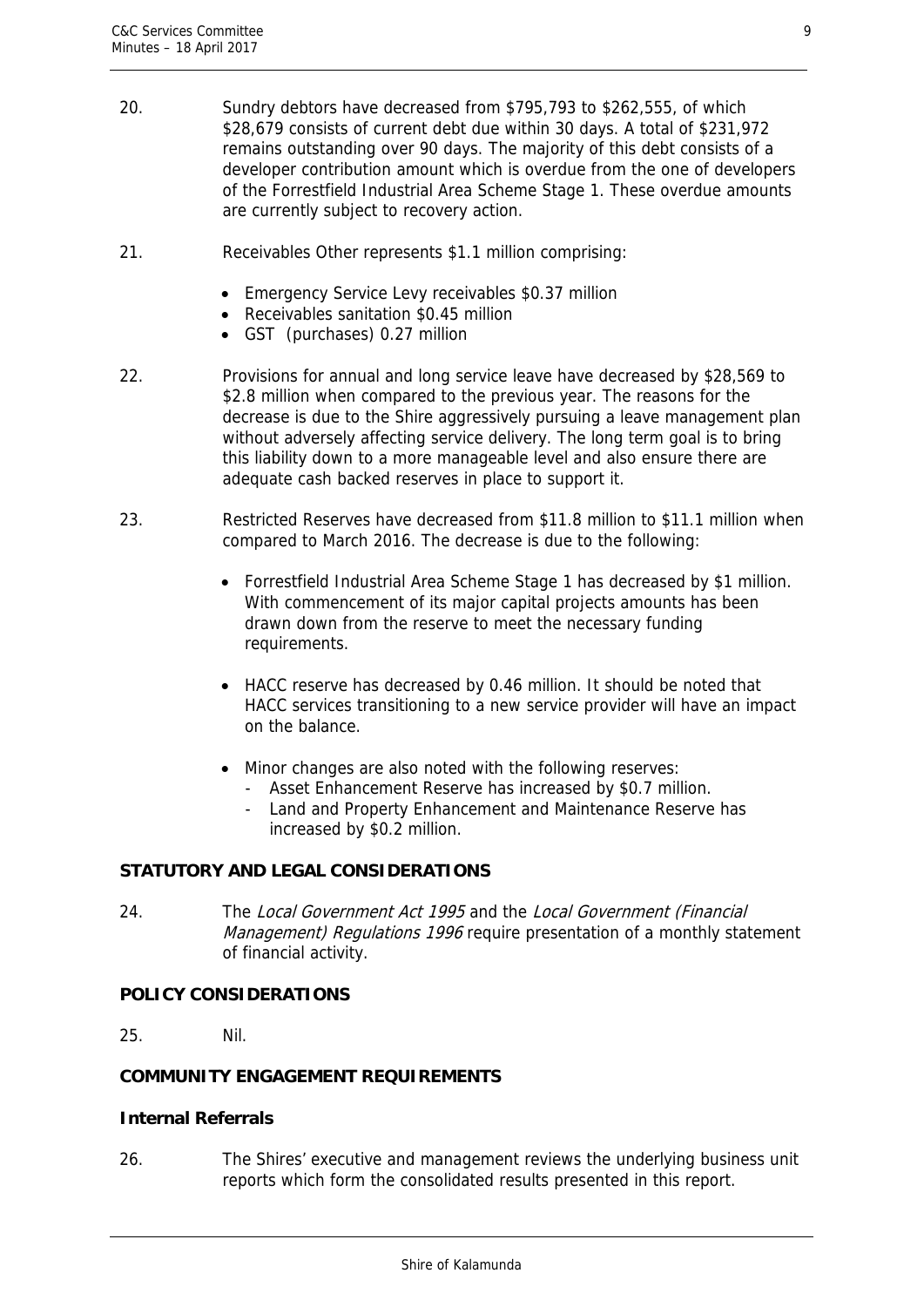## **External Referrals**

27. As noted in point 24 above, the Shire is required to present to the Council a monthly statement of financial activity with explanations for major variances.

## **FINANCIAL CONSIDERATIONS**

28. The Shire's financial position needs to be closely monitored to ensure it is operating sustainably and to allow for future capacity.

## **STRATEGIC COMMUNITY PLAN**

## **Strategic Planning Alignment**

29. Kalamunda Advancing: Strategic Community Plan to 2023

OBJECTIVE 6.8 – To ensure financial sustainability through the implementation of effective financial management, systems and plans.

Strategy 6.8.4 Provide effective financial services to support the Shire's Operations and to meet sustainability planning, reporting and accountability requirements.

## **SUSTAINABILITY**

## **Social Implications**

30. Nil.

## **Economic Implications**

31. Nil.

## **Environmental Implications**

32. Nil.

## **RISK MANAGEMENT CONSIDERATIONS**

| 33. | <b>Risk</b>                                            | Likelihood | Consequence | Rating | <b>Action/Strategy</b>                                                                                          |
|-----|--------------------------------------------------------|------------|-------------|--------|-----------------------------------------------------------------------------------------------------------------|
|     | Over-<br>spending<br>the budget                        | Possible   | Significant | High   | Monthly management<br>reports are reviewed by<br>the Shire.                                                     |
|     | Non-<br>compliance<br>with<br>Financial<br>Regulations | Unlikely   | Major       | High   | The financial report is<br>scrutinised by the Shire<br>to ensure that all<br>statutory requirements<br>are met. |

### **OFFICER COMMENT**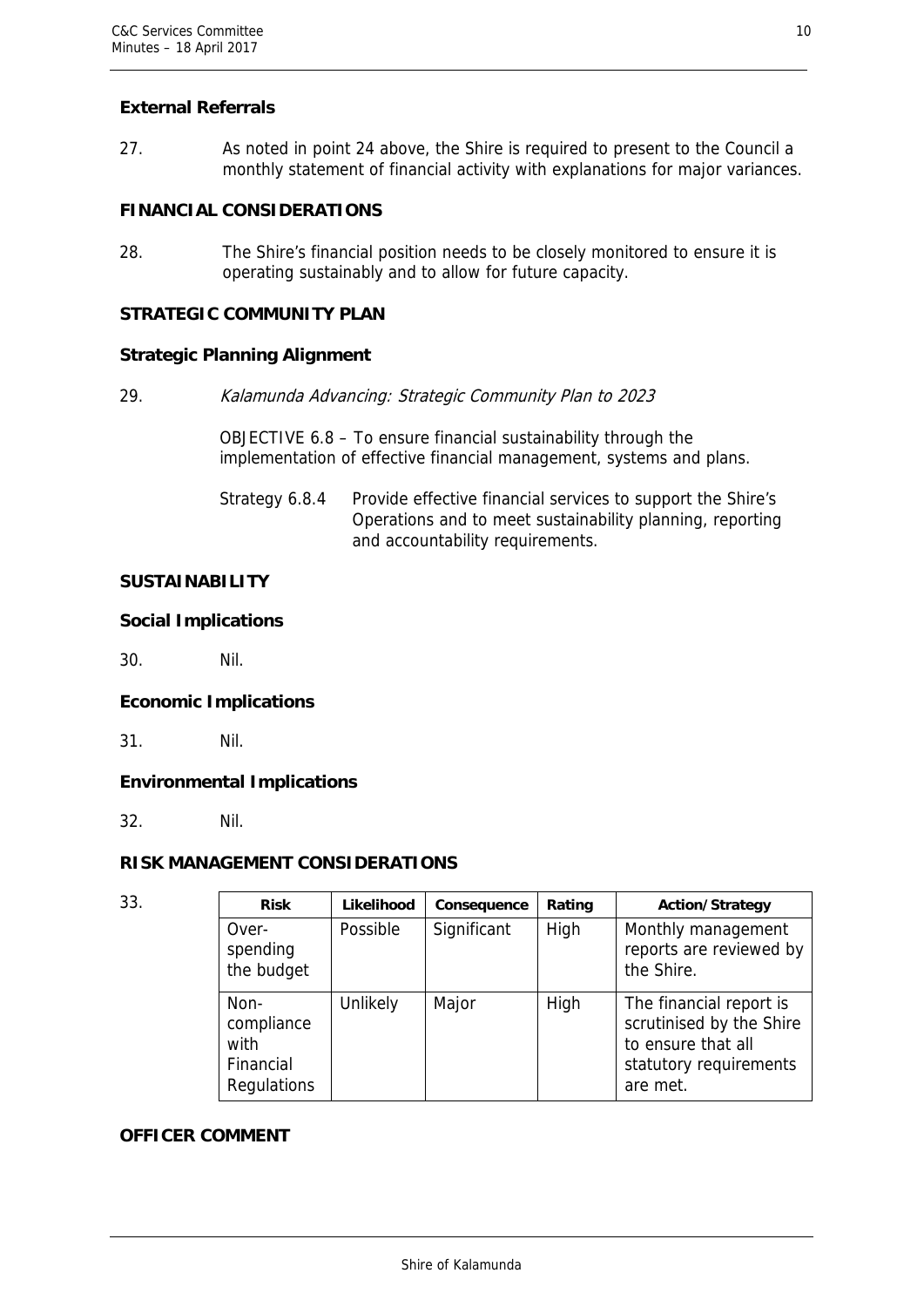### 34. The Shire's draft financial statements as at 31 March 2017 demonstrate the Shire has managed its budget and financial resources effectively. **Voting Requirements: Simple Majority**

## **COMMITTEE RECOMMENDATION TO COUCIL (C&C 30/2017)**

That Council:

- 1. Receives the draft Monthly Statutory Financial Statements for the period to 31 March 2017, which comprises:
	- Statement of Financial Activity (Nature or Type).
	- Statement of Financial Activity (Statutory Reporting Program).
	- Net Current Funding Position, note to financial statement.

Moved: **Cr Andrew Waddell** 

Seconded: **Cr Allan Morton** 

## Vote: **CARRIED UNANIMOUSLY (6/0)**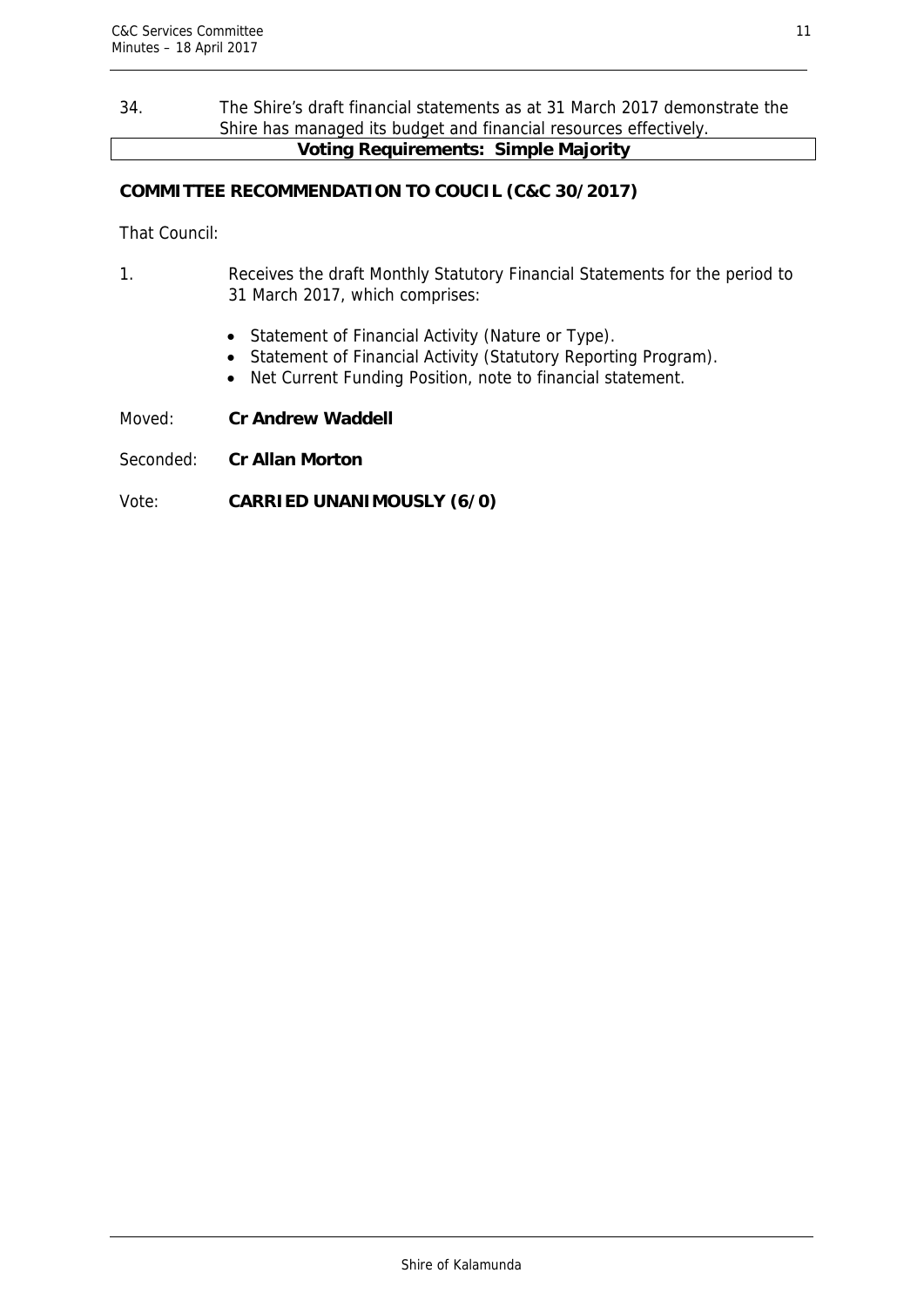### **Attachment 1**

#### **STATEMENT OF FINANCIAL ACTIVITY BY NATURE OR TYPE FOR THE NINE MONTHS ENDED 31 MARCH 2017**

|                                                                            | 31/03/2017                  | 31/03/2017                         |                         |                    |                           |
|----------------------------------------------------------------------------|-----------------------------|------------------------------------|-------------------------|--------------------|---------------------------|
|                                                                            | <b>YTD</b><br>Actual<br>(b) | <b>YTD</b><br><b>Budget</b><br>(a) | Annual<br><b>Budget</b> | Var. \$<br>(b)-(a) | Var. %<br>(b)-<br>(a)/(b) |
|                                                                            | \$                          | \$                                 | \$                      | \$                 | %                         |
| <b>Operating Revenues</b>                                                  |                             |                                    |                         |                    |                           |
| <b>Operating Grants and Subsidies</b><br>Contributions, Reimbursements and | 4,320,498                   | 4,202,881                          | 5,550,691               | 117,617            | 2.7%                      |
| Donations                                                                  | 756,326                     | 751,145                            | 4,842,579               | 5,181              | 0.7%                      |
| Profit on Asset Disposal                                                   | 15,331                      | 12,875                             | 12,875                  | 2,456              | 16.0%                     |
| Fees and Charges                                                           | 13,670,882                  | 13,919,083                         | 14,829,373              | (248, 201)         | $(1.8\%)$                 |
| <b>Interest Earnings</b>                                                   | 937,883                     | 730,872                            | 1,199,531               | 207,011            | 22.1%                     |
| <b>Other Revenue</b>                                                       | 60,605                      | 68,112                             | 90,844                  | (7, 507)           | (12.4%)                   |
| Ex Gratia Rates Revenue                                                    | 189,092                     | 183,570                            | 183,570                 | 5,522              | 2.9%                      |
| <b>Total (Excluding Rates)</b>                                             | 19,950,617                  | 19,868,538                         | 26,709,463              | 82,079             |                           |
| <b>Operating Expense</b>                                                   |                             |                                    |                         |                    |                           |
| <b>Employee Costs</b>                                                      | (17,629,736)                | (17, 929, 372)                     | (24, 198, 394)          | 299,636            | 1.7%                      |
| <b>Materials and Contracts</b>                                             | (17, 271, 124)              | (16,029,454)                       | (22, 185, 333)          | (1,241,670)        | (7.2%)                    |
| <b>Utilities Charges</b>                                                   | (1,701,091)                 | (1,856,578)                        | (2,468,221)             | 155,487            | 9.1%                      |
| Depreciation (Non-Current Assets)                                          | (4, 463, 595)               | (4,490,208)                        | (5,987,255)             | 26,613             | 0.6%                      |
| <b>Interest Expenses</b>                                                   | (271, 128)                  | (274, 140)                         | (365, 523)              | 3,012              | 1.1%                      |
| <b>Insurance Expenses</b>                                                  | (552, 474)                  | (563, 117)                         | (583, 110)              | 10,643             | 1.9%                      |
| Loss on Asset Disposal                                                     | (10, 570)                   | (32, 130)                          | (42, 843)               | 21,560             | 204.0%                    |
| <b>Other Expenditure</b>                                                   | (447, 152)                  | (1,373,931)                        | (1,463,277)             | 926,779            | 207.3%                    |
| <b>Total</b>                                                               | (42, 346, 870)              | (42, 548, 930)                     | (57, 293, 956)          | 202,060            |                           |
| <b>Operating activities excluded</b>                                       |                             |                                    |                         |                    |                           |
| Depreciation (Non-Current Assets)                                          | 4,463,595                   | 4,490,208                          | 5,987,255               | (26, 613)          | $(0.6\%)$                 |
| (Profit)/Loss on Asset Disposal                                            | (4,761)                     | 19,255                             | 29,968                  | (24, 016)          | 504.4%                    |
| <b>EMRC Contribution (Non-cash)</b>                                        | 0                           | 0                                  | (3,888,440)             | 0                  |                           |
| Deferred Loan (non-current) FUSC                                           | (162)                       | 0                                  | (479)                   | (162)              | 100.0%                    |
| Movement in Provisions<br><b>Pensioners Deferred Rates</b>                 | (207, 969)                  | 0                                  | 673,003                 | (207, 969)         | 100.0%                    |
| Movement                                                                   | 0                           | 0                                  | (32,000)                | 0                  |                           |
| Asset exchange valuation                                                   | 46,500                      | 0                                  | 0                       | 46,500             | 100.0%                    |
| <b>Total</b>                                                               | 4,297,203                   | 4,509,463                          | 2,769,307               | (212, 260)         |                           |
| Net Operating (Ex. Rates) (18,099,050)                                     |                             | (18, 170, 929)                     | (27, 815, 186)          | 71,879             |                           |
| <b>Investing Activities</b>                                                |                             |                                    |                         |                    |                           |
| Proceeds from Disposal of Assets                                           | 48,361                      | 50,000                             | 50,000                  | (1,639)            | $(3.4\%)$                 |
| Grants, Subsidies and Contributions                                        | 2,416,334                   | 2,485,619                          | 4,385,455               | (69, 285)          | (2.9%)                    |
| <b>Land and Buildings New</b>                                              | (920, 845)                  | (1,279,596)                        | (1,536,460)             | 358,752            | $(39.0\%)$                |
| Land and Buildings Replacement                                             | (1, 166, 223)               | (1,814,719)                        | (2,390,422)             | 648,496            | (55.6%)                   |
| Plant and Equipment New                                                    | (86, 120)                   | (245, 561)                         | (325, 480)              | 159,442            | $(185.1\%)$               |
| <b>Plant and Equipment Replacement</b>                                     | (213,986)                   | (241, 290)                         | (708, 274)              | 27,304             | (12.8%)                   |
| <b>Furniture and Equipment</b>                                             | (26, 107)                   | (137, 219)                         | (306, 280)              | 111,112            | (425.6%)                  |
| Infrastructure Assets - Roads New<br>Infrastructure Assets - Roads         | (220, 077)                  | (687, 392)                         | (6,500,142)             | 467,315            | (212.3%)                  |
| Renewal                                                                    | (903, 361)                  | (1,031,922)                        | (2,648,752)             | 128,560            | (14.2%)                   |
| Infrastructure Assets - Drainage New<br>Infrastructure Assets - Drainage   | (198, 429)                  | (247, 633)                         | (1,729,192)             | 49,203             | (24.8%)                   |
| Renewal                                                                    | (96, 982)                   | (127, 571)                         | (289, 949)              | 30,589             | (31.5%)                   |
| Infrastructure Assets - Footpaths New                                      | (208, 817)                  | (231, 904)                         | (372, 268)              | 23,087             | $(11.1\%)$                |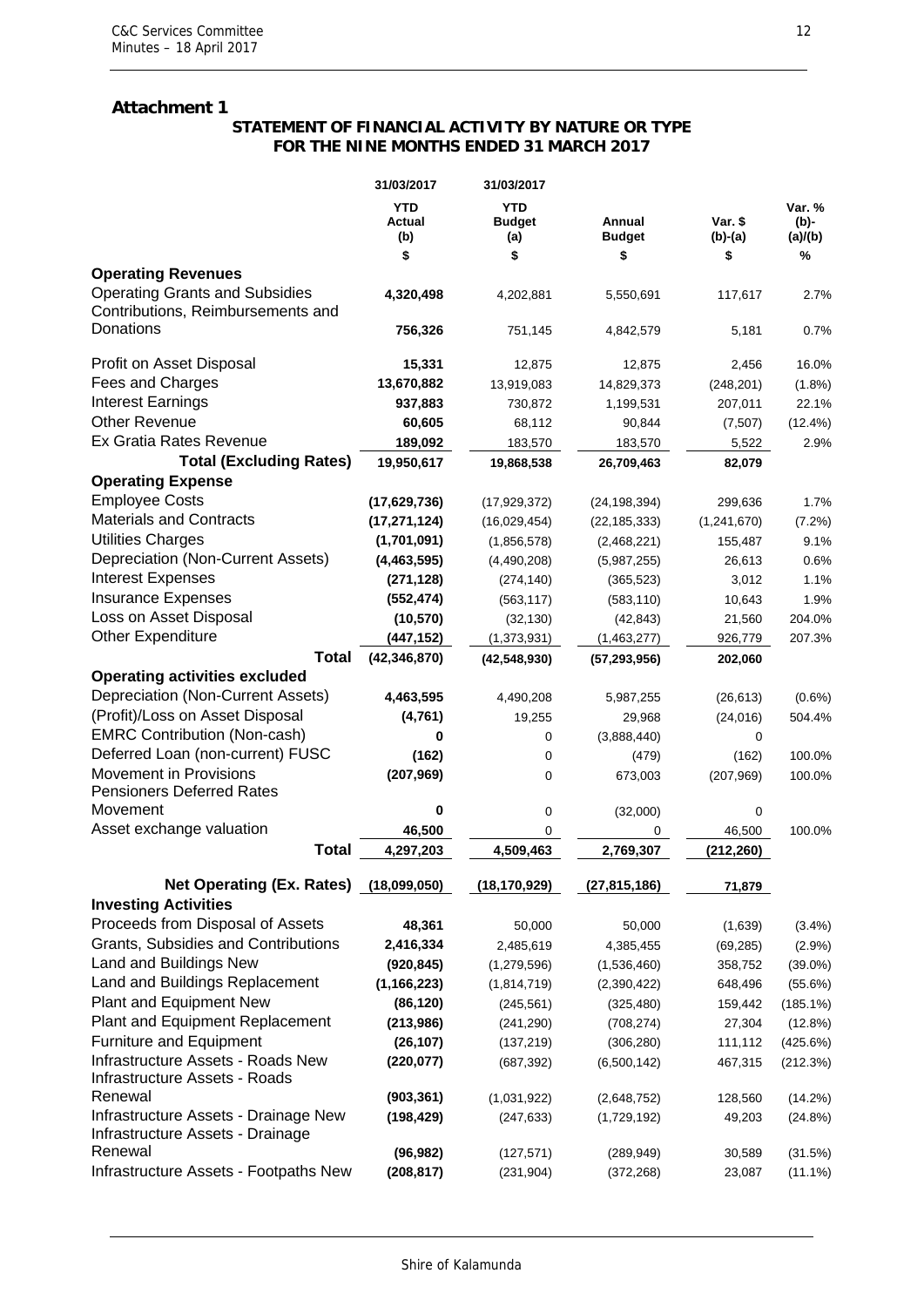#### **STATEMENT OF FINANCIAL ACTIVITY BY NATURE OR TYPE FOR THE NINE MONTHS ENDED 31 MARCH 2017**

|                                                                            | 31/03/2017                  | 31/03/2017                         |                         |                      |                              |
|----------------------------------------------------------------------------|-----------------------------|------------------------------------|-------------------------|----------------------|------------------------------|
|                                                                            | <b>YTD</b><br>Actual<br>(b) | <b>YTD</b><br><b>Budget</b><br>(a) | Annual<br><b>Budget</b> | Var. \$<br>$(b)-(a)$ | Var. %<br>$(b)$ -<br>(a)/(b) |
|                                                                            | \$                          | \$                                 | \$                      | \$                   | %                            |
| Infrastructure Assets - Footpaths                                          |                             |                                    |                         |                      |                              |
| Renewal                                                                    | (71, 511)                   | (116, 942)                         | (179, 148)              | 45,431               | (63.5%)                      |
| Infrastructure Assets - Car Parks New<br>Infrastructure Assets - Car Parks | (129,083)                   | (151, 420)                         | (787, 291)              | 22,337               | (17.3%)                      |
| Renewal                                                                    | (84, 429)                   | (130, 514)                         | (297, 120)              | 46,085               | (54.6%)                      |
| Infrastructure Assets - Parks and<br><b>Ovals New</b>                      | (118, 451)                  | (379, 986)                         | (1, 161, 551)           | 261,535              | (220.8%)                     |
| Infrastructure Assets - Parks and                                          |                             |                                    |                         |                      |                              |
| <b>Ovals Renewal</b>                                                       | (461, 872)                  | (691, 775)                         | (1,077,451)             | 229,903              | $(49.8\%)$                   |
| Infrastructure Assets - Capital Work-                                      |                             |                                    |                         |                      |                              |
| in progress                                                                | (1,060,024)                 | 0                                  | 0                       | (1,060,024)          | 100.0%                       |
| Amounts attributable to investing                                          |                             |                                    |                         |                      |                              |
| activities                                                                 | (3,501,623)                 | (4,979,825)                        | (15,874,325)            | 1,478,202            |                              |
|                                                                            |                             |                                    |                         |                      |                              |
| <b>Financing Activities</b>                                                |                             |                                    |                         |                      |                              |
| <b>Repayment of Debentures</b>                                             | (576, 871)                  | (472, 320)                         | (629, 779)              | (104, 551)           | $(18.1\%)$                   |
| Self-Supporting Loan Principal                                             | 53,037                      | 54,759                             | 72,302                  | (1,722)              | $(3.2\%)$                    |
| Proceeds from new debentures                                               | 0                           | $\Omega$                           | 706,510                 | $\mathbf 0$          |                              |
| Capital (Developer) - Contributions                                        | 2,149,755                   | 1,540,539                          | 2,054,062               | 609,216              | 28.3%                        |
| <b>Transfer from Reserves</b>                                              | 8,865,488                   | 9,657,419                          | 13,610,345              | (791, 931)           | $(8.9\%)$                    |
| <b>Transfer to Reserves</b>                                                | (1,864,268)                 | (947, 403)                         | (7, 377, 786)           | (916, 865)           | $(49.2\%)$                   |
| Amounts attributable to financing<br>activities                            | 8,627,141                   | 9,832,994                          | 8,435,654               | (1, 205, 853)        |                              |
|                                                                            |                             |                                    |                         |                      |                              |
| <b>Total Net Operating + Capital</b>                                       | (12, 973, 530)              | (13, 317, 760)                     | (35, 253, 855)          | 344,230              |                              |
| <b>Rate Revenue</b>                                                        | 33,483,245                  | 33,377,001                         | 34,264,515              | 106,245              | 0.3%                         |
| <b>Opening Funding Surplus (Deficit)</b>                                   | 4,378,271                   | 4,378,271                          | 4,378,271               | 0                    | 0.0%                         |
|                                                                            |                             |                                    |                         |                      |                              |
| <b>Closing Funding Surplus (Deficit)</b>                                   | 24,887,986                  | 24,437,512                         | 3,388,930               | 450,474              | 1.8%                         |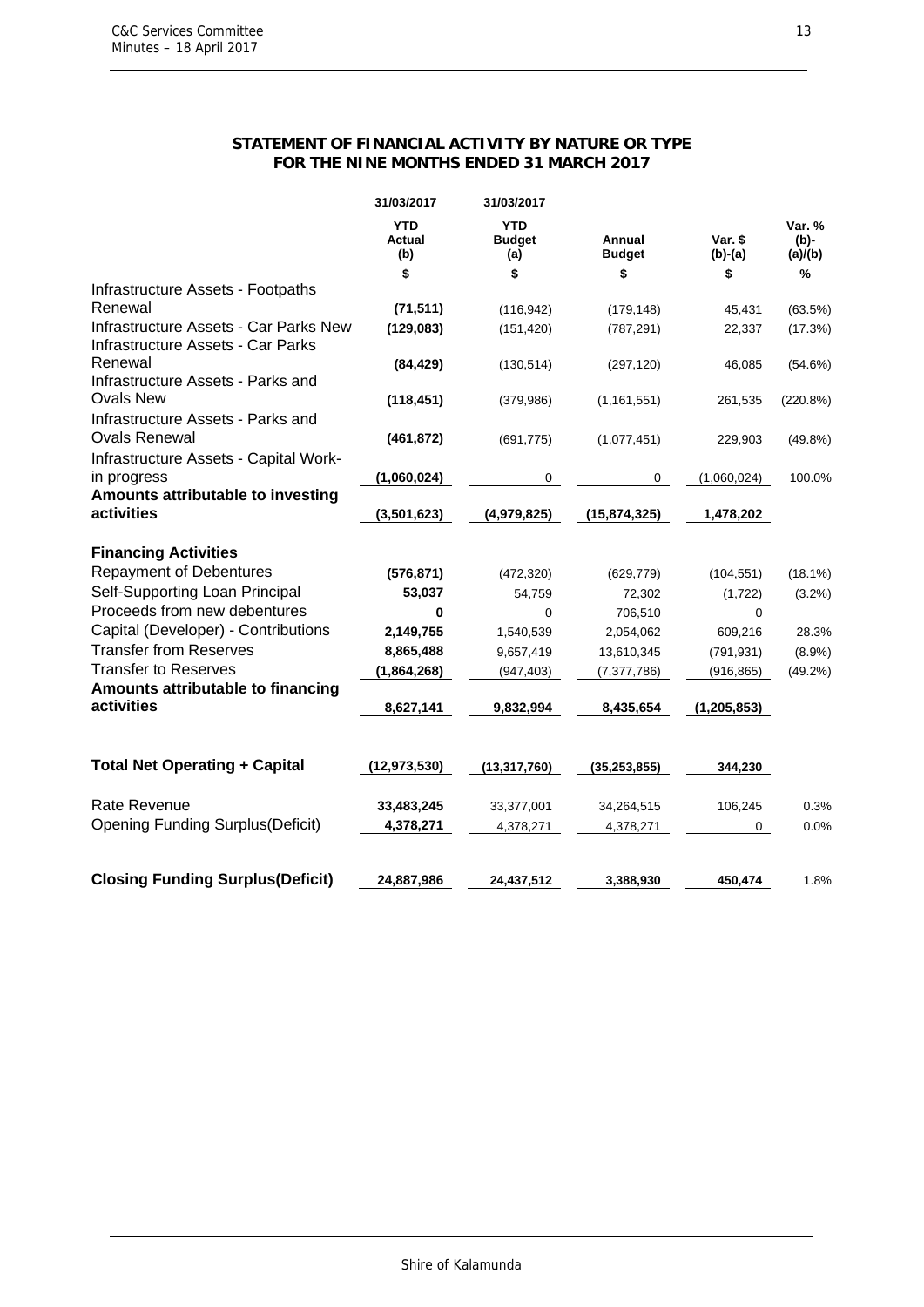#### **STATEMENT OF FINANCIAL ACTIVITY (STATUTORY REPORTING PROGRAM) FOR THE NINE MONTHS ENDED 31 MARCH 2017**

| <b>YTD</b><br><b>YTD</b><br>Var. %<br>Actual<br>Annual<br>Var. \$<br>(b)-<br><b>Budget</b><br><b>Budget</b><br>(b)<br>$(b)-(a)$<br>(a)/(b)<br>(a)<br>\$<br>\$<br>\$<br>%<br>\$<br><b>Operating Revenues</b><br>Governance<br>25,358<br>85,716<br>114,298<br>(60, 358)<br><b>General Purpose Funding</b><br>3,019,777<br>3,027,205<br>8,035,659<br>(7, 428)<br>Law, Order and Public Safety<br>420,894<br>370,872<br>494,568<br>50,022<br>Health<br>362,093<br>270,660<br>363,951<br>91,433<br><b>Education and Welfare</b><br>2,825,349<br>2,606,991<br>3,473,625<br>218,358<br><b>Community Amenities</b><br>11,233,870<br>11,330,788<br>11,477,988<br>(96, 918)<br><b>Recreation and Culture</b><br>1,293,912<br>1,384,337<br>1,772,382<br>(90, 425)<br>Transport<br>17,342<br>13,014<br>17,355<br>4,328<br>25.0%<br><b>Economic Services</b><br>431,141<br>458,016<br>537,921<br>(26, 875)<br>Other Property and Services<br>305,549<br>340,194<br>408,841<br>(34, 645)<br><b>Total (Excluding Rates)</b><br>19,935,285<br>19,887,793<br>26,696,588<br>47,492<br><b>Operating Expense</b><br>Governance<br>(2,766,955)<br>(2,867,587)<br>(3,850,348)<br>100,632<br><b>General Purpose Funding</b><br>(543, 015)<br>(679, 481)<br>(898, 664)<br>136,466<br>Law, Order and Public Safety<br>(1, 307, 341)<br>(1,364,265)<br>(1,822,274)<br>56,924<br>Health<br>(1,012,781)<br>(1, 149, 756)<br>(1,539,120)<br>136,975<br><b>Education and Welfare</b><br>(2,754,366)<br>(2,978,611)<br>(3,945,129)<br>224,245<br><b>Community Amenities</b><br>(9,591,594)<br>(10, 534, 257)<br>(14, 415, 379)<br>942,663<br><b>Recreation and Culture</b><br>(12, 881, 348)<br>(13, 675, 414)<br>(18, 256, 509)<br>794,066<br>Transport<br>(6, 225, 819)<br>(6,613,622)<br>(9, 105, 739)<br>387,803<br><b>Economic Services</b><br>(813, 816)<br>(806, 334)<br>(1, 152, 841)<br>(7, 482)<br><b>Other Property and Services</b><br>(4, 434, 503)<br>(2,535,645)<br>(1,898,858)<br>(2, 295, 078)<br><b>Total</b><br>(42, 331, 538)<br>(42, 568, 185)<br>(57, 281, 081)<br>236,647<br><b>Operating activities excluded</b><br>Depreciation (Non-Current Assets)<br>4,463,595<br>4,490,208<br>(26, 613)<br>5,987,255<br>(Profit)/Loss on Asset Disposal<br>(4, 761)<br>19,255<br>29,968<br>(24, 016)<br><b>EMRC Contribution (Non-cash)</b><br>0<br>(3,888,440)<br>0<br>0<br>Deferred Loan (non-current) FUSC<br>(162)<br>0<br>(479)<br>(162)<br>Movement in Provisions<br>(207, 969)<br>0<br>673,003<br>(207, 969)<br><b>Pensioners Deferred Rates</b><br>Movement<br>0<br>(32,000)<br>0<br>0<br>Asset exchange valuation<br>46,500<br>100.0%<br>0<br>0<br>46,500<br><b>Total</b><br>4,297,203<br>4,509,463<br>2,769,307<br>(212, 260)<br><b>Net Operating (Ex. Rates)</b><br>(18,099,049)<br>71,880<br>(18, 170, 929)<br>(27, 815, 186)<br><b>Investing Activities</b><br>Proceeds from Disposal of Assets<br>48,361<br>50,000<br>50,000<br>(1,639)<br>(3.4%)<br>Non-operating grants, subsidies and<br>contributions<br>2,416,334<br>2,485,619<br>$(2.9\%)$<br>4,385,455<br>(69, 285)<br>Land Held for Resale<br>0<br>0<br>0<br>0<br><b>Land Development Costs</b><br>0<br>0<br>0<br>0 | 31/03/2017 | 31/03/2017 |  |             |
|-------------------------------------------------------------------------------------------------------------------------------------------------------------------------------------------------------------------------------------------------------------------------------------------------------------------------------------------------------------------------------------------------------------------------------------------------------------------------------------------------------------------------------------------------------------------------------------------------------------------------------------------------------------------------------------------------------------------------------------------------------------------------------------------------------------------------------------------------------------------------------------------------------------------------------------------------------------------------------------------------------------------------------------------------------------------------------------------------------------------------------------------------------------------------------------------------------------------------------------------------------------------------------------------------------------------------------------------------------------------------------------------------------------------------------------------------------------------------------------------------------------------------------------------------------------------------------------------------------------------------------------------------------------------------------------------------------------------------------------------------------------------------------------------------------------------------------------------------------------------------------------------------------------------------------------------------------------------------------------------------------------------------------------------------------------------------------------------------------------------------------------------------------------------------------------------------------------------------------------------------------------------------------------------------------------------------------------------------------------------------------------------------------------------------------------------------------------------------------------------------------------------------------------------------------------------------------------------------------------------------------------------------------------------------------------------------------------------------------------------------------------------------------------------------------------------------------------------------------------------------------------------------------------------------------------------------------------------------------------------------------------------------------------------------------------------------------------------------------------------------------------------------------------------------|------------|------------|--|-------------|
|                                                                                                                                                                                                                                                                                                                                                                                                                                                                                                                                                                                                                                                                                                                                                                                                                                                                                                                                                                                                                                                                                                                                                                                                                                                                                                                                                                                                                                                                                                                                                                                                                                                                                                                                                                                                                                                                                                                                                                                                                                                                                                                                                                                                                                                                                                                                                                                                                                                                                                                                                                                                                                                                                                                                                                                                                                                                                                                                                                                                                                                                                                                                                                         |            |            |  |             |
|                                                                                                                                                                                                                                                                                                                                                                                                                                                                                                                                                                                                                                                                                                                                                                                                                                                                                                                                                                                                                                                                                                                                                                                                                                                                                                                                                                                                                                                                                                                                                                                                                                                                                                                                                                                                                                                                                                                                                                                                                                                                                                                                                                                                                                                                                                                                                                                                                                                                                                                                                                                                                                                                                                                                                                                                                                                                                                                                                                                                                                                                                                                                                                         |            |            |  |             |
|                                                                                                                                                                                                                                                                                                                                                                                                                                                                                                                                                                                                                                                                                                                                                                                                                                                                                                                                                                                                                                                                                                                                                                                                                                                                                                                                                                                                                                                                                                                                                                                                                                                                                                                                                                                                                                                                                                                                                                                                                                                                                                                                                                                                                                                                                                                                                                                                                                                                                                                                                                                                                                                                                                                                                                                                                                                                                                                                                                                                                                                                                                                                                                         |            |            |  |             |
|                                                                                                                                                                                                                                                                                                                                                                                                                                                                                                                                                                                                                                                                                                                                                                                                                                                                                                                                                                                                                                                                                                                                                                                                                                                                                                                                                                                                                                                                                                                                                                                                                                                                                                                                                                                                                                                                                                                                                                                                                                                                                                                                                                                                                                                                                                                                                                                                                                                                                                                                                                                                                                                                                                                                                                                                                                                                                                                                                                                                                                                                                                                                                                         |            |            |  | $(238.0\%)$ |
|                                                                                                                                                                                                                                                                                                                                                                                                                                                                                                                                                                                                                                                                                                                                                                                                                                                                                                                                                                                                                                                                                                                                                                                                                                                                                                                                                                                                                                                                                                                                                                                                                                                                                                                                                                                                                                                                                                                                                                                                                                                                                                                                                                                                                                                                                                                                                                                                                                                                                                                                                                                                                                                                                                                                                                                                                                                                                                                                                                                                                                                                                                                                                                         |            |            |  | (0.2%)      |
|                                                                                                                                                                                                                                                                                                                                                                                                                                                                                                                                                                                                                                                                                                                                                                                                                                                                                                                                                                                                                                                                                                                                                                                                                                                                                                                                                                                                                                                                                                                                                                                                                                                                                                                                                                                                                                                                                                                                                                                                                                                                                                                                                                                                                                                                                                                                                                                                                                                                                                                                                                                                                                                                                                                                                                                                                                                                                                                                                                                                                                                                                                                                                                         |            |            |  | 11.9%       |
|                                                                                                                                                                                                                                                                                                                                                                                                                                                                                                                                                                                                                                                                                                                                                                                                                                                                                                                                                                                                                                                                                                                                                                                                                                                                                                                                                                                                                                                                                                                                                                                                                                                                                                                                                                                                                                                                                                                                                                                                                                                                                                                                                                                                                                                                                                                                                                                                                                                                                                                                                                                                                                                                                                                                                                                                                                                                                                                                                                                                                                                                                                                                                                         |            |            |  | 25.3%       |
|                                                                                                                                                                                                                                                                                                                                                                                                                                                                                                                                                                                                                                                                                                                                                                                                                                                                                                                                                                                                                                                                                                                                                                                                                                                                                                                                                                                                                                                                                                                                                                                                                                                                                                                                                                                                                                                                                                                                                                                                                                                                                                                                                                                                                                                                                                                                                                                                                                                                                                                                                                                                                                                                                                                                                                                                                                                                                                                                                                                                                                                                                                                                                                         |            |            |  | 7.7%        |
|                                                                                                                                                                                                                                                                                                                                                                                                                                                                                                                                                                                                                                                                                                                                                                                                                                                                                                                                                                                                                                                                                                                                                                                                                                                                                                                                                                                                                                                                                                                                                                                                                                                                                                                                                                                                                                                                                                                                                                                                                                                                                                                                                                                                                                                                                                                                                                                                                                                                                                                                                                                                                                                                                                                                                                                                                                                                                                                                                                                                                                                                                                                                                                         |            |            |  | (0.9%       |
|                                                                                                                                                                                                                                                                                                                                                                                                                                                                                                                                                                                                                                                                                                                                                                                                                                                                                                                                                                                                                                                                                                                                                                                                                                                                                                                                                                                                                                                                                                                                                                                                                                                                                                                                                                                                                                                                                                                                                                                                                                                                                                                                                                                                                                                                                                                                                                                                                                                                                                                                                                                                                                                                                                                                                                                                                                                                                                                                                                                                                                                                                                                                                                         |            |            |  | $(7.0\%)$   |
|                                                                                                                                                                                                                                                                                                                                                                                                                                                                                                                                                                                                                                                                                                                                                                                                                                                                                                                                                                                                                                                                                                                                                                                                                                                                                                                                                                                                                                                                                                                                                                                                                                                                                                                                                                                                                                                                                                                                                                                                                                                                                                                                                                                                                                                                                                                                                                                                                                                                                                                                                                                                                                                                                                                                                                                                                                                                                                                                                                                                                                                                                                                                                                         |            |            |  |             |
|                                                                                                                                                                                                                                                                                                                                                                                                                                                                                                                                                                                                                                                                                                                                                                                                                                                                                                                                                                                                                                                                                                                                                                                                                                                                                                                                                                                                                                                                                                                                                                                                                                                                                                                                                                                                                                                                                                                                                                                                                                                                                                                                                                                                                                                                                                                                                                                                                                                                                                                                                                                                                                                                                                                                                                                                                                                                                                                                                                                                                                                                                                                                                                         |            |            |  | (6.2%)      |
|                                                                                                                                                                                                                                                                                                                                                                                                                                                                                                                                                                                                                                                                                                                                                                                                                                                                                                                                                                                                                                                                                                                                                                                                                                                                                                                                                                                                                                                                                                                                                                                                                                                                                                                                                                                                                                                                                                                                                                                                                                                                                                                                                                                                                                                                                                                                                                                                                                                                                                                                                                                                                                                                                                                                                                                                                                                                                                                                                                                                                                                                                                                                                                         |            |            |  | (11.3%)     |
|                                                                                                                                                                                                                                                                                                                                                                                                                                                                                                                                                                                                                                                                                                                                                                                                                                                                                                                                                                                                                                                                                                                                                                                                                                                                                                                                                                                                                                                                                                                                                                                                                                                                                                                                                                                                                                                                                                                                                                                                                                                                                                                                                                                                                                                                                                                                                                                                                                                                                                                                                                                                                                                                                                                                                                                                                                                                                                                                                                                                                                                                                                                                                                         |            |            |  |             |
|                                                                                                                                                                                                                                                                                                                                                                                                                                                                                                                                                                                                                                                                                                                                                                                                                                                                                                                                                                                                                                                                                                                                                                                                                                                                                                                                                                                                                                                                                                                                                                                                                                                                                                                                                                                                                                                                                                                                                                                                                                                                                                                                                                                                                                                                                                                                                                                                                                                                                                                                                                                                                                                                                                                                                                                                                                                                                                                                                                                                                                                                                                                                                                         |            |            |  |             |
|                                                                                                                                                                                                                                                                                                                                                                                                                                                                                                                                                                                                                                                                                                                                                                                                                                                                                                                                                                                                                                                                                                                                                                                                                                                                                                                                                                                                                                                                                                                                                                                                                                                                                                                                                                                                                                                                                                                                                                                                                                                                                                                                                                                                                                                                                                                                                                                                                                                                                                                                                                                                                                                                                                                                                                                                                                                                                                                                                                                                                                                                                                                                                                         |            |            |  | 3.6%        |
|                                                                                                                                                                                                                                                                                                                                                                                                                                                                                                                                                                                                                                                                                                                                                                                                                                                                                                                                                                                                                                                                                                                                                                                                                                                                                                                                                                                                                                                                                                                                                                                                                                                                                                                                                                                                                                                                                                                                                                                                                                                                                                                                                                                                                                                                                                                                                                                                                                                                                                                                                                                                                                                                                                                                                                                                                                                                                                                                                                                                                                                                                                                                                                         |            |            |  | 25.1%       |
|                                                                                                                                                                                                                                                                                                                                                                                                                                                                                                                                                                                                                                                                                                                                                                                                                                                                                                                                                                                                                                                                                                                                                                                                                                                                                                                                                                                                                                                                                                                                                                                                                                                                                                                                                                                                                                                                                                                                                                                                                                                                                                                                                                                                                                                                                                                                                                                                                                                                                                                                                                                                                                                                                                                                                                                                                                                                                                                                                                                                                                                                                                                                                                         |            |            |  | 4.4%        |
|                                                                                                                                                                                                                                                                                                                                                                                                                                                                                                                                                                                                                                                                                                                                                                                                                                                                                                                                                                                                                                                                                                                                                                                                                                                                                                                                                                                                                                                                                                                                                                                                                                                                                                                                                                                                                                                                                                                                                                                                                                                                                                                                                                                                                                                                                                                                                                                                                                                                                                                                                                                                                                                                                                                                                                                                                                                                                                                                                                                                                                                                                                                                                                         |            |            |  | 13.5%       |
|                                                                                                                                                                                                                                                                                                                                                                                                                                                                                                                                                                                                                                                                                                                                                                                                                                                                                                                                                                                                                                                                                                                                                                                                                                                                                                                                                                                                                                                                                                                                                                                                                                                                                                                                                                                                                                                                                                                                                                                                                                                                                                                                                                                                                                                                                                                                                                                                                                                                                                                                                                                                                                                                                                                                                                                                                                                                                                                                                                                                                                                                                                                                                                         |            |            |  | 8.1%        |
|                                                                                                                                                                                                                                                                                                                                                                                                                                                                                                                                                                                                                                                                                                                                                                                                                                                                                                                                                                                                                                                                                                                                                                                                                                                                                                                                                                                                                                                                                                                                                                                                                                                                                                                                                                                                                                                                                                                                                                                                                                                                                                                                                                                                                                                                                                                                                                                                                                                                                                                                                                                                                                                                                                                                                                                                                                                                                                                                                                                                                                                                                                                                                                         |            |            |  | 9.8%        |
|                                                                                                                                                                                                                                                                                                                                                                                                                                                                                                                                                                                                                                                                                                                                                                                                                                                                                                                                                                                                                                                                                                                                                                                                                                                                                                                                                                                                                                                                                                                                                                                                                                                                                                                                                                                                                                                                                                                                                                                                                                                                                                                                                                                                                                                                                                                                                                                                                                                                                                                                                                                                                                                                                                                                                                                                                                                                                                                                                                                                                                                                                                                                                                         |            |            |  | 6.2%        |
|                                                                                                                                                                                                                                                                                                                                                                                                                                                                                                                                                                                                                                                                                                                                                                                                                                                                                                                                                                                                                                                                                                                                                                                                                                                                                                                                                                                                                                                                                                                                                                                                                                                                                                                                                                                                                                                                                                                                                                                                                                                                                                                                                                                                                                                                                                                                                                                                                                                                                                                                                                                                                                                                                                                                                                                                                                                                                                                                                                                                                                                                                                                                                                         |            |            |  | 6.2%        |
|                                                                                                                                                                                                                                                                                                                                                                                                                                                                                                                                                                                                                                                                                                                                                                                                                                                                                                                                                                                                                                                                                                                                                                                                                                                                                                                                                                                                                                                                                                                                                                                                                                                                                                                                                                                                                                                                                                                                                                                                                                                                                                                                                                                                                                                                                                                                                                                                                                                                                                                                                                                                                                                                                                                                                                                                                                                                                                                                                                                                                                                                                                                                                                         |            |            |  | (0.9%       |
|                                                                                                                                                                                                                                                                                                                                                                                                                                                                                                                                                                                                                                                                                                                                                                                                                                                                                                                                                                                                                                                                                                                                                                                                                                                                                                                                                                                                                                                                                                                                                                                                                                                                                                                                                                                                                                                                                                                                                                                                                                                                                                                                                                                                                                                                                                                                                                                                                                                                                                                                                                                                                                                                                                                                                                                                                                                                                                                                                                                                                                                                                                                                                                         |            |            |  | (57.2%)     |
|                                                                                                                                                                                                                                                                                                                                                                                                                                                                                                                                                                                                                                                                                                                                                                                                                                                                                                                                                                                                                                                                                                                                                                                                                                                                                                                                                                                                                                                                                                                                                                                                                                                                                                                                                                                                                                                                                                                                                                                                                                                                                                                                                                                                                                                                                                                                                                                                                                                                                                                                                                                                                                                                                                                                                                                                                                                                                                                                                                                                                                                                                                                                                                         |            |            |  |             |
|                                                                                                                                                                                                                                                                                                                                                                                                                                                                                                                                                                                                                                                                                                                                                                                                                                                                                                                                                                                                                                                                                                                                                                                                                                                                                                                                                                                                                                                                                                                                                                                                                                                                                                                                                                                                                                                                                                                                                                                                                                                                                                                                                                                                                                                                                                                                                                                                                                                                                                                                                                                                                                                                                                                                                                                                                                                                                                                                                                                                                                                                                                                                                                         |            |            |  |             |
|                                                                                                                                                                                                                                                                                                                                                                                                                                                                                                                                                                                                                                                                                                                                                                                                                                                                                                                                                                                                                                                                                                                                                                                                                                                                                                                                                                                                                                                                                                                                                                                                                                                                                                                                                                                                                                                                                                                                                                                                                                                                                                                                                                                                                                                                                                                                                                                                                                                                                                                                                                                                                                                                                                                                                                                                                                                                                                                                                                                                                                                                                                                                                                         |            |            |  | $(0.6\%)$   |
|                                                                                                                                                                                                                                                                                                                                                                                                                                                                                                                                                                                                                                                                                                                                                                                                                                                                                                                                                                                                                                                                                                                                                                                                                                                                                                                                                                                                                                                                                                                                                                                                                                                                                                                                                                                                                                                                                                                                                                                                                                                                                                                                                                                                                                                                                                                                                                                                                                                                                                                                                                                                                                                                                                                                                                                                                                                                                                                                                                                                                                                                                                                                                                         |            |            |  | 504.4%      |
|                                                                                                                                                                                                                                                                                                                                                                                                                                                                                                                                                                                                                                                                                                                                                                                                                                                                                                                                                                                                                                                                                                                                                                                                                                                                                                                                                                                                                                                                                                                                                                                                                                                                                                                                                                                                                                                                                                                                                                                                                                                                                                                                                                                                                                                                                                                                                                                                                                                                                                                                                                                                                                                                                                                                                                                                                                                                                                                                                                                                                                                                                                                                                                         |            |            |  |             |
|                                                                                                                                                                                                                                                                                                                                                                                                                                                                                                                                                                                                                                                                                                                                                                                                                                                                                                                                                                                                                                                                                                                                                                                                                                                                                                                                                                                                                                                                                                                                                                                                                                                                                                                                                                                                                                                                                                                                                                                                                                                                                                                                                                                                                                                                                                                                                                                                                                                                                                                                                                                                                                                                                                                                                                                                                                                                                                                                                                                                                                                                                                                                                                         |            |            |  | 100.0%      |
|                                                                                                                                                                                                                                                                                                                                                                                                                                                                                                                                                                                                                                                                                                                                                                                                                                                                                                                                                                                                                                                                                                                                                                                                                                                                                                                                                                                                                                                                                                                                                                                                                                                                                                                                                                                                                                                                                                                                                                                                                                                                                                                                                                                                                                                                                                                                                                                                                                                                                                                                                                                                                                                                                                                                                                                                                                                                                                                                                                                                                                                                                                                                                                         |            |            |  | 100.0%      |
|                                                                                                                                                                                                                                                                                                                                                                                                                                                                                                                                                                                                                                                                                                                                                                                                                                                                                                                                                                                                                                                                                                                                                                                                                                                                                                                                                                                                                                                                                                                                                                                                                                                                                                                                                                                                                                                                                                                                                                                                                                                                                                                                                                                                                                                                                                                                                                                                                                                                                                                                                                                                                                                                                                                                                                                                                                                                                                                                                                                                                                                                                                                                                                         |            |            |  |             |
|                                                                                                                                                                                                                                                                                                                                                                                                                                                                                                                                                                                                                                                                                                                                                                                                                                                                                                                                                                                                                                                                                                                                                                                                                                                                                                                                                                                                                                                                                                                                                                                                                                                                                                                                                                                                                                                                                                                                                                                                                                                                                                                                                                                                                                                                                                                                                                                                                                                                                                                                                                                                                                                                                                                                                                                                                                                                                                                                                                                                                                                                                                                                                                         |            |            |  |             |
|                                                                                                                                                                                                                                                                                                                                                                                                                                                                                                                                                                                                                                                                                                                                                                                                                                                                                                                                                                                                                                                                                                                                                                                                                                                                                                                                                                                                                                                                                                                                                                                                                                                                                                                                                                                                                                                                                                                                                                                                                                                                                                                                                                                                                                                                                                                                                                                                                                                                                                                                                                                                                                                                                                                                                                                                                                                                                                                                                                                                                                                                                                                                                                         |            |            |  |             |
|                                                                                                                                                                                                                                                                                                                                                                                                                                                                                                                                                                                                                                                                                                                                                                                                                                                                                                                                                                                                                                                                                                                                                                                                                                                                                                                                                                                                                                                                                                                                                                                                                                                                                                                                                                                                                                                                                                                                                                                                                                                                                                                                                                                                                                                                                                                                                                                                                                                                                                                                                                                                                                                                                                                                                                                                                                                                                                                                                                                                                                                                                                                                                                         |            |            |  |             |
|                                                                                                                                                                                                                                                                                                                                                                                                                                                                                                                                                                                                                                                                                                                                                                                                                                                                                                                                                                                                                                                                                                                                                                                                                                                                                                                                                                                                                                                                                                                                                                                                                                                                                                                                                                                                                                                                                                                                                                                                                                                                                                                                                                                                                                                                                                                                                                                                                                                                                                                                                                                                                                                                                                                                                                                                                                                                                                                                                                                                                                                                                                                                                                         |            |            |  |             |
|                                                                                                                                                                                                                                                                                                                                                                                                                                                                                                                                                                                                                                                                                                                                                                                                                                                                                                                                                                                                                                                                                                                                                                                                                                                                                                                                                                                                                                                                                                                                                                                                                                                                                                                                                                                                                                                                                                                                                                                                                                                                                                                                                                                                                                                                                                                                                                                                                                                                                                                                                                                                                                                                                                                                                                                                                                                                                                                                                                                                                                                                                                                                                                         |            |            |  |             |
|                                                                                                                                                                                                                                                                                                                                                                                                                                                                                                                                                                                                                                                                                                                                                                                                                                                                                                                                                                                                                                                                                                                                                                                                                                                                                                                                                                                                                                                                                                                                                                                                                                                                                                                                                                                                                                                                                                                                                                                                                                                                                                                                                                                                                                                                                                                                                                                                                                                                                                                                                                                                                                                                                                                                                                                                                                                                                                                                                                                                                                                                                                                                                                         |            |            |  |             |
|                                                                                                                                                                                                                                                                                                                                                                                                                                                                                                                                                                                                                                                                                                                                                                                                                                                                                                                                                                                                                                                                                                                                                                                                                                                                                                                                                                                                                                                                                                                                                                                                                                                                                                                                                                                                                                                                                                                                                                                                                                                                                                                                                                                                                                                                                                                                                                                                                                                                                                                                                                                                                                                                                                                                                                                                                                                                                                                                                                                                                                                                                                                                                                         |            |            |  |             |
|                                                                                                                                                                                                                                                                                                                                                                                                                                                                                                                                                                                                                                                                                                                                                                                                                                                                                                                                                                                                                                                                                                                                                                                                                                                                                                                                                                                                                                                                                                                                                                                                                                                                                                                                                                                                                                                                                                                                                                                                                                                                                                                                                                                                                                                                                                                                                                                                                                                                                                                                                                                                                                                                                                                                                                                                                                                                                                                                                                                                                                                                                                                                                                         |            |            |  |             |
|                                                                                                                                                                                                                                                                                                                                                                                                                                                                                                                                                                                                                                                                                                                                                                                                                                                                                                                                                                                                                                                                                                                                                                                                                                                                                                                                                                                                                                                                                                                                                                                                                                                                                                                                                                                                                                                                                                                                                                                                                                                                                                                                                                                                                                                                                                                                                                                                                                                                                                                                                                                                                                                                                                                                                                                                                                                                                                                                                                                                                                                                                                                                                                         |            |            |  |             |
|                                                                                                                                                                                                                                                                                                                                                                                                                                                                                                                                                                                                                                                                                                                                                                                                                                                                                                                                                                                                                                                                                                                                                                                                                                                                                                                                                                                                                                                                                                                                                                                                                                                                                                                                                                                                                                                                                                                                                                                                                                                                                                                                                                                                                                                                                                                                                                                                                                                                                                                                                                                                                                                                                                                                                                                                                                                                                                                                                                                                                                                                                                                                                                         |            |            |  |             |
| Land and Buildings New<br>(920, 845)<br>(1, 279, 596)<br>(1,536,460)<br>358,752                                                                                                                                                                                                                                                                                                                                                                                                                                                                                                                                                                                                                                                                                                                                                                                                                                                                                                                                                                                                                                                                                                                                                                                                                                                                                                                                                                                                                                                                                                                                                                                                                                                                                                                                                                                                                                                                                                                                                                                                                                                                                                                                                                                                                                                                                                                                                                                                                                                                                                                                                                                                                                                                                                                                                                                                                                                                                                                                                                                                                                                                                         |            |            |  | $(39.0\%)$  |
| Land and Buildings Replacement<br>(1, 166, 223)<br>(1,814,719)<br>(2,390,422)<br>648,496                                                                                                                                                                                                                                                                                                                                                                                                                                                                                                                                                                                                                                                                                                                                                                                                                                                                                                                                                                                                                                                                                                                                                                                                                                                                                                                                                                                                                                                                                                                                                                                                                                                                                                                                                                                                                                                                                                                                                                                                                                                                                                                                                                                                                                                                                                                                                                                                                                                                                                                                                                                                                                                                                                                                                                                                                                                                                                                                                                                                                                                                                |            |            |  | (55.6%)     |
| Plant and Equipment New<br>(86, 120)<br>(245, 561)<br>(325, 480)<br>159,442                                                                                                                                                                                                                                                                                                                                                                                                                                                                                                                                                                                                                                                                                                                                                                                                                                                                                                                                                                                                                                                                                                                                                                                                                                                                                                                                                                                                                                                                                                                                                                                                                                                                                                                                                                                                                                                                                                                                                                                                                                                                                                                                                                                                                                                                                                                                                                                                                                                                                                                                                                                                                                                                                                                                                                                                                                                                                                                                                                                                                                                                                             |            |            |  | $(185.1\%)$ |
| Plant and Equipment Replacement<br>(213,986)<br>(241, 290)<br>(708, 274)<br>27,304                                                                                                                                                                                                                                                                                                                                                                                                                                                                                                                                                                                                                                                                                                                                                                                                                                                                                                                                                                                                                                                                                                                                                                                                                                                                                                                                                                                                                                                                                                                                                                                                                                                                                                                                                                                                                                                                                                                                                                                                                                                                                                                                                                                                                                                                                                                                                                                                                                                                                                                                                                                                                                                                                                                                                                                                                                                                                                                                                                                                                                                                                      |            |            |  | (12.8%)     |
| <b>Furniture and Equipment</b><br>(26, 107)<br>(137, 219)<br>(306, 280)<br>111,112                                                                                                                                                                                                                                                                                                                                                                                                                                                                                                                                                                                                                                                                                                                                                                                                                                                                                                                                                                                                                                                                                                                                                                                                                                                                                                                                                                                                                                                                                                                                                                                                                                                                                                                                                                                                                                                                                                                                                                                                                                                                                                                                                                                                                                                                                                                                                                                                                                                                                                                                                                                                                                                                                                                                                                                                                                                                                                                                                                                                                                                                                      |            |            |  | (425.6%)    |
| Infrastructure Assets - Roads New<br>(220, 077)<br>(687, 392)<br>(6,500,142)<br>467,315                                                                                                                                                                                                                                                                                                                                                                                                                                                                                                                                                                                                                                                                                                                                                                                                                                                                                                                                                                                                                                                                                                                                                                                                                                                                                                                                                                                                                                                                                                                                                                                                                                                                                                                                                                                                                                                                                                                                                                                                                                                                                                                                                                                                                                                                                                                                                                                                                                                                                                                                                                                                                                                                                                                                                                                                                                                                                                                                                                                                                                                                                 |            |            |  | (212.3%)    |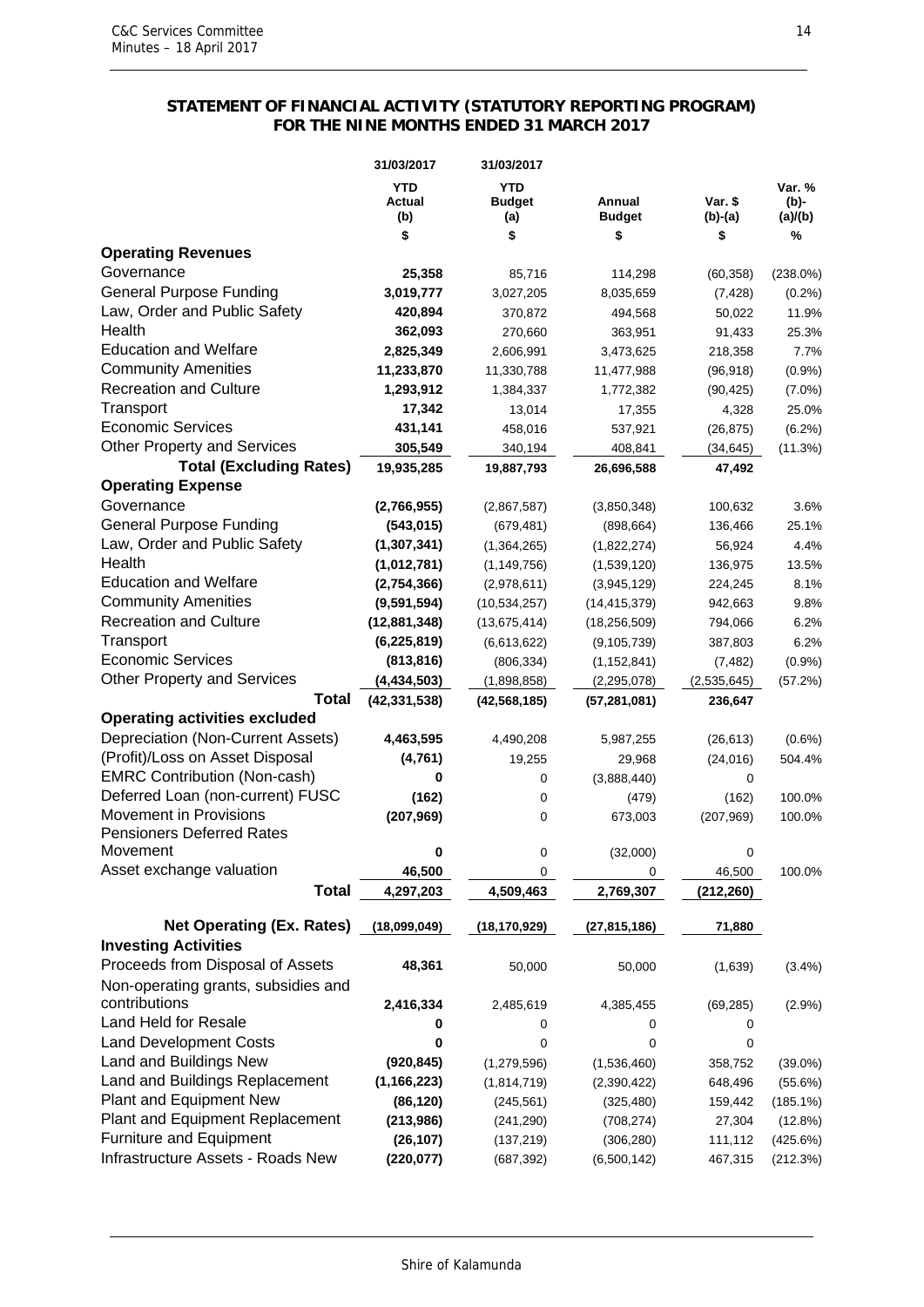#### **STATEMENT OF FINANCIAL ACTIVITY (STATUTORY REPORTING PROGRAM) FOR THE NINE MONTHS ENDED 31 MARCH 2017**

|                                                                              | 31/03/2017<br><b>YTD</b><br>Actual<br>(b) | 31/03/2017<br><b>YTD</b><br><b>Budget</b><br>(a) | Annual<br><b>Budget</b> | Var. \$<br>$(b)-(a)$ | Var. %<br>(b)-<br>(a)/(b) |
|------------------------------------------------------------------------------|-------------------------------------------|--------------------------------------------------|-------------------------|----------------------|---------------------------|
|                                                                              | \$                                        | \$                                               | \$                      | \$                   | %                         |
| Infrastructure Assets - Roads<br>Renewal<br>Infrastructure Assets - Drainage | (903, 361)                                | (1,031,922)                                      | (2,648,752)             | 128,560              | (14.2%)                   |
| <b>New</b><br>Infrastructure Assets - Drainage                               | (198, 429)                                | (247, 633)                                       | (1,729,192)             | 49,203               | (24.8%)                   |
| Renewal<br>Infrastructure Assets - Footpaths                                 | (96, 982)                                 | (127, 571)                                       | (289, 949)              | 30,589               | (31.5%)                   |
| <b>New</b><br>Infrastructure Assets - Footpaths                              | (208, 817)                                | (231, 904)                                       | (372, 268)              | 23,087               | $(11.1\%)$                |
| Renewal<br>Infrastructure Assets - Car Parks                                 | (71, 511)                                 | (116, 942)                                       | (179, 148)              | 45,431               | (63.5%)                   |
| <b>New</b><br>Infrastructure Assets - Car Parks                              | (129,083)                                 | (151, 420)                                       | (787, 291)              | 22,337               | (17.3%)                   |
| Renewal<br>Infrastructure Assets - Parks and                                 | (84, 429)                                 | (130, 514)                                       | (297, 120)              | 46,085               | (54.6%)                   |
| <b>Ovals New</b><br>Infrastructure Assets - Parks and                        | (118, 451)                                | (379, 986)                                       | (1, 161, 551)           | 261,535              | (220.8%)                  |
| <b>Ovals Renewal</b>                                                         | (461, 872)                                | (691, 775)                                       | (1,077,451)             | 229,903              | (49.8%)                   |
| Infrastructure Assets - Capital Work-<br>in progress                         | (1,060,024)                               | 0                                                | 0                       | (1,060,024)          | 100.0%                    |
| Amounts attributable to investing<br>activities                              | (3,501,623)                               | (4,979,825)                                      | (15, 874, 325)          | 1,478,202            |                           |
| <b>Financing Activities</b><br>Self-Supporting Loan Principal                |                                           |                                                  |                         |                      |                           |
| Income<br>Proceeds from new debentures                                       | 53,037                                    | 54,759<br>0                                      | 72,302                  | (1, 722)             | $(3.2\%)$                 |
| Capital (Developer) - Contributions                                          |                                           |                                                  | 706,510                 | 0                    |                           |
|                                                                              | 2,149,755                                 | 1,540,539                                        | 2,054,062               | 609,216              | 28.3%                     |
| <b>Transfer from Reserves</b><br><b>Capital Contributions and Grants</b>     | 8,865,488                                 | 9,657,419                                        | 13,610,345              | (791, 931)           | $(8.9\%)$                 |
| Owing                                                                        | 0                                         | 0                                                | 0                       | 0                    |                           |
| <b>Repayment of Debentures</b>                                               | (576, 871)                                | (472, 320)                                       | (629, 779)              | (104, 551)           | $(18.1\%)$                |
| <b>Overdraft Funds (Repayment)</b>                                           | 0                                         | 0                                                | 0                       | 0<br>0               |                           |
| <b>Transfer to Reserves</b>                                                  | (1,864,268)                               | (947, 403)                                       | (7, 377, 786)           | (916, 865)           | (49.2%)                   |
| Amounts attributable to financing<br>activities                              | 8,627,142                                 | 9,832,994                                        | 8,435,654               | (1,205,852)          |                           |
| <b>Total Net Operating + Capital</b>                                         | (12, 973, 530)                            | (13, 317, 760)                                   | (35, 253, 856)          | 344,229              |                           |
| Rate Revenue                                                                 | 33,483,245                                | 33,377,001                                       | 34,264,515              | 106,245              | 0.3%                      |
| <b>Opening Funding Surplus (Deficit)</b>                                     | 4,378,271                                 | 4,378,271                                        | 4,378,271               | 0                    | 0.0%                      |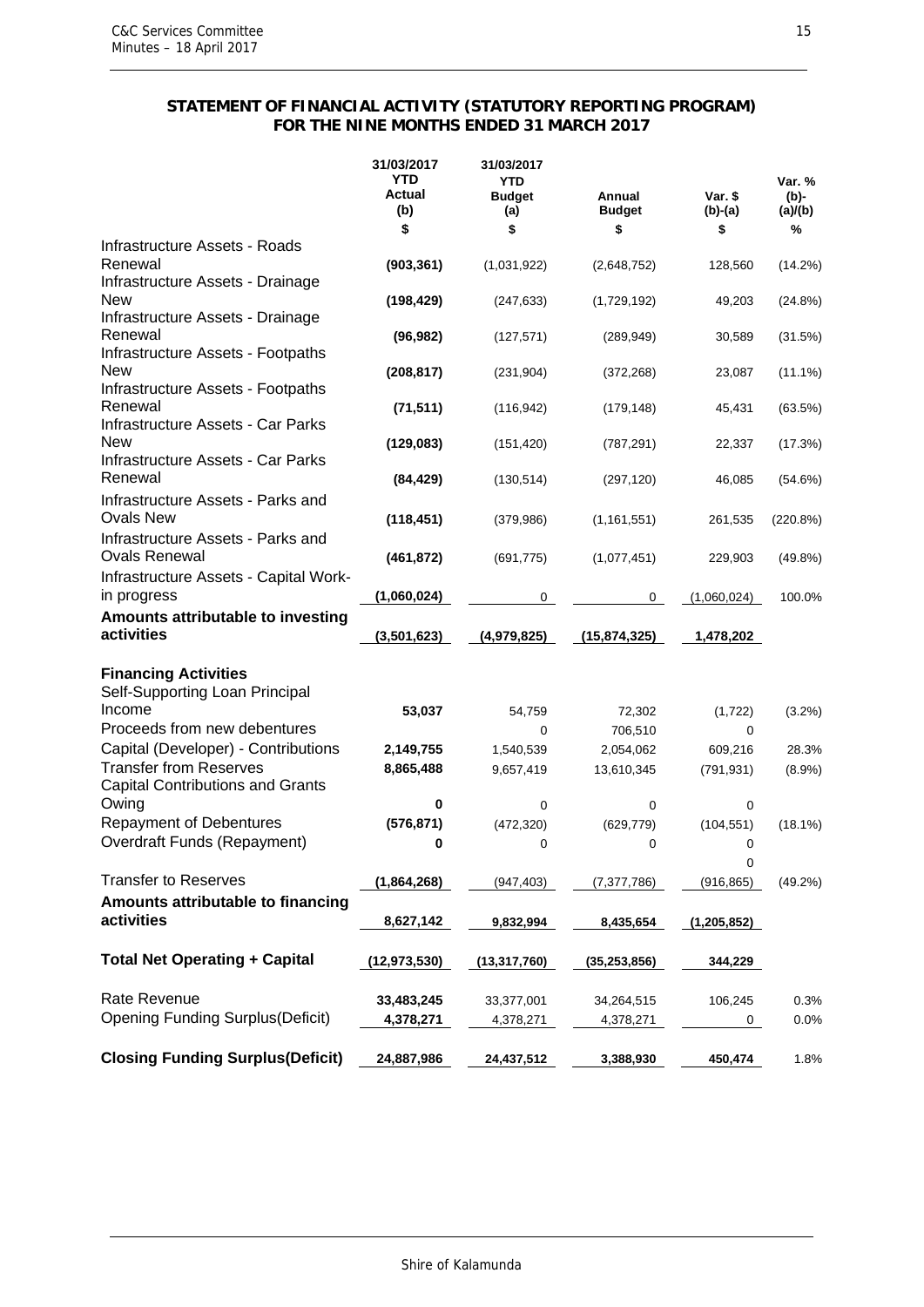#### **NOTES TO AND FORMING PART OF THE FINANCIAL REPORT FOR THE NINE MONTHS ENDED 31 MARCH 2017**

### **NET CURRENT FUNDING POSITION**

|                                                   | Positive=Surplus (Negative=Deficit) |              |  |
|---------------------------------------------------|-------------------------------------|--------------|--|
|                                                   | 31/03/2017                          | 31/03/2016   |  |
|                                                   | \$                                  | \$           |  |
| <b>Current Assets</b>                             |                                     |              |  |
| Cash and Cash Equivalents (Unrestricted)          | 26,544,980                          | 24, 132, 381 |  |
| Cash and Cash Equivalents - Reserves (Restricted) | 11,159,168                          | 11,803,065   |  |
| Receivables - Rates                               | 2,103,479                           | 1,340,933    |  |
| Receivables - Sundry                              | 262,555                             | 795,793      |  |
| Receivables - Other                               | 1,136,883                           | 427,436      |  |
| Inventories                                       | 130,321                             | 96,230       |  |
| (*exclude loan receivable)                        | 41,337,386                          | 38,595,839   |  |
| <b>Less: Current Liabilities</b>                  |                                     |              |  |
| Payables                                          | (5, 290, 233)                       | (4,732,801)  |  |
| Provisions                                        | (2,784,644)                         | (2,813,213)  |  |
| (*exclude loan payable)                           | (8,074,876)                         | (7,546,014)  |  |
| <b>Net Current Asset Position</b>                 | 33,262,510                          | 31,049,825   |  |
| Add:                                              |                                     |              |  |
| Provision for Long Service Leave                  | 1,332,748                           | 1,249,249    |  |
| Provision for Annual Leave                        | 1,451,896                           | 1,563,964    |  |
| Less:                                             |                                     |              |  |
| Cash and Cash Equivalents - Reserves (Restricted) | (11, 159, 168)                      | (11,803,065) |  |

Net Current Funding Position **24,887,986** 22,059,973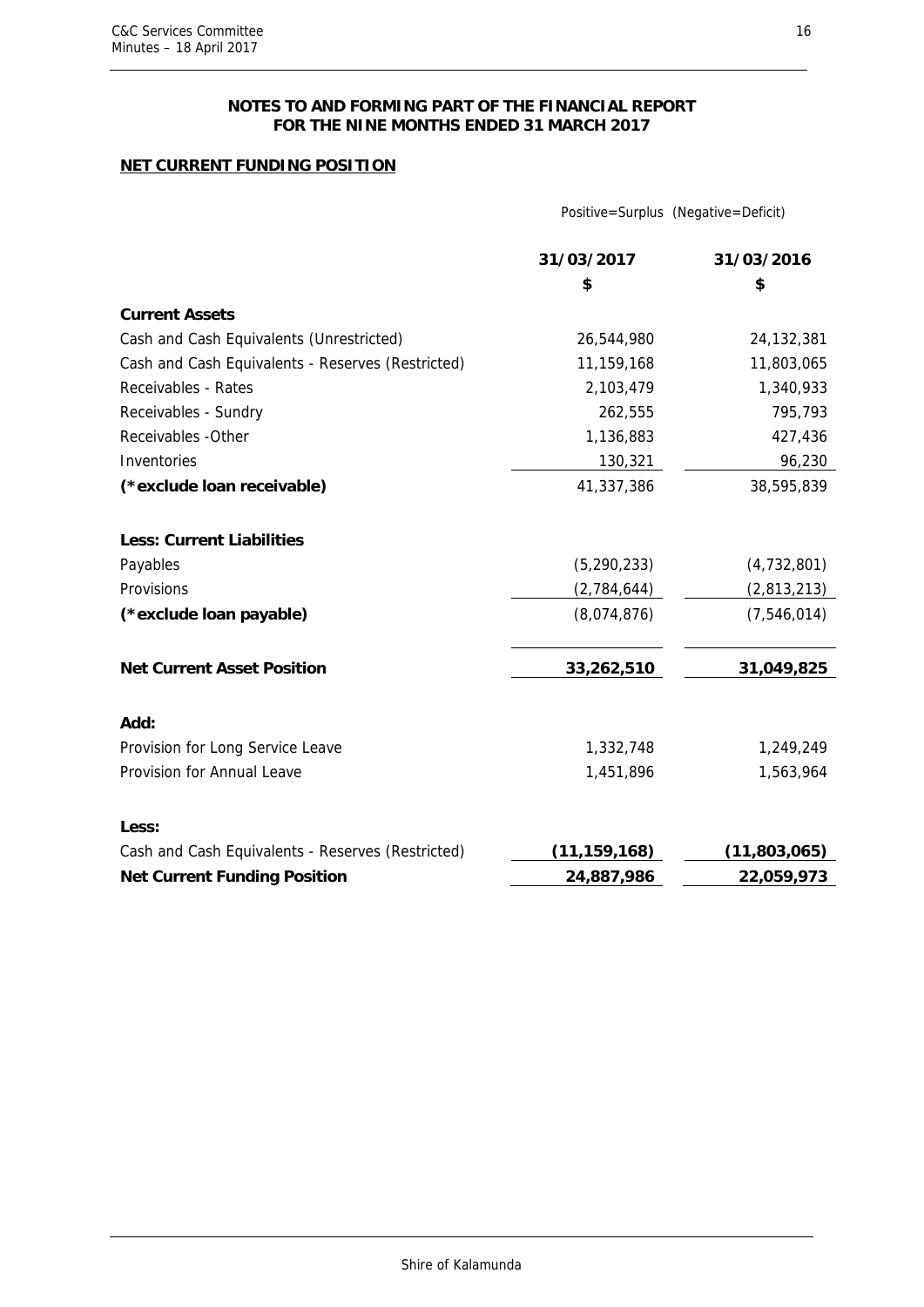**Declaration of financial / conflict of interests to be recorded prior to dealing with each item.** 

### **31. Appointment of a Community Representative to the Hartfield Park Advisory Committee**

Previous Items N/A File Reference CO-CCS-010/1 Applicant N/A Owner N/A

Responsible Officer Director Corporate & Community Services Service Area **Community Development** 

## **EXECUTIVE SUMMARY**

- 1. A Kalamunda And Districts Rugby Union (KDRU) Committee representative has recently resigned from the Hartfield Park Advisory Committee (HPAC).
- 2. A new nomination has been submitted by KDRU for Aaron Minett to be considered by Council as the replacement for the vacant position.
- 3. It is recommended that Council appoints Aaron Minett as a member of the HPAC.

## **BACKGROUND**

- 4. Following the resignation of the Community Representative for KDRU in February 2017, KDRU no longer have a representative on the HPAC.
- 5. The Shire has received a nomination for the new representative for KDRU on the HPAC.
- 6. As such, Council is requested to consider the nomination of Aaron Minett, member of the KDRU, as a member of the HPAC.

## **DETAILS**

- 7. As per the Terms of Reference for HPAC, the key components of the membership include:
	- A total membership of up to eleven (11) members, all of whom shall be appointed by Council. The term of appointment shall be up to two years; however retiring members are eligible for re-nomination.
	- Membership shall include one representative from each user group of the facility or other interested people.
- 8. In accordance with the *Local Government Act 1995*, a minimum of three (3) persons must be appointed to the Committee.
- 9. The nomination received from Aaron Minett, member of the KDRU, would provide the Club with a representative on the Committee.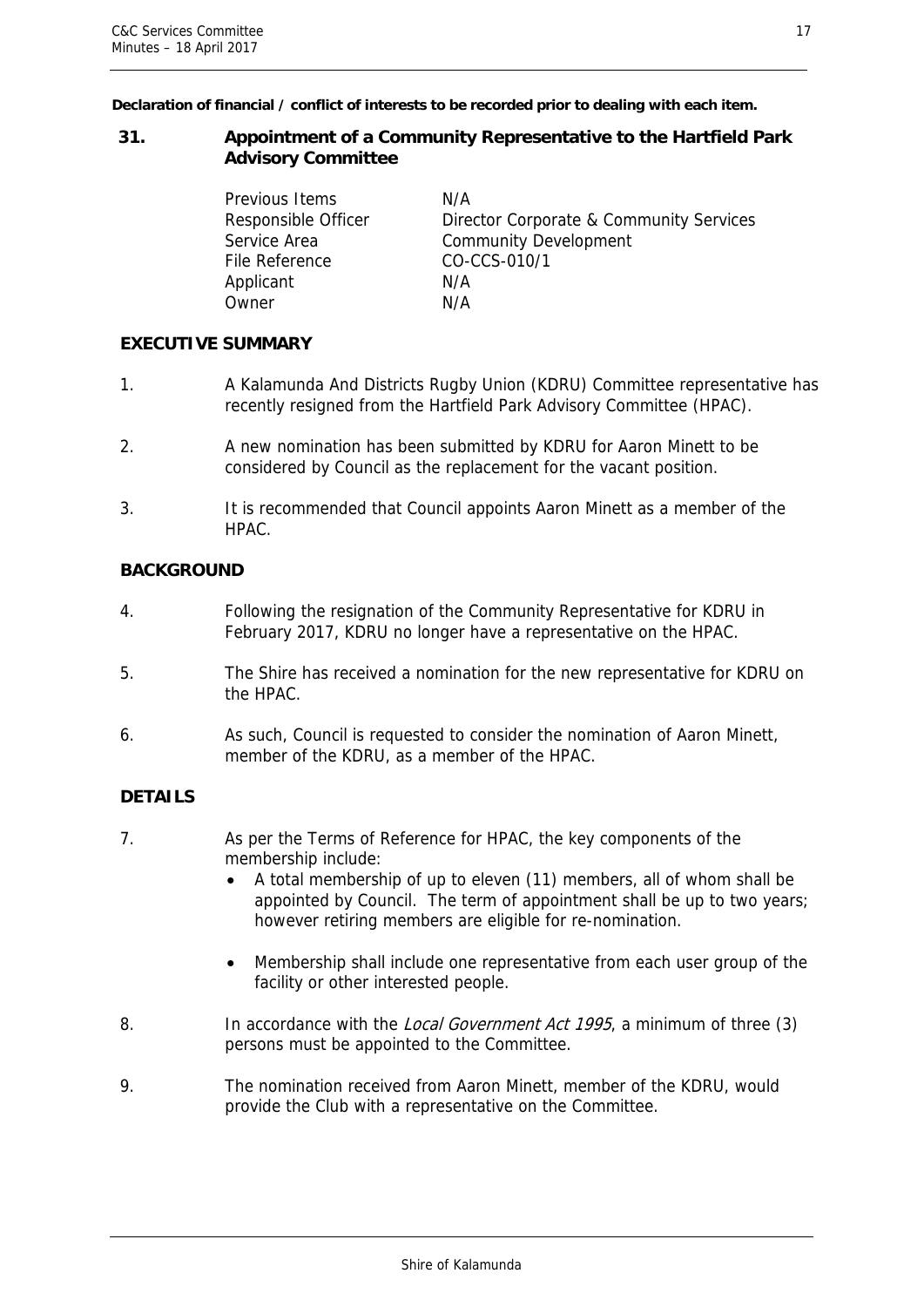## **STATUTORY AND LEGAL CONSIDERATIONS**

10. Section 5.11 (2)(d) of the Local Government Act 1995 – Tenure of Committee Membership.

## **POLICY CONSIDERATIONS**

11. Nil.

## **COMMUNITY ENGAGEMENT REQUIREMENTS**

### **Internal Referrals**

12. Nil.

## **External Referrals**

13. Nil.

## **FINANCIAL CONSIDERATIONS**

14. Nil.

## **STRATEGIC COMMUNITY PLAN**

## **Strategic Planning Alignment**

| 15. | Kalamunda Advancing: Strategic Community Plan to 2023 |  |  |  |  |  |
|-----|-------------------------------------------------------|--|--|--|--|--|
|-----|-------------------------------------------------------|--|--|--|--|--|

Strategy 1.8.1 Provide Leadership and assistance to local community groups and associations.

## **SUSTAINABILITY**

### **Social Implications**

16. Community representation on Shire Management and Advisory Committees is integral to ensuring a relationship is maintained between Shire operations and facility users.

## **Economic Implications**

17. Nil.

## **Environmental Implications**

18. Nil.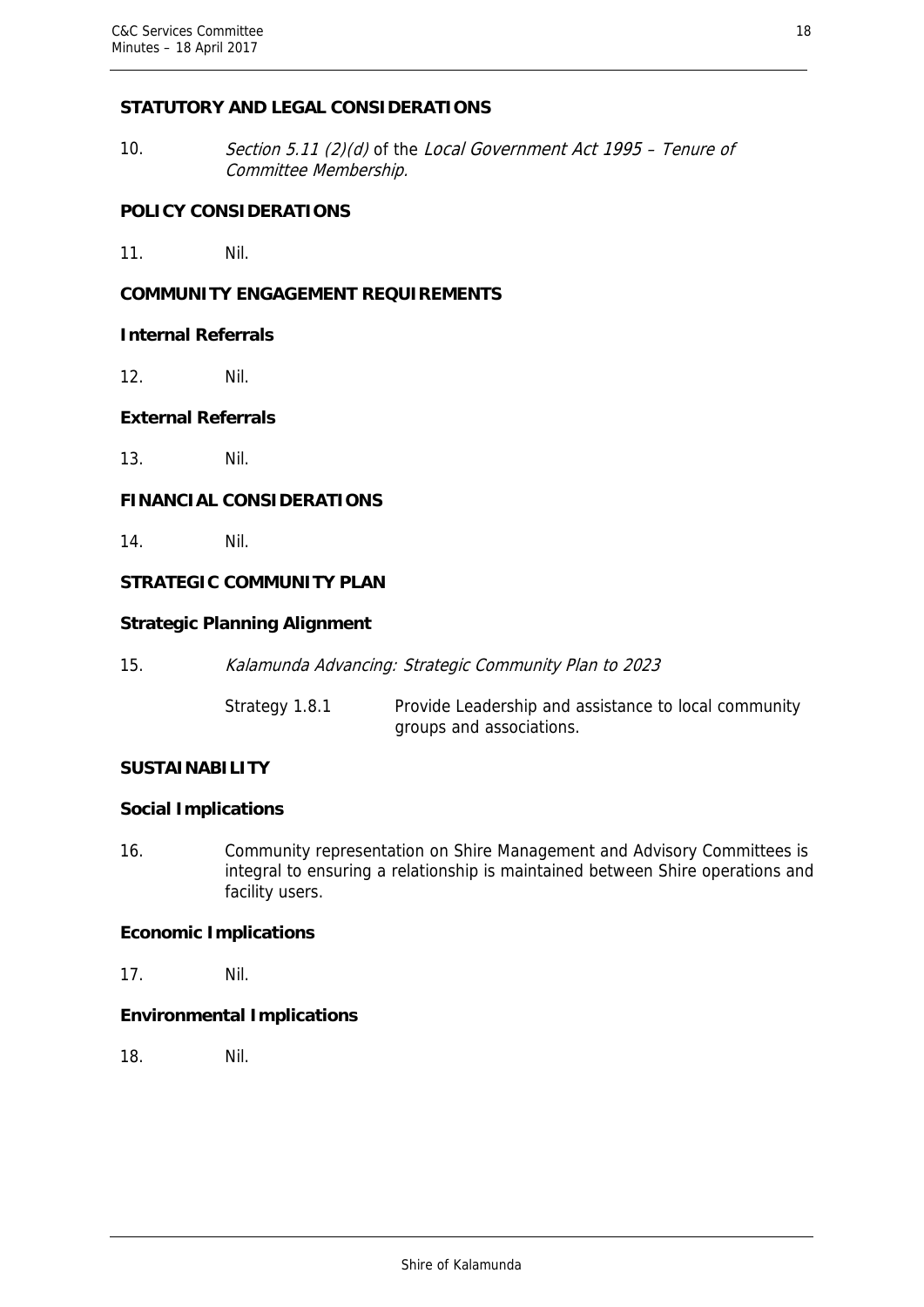## **RISK MANAGEMENT CONSIDERATIONS**

| 19. | <b>Risk</b>                                                                                                      | Likelihood | Consequence   | Rating | <b>Action/Strategy</b>                                                  |
|-----|------------------------------------------------------------------------------------------------------------------|------------|---------------|--------|-------------------------------------------------------------------------|
|     | That the<br><b>Hartfield Park</b><br>Advisory<br>Committee will<br>not have full<br>user group<br>representation | Unlikely   | Insignificant | Low    | The Shire actively seeks<br>to appoint members<br>from all user groups. |

## **OFFICER COMMENT**

20. Officers support the nomination of Mr Aaron Minett to the HPAC as a representative of the Kalamunda and Districts Rugby Union Club.

## **Voting Requirements: Absolute Majority**

## **OFFICER RECOMMENDATION (C&C 31/2017)**

That Council:

1. Appoints the nominee, Mr Aaron Minett, to the Hartfield Park Advisory Committee to represent Kalamunda & Districts Rugby Union Club as a member.

Moved:

Seconded:

Vote:

The report was **WITHDRAWN** as it requires an absolute majority of council vote. The report will be considered at the next ordinary meeting of council.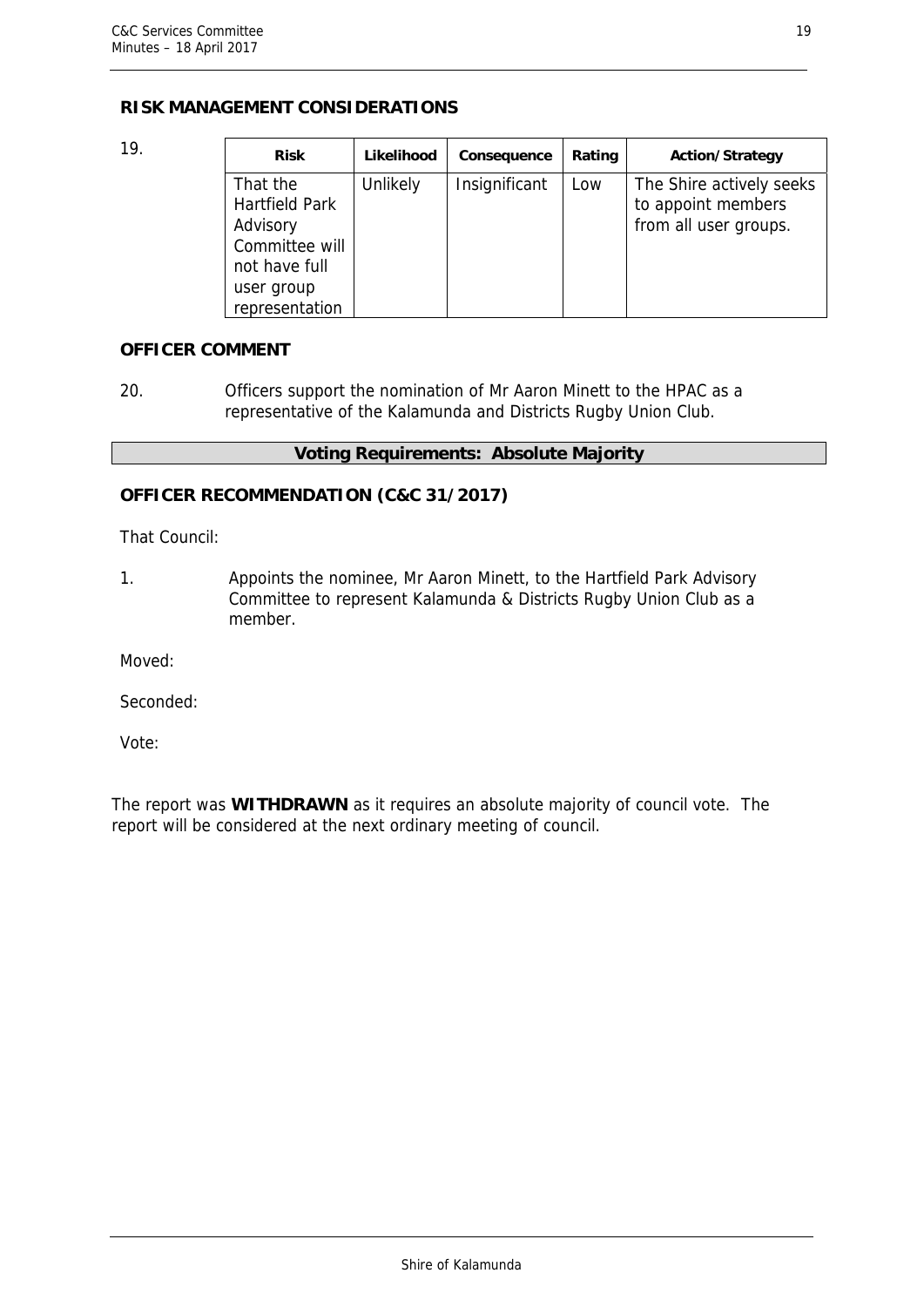### **Declaration of financial / conflict of interests to be recorded prior to dealing with each item.**

Mr Tony Crowder representing Kalamunda Historical Society addressed the meeting in support of the recommendation. Mr Crowder confirmed the Historical Society supported Option 2 for the remediation of the Locomotive, but if external funding could not be secured the next preferred option of the Society would be to further investigate Option 5.

Councillors supported further investigation into Option 5.

## **32. Kalamunda History Village Locomotive**

| Previous Items      | N/A                                     |
|---------------------|-----------------------------------------|
| Responsible Officer | Director Corporate & Community Services |
| Service Area        | Economic, Land & Property Services      |
| File Reference      | RL-01/056                               |
| Applicant           | N/A                                     |
| Owner               | Shire of Kalamunda                      |

## **EXECUTIVE SUMMARY**

- 1. The purpose of this report is to provide Council with options to manage the asbestos contamination of the locomotive and surrounding areas at the Kalamunda History Village (KHV).
- 2. Following the discovery of asbestos contamination of the locomotive at KHV on 24 October 2016, the Shire has been served with a notice of a classification of a known or suspected contaminated site under Section 15 of the Contaminated Sites Act 2003, which requires a remediation plan.
- 3. A number of short term and permanent remediation options have been investigated and the Shire recommends asbestos removal and restoration of the locomotive subject to the Shire obtaining significant external funding that will mitigate the financial impact on the community.

## **BACKGROUND**

- 4. The site was immediately closed, with licenced asbestos contractors engaged to make the area safe and to prevent the spread of contaminated material.
- 5. Environmental consultants were engaged to undertake an assessment and provide recommendations to control and remediate the hazard.
- 6. Licensed asbestos removalists commenced 31 October 2016 to:
	- Remove contaminated material within the identified exclusion zone;
	- Environmentally clean the station building area; and
	- Fully encapsulate the locomotive in a durable plastic material.

An additional layer of asphalt was also applied to the station platform to seal in any loose asbestos fibres.

7. KHV re-opened to the public on 11 November 2016. The locomotive remains encapsulated in plastic and frequent inspections are carried out to confirm the integrity of the wrapping.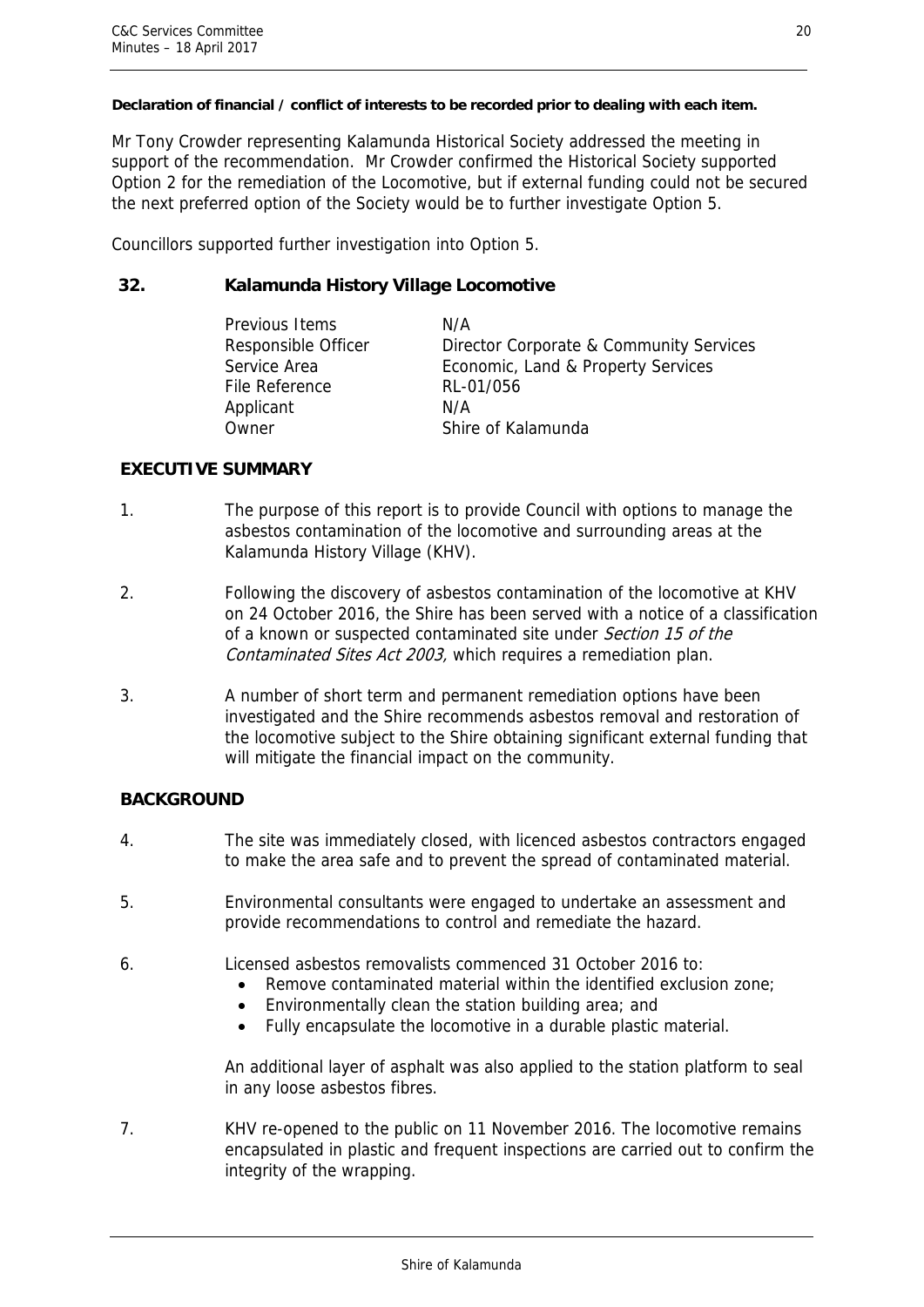- 8. A more permanent remediation of the locomotive and surrounds remains a priority and a number of potential options have been identified:
	- 1. Disposal
	- 2. Asbestos removal and restoration
	- 3. Encapsulation in plastic sheeting
	- 4. Sealed viewing enclosure
	- 5. Sealing with a protective coating.
- 9. Any of the above options would first require approval from Worksafe and Department of Health, both for the proposed methodology and risk management plan, as prepared by an environmental hygienist.
- 10. In 1968, the Shire purchased the G118 Locomotive (built in 1896) which was then placed on the Railway Reserve.
- 11. In 1971 the locomotive was moved to the Kalamunda Railway Station site before the Kalamunda and Districts Historical Society's (KDHS) Museum (now KHV) was officially opened in April 1971.
- 12. The Minister for Railways, the Honourable R.E. Bertram unveiled a plaque on the G118 Locomotive which commemorated its service on the Upper Darling Range Railway line.
- 13. The G118 Locomotive has become a historically significant symbol for the KHV, the Shire of Kalamunda and the Perth Hills.
- 14. The Shire currently has a 10 plus 10-year lease arrangement with KDHS and it is responsible for the management and operations of the KHV with the support of the Shire and its staff.
- 15. KHV attracts over 13,000 visitors each year. The majority are coordinated through the very popular school excursion program, welcoming over 100 schools from throughout the Perth metropolitan region.

## **DETAILS**

- 16. The presence of asbestos came to light on 24 October 2016 following preparations for a re-painting of the locomotive.
- 17. KHV was immediately closed with environmental consultants engaged to undertake an asbestos risk assessment including:
	- Collection of samples to submit for laboratory analysis
	- Recording, collating and reporting findings verbally and in writing; and
	- Appropriate recommendations to control and remediate the hazard.
- 18. On 25 October 2016, environmental consultants provided a report confirming the presence of friable asbestos within the submitted samples and recommending the control and remediation of the hazard. Based on the report, licenced asbestos contractors were engaged to apply a PVA substance to ensure the site was made temporarily safe.
- 19. Air sample tests were also conducted throughout that week, and indicated results below the limit of detection.

21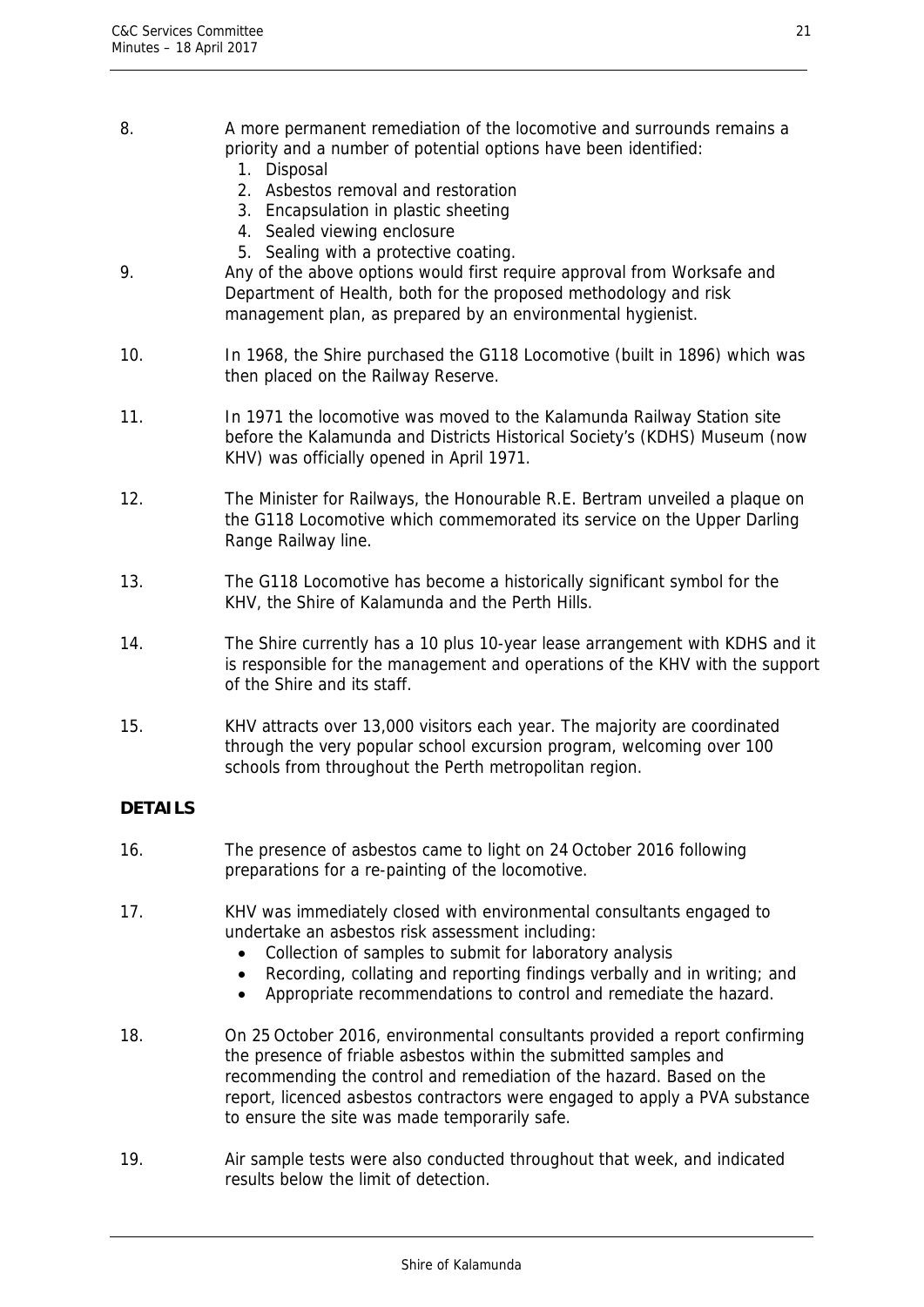## 20. Licensed asbestos contractors were then engaged to make the site safe by:

- Removing contaminated material within the identified exclusion zone;
	- Environmentally cleaning the station building area; and
	- Fully encapsulating the locomotive in a durable plastic material.
- 21. Works were undertaken throughout the last week of October and KHV reopened to the public and schools on 11 November 2016.
- 22. Consideration of options for a more permanent remediation of the locomotive and immediate affected site is now required. A number of potential options are proposed.

## 23. **Option 1 – Disposal**

Under guidance of an environmental hygienist and appropriately licenced asbestos removal contractor, the locomotive would be completely wrapped, removed by crane and disposed at a suitable waste disposal site.

Following safe removal, further remediation within a controlled environment would be required to the station platform and the ballast under the train tracks.

This option would deliver maximum remediation of the site.

## 24. **Option 2 – Asbestos Removal and Restoration of the G118 Locomotive**

Under guidance of an environmental hygienist and appropriately licenced removal contractor, asbestos is permanently removed from the locomotive.

Significant dismantling and sandblasting within a controlled, enclosed environment would be required, specifically built, either on or off site.

It may also require a specialist contractor to reconstruct affected parts of the locomotive, including the manufacture of any replacement parts.

This option would deliver maximum remediation of the site.

## 25. **Option 3 – Encapsulation in Plastic Sheeting**

Encapsulation of the locomotive in plastic sheeting would maintain the current status quo.

In accordance with the Asbestos Management Plan, frequent checks are required to ensure the integrity of the wrapping and potentially the locomotive may need to be re-wrapped in future.

This option does not deliver a permanent remediation of the locomotive or the site as the asbestos would not be completely removed.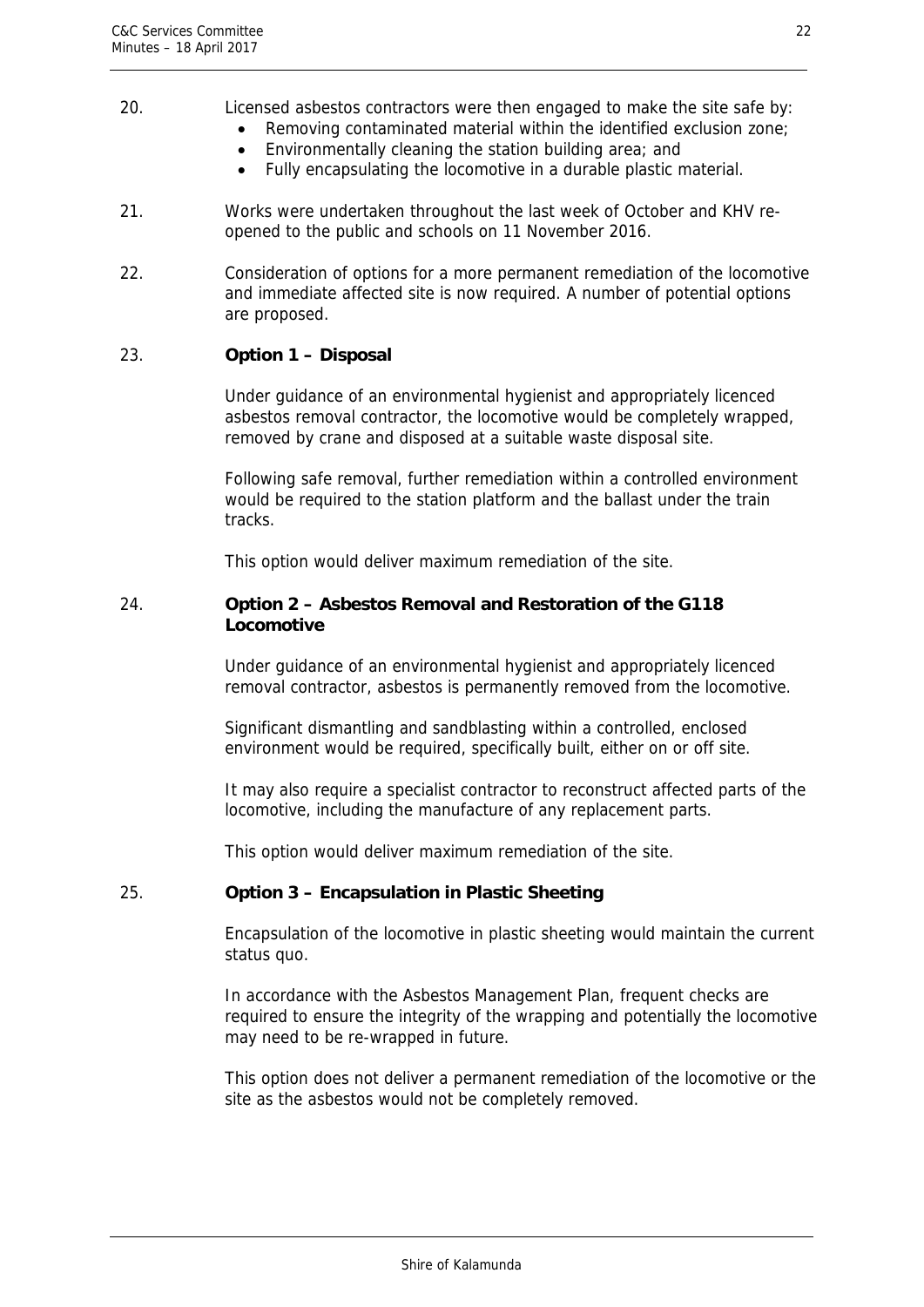## 26. **Option 4 – Sealed Viewing Enclosure**

This option requires further investigation as to whether a sealed viewing enclosure fitting the dimensions of the locomotive is feasible without impacting negatively on the KHV.

For aesthetic reasons, the locomotive would first need to be re-painted in a controlled environment after removal of the existing wrapping. It is likely that some remediation would be required to enable re-painting to take place.

Frequent checks would still be required in accordance with the Asbestos Management Plan to ensure the integrity of the enclosure is maintained.

This option does not deliver a permanent remediation of the locomotive or the site as the asbestos would not be completely removed.

## 27. **Option 5 – Sealing with a Protective Coating**

KDHS has put forward a proposal to seal the locomotive using a protective polyurethane coating, which is claimed to be resistant to abrasions, but also flexible enough to adhere regardless of any contraction and expansion.

Similar to other options, any work on the locomotive means the current safe site becomes 'controlled' and subject to strict monitoring.

If this option is pursued, frequent checks would be required in accordance with the Asbestos Management Plan to ensure the integrity of the protective coating is maintained.

This option does not deliver a permanent remediation of the locomotive or the site as the asbestos would not be completely removed.

28. Options 1 and 2 should achieve permanent remediation solutions. Options 3, 4 and 5 are seen as interim measures that would still require a remediation plan to achieve a permanent solution.

> Any of the options would require prior approval from Worksafe and Department of Health.

## **STATUTORY AND LEGAL CONSIDERATIONS**

29. The Department of Environment Regulation (DER) has served the Shire with a notice of a classification of a known or suspected contaminated site under Section 15 of the Contaminated Sites Act 2003. This site is classified as 'remediated for restricted use'. The DER requires the Shire to prepare a long term management plan and remediation plan for the site, and to also prepare a health and safety plan for workers undertaking any intrusive works on this site.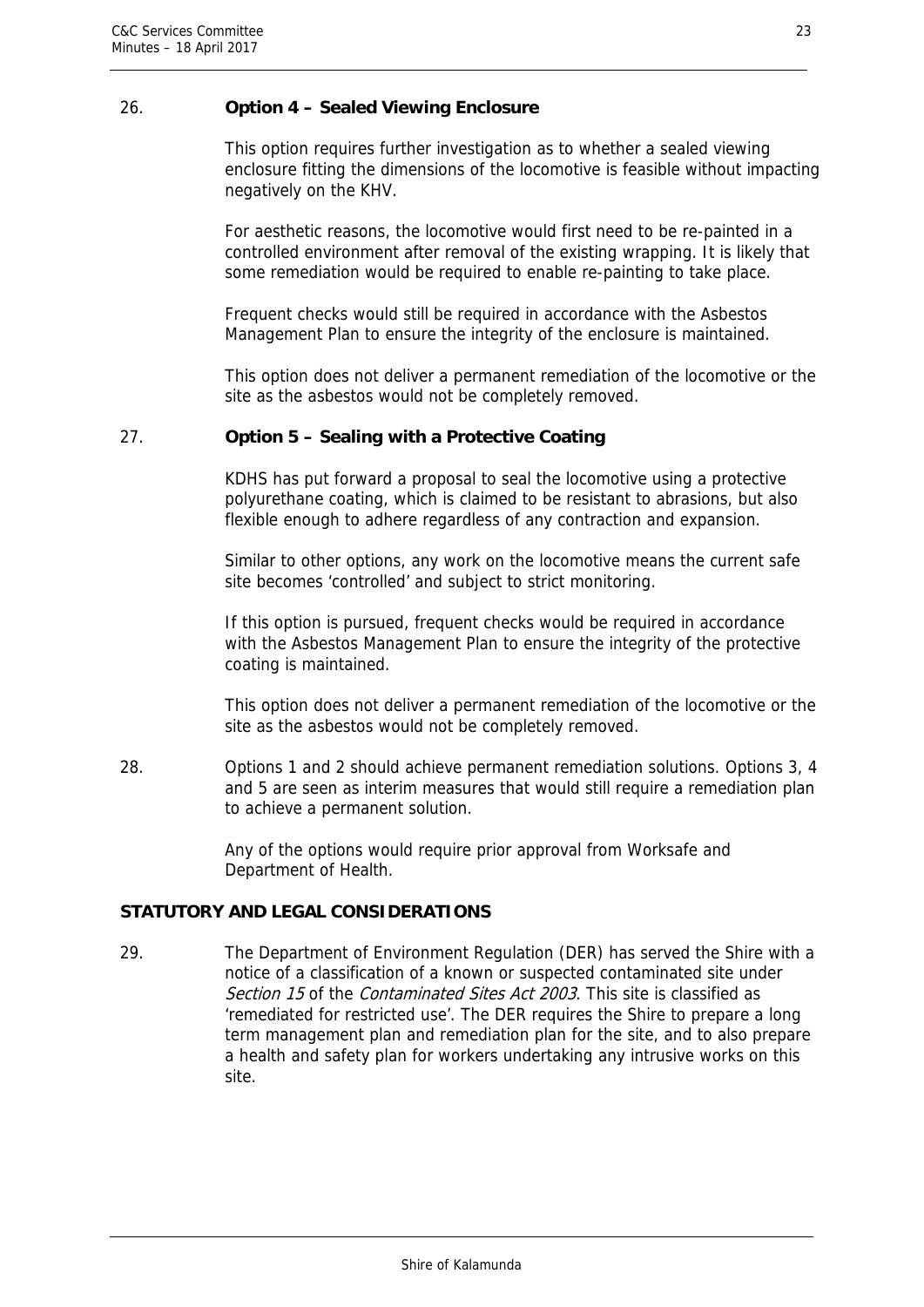#### 30. The Code of Practice under **Occupational Safety and Health Regulations 1996** indicates at 11.1 Implementing the asbestos management plan:

The control measures required for identified and presumed Asbestos Containing Material (ACM) should be determined from the risk assessment and should follow the following principles:

- If the ACM are friable and not in a stable condition, and there is a risk to health from exposure, they should be removed by an asbestos removalist as soon as practicable.
- If the ACM are friable but are in a stable condition and are accessible, serious consideration should be given to their removal. If removal is not immediately practicable, short-term control measures, such as sealing and enclosure, may be able to be used until removal is possible, although some State and Territory OHS and authorities do not permit sealing or encapsulation of ACM.

The following excerpt is from the "How to Manage and Control Asbestos in the Workplace - Code of Practice" publication produced by Safe Work Australia in February 2016:

"If it is not reasonably practicable to remove asbestos, then other control measures must be implemented to ensure people are not exposed to airborne asbestos, including either enclosing or sealing the asbestos.

## **Enclosure**

Where it is not reasonably practicable to remove asbestos, the preferred alternative control measure is enclosure. This is an interim control measure and should be supported through regular inspections by a competent person to identify if the asbestos requires removal due to damage or deterioration.

Enclosure is the creation of a structure built around the asbestos so that it is completely covered to prevent exposure of the asbestos to air and other substances.

## Sealing/Encapsulation

If the asbestos cannot be removed or enclosed, encapsulation or sealing is the next appropriate control measure. For example, if the asbestos is weathered, damaged or broken, it should be removed.

Sealing is the process of covering the surface of the material with a protective coating over the asbestos to prevent exposure to airborne asbestos. Sealing asbestos is the least effective method for controlling the release of airborne asbestos. It should only be considered as an interim control while a more effective control such as removing or enclosing can be implemented."

## **POLICY CONSIDERATIONS**

31. Policy No.: ART5 - Stirk Cottage and Kalamunda Museum – Management Agreements.

> Objective: To ensure that any Agreement to manage the facilities takes account of the necessity to preserve and promote the history and heritage of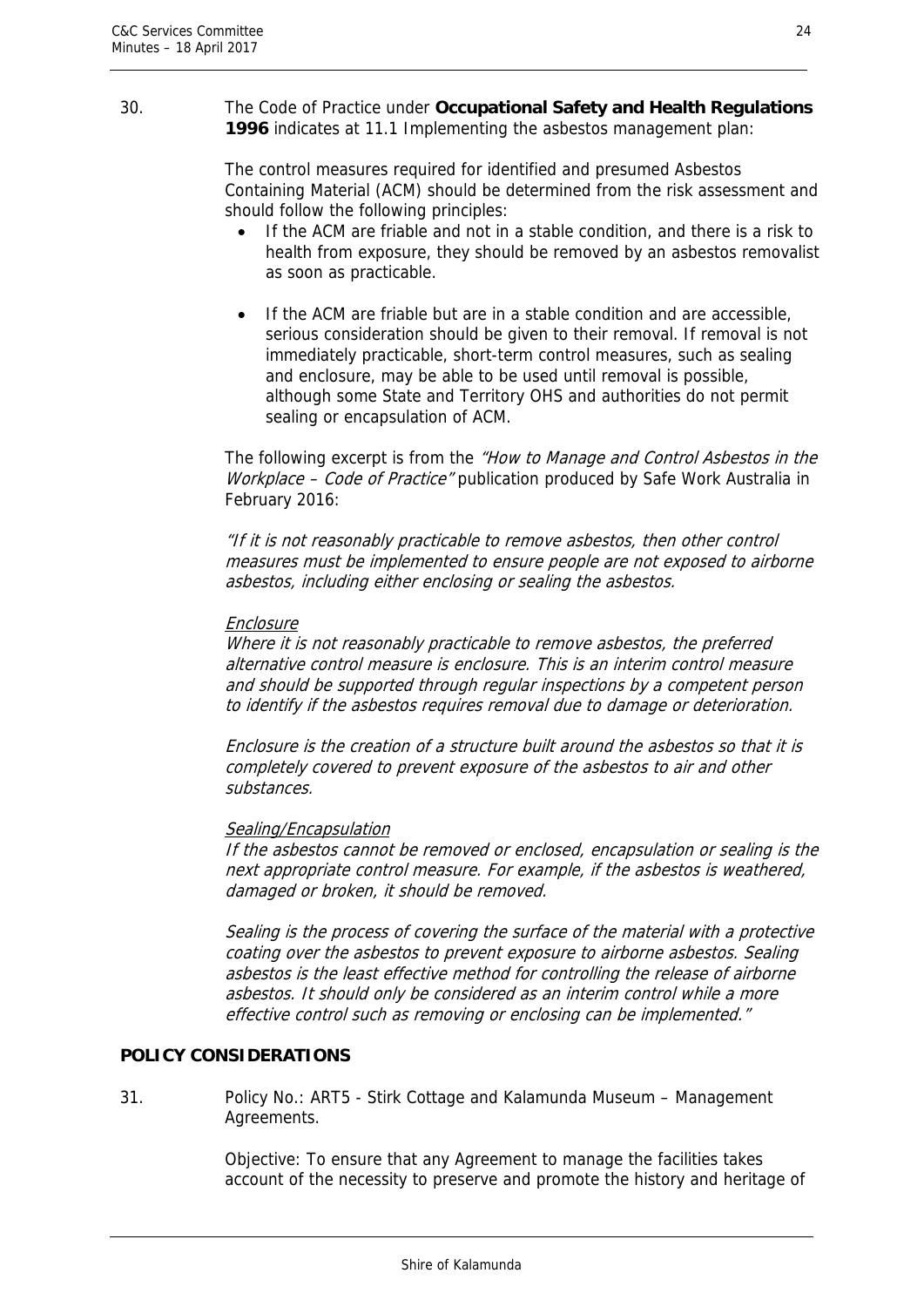the Kalamunda Districts for the benefit of its residents and for future generations.

## **COMMUNITY ENGAGEMENT REQUIREMENTS**

## **Internal Referrals**

32. Relevant Shire Departments including Economic & Tourism Development, Public Relations, Occupational Safety & Health and Environmental Health have been, and continue to be, consulted.

## **External Referrals**

- 33. KDHS, as the key stakeholder, has been informed of developments and remedial works undertaken. Consultation will need to continue regarding decisions affecting the locomotive's future given the management agreements in place for the KHV.
- 34. An Environmental Hygienist and Asbestos Removal Contractor were consulted and engaged for the initial remedial works undertaken.
- 35. State Government agencies, and specifically the Department of Health and Worksafe, for the relevant approvals for the initial remedial works undertaken in the short-term.

## **FINANCIAL CONSIDERATIONS**

36. Shire Officers have identified approximate cost ranges for the five options:

| <b>Option</b>                    | <b>Cost Range</b>           |
|----------------------------------|-----------------------------|
| Disposal                         | $$100,000 - $150,000$       |
| Asbestos Removal and Restoration | \$250,000 - \$350,000       |
| <b>Encapsulation in Plastic</b>  | \$5,000 - \$10,000 per wrap |
| <b>Viewing Enclosure</b>         | $$80,000 - $150,000$        |
| <b>Protective Coating</b>        | $$65,000 - $100,000$        |

- 37. All options will have varying associated costs including the services of an environmental hygienist to monitor methodology and conditions. When preferred solutions are determined, costs will be more accurately assessed through the Shire's procurement processes.
- 38. Funding towards full remediation of the locomotive may be available through Lotterywest Heritage and Conservation grants. This would be dependent on:
	- the provenance of the locomotive and local link during its working life
	- a subsequent grant application being approved.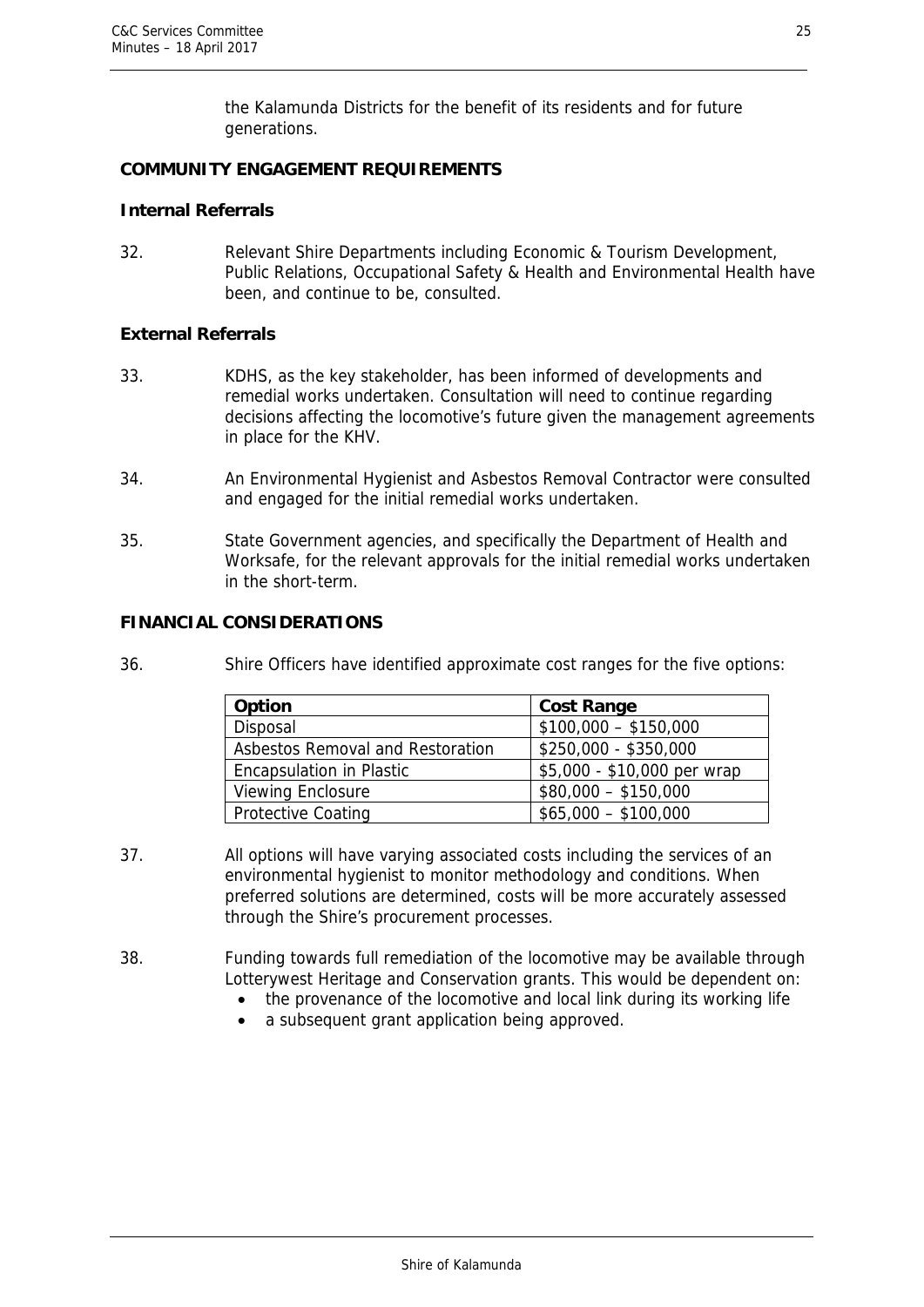# **STRATEGIC COMMUNITY PLAN**

# **Strategic Planning Alignment**

39. Kalamunda Advancing: Strategic Community Plan to 2023

- OBJECTIVE 4.4: To enhance and protect the historic heritage of the Shire.
- Strategy 4.4.1 Continue to support the preservation of historic sites and buildings through the ongoing review and maintenance of the Shire's Municipal Inventory Register.

#### **SUSTAINABILITY**

#### **Social Implications**

40. The locomotive is regarded by elements of the community as a significant feature of the Kalamunda landscape. Any prospect of permanent loss of the locomotive has the potential to cause considerable concern.

#### **Economic Implications**

41. The locomotive has been a major attraction for visitors to the KHV. It is too early to properly assess whether the current encapsulation has impacted negatively on visitor numbers and revenue.

#### **Environmental Implications**

42. The DER has served the Shire with a notice of a classification of a known or suspected contaminated site under Section 15 of the Contaminated Sites Act 2003. The Site is classified as 'Remediated for restricted use'. The DER requires the Shire to prepare a long term management plan and remediation plan for the site, and to also prepare a health and safety plan for any workers undertaking intrusive works on the site.

#### **RISK MANAGEMENT CONSIDERATIONS**

| 43. | <b>Risk</b>                                                                                  | Likelihood | Consequence | Rating | <b>Action/Strategy</b>                                                                              |
|-----|----------------------------------------------------------------------------------------------|------------|-------------|--------|-----------------------------------------------------------------------------------------------------|
|     | Exposure to<br>asbestos                                                                      | Unlikely   | Major       | High   | A solution ensuring<br>full remediation                                                             |
|     | <b>History Village</b><br>dissatisfaction<br>with the<br>removal of the<br><i>locomotive</i> | Possible   | Moderate    | Medium | Community<br>consultation seeking<br>financial support for<br>retention of the<br><i>locomotive</i> |
|     | Grant funding<br>application<br>unsuccessful                                                 | Possible   | Moderate    | Medium | Grant application<br>clearly demonstrates<br>historical significance                                |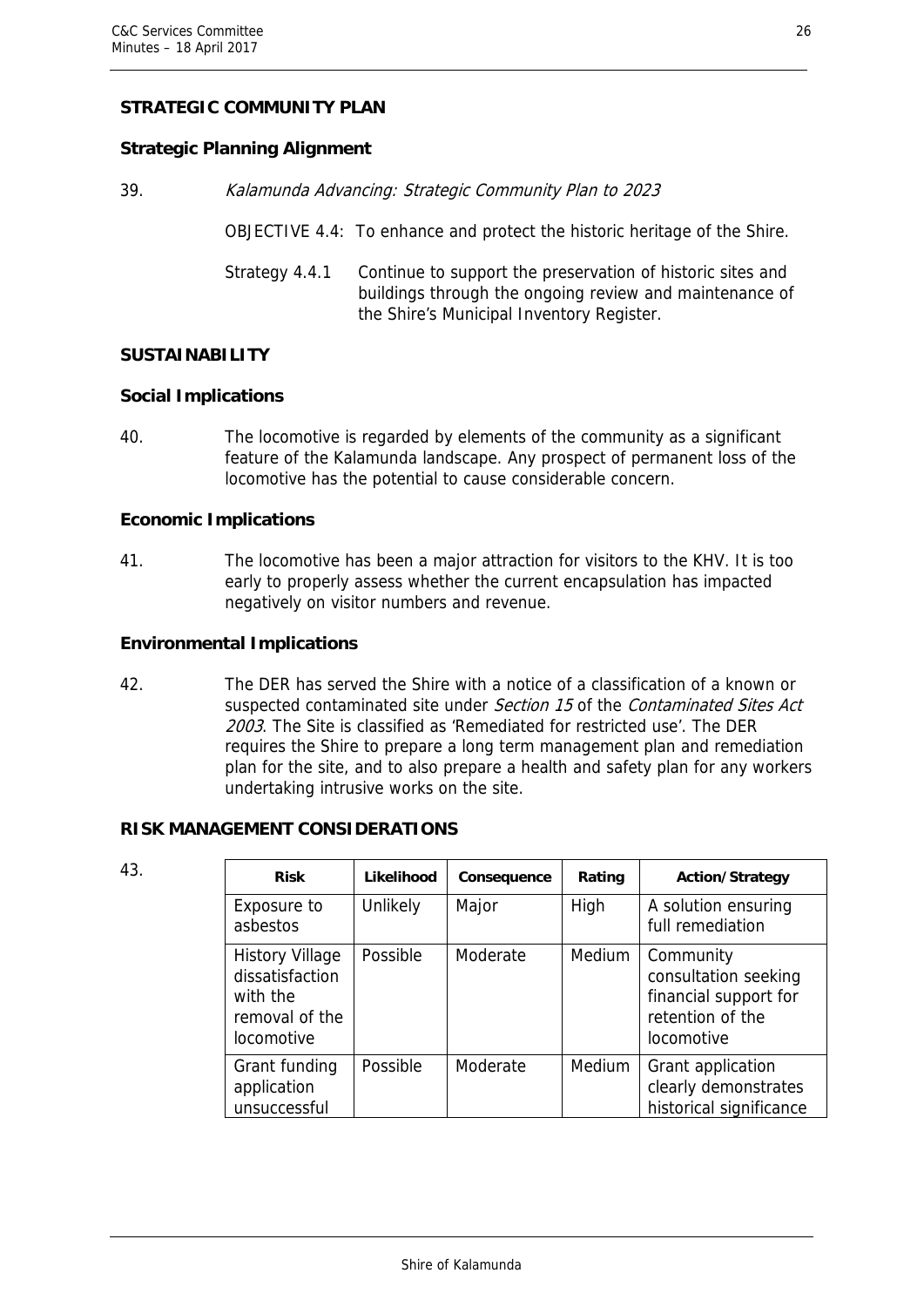#### **OFFICER COMMENT**

44. Each of the options considered presents advantages and disadvantages in terms of risk, regulation, cost, revenue implications and community impact.

#### 45. **Option 1 – Disposal**

This option meets the statutory and legal considerations of Occupational Health & Safety.

It is likely to draw significant attention from both the KDHS membership and broader community, given the history of the locomotive and its location at the KHV.

It is unlikely that external funding would be available for this option.

# 46. **Option 2 – Asbestos Removal and Restoration of the G118 Locomotive**

This option meets the statutory and legal considerations of Occupational Health & Safety.

It is the only option likely to attract external funding assistance (e.g. crowd funding and/or grant sources), and may also potentially create positive public relations for the Shire.

Officers have sought advice from the Public Transport Authority as they were involved in a similar remediation of a much larger locomotive.

This option is the most expensive unless external funding is secured.

#### 47. **Option 3 – Encapsulation in Plastic Sheeting**

Maintaining encapsulation would require approval from Worksafe/ Department of Health. The Code of Practice referenced within the **Occupational Health**  and Safety Regulations (1996) states: "If removal is not immediately practicable, short-term control measures, such as sealing and enclosure, may be able to be used until removal is possible,…"

It is likely that the regulatory bodies would expect the Shire to fully remove the asbestos from the site within a reasonable timeframe.

Sealing, already in place, is only regarded as a short-term control measure and not a permanent solution.

#### 48. **Option 4 – Sealed Viewing Enclosure**

This option is less expensive than disposal or refurbishment. The enclosure of the locomotive would mean the exhibit could be safely viewed though the interactive nature of the attraction would be lost.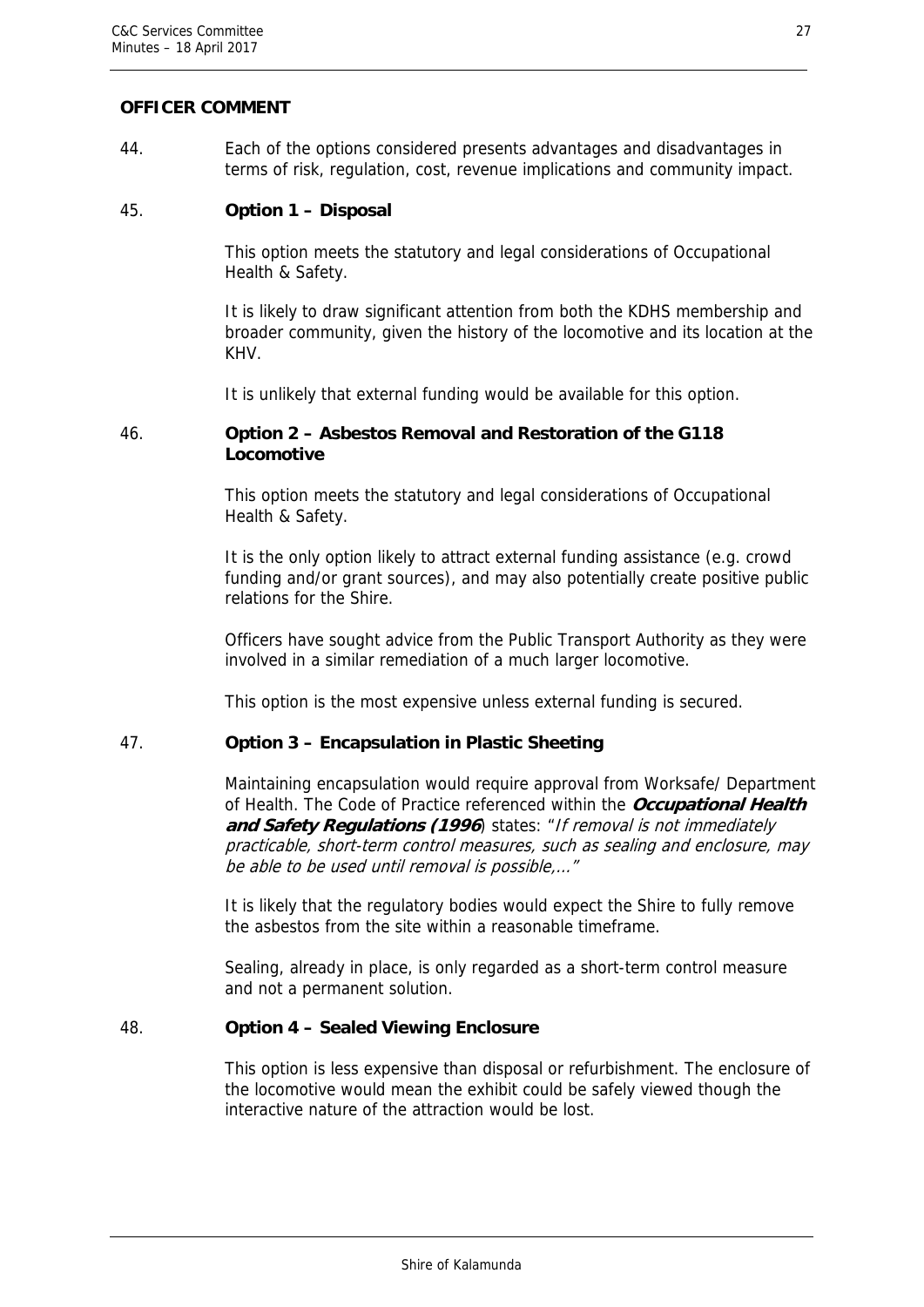As with Option 3, Worksafe/Department of Health would need to provide approval and regulatory bodies are likely to expect the Shire to fully remove the asbestos within a reasonable timeframe.

This may also be regarded as a control measure, not a permanent solution.

#### 49. **Option 5 – Sealing with Protective Coating**

The suitability of any coating would need to be established by the Department of Health and Worksafe.

This may also be regarded as a control measure, not a permanent solution.

#### 50. **Summary**

Options 3, 4 and 5 may all be considered short-term control measures and are potentially in conflict with regulations that create an expectation of complete remediation of the site where practicable.

Of the permanent measures, Option 2, Asbestos Removal and Restoration, is at face value the most expensive. In mitigation, it does offer the possibility of accessing external funding and this could reduce the Shire's contribution to a level not dissimilar to that of Option 1, Disposal, which in turn would be the one most likely to attract community and visitor concern.

# **Voting Requirements: Simple Majority**

#### **OFFICER RECOMMENDATION (C&C 32/2017)**

That Council:

- 1. Approves Option 2; the remediation of the G118 Locomotive, the platform and tracks, subject to securing a significant amount of external funding to offset the total cost of ratepayer funds.
- 2. Notes once external funding has been confirmed a report will be submitted to Council for consideration.

Moved:

Seconded:

Vote: **LAPSED** 

As there was no mover for the Officer Recommendation it **LAPSED.** 

#### **COMMITTEE RECOMMENDATION TO COUCIL (C&C 32/2017)**

That Council:

1. Defer the item until requested information in relation to Option5 can be provided.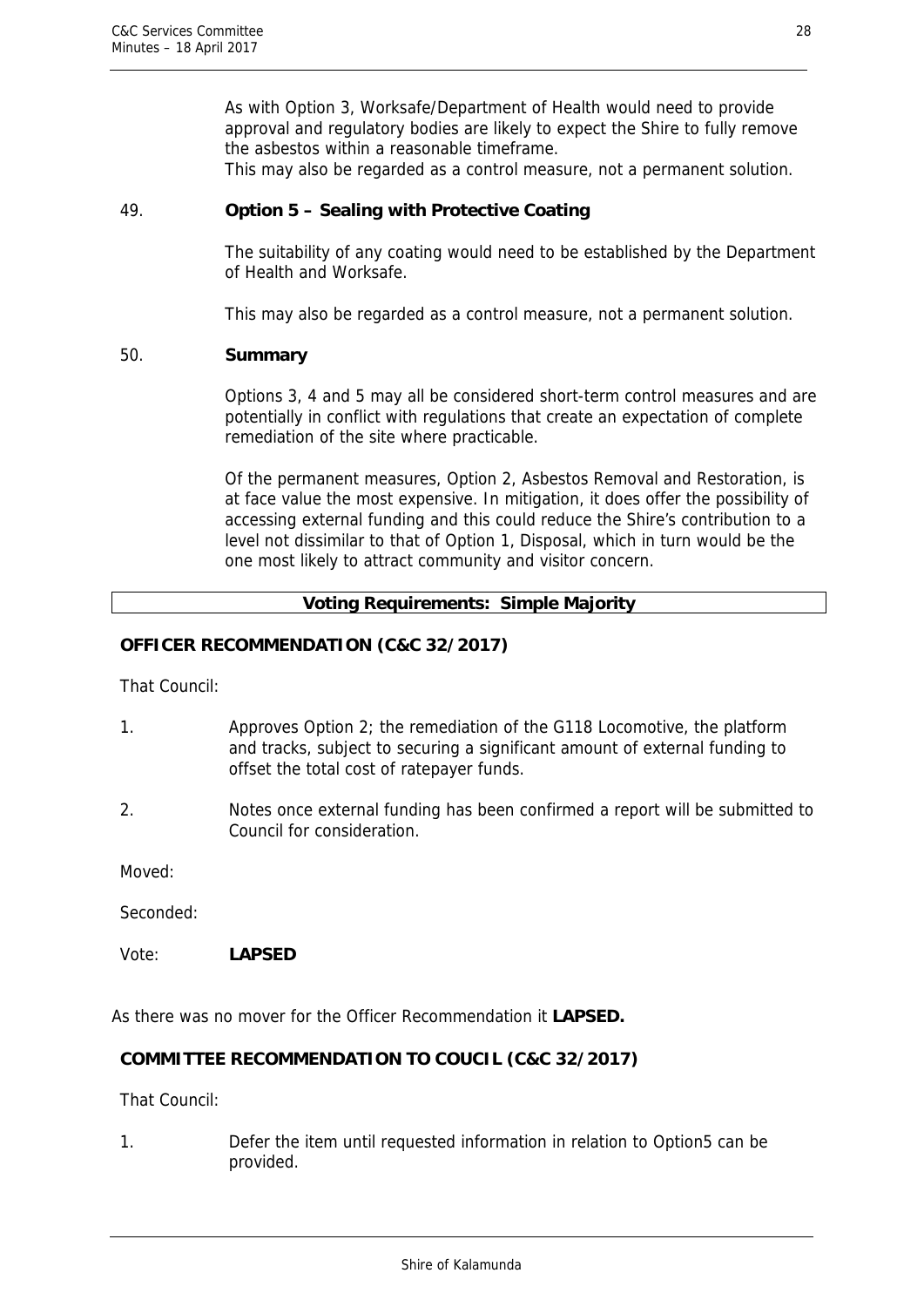Moved: **Cr Andrew Waddell** 

Seconded: **Cr Geoff Stallard** 

Vote: **CARRIED UNANIMOUSLY (6/0)**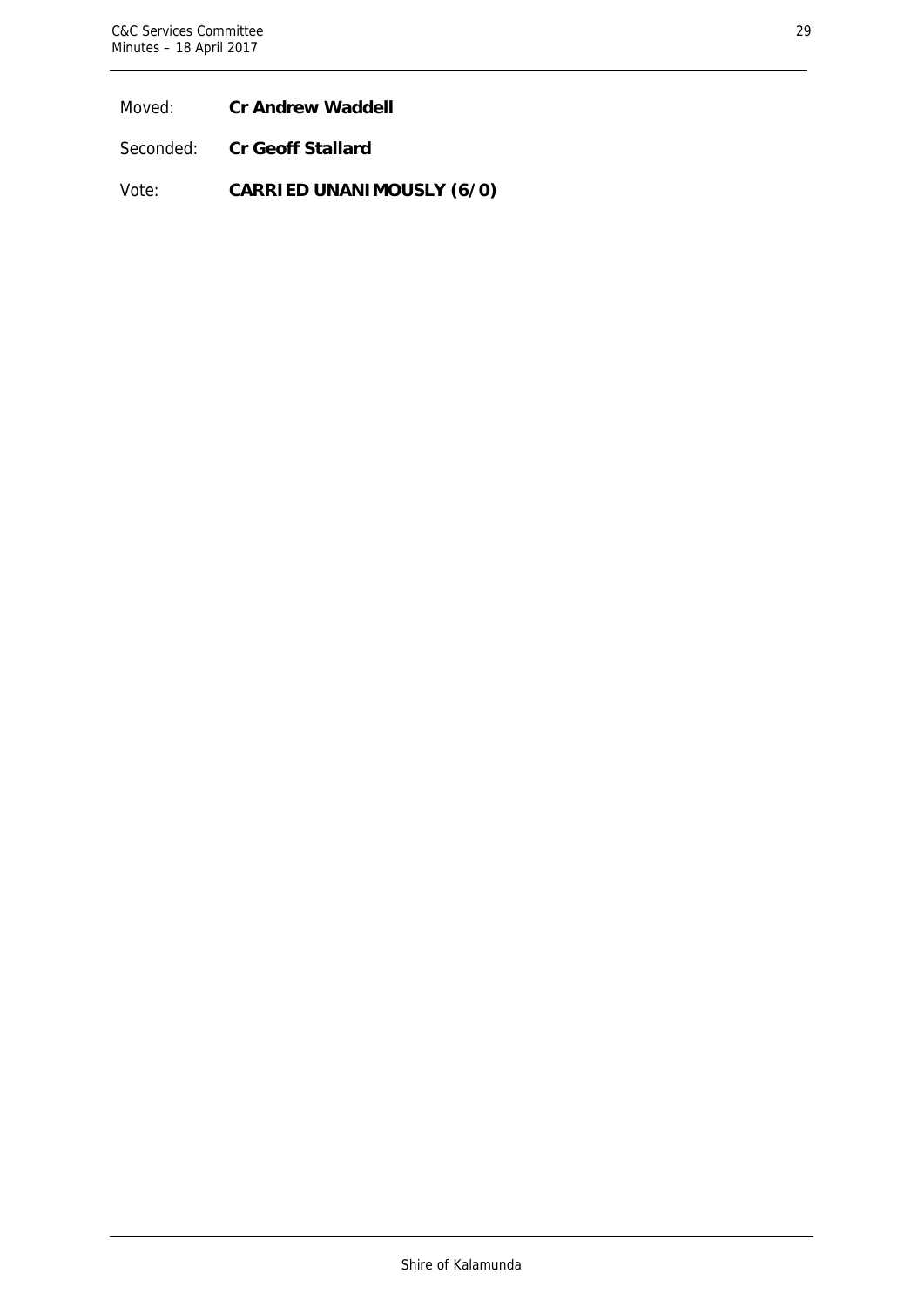**Declaration of financial / conflict of interests to be recorded prior to dealing with each item.** 

#### **33. Conference Attendance – National General Assembly of Local Government 2017**

| <b>Previous Items</b><br>Responsible Officer<br>Service Area<br>File Reference | N/A<br>Chief Executive Officer<br>Office of the CEO                                                       |
|--------------------------------------------------------------------------------|-----------------------------------------------------------------------------------------------------------|
| Applicant<br>Owner                                                             | N/A<br>N/A                                                                                                |
| Attachment 1                                                                   | National General Assembly of Local Government<br>2017 Program                                             |
| Attachment 2                                                                   | Conference Attendance and Professional<br>Development for Elected Members (Adopted<br><b>August 2013)</b> |

# **EXECUTIVE SUMMARY**

1. To consider and endorse the Shire President and Manager Economic, Property and Land of the Shire of Kalamunda to attend the National General Assembly of Local Government 2017.

# **BACKGROUND**

- 2. The National General Assembly (NGA) of Local Government is the premier local government event bringing together more than 800 mayors, councillors and senior officers from across Australia to discuss and develop government policy ideas.
- 3. The NGA is an opportunity to meet key federal politicians and to advocate for major capital project funding. The Prime Minister, Leader of the Opposition, ministers and shadow ministers have been invited to attend the conference.

# **DETAILS**

- 4. The National General Assembly of Local Government 2017 will be held from 18 to 21 June in Canberra.
- 5. The theme of the 2017 Assembly is *Buildings Tomorrow's Communities*. The focus of the Assembly will be on the critical role local government will have in shaping future communities. There will be an emphasis on how to making cities smarter, more efficient and more resilient and stronger and the part local government as a whole plays.
- 6. A report on the Conference will be presented to Council at the Ordinary Council Meeting on 28 August 2017.

#### **STATUTORY AND LEGAL IMPLICATIONS**

7. Nil.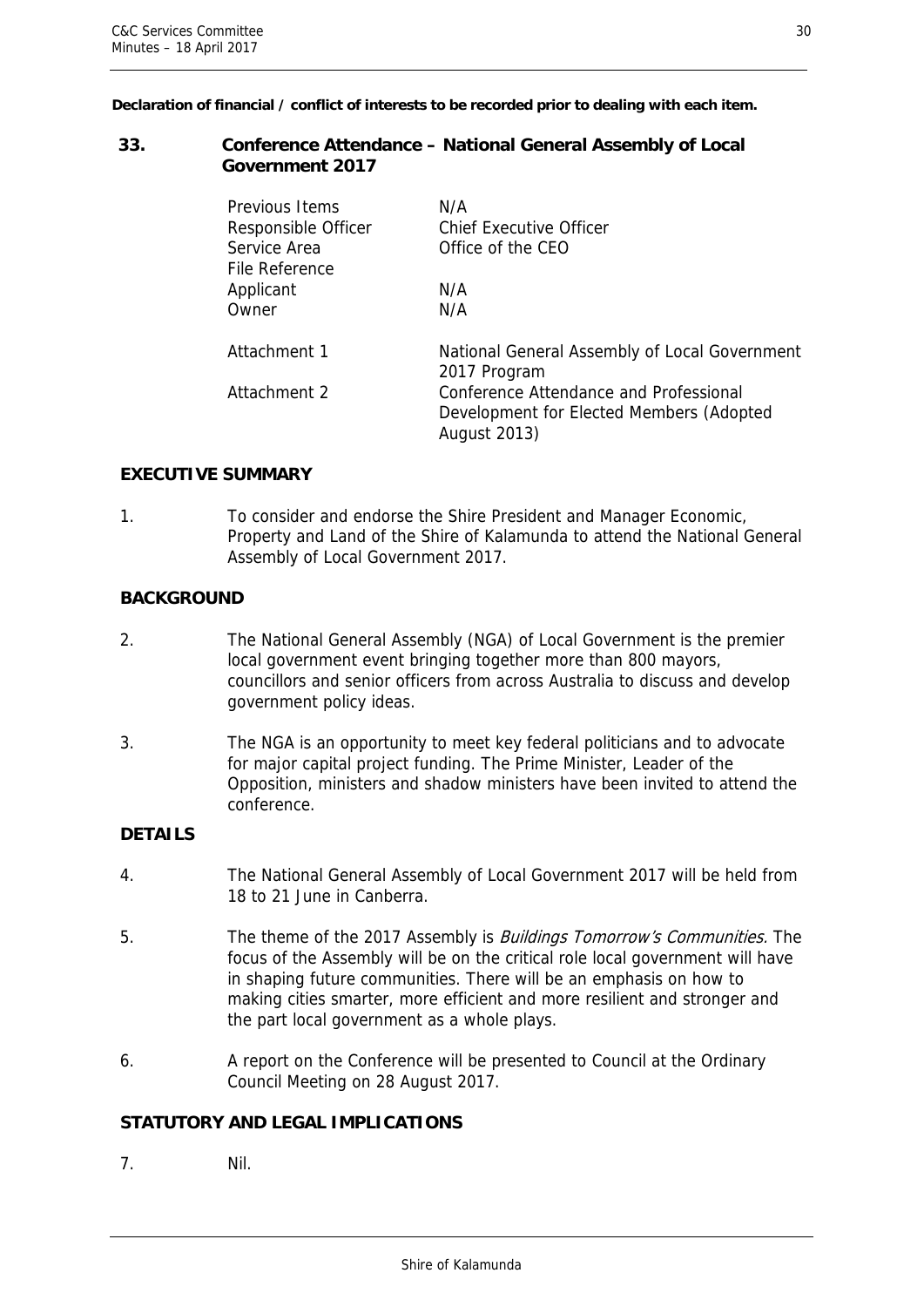#### **POLICY IMPLICATIONS**

8. Conference Attendance and Professional Development for Elected Members (Adopted August 2013) (Attachment 2).

# **COMMUNITY ENGAGEMENT REQUIREMENTS**

9. Nil.

#### **FINANCIAL CONSIDERATIONS**

- 10. The General Assembly Registration is \$929 (including GST) per person and includes attendance at all General Assembly sessions, morning tea, lunch and afternoon tea as per the General Assembly program (Attachment 1), one ticket to the Welcome function, General Assembly satchel and materials.
- 11. All conference, travel costs and accommodation arrangements will be made and paid for by the Shire of Kalamunda. An allocation for conference attendance is included in the 2016/2017 Budget as adopted by Council.
- 12. Estimated cost of attending the National General Assembly of Local Government 2017 Conference:

| Registration                | \$1858.00 |
|-----------------------------|-----------|
| Airfare (est.)              | \$2000.00 |
| Accommodation (3 nights)    | \$1000.00 |
| Incidentals (\$50 per day)  | \$350.00  |
| <b>Total Estimated Cost</b> | \$5158.00 |

#### **STRATEGIC COMMUNITY PLAN**

#### **Strategic Planning Alignment**

13. Kalamunda Advancing: Strategic Community Plan to 2023

OBJECTIVE 4.6: To ensure the optimal management of assets delivers continuity of services to the community.

# **SUSTAINABILITY**

#### **Social Implications**

14. Nil.

#### **Economic Implications**

15. Nil.

#### **Environmental Implications**

16. Nil.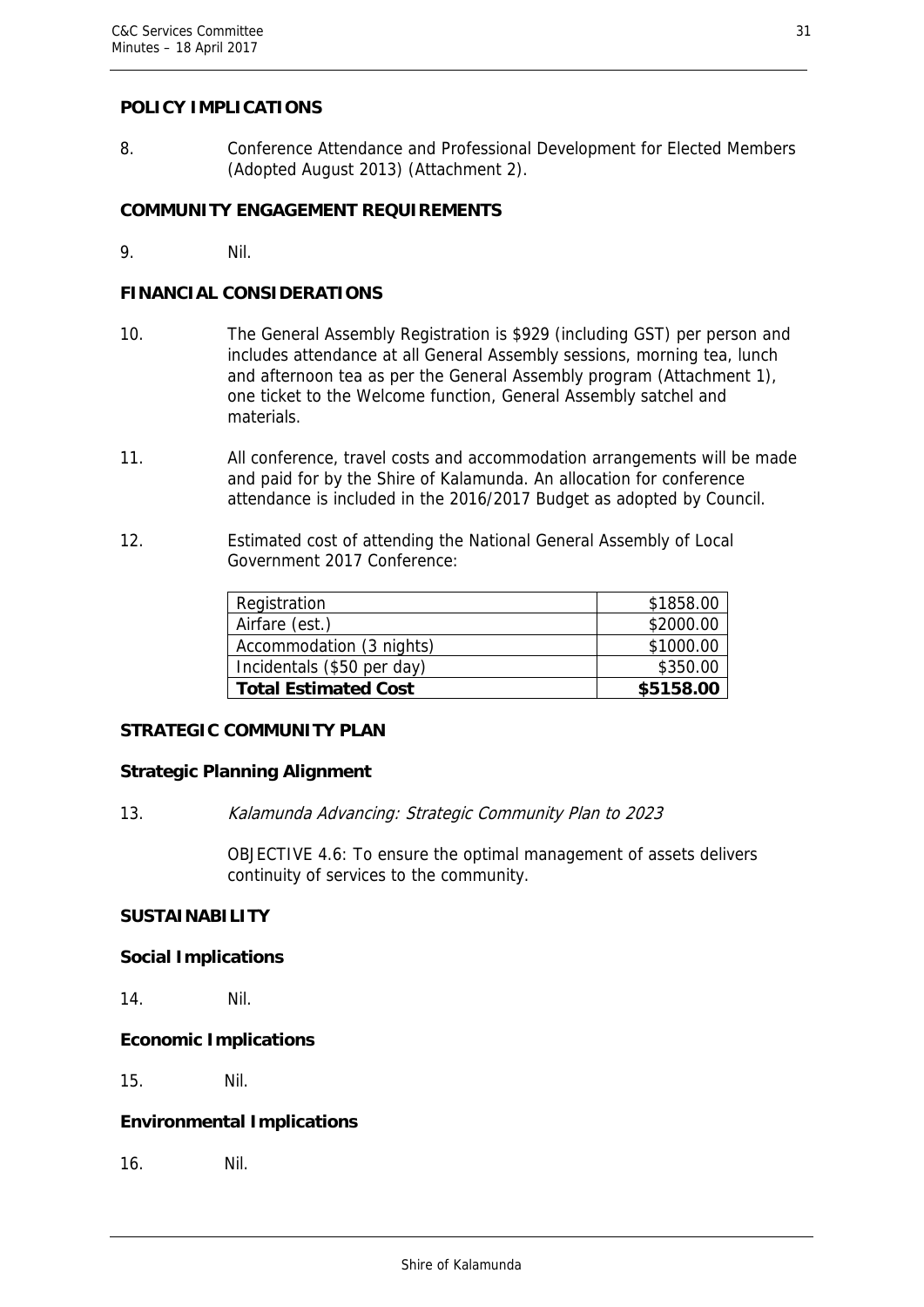# **RISK MANAGEMENT CONSIDERATIONS**

| 17. | <b>Risk</b>                                                | Likelihood      | Consequence | Rating | <b>Action/Strategy</b>                                           |
|-----|------------------------------------------------------------|-----------------|-------------|--------|------------------------------------------------------------------|
|     | Loss of<br>opportunity to<br>consolidate,<br>and establish | <b>Unlikely</b> | Significant | Medium | Alternative<br>opportunities<br>would be required<br>to maintain |
|     | industry<br>networks.                                      |                 |             |        | relationships.                                                   |

#### **OFFICER COMMENT**

18. The General Assembly program is provided as Attachment 1. The program details the speakers and topics which will be covered during the Conference sessions.

# **Voting Requirements: Simple Majority**

# **COMMITTEE RECOMMENDATION TO COUCIL (C&C 33/2017)**

That Council:

- 1. Agrees the Shire President and Manager Economic, Property and Land attend the National General Assembly of Local Government 2017, to be held in Canberra from 18 to 21 June 2017, and that all conference, travel costs and accommodation be borne by the Shire of Kalamunda.
- 2. Requests a report on the outcomes of the Conference to the Ordinary Council Meeting to be held on 28 August 2017.
- Moved: **Cr Sara Lohmeyer**
- Seconded: **Cr Geoff Stallard**
- Vote: **CARRIED UNANIMOUSLY (6/0)**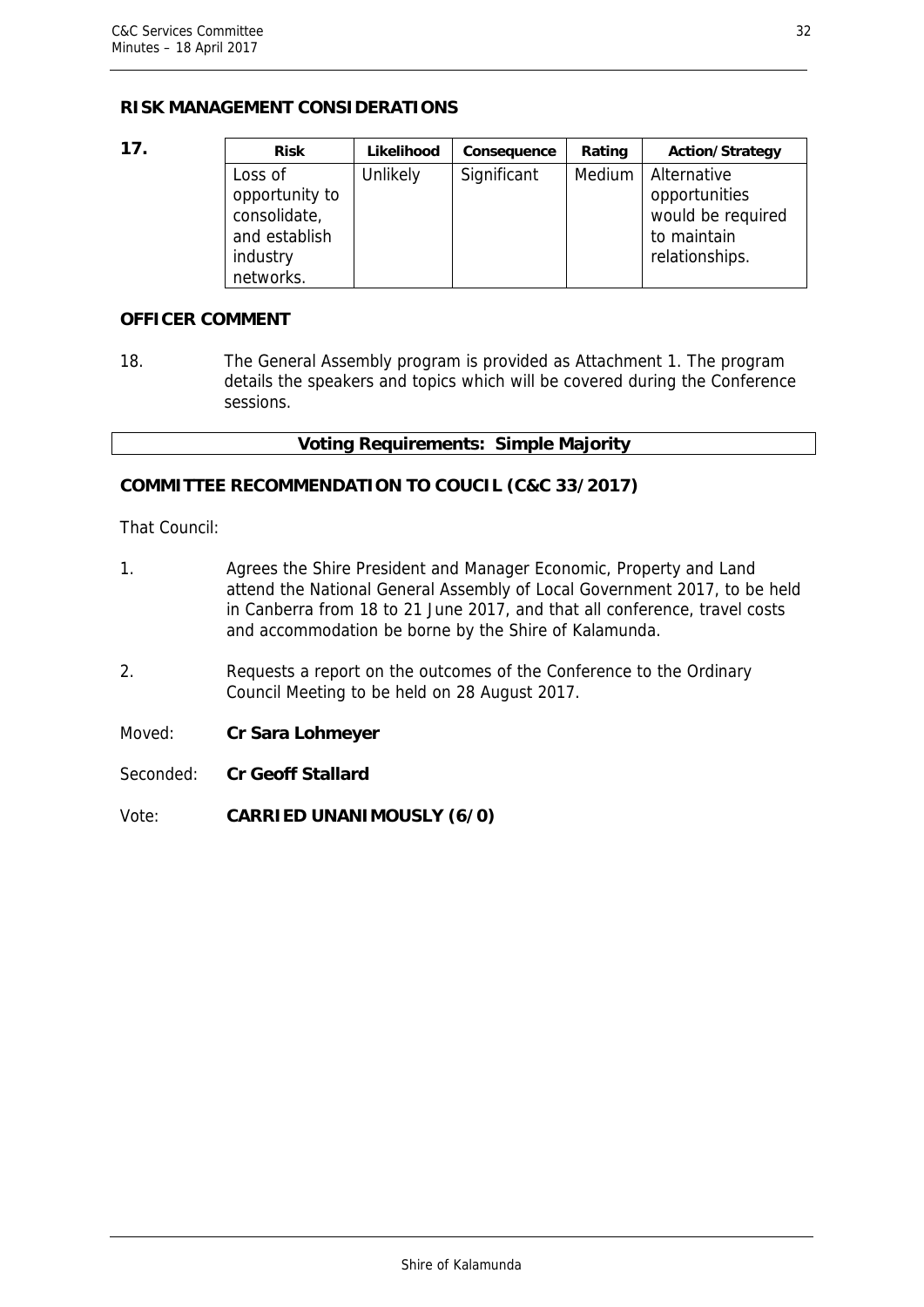**Attachment 1**  Conference Attendance National General Assembly of Local Government 2017 **Program & Registration** Click HERE to go directly to the document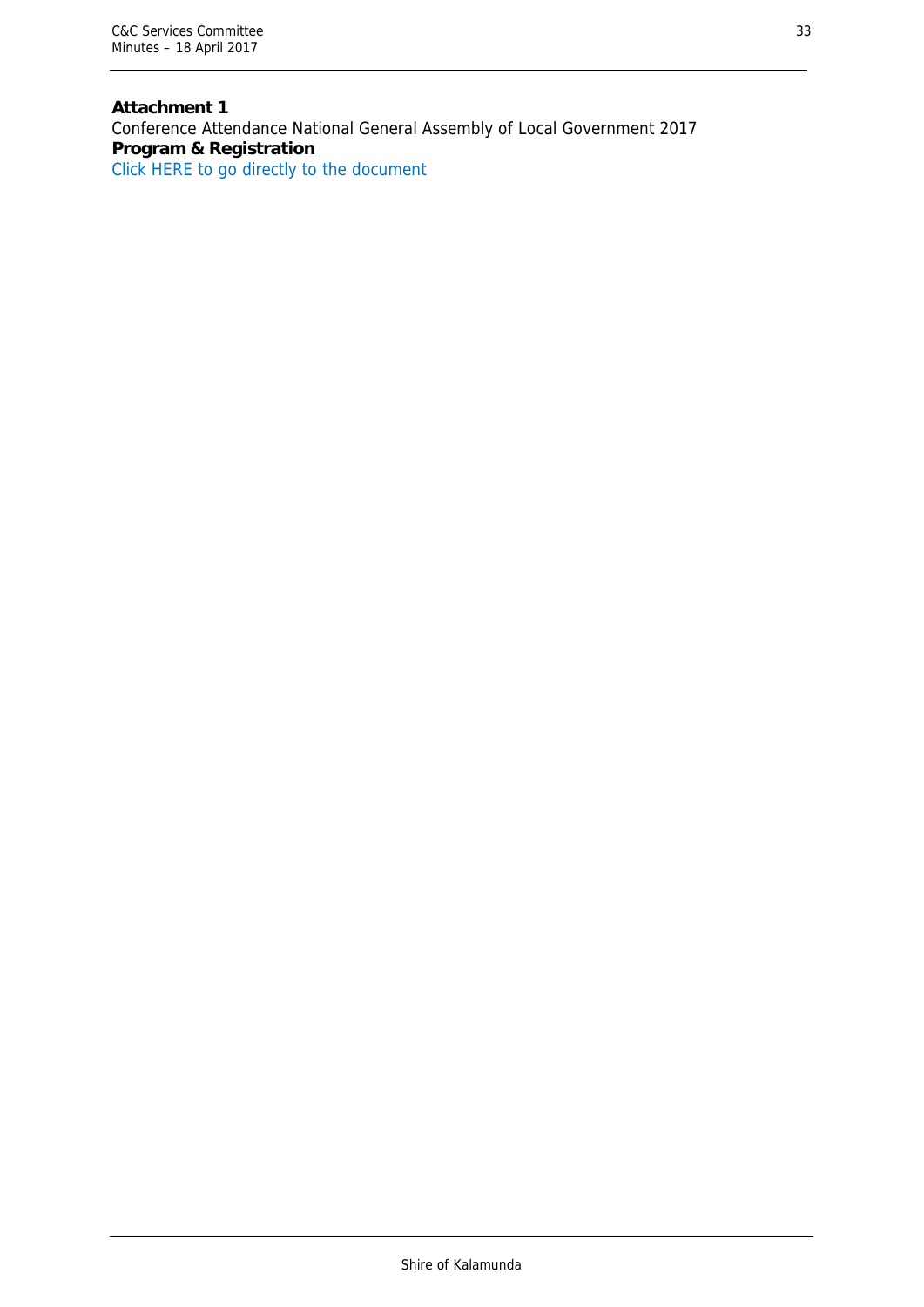# **Attachment 2**

# **C-EM01 – Conference Attendance and Professional Development for Elected Members**

| l Management Procedure \                         | <b>Relevant Delegation</b> |
|--------------------------------------------------|----------------------------|
| CM-EM01 – Conference Attendance and Professional | N/A                        |
| Development for Elected Members                  |                            |

# **Purpose**

To enable Elected Members to develop and maintain skills and knowledge relevant to their role as a representative of the Shire.

# **Policy Statement**

In recognition of the complexity and demands on Elected Members in undertaking their role, the Shire of Kalamunda is committed to providing funding within the Annual Budget to enable attendance at Conferences or Professional Development training that has relevance to that role.

Elected Members are encouraged to attend appropriate Conferences and Training to enable them to be more informed and better able to fulfil their duties of Office.

# **Conferences and Training that May be Attended**

The Conferences and Training to which this Policy shall generally be applicable to are:

- West Australian Local Government Association and Australian Local Government Association annual conferences.
- Special "one off" conferences called for or sponsored by the West Australian Local Government Association and / or Australian Local Government Association on important issues.
- Annual conferences of the major professions in local government and other institutions of relevance to local government activities.
- West Australian Local Government Association Elected Member Training and Development.
- Training relating to the role of Elected Members.
- Other local government-specific training courses, workshops and forums, relating to such things as understanding the roles / responsibilities of Elected Members, meeting procedures, etc.

The Chief Executive Officer is authorised to approve one request for each Elected Member per annum to attend any Conference or Training within the above categories providing funds are available. Council approval is required in all other instances.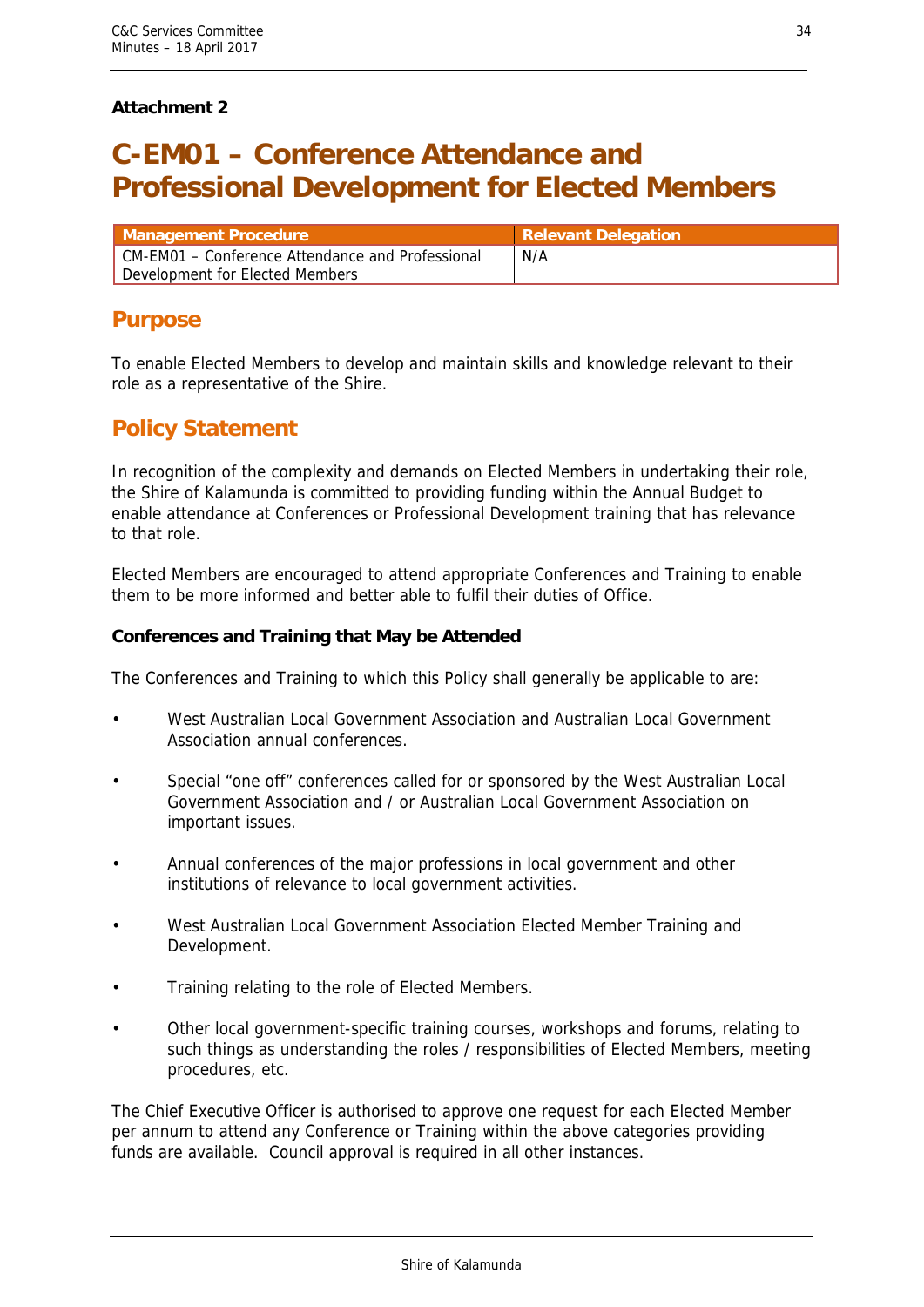# **Accompanying Person**

Where an elected member is accompanied at a conference, all costs for or incurred by the accompanying person including but not limited to travel, casual meals, registration and / or participation in any conference programs, are to be borne by the accompanying person and not by the Shire. The exception to the above being the cost of attending any official conference meal where partners would normally attend or organised meal that Council delegates are attending.

An accompanying person's registration, and program fees, are to be paid direct to the conference organiser at the time of registration or if prepaid by Shire to be reimbursed prior to attendance at the conference.

| <b>Related Local Law</b>       |
|--------------------------------|
| <b>Related Policies</b>        |
| <b>Related Budget Schedule</b> |
| Legislation                    |
| Conditions                     |
| Authority                      |
| Adopted                        |
| Next Review Date               |
|                                |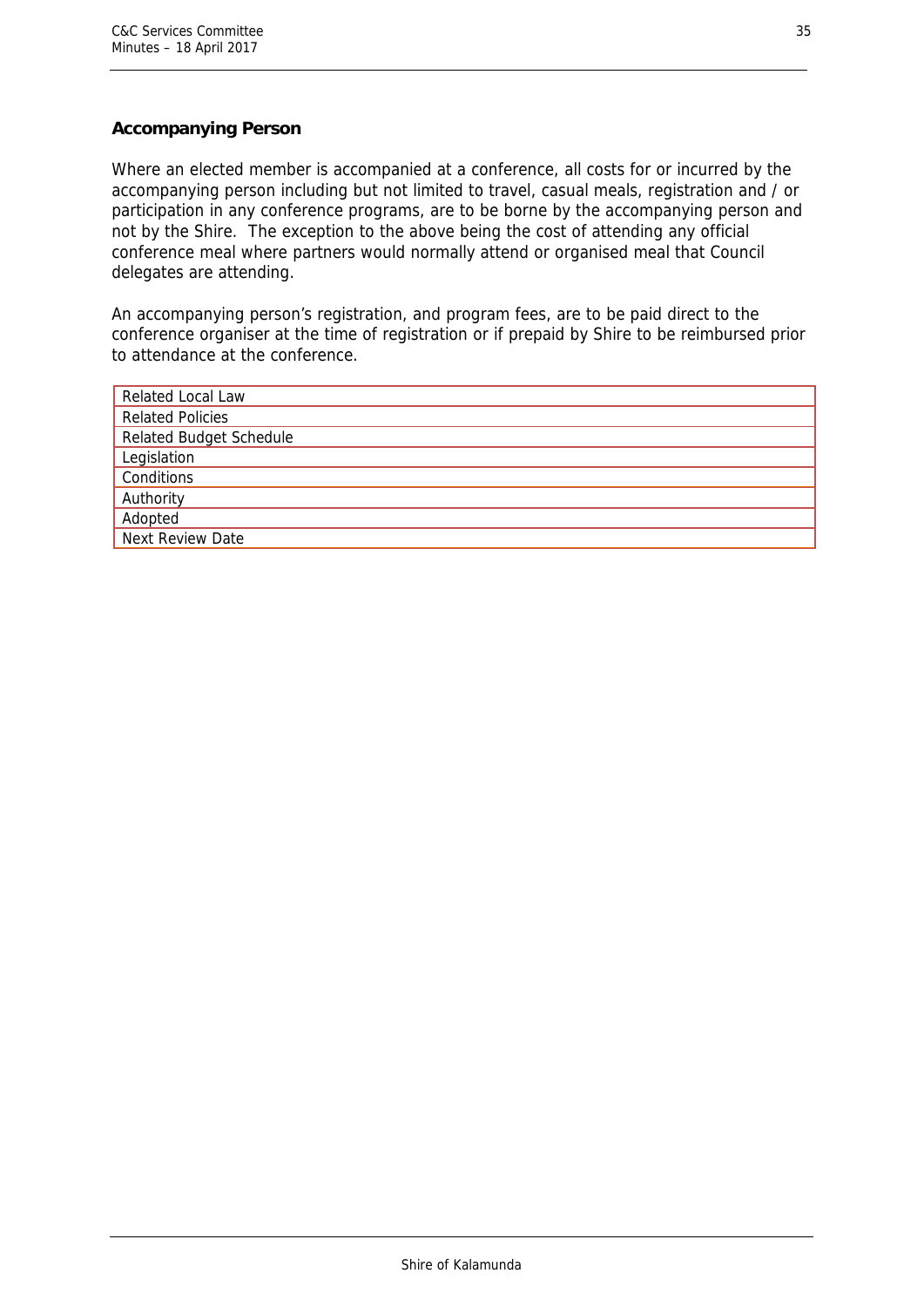# 9B**10.0 MOTIONS OF WHICH PREVIOUS NOTICE HAS BEEN GIVEN**

10.1 Nil.

# 10B**11.0 QUESTIONS BY MEMBERS WITHOUT NOTICE**

- 11.1 Alan Anderson Reserve (Cr O'Connor)
	- Q. Can the cost of the fencing around Alan Anderson Reserve be provided? How much has been spent to date and what is the monthly cost of the fencing?
	- A. Taken on Notice.
- 11.2 Kalamunda Road, High Wycombe (Cr O'Connor)

Can advise be provided as to what works do the the services survey pegs on Kalamunda Road opposite the Lifestyle Village on Kalamunda Road in High Wycombe relate?

Taken on Notice.

#### 1B**12.0 QUESTIONS BY MEMBERS OF WHICH DUE NOTICE HAS BEEN GIVEN**

12.1 Nil.

# 12B**13.0 URGENT BUSINESS APPROVED BY THE PRESIDING MEMBER OR BY DECISION**

13.1 Nil.

#### 13B**14.0 TABLED DOCUMENTS**

- 14.1 Unconfirmed Minutes Scott Reserve Advisory Committee 28 February 2017
- 14B**15.0 MEETING CLOSED TO THE PUBLIC**
- 15.1 Nil.

# 15B**16.0 CLOSURE**

16.1 There being no further business the Presiding Member declared the meeting closed at 7:04pm.

> I confirm these Minutes to be a true and accurate record of the proceedings of this Council.